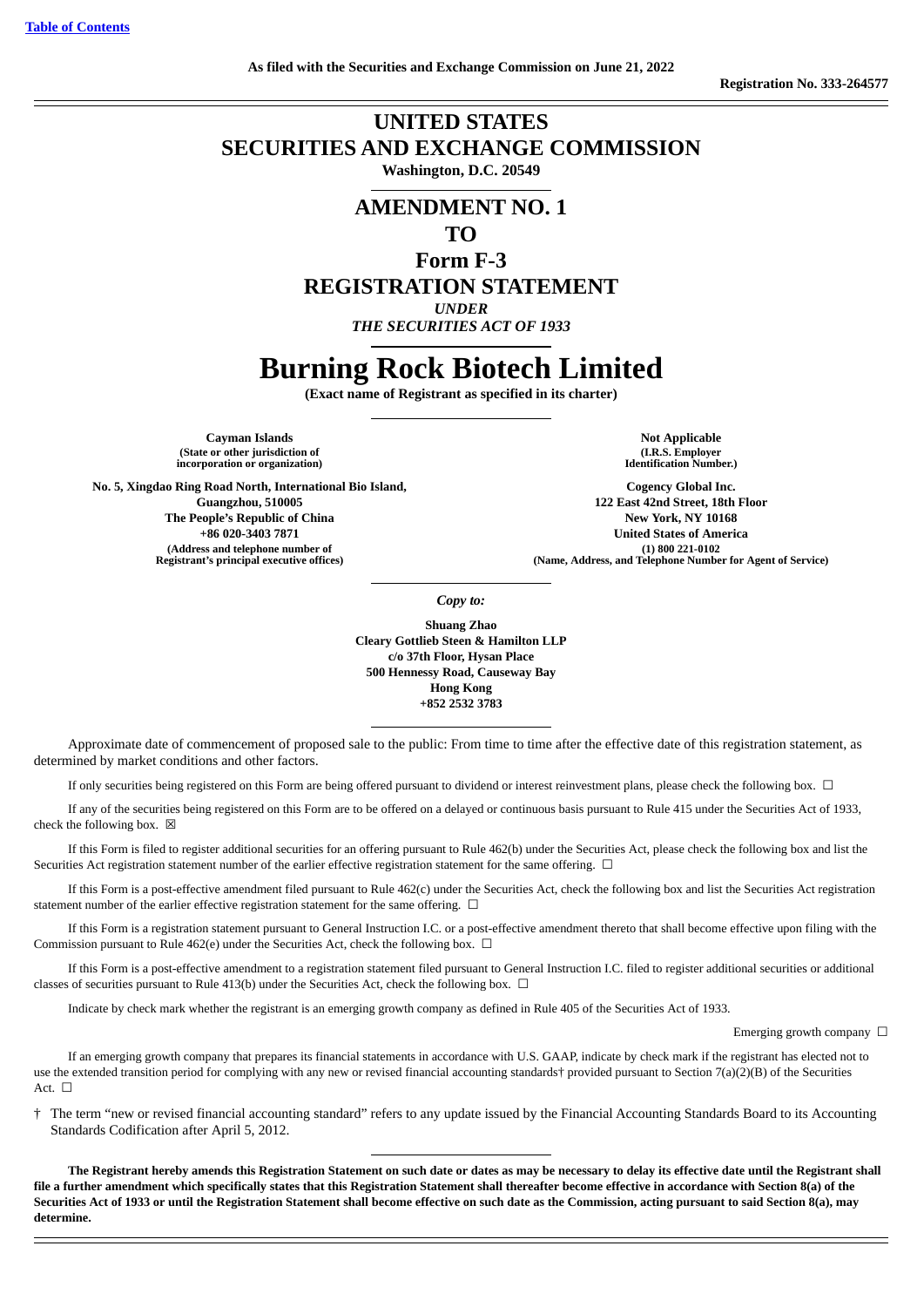The information in this prospectus is not complete and may be changed. These securities may not be sold until the registration statement filed with the Securities and Exchange Commission is effective. This<br>prospectus is no

**PROSPECTUS**

**SUBJECT TO COMPLETION, DATED JUNE 21, 2022**



## **Burning Rock Biotech Limited**

## **Class A Ordinary Shares**

**Debt Securities**

**Warrants**

We may offer and sell Class A ordinary shares, par value US\$0.0002 per share, including American depositary shares, or ADSs, each representing one Class A ordinary share, debt securities or warrants in any combination from time to time in one or more offerings, at prices and on terms described in one or more supplements to this prospectus. In addition, this prospectus may be used to offer securities for the account of persons other than us.

Each time we or any selling security holder sell securities, we will provide a supplement to this prospectus that contains specific information about the offering and the terms of the securities. The supplement may also add, update or change information contained in this prospectus. We may also authorize one or more free writing prospectuses to be provided in connection with a specific offering. You should read this prospectus, any prospectus supplement and any free writing prospectus carefully before you invest in any of our securities.

We or any selling security holder may sell the securities independently or together with any other securities registered hereunder to or through one or more underwriters, dealers and agents, or directly to purchasers, or through a combination of these methods, on a continuous or delayed basis. See "Plan of Distribution." If any underwriters, dealers or agents are involved in the sale of any of the securities, their names, and any applicable purchase price, fee, commission or discount arrangements between or among them, will be set forth, or will be calculable from the information set forth, in the applicable prospectus supplement.

The principal executive offices of Burning Rock Biotech Limited is located at No.5, Xingdao Ring Road North, International Bio Island, Guangzhou, People's Republic of China, and its telephone number at that address is +86 020-3403 7871. The registered address of Burning Rock Biotech Limited in the Cayman Islands is located at the offices of Maples Corporate Services Limited at PO Box 309, Ugland House, Grand Cayman, KY1-1104, Cayman Islands.

Our ADSs are currently listed on the NASDAQ Global Market under the symbol "BNR." On June 20, 2022, the closing price of our ADSs on the Nasdaq Global Market was US\$1.97 per ADS. Each ADS represents one Class A ordinary share.

**Investing in our securities involves risks. You should read the "[Risk Factors"](#page-22-0) section in the applicable prospectus supplement, any related free writing prospectus and the documents we incorporate by reference in this prospectus before investing in our securities.**

We are not a Chinese operating company but a holding company incorporated in the Cayman Islands. As a holding company with no material operations of our own, we conduct operations primarily through our subsidiaries and through contractual arrangements with the variable interest entity, or VIE, and its subsidiaries. While we do not have the equity ownership of the VIE, these contractual arrangements enable us to receive the economic benefits that could potentially be significant to the VIE in consideration for the services provided by our subsidiaries, and hold an exclusive option to purchase all or part of the equity interests in and assets of the VIE when and to the extent permitted by PRC law. Because of these contractual arrangements, we are the primary beneficiary of the VIE and hence consolidate its financial results with ours under U.S. GAAP. Investors in our ADSs thus are not purchasing equity interest in our operating entities in China but instead are purchasing equity interest in a Cayman Islands holding company. The securities offered in this prospectus are securities of our Cayman Islands holding company, not of our operating subsidiaries or the VIEs. As used in this prospectus, "we," "us," "our company," "our," or "the Company" refers to Burning Rock Biotech Limited and its subsidiaries, "the VIE" refers to our PRC variable interest entity, Burning Rock (Beijing) Biotechnology Co. Ltd. and "the VIEs" refers to the VIE and its subsidiaries.

Pursuant to the Special Administrative Measures for Access of Foreign Investment, or the Negative List (2021 Edition), as issued by the National Development and Reform Commission (NDRC) and the Ministry of Finance (MOFCOM) and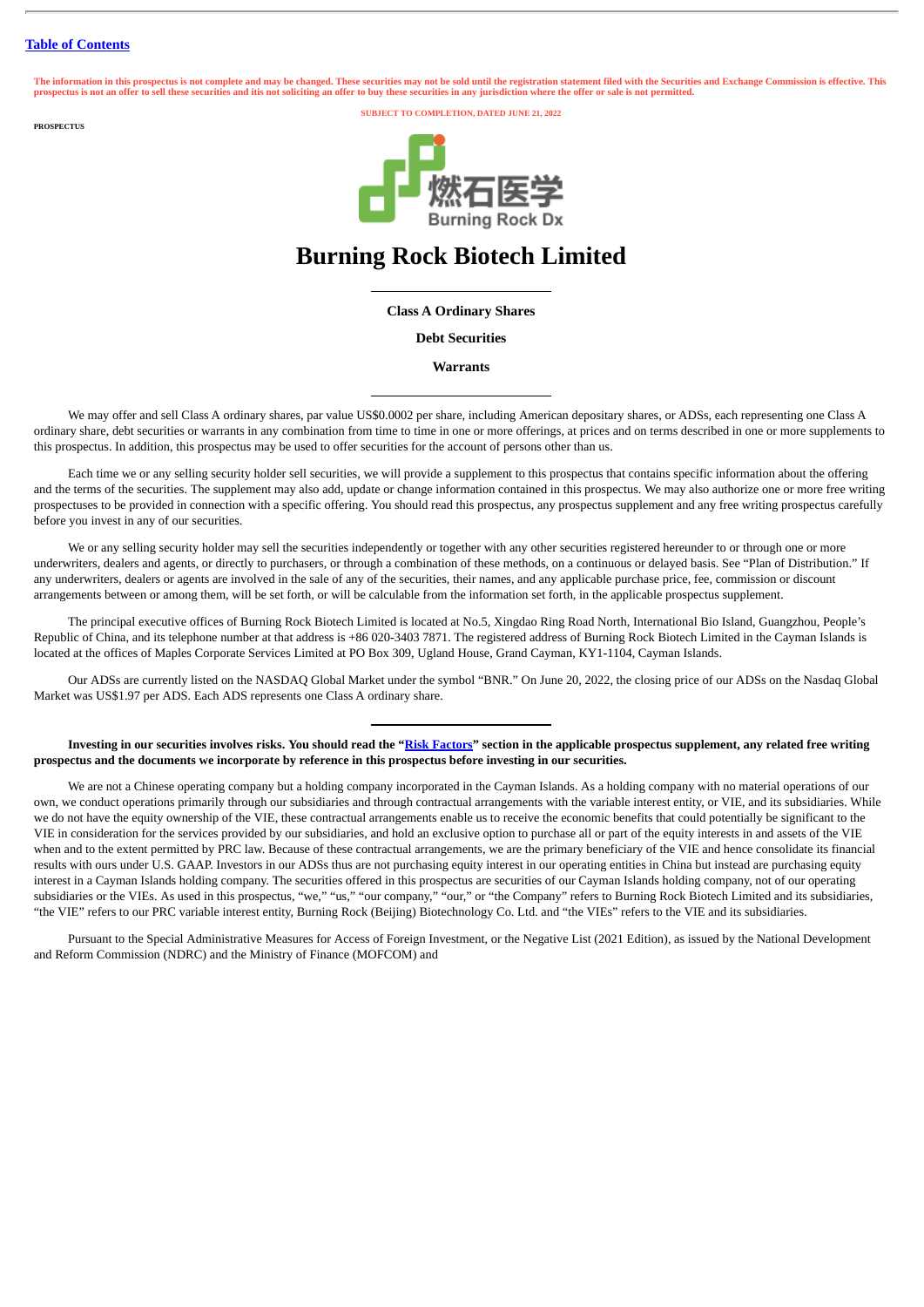amended from time to time, PRC laws and regulations prohibit direct foreign investment in the field of research, development, and application of genomic diagnosis and treatment technology. To comply with PRC laws and regulations, we conduct our operations in China primarily through contractual arrangements with the VIEs, which hold the licenses, permits and approvals that are necessary for our business operations in the PRC. The VIE structure is used to replicate foreign investment in Chinabased companies where the PRC law prohibits direct foreign investment in the operating companies.

Our corporate structure is subject to risks associated with our contractual arrangements with the VIEs. The Company and its investors may never directly hold equity interests in the businesses that are conducted by the VIEs. Uncertainties in the PRC legal system could limit our ability to enforce these contractual arrangements, and these contractual arrangements have not been tested in a court of law. Because we do not hold equity interests in the VIEs, we are subject to risks due to the uncertainty of the interpretation and application of the PRC laws and regulations regarding the VIEs and the VIE structure, including regulatory review of overseas listing of PRC companies through a special purpose vehicle, and the validity and enforcement of the contractual arrangements with the VIEs. We are also subject to the risk that the PRC government could disallow the VIE structure. If these regulations or the interpretation of existing regulations change or are interpreted differently in the future, we and the VIE could be subject to severe penalties or be forced to relinquish our interests in those operations. This would result in the VIE being deconsolidated. The majority of our assets, including the necessary licenses to conduct business in China, are held by the VIE. A significant part of our revenues is generated by the VIE. An event that results in the deconsolidation of the VIE would have a material effect on our operations and result in the value of the securities diminish substantially or even become worthless. Our holding company, our PRC subsidiary and the VIE, and our investors face uncertainty about potential future actions by the PRC government that could affect the enforceability of the contractual arrangements with the VIE and, consequently, significantly affect the financial performance of the VIE and our Company as a whole. As a result, the value of our securities may depreciate significantly or become worthless. For a detailed description of the risks associated with our corporate structure, "Item 3.D. Key Information—Risks Associated with Our Corporate Structure" in our annual report on Form 20-F for 2021 filed with the SEC on April 29, 2022 (the "2021 Form 20-F") and "Risk Factors—Risks Related to Our Corporate Structure" in this prospectus.

Additionally, we are subject to certain legal and operational risks associated with the operations of our subsidiaries and the VIEs in the PRC. PRC laws and regulations governing our current business operations are sometimes vague and uncertain, and therefore, these risks may result in a material negative change in our subsidiaries' and the VIE's operations, significant depreciation of the value of our ADSs, or a complete hindrance of our ability to offer or continue to offer our securities to investors, which could cause the value of your securities to become worthless. Recently, the PRC government initiated a series of regulatory actions and statements to regulate business operations in the PRC with little advance notice, including cracking down on illegal activities in the securities market, enhancing supervision over PRC-based companies listed overseas using the VIE structure, adopting new measures to extend the scope of cybersecurity reviews, and expanding the efforts in antimonopoly enforcement. Since these statements and regulatory actions are new, it is highly uncertain how soon legislative or administrative regulation making bodies will respond and what existing or new laws or regulations or detailed implementations and interpretations will be modified or promulgated, if any, and the potential impact of such modified or new laws and regulations will have on our daily business operation, the ability to accept foreign investments and list on a U.S. or other foreign exchange. For a detailed description of risks related to doing business in China, see "Item 3.D. Key Information—Risks Associated with Being Based in or Having the Majority of the Operations in China" in our 2021 Form 20-F and "Risk Factors—Risks Relating to Doing Business in the PRC— Recent regulatory developments in China may subject us to additional regulatory review and disclosure requirements, expose us to government interference, or otherwise restrict or completely hinder our ability to offer securities and raise capitals outside China, all of which could materially and adversely affect our business, and cause the value of our securities to significantly decline or become worthless." in this prospectus

In addition, as early as 2024, our securities could be prohibited from trading on a national exchange or over-the-counter under the Holding Foreign Companies Accountable Act, or the HFCA Act, if the Public Company Accounting Oversight Board, or the PCAOB, is unable to inspect or fully investigate our independent registered public accounting firm located in China for three consecutive years beginning in 2021. The trading prohibition could be accelerated to 2023 if the Accelerating Holding Foreign Companies Accountable Act is enacted. Our independent registered public accounting firm that issued the audit report included in our annual report filed with the SEC, as an auditor of companies that are traded publicly in the United States and a firm registered with the PCAOB is required by the laws of the United States to undergo regular inspections by the PCAOB to assess its compliance with the laws of the United States and professional standards. Because we have substantial operations within the PRC and the PCAOB is currently unable to conduct full inspections of the work of our independent registered public accounting firm as it relates to those operations without the approval of the Chinese authorities, our independent registered public accounting firm is not currently inspected by the PCAOB. This lack of PCAOB inspections in the PRC prevents the PCAOB from regularly evaluating our independent registered public accounting firm's audits and its quality control procedures, and our independent registered public accounting firm is therefore subject to the determinations announced by the PCAOB on December 16, 2021. In March 2022, the SEC issued its first "Conclusive list of issuers identified under the HFCAA" indicating that those companies are now formally subject to the delisting provisions if they remain on the list for three consecutive years. We were provisionally identified by the SEC on May 4, 2022 under the HFCA Act and were conclusively identified on May 25, 2022. See https:// www.sec.gov/hfcaa. Such risks could result in a material change in our operations and/or the value of our ADSs or could significantly limit or completely hinder our ability to offer or continue to offer ADSs and/or other securities to investors and cause the value of such securities to significantly decline or be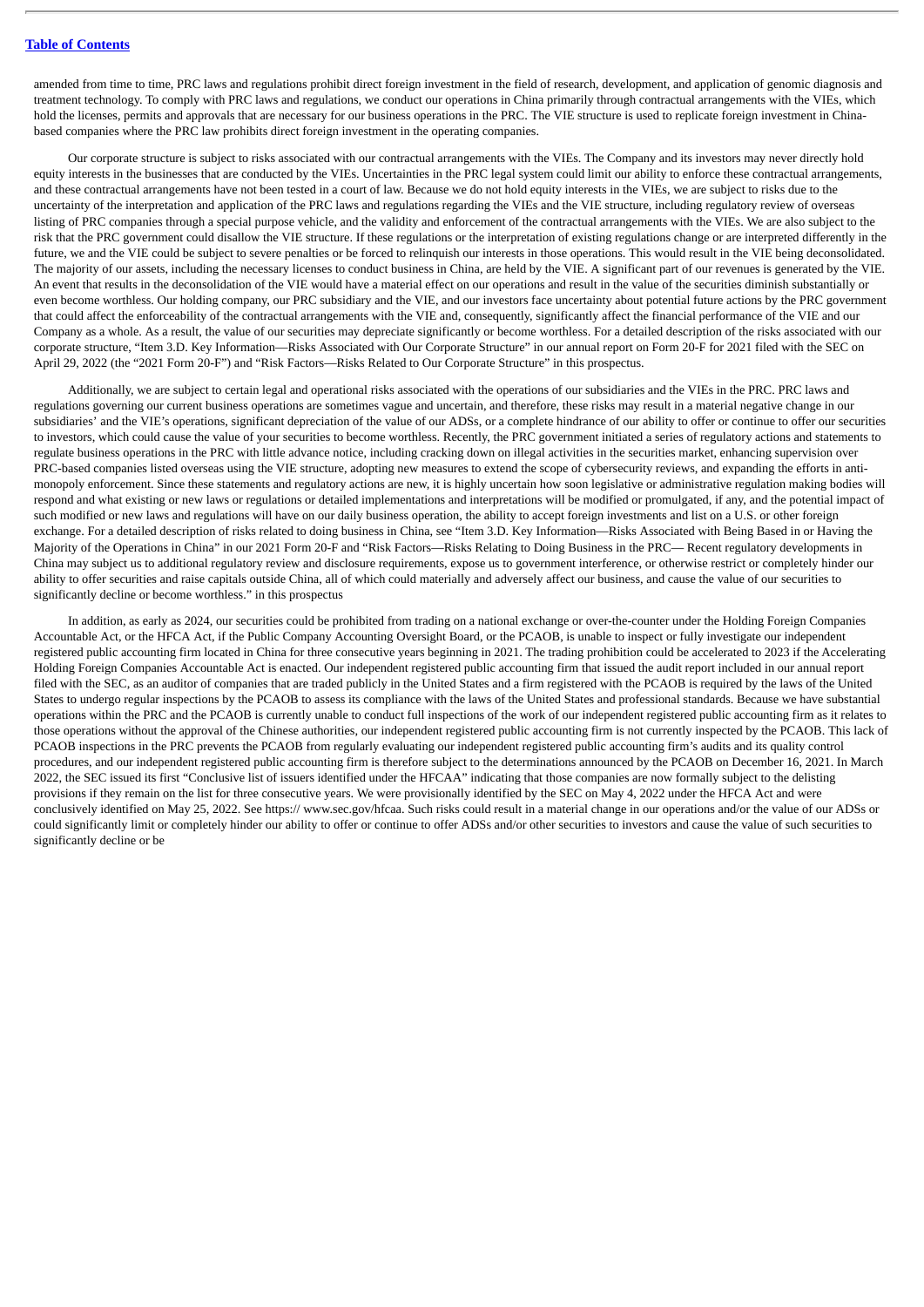worthless. As a result, investors are deprived of the benefits of PCAOB inspections. For a detailed description of risks related to HFCA Act, see "Item 3.D. Key Information—Risks Associated with the Holding Foreign Companies Accountable Act" in our 2021 Form 20-F and see "Risk Factors—Risks Relating to Doing Business in the PRC— If the U.S. Public Company Accounting Oversight Board, or the PCAOB, is unable to inspect our auditors as required under the Holding Foreign Companies Accountable Act, the SEC will prohibit the trading of our ADSs. A trading prohibition for our ADSs, or the threat of a trading prohibition, may materially and adversely affect the value of your investment. Additionally, the inability of the PCAOB to conduct inspections of our auditors deprives our investors of the benefits of such inspections." in this prospectus.

The typical structure of cash flows through our organization is as follows: (i) we transfer funds to our WFOE, Beijing Burning Rock Biotech Limited, through either capital contributions or loans from our Hong Kong subsidiary, BR Hong Kong Limited.; (ii) our WFOE makes loans to the VIE, Burning Rock (Beijing) Biotechnology Co. Ltd.; (iii) the VIE and its subsidiaries receive funds generated from sales of products and/or services to third-party customers; and (iv) when the VIE intends to settle any amounts owed to us under the VIE Agreements, the VIE will pay service fees to our WFOE pursuant to the exclusive business cooperation agreement, and our WFOE will transfer funds to BR Hong Kong Limited, which in turn will transfer funds to us, all through distributions, dividends or repayment of shareholder loans.

As of the date of this prospectus, none of our PRC subsidiaries nor the VIE has declared or paid any dividends or made any distributions to their respective holding companies, including Burning Rock Biotech Limited, nor does any of them have intention to do so. As of the date of this prospectus, the VIE has not settled any amounts owed to us under the VIE Agreements and does not have the intention to do so. As of the date of this prospectus, Burning Rock Biotech Limited has not declared any dividend and does not have a plan to declare a dividend to its shareholders. Nevertheless, cash transfers have been made to date between Burning Rock Biotech Limited, our subsidiaries and the VIEs. We currently do not have cash management policies that dictate when or how funds are transferred between us, our subsidiaries and the VIEs. For details regarding the payments between us, our subsidiaries and the VIEs, see "Our Company—Holding Company Structure and Contractual Arrangements with the VIE" in this prospectus.

There are limitations on our ability to transfer cash between us, our subsidiaries and the VIEs, and there is no assurance that PRC government will not intervene or impose restrictions on the ability of us, our subsidiaries and the VIEs to transfer cash.

For more information related to the condensed consolidating schedule and the consolidated financial statements, see "Our Company—Holding Company Structure and Contractual Arrangements with the VIE" in this prospectus.

The majority of our income is received in Renminbi, and shortages in foreign currencies may restrict our ability to pay dividends or other payments, or otherwise satisfy our foreign currency denominated obligations, if any. Under existing PRC foreign exchange regulations, payments of current account items, including profit distributions, interest payments and expenditures from trade-related transactions can be made in foreign currencies without prior approval from the State Administration of the Foreign Exchange in the PRC as long as certain procedural requirements are met. Approval from appropriate government authorities is required if Renminbi is converted into foreign currency and remitted out of the PRC to pay capital expenses such as the repayment of loans denominated in foreign currencies. The PRC government may, at its discretion, impose restrictions on access to foreign currencies for current account transactions and if this occurs in the future, we may not be able to pay dividends in foreign currencies to our shareholders. The PRC government has implemented a series of capital control measures, including stricter vetting procedures for China-based companies to remit foreign currency for overseas acquisitions, dividend payments and shareholder loan repayments. It may continue to strengthen its capital controls and our PRC subsidiary's dividends and other distributions may be subjected to tighter scrutiny and may limit the ability of Burning Rock Biotech Limited, our Cayman holding entity, to use capital from our PRC subsidiary. For details regarding the restrictions on our ability to transfer cash between us, our subsidiaries and the VIEs, restrictions on currency exchanges in China and capital controls the Chinese government may impose, see "Item 3. Key Information—D. Risk Factors—Risks Relating to Doing Business in the PRC—We may rely on dividends and other distributions from our subsidiaries in China to fund our cash and financing requirements, and any limitation on the ability of our subsidiaries to make payments to us could adversely affect our ability to conduct our business", and "—The PRC government's control of foreign currency conversion may limit our foreign exchange transactions, including dividend payments on our ordinary shares", and"—PRC regulation of loans to and direct investments in PRC entities by offshore holding companies may delay or prevent us from making loans or additional capital contributions to our subsidiaries, which could adversely affect our liquidity and our ability to fund and expand our business" in the 2021 Annual Report.

For 2019, 2020 and 2021, Burning Rock Biotech Limited and its subsidiaries provided loans of RMB34 million, nil and RMB315 million, respectively, to the VIE and VIE's subsidiaries.

**Neither the Securities and Exchange Commission nor any state securities commission has approved or disapproved of these securities or passed upon the adequacy or accuracy of this prospectus. Any representation to the contrary is a criminal offense.**

**The date of this prospectus is , 2022.**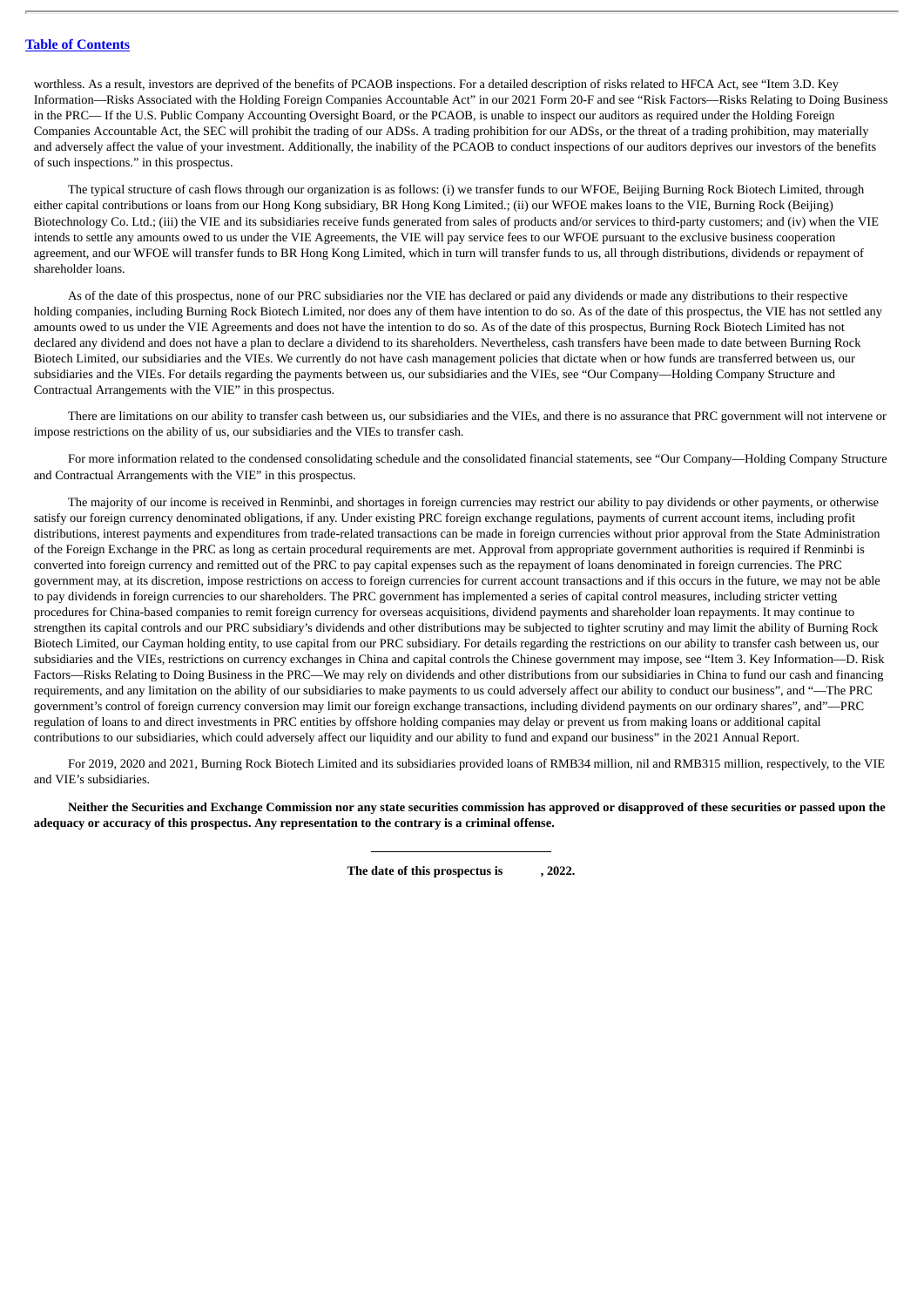ł.

## **TABLE OF CONTENTS**

<span id="page-4-0"></span>

| <b>ABOUT THIS PROSPECTUS</b>                   | Page           |
|------------------------------------------------|----------------|
| <b>INCORPORATION OF DOCUMENTS BY REFERENCE</b> | $\overline{2}$ |
| SPECIAL NOTE ON FORWARD-LOOKING STATEMENTS     | 3              |
| <b>OUR COMPANY</b>                             | 5              |
| <b>RISK FACTORS</b>                            | 18             |
| <b>USE OF PROCEEDS</b>                         | 26             |
| DESCRIPTION OF SHARE CAPITAL                   | 27             |
| DESCRIPTION OF AMERICAN DEPOSITARY SHARES      | 36             |
| DESCRIPTION OF DEBT SECURITIES                 | 47             |
| <b>PLAN OF DISTRIBUTION</b>                    | 62             |
| <b>TAXATION</b>                                | 65             |
| <b>SELLING SECURITY HOLDERS</b>                | 66             |
| <b>ENFORCEABILITY OF CIVIL LIABILITIES</b>     | 67             |
| <b>LEGAL MATTERS</b>                           | 69             |
| <b>EXPERTS</b>                                 | 70             |
| WHERE YOU CAN FIND MORE INFORMATION ABOUT US   | 71             |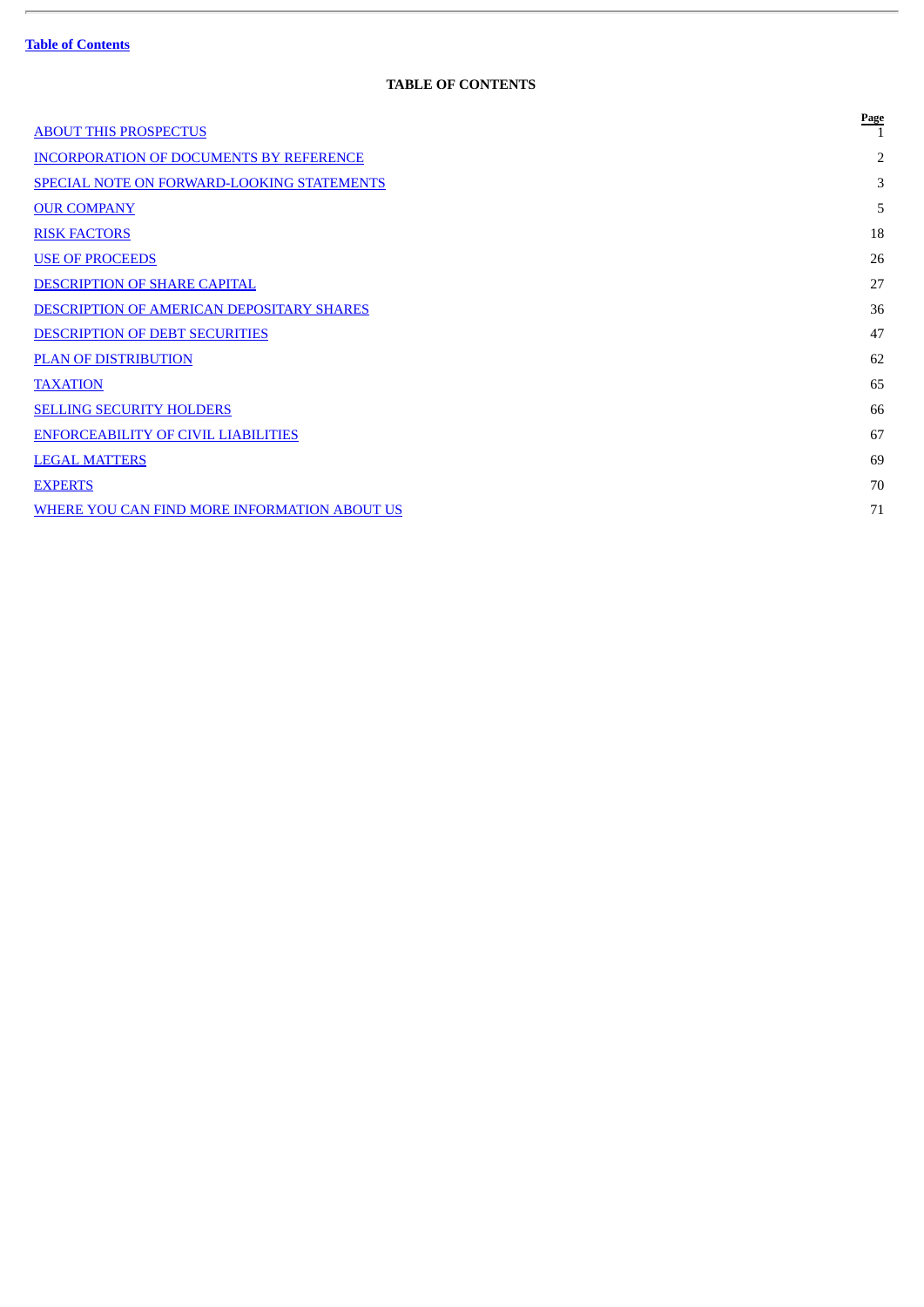## **ABOUT THIS PROSPECTUS**

<span id="page-5-0"></span>Before you invest in any of our securities, you should carefully read this prospectus and any prospectus supplement, together with the additional information described in the sections entitled "Where You Can Find More Information About Us" and "Incorporation of Documents by Reference" in this prospectus.

In this prospectus, unless otherwise indicated or unless the context otherwise requires:

- "ADSs" refer to American depositary shares, each of which represents one Class A ordinary share;
- "Burning Rock," "we," "us," "our company" and "our" refer to Burning Rock Biotech Limited, a Cayman Islands exempted company, and its subsidiaries and consolidated affiliated entities;
- "China" or "the PRC" refers to the People's Republic of China, including Hong Kong, Macau and Taiwan; however, when used in the case of laws and regulations of "China" or "the PRC", it refers to only such laws and regulations of the People's Republic of China, excluding that of Hong Kong, Macau or Taiwan;
- "liquid biopsy" refers to a test done on a blood sample that enables the access to the molecular information, by looking for cancer cells from a tumor that are circulating in the blood or for pieces of DNA from tumor cells that are in the blood, throughout all stages of cancer;
- "MRD" refers to minimal residual disease, a small number of cancer cells left in the body after treatment;
- "NGS" refers to next-generation sequencing, a DNA sequencing technology used to determine the nucleotide sequence of an individual's genome;
- "RMB" or "Renminbi" refers to the legal currency of China;
- "sensitivity" refers to the percentage of people who test positive for a specific disease or condition among people who actually have the disease or condition;
- "shares" or "ordinary shares" refer to our Class A and Class B ordinary shares, par value US\$0.0002 per share;
- "specificity" refers to the percentage of people who test negative for a specific disease or condition among people who do not have the disease or condition;
- "U.S. GAAP" refers to accounting principles generally accepted in the U.S.; and
- "US\$," "U.S. dollars," "\$," and "dollars" refer to the legal currency of the U.S.
- "the VIE" refers to our PRC variable interest entity, Burning Rock (Beijing) Biotechnology Co. Ltd.
- "the VIEs" refers to the VIE and its subsidiaries.

This prospectus is part of a registration statement on Form F-3 that we filed with the United States Securities and Exchange Commission, or SEC, utilizing a shelf registration process permitted under the Securities Act of 1933, or the Securities Act. By using a shelf registration statement, we or any selling security holder may sell any of our securities from time to time and in one or more offerings. Each time we or any selling security holders sell securities, we may provide a supplement to this prospectus that contains specific information about the securities being offered and the terms of that offering. The supplement may also add, update or change information contained in this prospectus. If there is any inconsistency between the information in this prospectus and any prospectus supplement, you should rely on the prospectus supplement.

You should rely only on the information contained or incorporated by reference in this prospectus, any applicable prospectus supplement or any related free writing prospectus that we may authorize to be delivered to you. We have not authorized any other person to provide you with different information. If anyone provides you with different or inconsistent information, you should not rely on it. We will not make an offer to sell these securities in any jurisdiction where the offer or sale is not permitted. You should assume that the information appearing in this prospectus or the applicable supplement to this prospectus is accurate as of its respective date, and that any information incorporated by reference is accurate only as of the date of the document incorporated by reference, unless we indicate otherwise. Our business, financial condition, results of operations and prospects may have changed since those dates.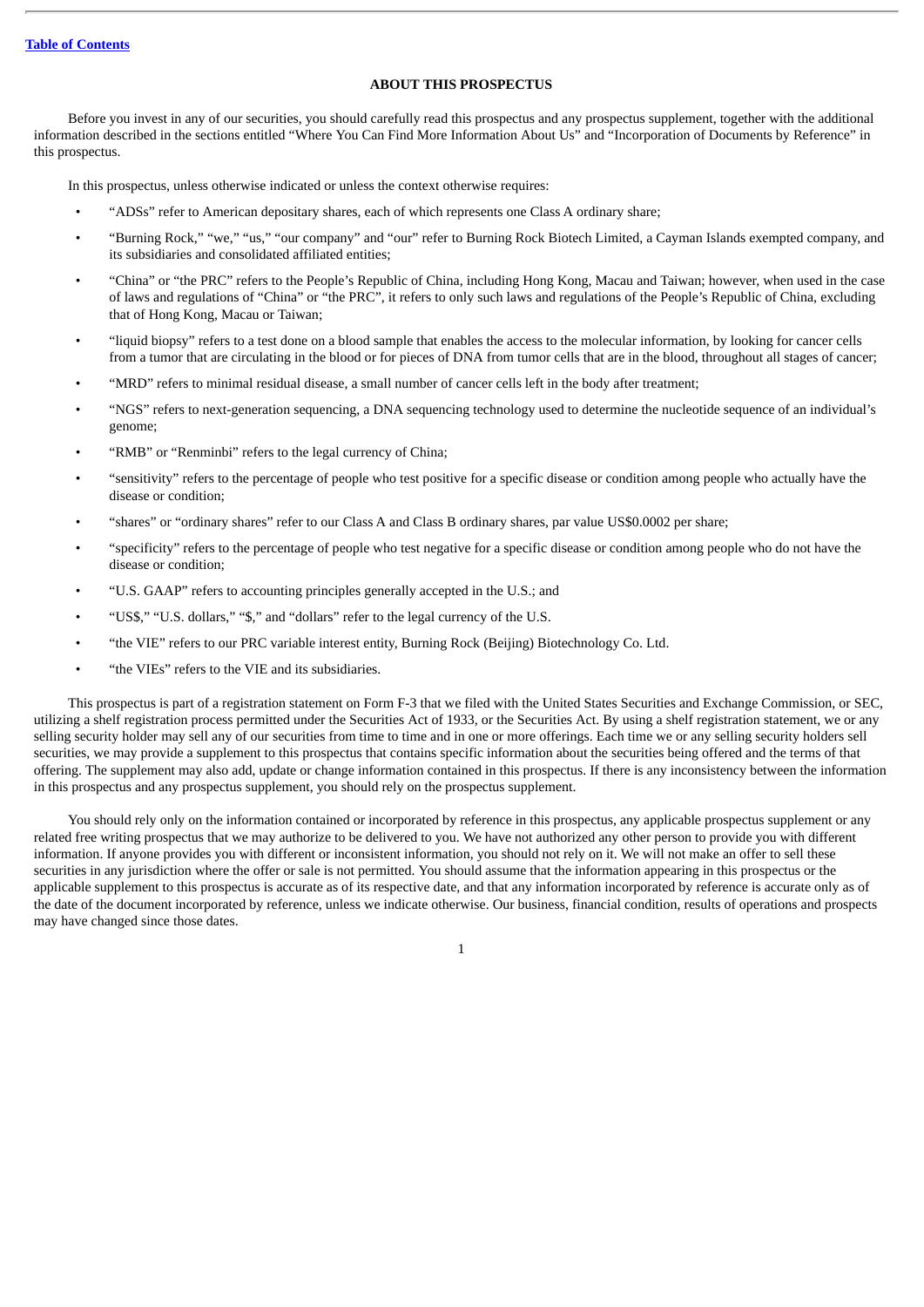## **INCORPORATION OF DOCUMENTS BY REFERENCE**

<span id="page-6-0"></span>The SEC allows us to incorporate by reference the information we file with them. This means that we can disclose important information to you by referring you to those documents. Each document incorporated by reference is current only as of the date of such document, and the incorporation by reference of such documents should not create any implication that there has been no change in our affairs since such date. The information incorporated by reference is considered to be a part of this prospectus and should be read with the same care. When we update the information contained in documents that have been incorporated by reference by making future filings with the SEC, the information incorporated by reference in this prospectus is considered to be automatically updated and superseded. In other words, in the case of a conflict or inconsistency between information contained in this prospectus and information incorporated by reference into this prospectus, you should rely on the information contained in the document that was filed later.

We incorporate by reference the documents listed below:

- our annual report on [Form](http://www.sec.gov/ix?doc=/Archives/edgar/data/1792267/000119312522133522/d238217d20f.htm) 20-F for the fiscal year ended December 31, 2021 filed with the SEC on April 29, 2022, or the 2021 20-F; and
- with respect to each offering of securities under this prospectus, all our subsequent annual reports on Form 20-F and any report on Form 6-K that indicates that it is being incorporated by reference, in each case, that we file with the SEC on or after the date of this prospectus and until the termination or completion of the offering under this prospectus.

Our 2021 20-F contains a description of our business and audited consolidated financial statements with a report by our independent auditors. These financial statements are prepared in accordance with accounting principles generally accepted in the United States, or U.S. GAAP.

Unless expressly incorporated by reference, nothing in this prospectus shall be deemed to incorporate by reference information furnished to, but not filed with, the SEC. We will provide to you, upon your written or oral request, without charge, a copy of any or all of the documents we refer to above which we have incorporated in this prospectus by reference, other than exhibits to those documents unless such exhibits are specifically incorporated by reference in the documents. You should direct your requests to our principal executive office located at No. 5, Xingdao Ring Road North, International Bio Island, Guangzhou, The People's Republic of China. Our telephone number at this address is +86 020-3403 7871.

 $\overline{2}$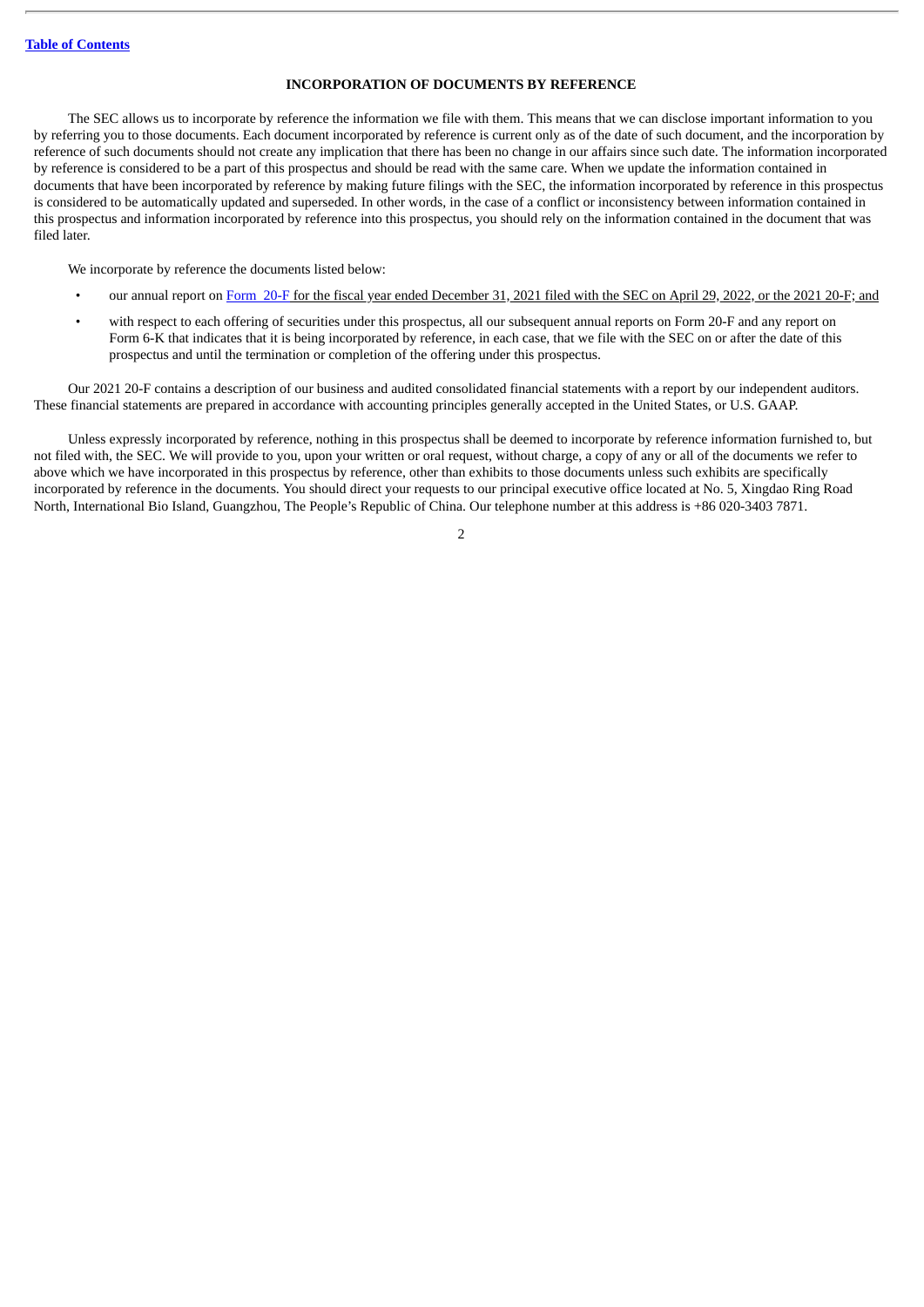#### **SPECIAL NOTE ON FORWARD-LOOKING STATEMENTS**

<span id="page-7-0"></span>This prospectus, any accompanying prospectus supplement and related free writing prospectus, and the information incorporated by reference herein and therein may contain forward-looking statements that relate to our current expectations and views of future events. These statements involve known and unknown risks, uncertainties and other factors that may cause our actual results, performance or achievements to be materially different from those expressed or implied by the forward-looking statements. These statements are made under the "safe harbor" provisions of the U.S. Private Securities Litigations Reform Act of 1995.

You can identify these forward-looking statements by words or phrases such as "may," "will," "expect," "anticipate," "aim," "estimate," "intend," "plan," "believe," "likely to" or other similar expressions. We have based these forward-looking statements largely on our current expectations and projections about future events and financial trends that we believe may affect our financial condition, results of operations, business strategy and financial needs. These forward-looking statements include, but are not limited to, statements about:

- our mission and strategies;
- trends and competition in China's cancer genotyping industry;
- our expectations regarding demand for and market acceptance of our cancer therapy selection products and services and our ability to expand our customer base;
- our ability to obtain and maintain intellectual property protections for our cancer therapy selection technologies and our continued research and development to keep pace with technology developments;
- our ability to obtain and maintain regulatory approvals from the NMPA, the NCCL and have our laboratory certified or accredited by authorities including the CLIA and the CAP;
- our future business development, financial condition and results of operations;
- our ability to obtain financing cost-effectively;
- potential changes of government regulations;
- our ability to hire and maintain key personnel;
- global or national health concerns, including the outbreak of pandemic or contagious diseases such as the pandemic of COVID-19;
- our relationship with our major business partners and customers; and
- general economic and business conditions in China and elsewhere.

You should read this prospectus, any accompanying prospectus supplement and the documents that we refer to in this prospectus with the understanding that our actual future results may be materially different from and worse than what we expect. Other sections of this prospectus and any accompanying prospectus supplement include additional factors that could adversely affect our business and financial performance. Moreover, we operate in an evolving environment. New risk factors and uncertainties emerge from time to time and it is not possible for our management to predict all risk factors and uncertainties, nor can we assess the impact of all factors on our business or the extent to which any factor, or combination of factors, may cause actual results to differ materially from those contained in any forward-looking statements. We qualify all of our forward-looking statements by these cautionary statements.

You should not rely upon forward-looking statements as predictions of future events. We undertake no obligation to update or revise any forwardlooking statements, whether as a result of new information, future events or otherwise.

This prospectus contains or incorporates by reference data, including we obtained from various government and private publications. Although we have not independently verified the data, we believe that the publications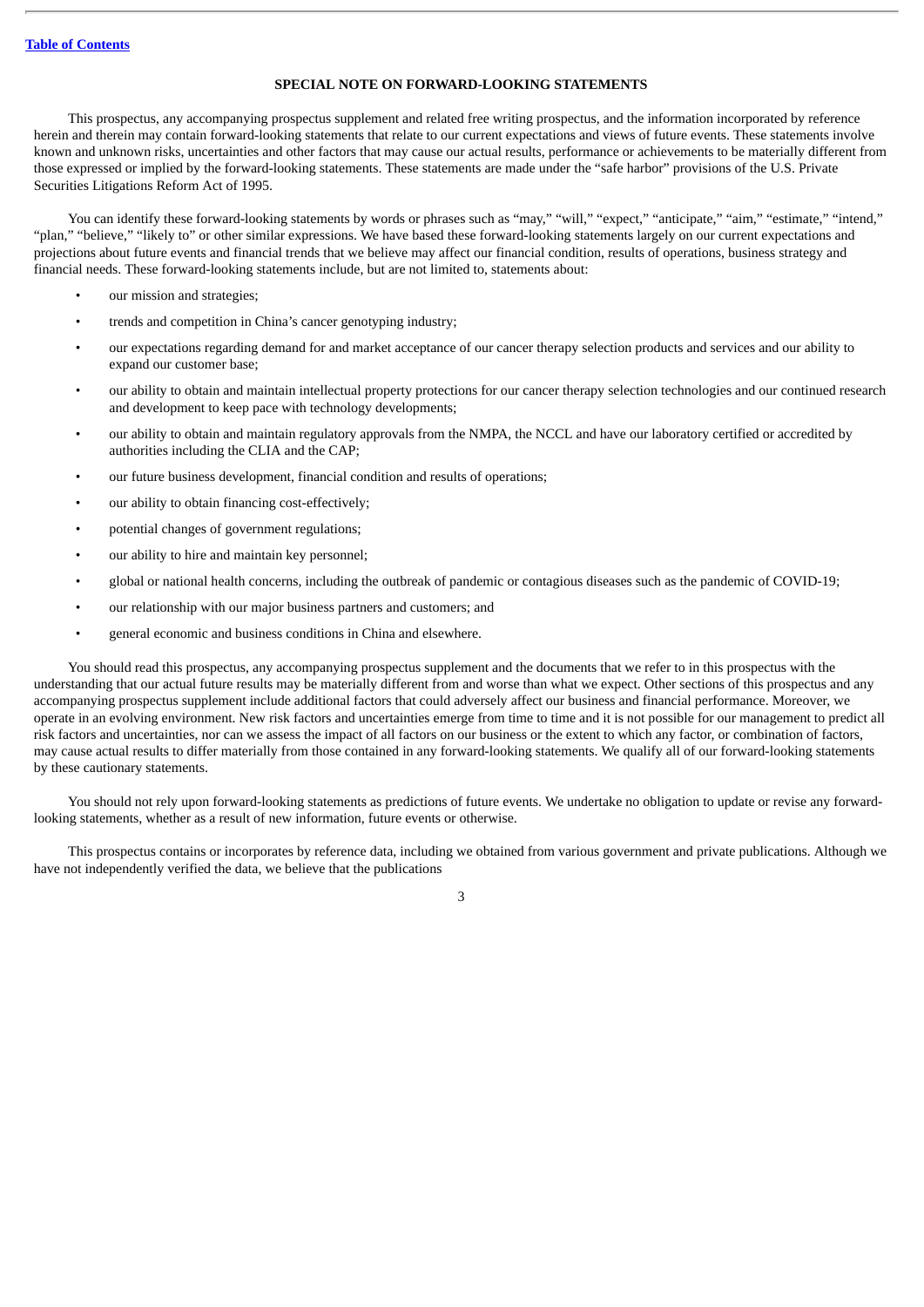and reports are reliable. The market data contained in this prospectus and any accompanying prospectus supplement involves a number of assumptions, estimates and limitations. Our industry may not grow at the rates projected by market data, or at all. The failure of this market to grow at the projected rates may have a material adverse effect on our business and the market price of our ADSs. If any one or more of the assumptions underlying the market data turns out to be incorrect, actual results may differ from the projections based on these assumptions. In addition, projections, assumptions and estimates of our future performance and the future performance of the industry in which we operate are necessarily subject to a high degree of uncertainty and risk due to a variety of factors, including those described in "Risk Factors" and elsewhere in this prospectus. You should not place undue reliance on these forward-looking statements.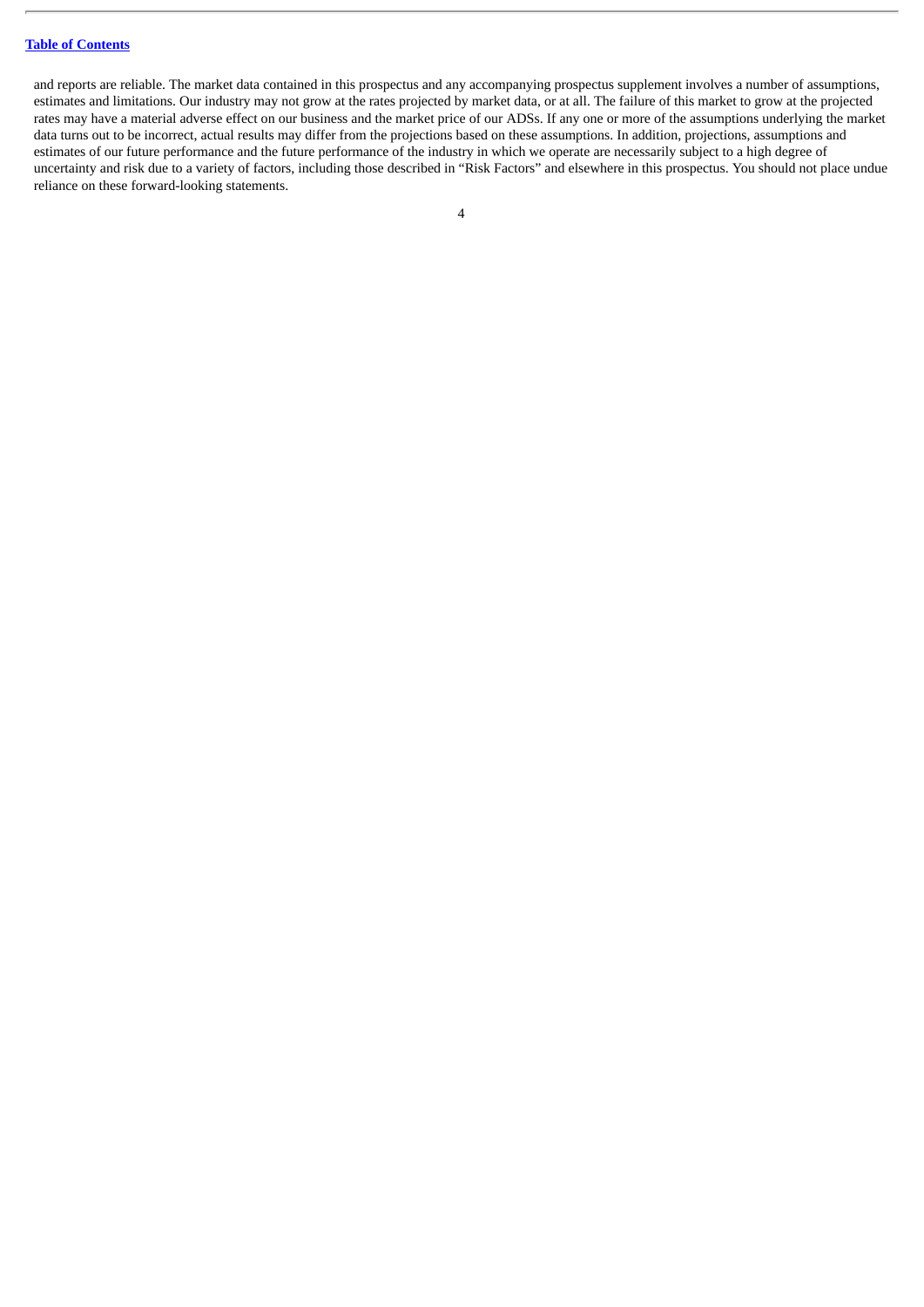#### **OUR COMPANY**

<span id="page-9-0"></span>We aim to transform precision oncology and early cancer detection. We are China's leading NGS-based cancer therapy selection company. Our cancer therapy selection platform is built upon our advanced proprietary technologies, comprehensive portfolio of products and a two-pronged marketdriven commercial infrastructure addressing both larger hospitals through our in-hospital model and smaller hospitals through our central laboratory model.

Our advanced technology platform integrates cutting-edge proprietary cancer therapy selection technologies using both tissue and liquid biopsies, including assay biochemistry, bioinformatics and a patented laboratory information management system. Our proprietary HS library preparation technology allows us to work with poor quality and limited volume samples and enables enhanced sensitivity—capabilities that are critical to effectively deploying NGS-based cancer therapy selection, especially in China. Our in-depth cancer genomics insights, accumulated from the large number of tests we have performed since our inception, enable us to process and accurately analyze genomic information and achieve a median turnaround time of 6 days.

Our NGS-based cancer therapy selection test products are used to assist physicians in selecting the most effective therapy for cancer patients. We primarily offer 15 NGS-based cancer therapy selection and prognosis prediction tests applicable to a broad range of cancer types, including lung cancer, gastrointestinal cancer, prostate cancer, breast cancer, lymphomas, thyroid cancer, colorectal cancer, ovarian cancer, pancreatic cancer, and bladder cancer, using both tissue and liquid biopsy samples. Our core products, including OncoCompassTM IO, OncoScreenTM IO and OncoCompassTM Target, perform on par with those of our global peers. We recently launched our minimal residual disease (MRD) product, brPROPHET™, in March 2022, which has demonstrated superior sensitivity and specificity to fixed panel in pre-operative ctDNA detection and post-operative MRD calling among relapsed patients. We are the clear leader in the lung cancer segment of China's NGS-based cancer therapy selection market. We believe we offer the best NGS-based cancer therapy selection products and services in China, and we have won the trust of pharmaceutical companies, physicians, hospitals and patients with our high quality standards, superior product performance and strong service support. Our products are recognized by the medical, pharmaceutical and scientific communities, as evidenced by (i) the use of our products by oncology key opinion leaders in clinical trials and research studies they initiate, and (ii) our collaborations on clinical trials and research studies with leading pharmaceutical companies including AstraZeneca (NYSE: AZN), Bayer (ETR: BAYN), Johnson & Johnson (NYSE: JNJ), CStone (HKEX: 2616), BeiGene (HKEX: 6160), Abbisko Therapeutics (HKEX: 2256), IMPACT Therapeutics and Merck KGaA (ETR: MRK), primarily by providing central laboratory services and companion diagnostics development services to these pharmaceutical companies. The results of these clinical trials and research studies have been published in over 200 peerreviewed articles, and the results of research studies using our products have been published in numerous peer-reviewed articles.

We pioneered a two-pronged commercial infrastructure, consisting of both central and in-hospital laboratories, to maximize market penetration and create higher barriers to entry.

- Central laboratory model: Our central laboratory processes cancer patients' tissue and liquid biopsy samples delivered to us from hospitals across China and issues test reports. In 2021, approximately 4% of the tests performed under our central laboratory model were conducted on liquid biopsy samples. This model has enabled us to become China's largest provider of NGS-based cancer therapy selection tests while building relationships with over 5,420 physicians from 757 hospitals across China. Our central laboratory also supports our collaborations with pharmaceutical companies. We are the leader in the central laboratory segment of China's NGS-based cancer therapy selection market. Revenue from our central laboratory model has accounted for a substantial majority of our revenue, and we expect it to continue to grow.
- In-hospital model: Chinese hospitals generally prefer to conduct laboratory tests in-house. However, despite the large and growing demand for NGS-based cancer therapy selection tests, hospitals face multiple challenges in adopting these tests, which have technically sophisticated workflows. In 2016,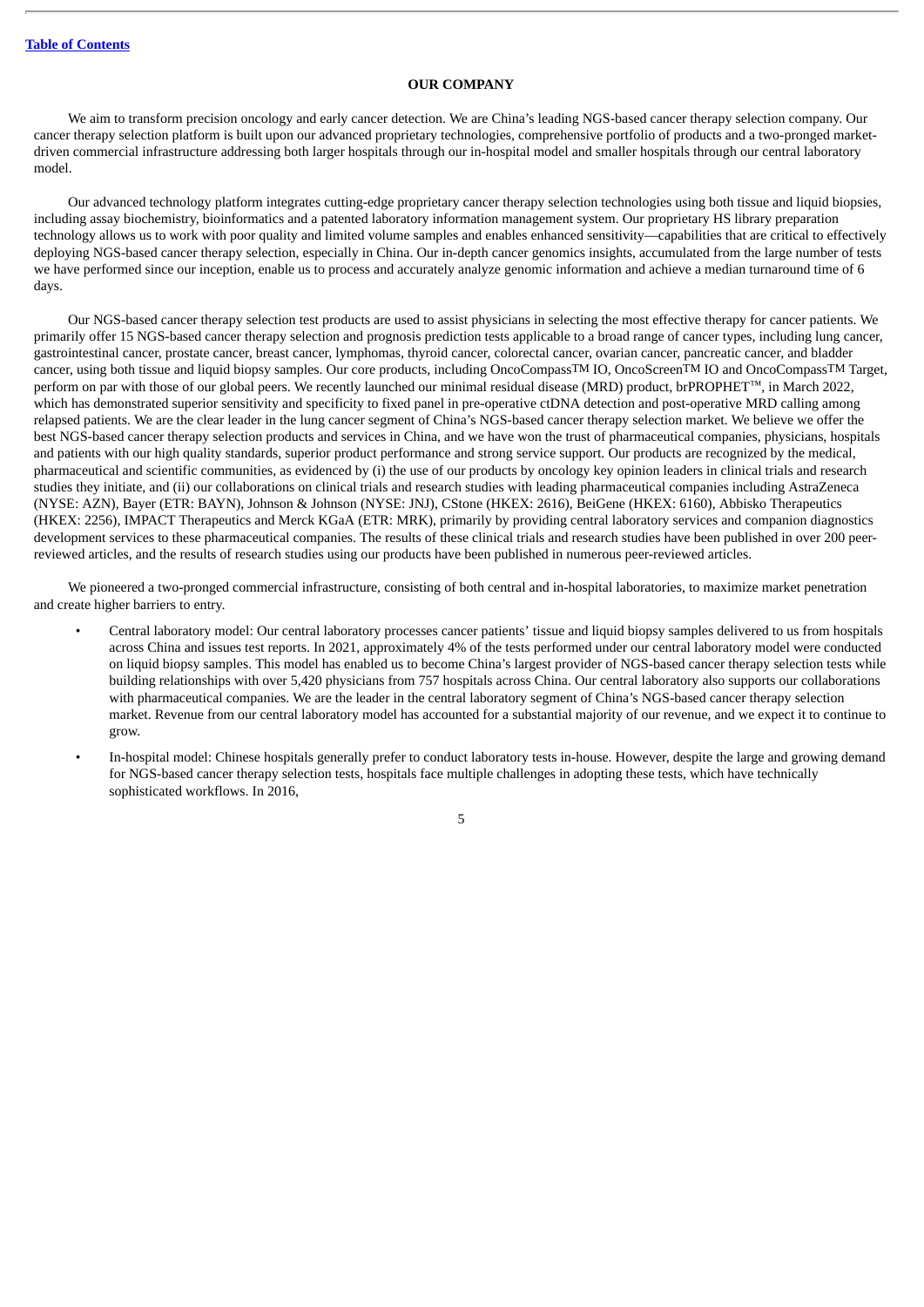we became China's first NGS-based cancer therapy selection company to offer an in-hospital model, providing turn-key solutions to address Chinese hospitals' challenges in adopting NGS-based cancer therapy selection. We help our partner hospitals establish their in-hospital laboratories, install laboratory equipment and systems, and provide ongoing training and support. With these laboratories, equipment and systems in place, we sell them our reagent kits on a recurring basis, which allow them to perform testing on their own in a standardized manner. We have partnered with 63 Class III Grade A hospitals (the highest of China's nine-tiered hospital designation system) and one Class II Grade A hospital as of December 31, 2021. We have invested and expect to continue investing substantially in our in-hospital model, as we expect it to become an increasingly important segment of China's NGS-based cancer therapy selection market. While revenue from our in-hospital model was smaller than that generated from our central laboratory business in 2021, revenue from our in-hospital model has grown rapidly and substantially since we entered into this model.

In addition to our NGS-based cancer therapy selection tests, we are also investing in our development of early cancer detection tests. Early cancer detection can substantially increase the chances of successful treatment and therefore presents enormous market opportunities. However, it is extremely difficult to develop liquid biopsy-based early cancer detection tests with the sensitivity and specificity needed for the tests to be clinically useful. Our targeted DNA methylation-based library preparation technologies and bioinformatics effectively address these challenges by enhancing the signal-to-noise ratio on the most informative cancer-associated methylation loci and blocks, enabling us to detect extremely low circulating levels of cancer biomarkers to facilitate accurate early detection of multiple cancers. Our early cancer detection technologies have demonstrated an overall sensitivity of 80.6% across six cancer types (including lung cancer, colorectal cancer, liver cancer, ovarian cancer, pancreatic cancer and esophageal cancer) at various stages, with 98.3% specificity (meaning 98.3% of asymptomatic participants test negative for any cancer). We will continue our research and development efforts in early cancer detection, with the aim of developing pan-cancer early detection products.

As of the date of this prospectus, to operate our business, we, our subsidiaries, and the VIEs need to obtain Medical Institution Practice License, Certificate of Clinical Gene Amplification Testing Laboratory, Medical Device Record-filing Certificates, Medical Device Registration Certificates, Medical Device Manufacture License, Medical Device Operation License and approval or pre-registration with the Ministry of Sciences and Technology of the PRC, or the MOST, in accordance with applicable laws and regulations. To offer the securities being registered to foreign investors, we will need to complete record-filing with the NDRC in the case of debt securities offering; we are not required to obtain any regulatory approval or complete any record-filing in the case of equity securities offering as of the date of this prospectus. As of the date of this prospectus, none of our Company, our subsidiaries or VIEs are required to obtain any permissions requirements from the China Securities Regulatory Commission (the "CSRC"), Cyberspace Administration of China (the "CAC").

We have received the requisite permissions and approvals from the PRC government authorities that are material for our business operations in China and for offering securities being registered to foreign investors, except for the following:

- (i) some of our equipment, products and software have not obtained the required certificates, licenses or permits, and it is uncertain whether we can obtain all Medical Device Registration Certificates for our NGS-based cancer therapy selection products. See "Item 3. Key Information—D. Risk Factors—Risks Relating to Government Regulations—We are subject to extensive legal and regulatory requirements in China for our cancer therapy selection products and services. Any lack of requisite certificates, licenses or permits applicable to our business may have an adverse impact on our business, financial condition and results of operations" of our 2021 Form 20-F for more information;
- (ii) we are not included in the pilot program as required by Circular 25, which was published in February 2014 by two government agencies regarding the clinical application of genetic tests, and thus our provision of genetic testing may be deemed by the competent governmental authorities to have violated Circular 25. See "Item 3. Key Information—D. Risk Factors—Risks Relating to Government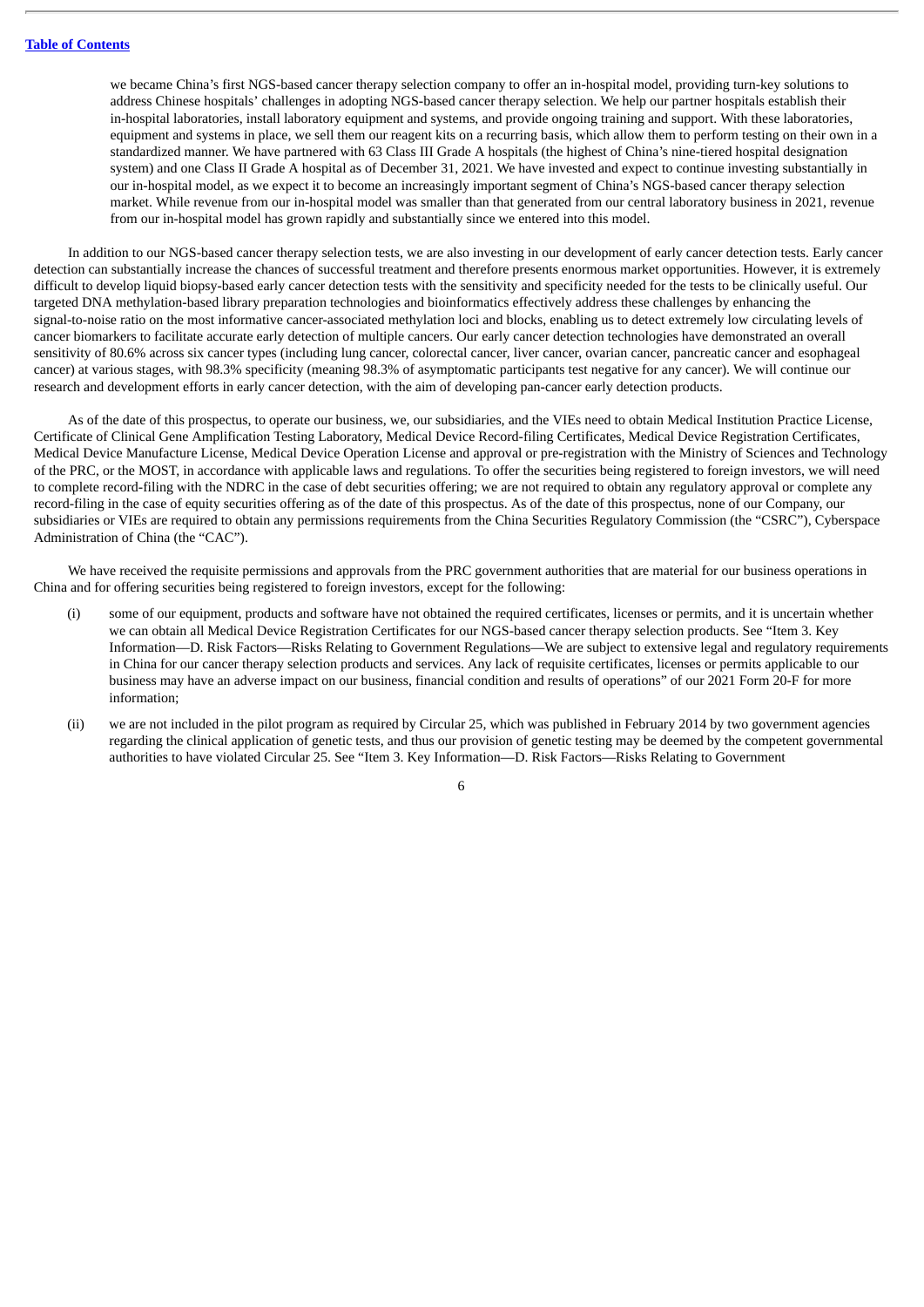Regulations—The evolving government regulations may place additional burdens on our efforts to commercialize our products and services" of our 2021 Form 20-F for more information; and

(iii) we will apply for NDRC record-filing and report to SAFE, if applicable, in connection with our offering,

Furthermore, to the best of our knowledge, none of the permissions or approvals that we have received have been denied.

If any of our Company, our subsidiaries, or the VIEs do not receive or maintain the requisite permissions or approvals for our operations, or inadvertently conclude that such permissions or approvals are not required, the relevant PRC regulatory authorities would have broad discretion in dealing with such violations or failures, including imposing fines, confiscating our incomes and products that are deemed to have been obtained through illegal operations, and discontinuing or restricting our operations. It could result in substantial additional costs, adversely affect our ability to conduct our business, compete with other companies, our financial performance and negatively affect investors' confidence in our financial performance and business prospects. Even if such permissions or approvals are ultimately granted, we may not successfully maintain or renew them and they may be withdrawn. Since applicable laws, regulations, or interpretations for the permissions or approvals may change and we may be required to obtain additional permissions or approvals in the future, we cannot assure you that we may obtain such permissions or approvals in a timely manner, or at all. It could result in a material change in our operations and we may be required to recall some of our current or future products, or even to partially suspend or totally shut down our production. In addition, regulatory changes may relax certain requirements that could benefit our competitors or lower market entry barriers and increase competition. Furthermore, it could significantly limit or completely hinder our ability to offer or continue to offer securities to investors and cause the value of our securities to significantly decline or become worthless.

We are one of the fastest-growing companies in China's NGS-based cancer therapy selection market. Our revenue increased by 12.6% from RMB381.7 million in 2019 to RMB429.9 million in 2020 and further increased by 18.1% to RMB507.9 million (US\$79.7 million) in 2021. Our gross profit increased by 14.8% from RMB273.3 million in 2019 to RMB313.9 million in 2020 and further increased by 16.0% to RMB364.1 million (US\$57.1 million) in 2021. Our gross profit margin was 71.6%, 73.0% and 71.7% in 2019, 2020 and 2021, respectively.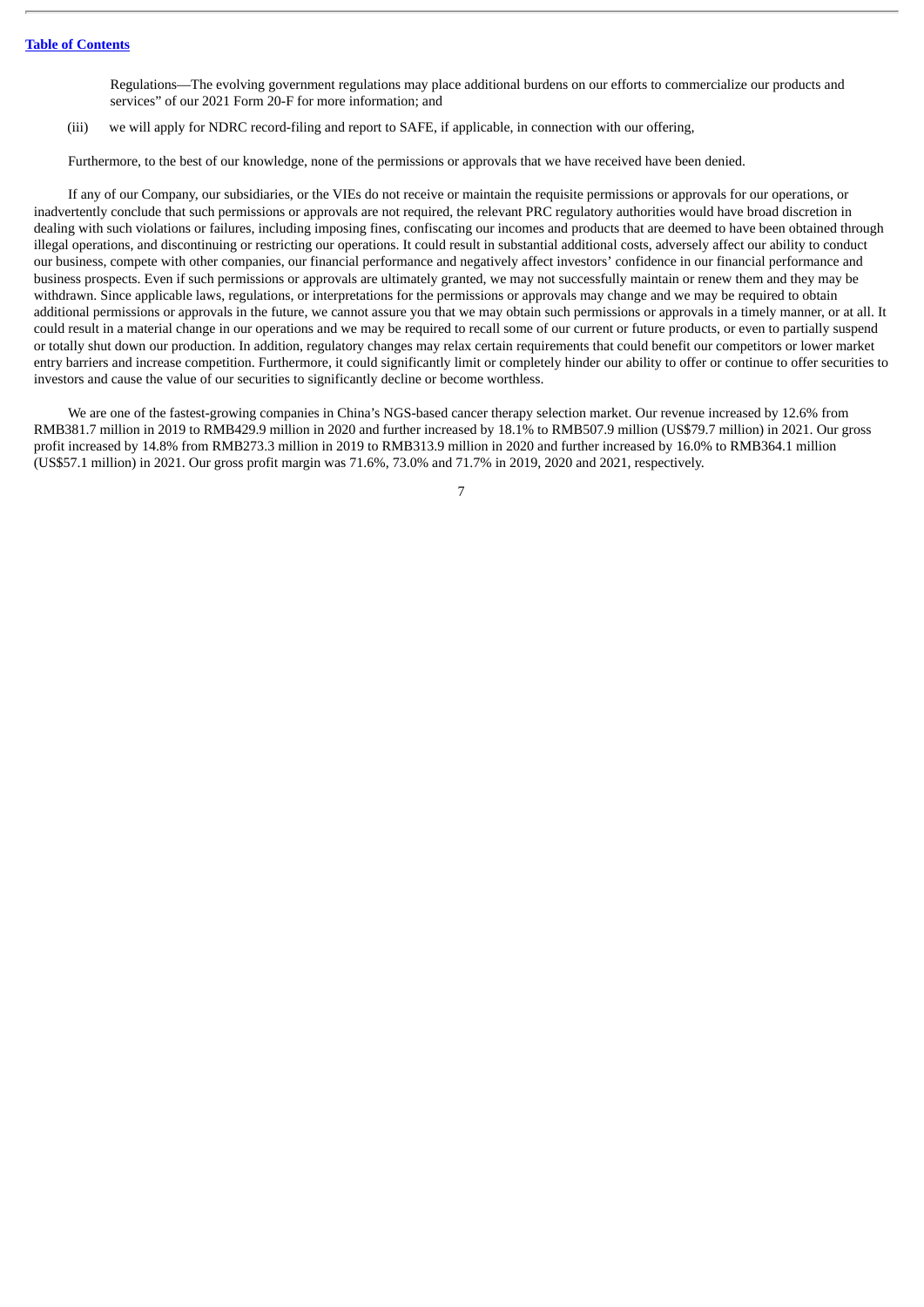#### **Holding Company Structure and Contractual Arrangements with the VIE**

We conduct our operations in China primarily through our subsidiaries and the VIEs. When purchasing the our ADSs, our investors are purchasing interest in our Company, Burning Rock Biotech Limited and its subsidiaries, while our operation are substantially conducted through our VIE, Burning Rock (Beijing) Biotechnology Co. Ltd and it subsidiaries. PRC laws and regulations restrict and impose conditions on foreign investment related to the research, development, and application of genomic diagnosis and treatment technology in China. Accordingly, we operate these businesses in China through the VIEs. Investors in our ADSs are not purchasing equity interest in our operating entities in China but instead are purchasing equity interest in a holding company incorporated in the Cayman Islands. The chart below sets forth our corporate structure and identifies our principal subsidiaries as of the date of this prospectus:



(1) Shareholders of Burning Rock (Beijing) Biotechnology Co., Ltd., the VIE, include (i) Mr. Yusheng Han, our founder, chairman of the board of directors and chief executive officer, who holds 45.9% of the equity interests in the VIE, (ii) Mr. Xia Nan, an affiliate of Northern Light Venture Capital III, Ltd., who holds 18.1% of the equity interests in the VIE, (iii) Mr. Gang Lu, our director, and Mr. Jin Zhao, our former director, who hold 7.1% and 8.8% of the equity interests in the VIE, respectively, (iv) Growth No. 12 Investment (Shenzhen) Partnership (Limited Partnership), an affiliate of a principal shareholder, which holds 6.0% of the equity interests in the VIE, and (v) seven minority shareholders, who in aggregate hold 14.1% of the equity interests in the VIE, including Dr. Shaokun (Shannon) Chuai, our chief operating officer.

We refer to Beijing Burning Rock Biotech Limited as "our WFOE", and to Burning Rock (Beijing) Biotechnology Co. Ltd as "the VIE" (and together with its subsidiaries, "the VIEs") in this prospectus.

#### **Contractual Arrangement**

Investment in China by foreign investors is subject to certain restriction under PRC laws and regulations, in particular, the Catalog of Industries for Encouraging Foreign Investment, and the Special Administrative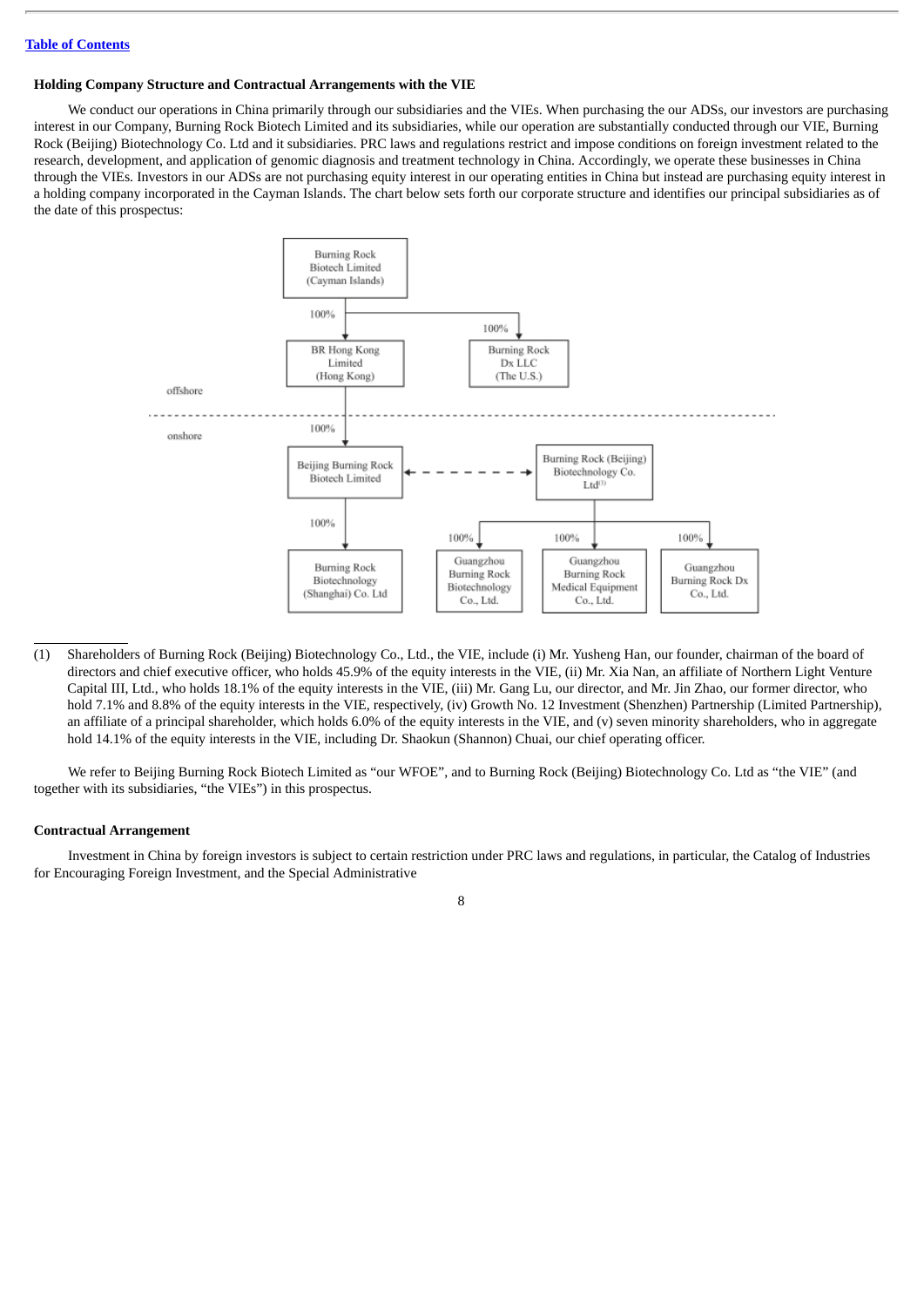Measures for Access of Foreign Investment (2021 Edition), or the Negative List. Industries not listed in the Negative List are generally permitted and open to foreign investment, unless specifically prohibited or restricted by the PRC laws and regulations. While foreign investors are given access to the medical device industry according to Negative list, foreign ownership is prohibited in businesses involving the development and application of genomic diagnosis and treatment technology. We are a company incorporated in the Cayman Islands, and, as a result, our subsidiaries in China are considered foreign-owned enterprises. To comply with the PRC laws and regulations described above, we primarily conduct our business in China through the VIE and its subsidiaries in China, based on a series of contractual arrangements among the VIE, its shareholders and our WFOE.

We, through our WFOE, have entered into a series of contractual arrangements with the VIE and the nominee shareholders of the VIE. These contractual arrangements enable us to:

- receive economic benefits from the VIE;
- hold an exclusive option to purchase all or part of the equity interests in and assets of the VIE when and to the extent permitted by PRC law; and
- have effective control over the VIE.

Because of these contractual arrangements, while we do not have equity ownership of the VIE, we are the primary beneficiary of the VIE and hence consolidate its financial results with ours under U.S. GAAP. The following paragraphs provide a summary of the contracts and arrangements through which we could receive the economic rights and exercise control that results in consolidation of the VIE's operations and financial results into our financial statements.

#### *Agreement that Allows Us to Receive Economic Benefits from the VIE*

#### *Exclusive Business Cooperation Agreement*

Pursuant to the exclusive business cooperation agreement, as amended and restated on October 21, 2019, which was entered into between the WFOE and the VIE, WFOE or its designated party has the exclusive right to provide the VIE with business support, technology service, consulting service and other services. In exchange for these services, the VIE will pay a service fee, equal to the VIE's profit before tax, after recovering any accumulated losses of the VIE and its subsidiaries from the preceding fiscal year, and deducting working capital, expenses, tax and a reasonable amount of operating profit according to applicable tax law principles and tax practice. Without the prior written consent of the WFOE, the VIE may not accept any services covered by this agreement from any third party, and may not cooperate with any third party in respect of the same. The WFOE will exclusively own the proprietary rights, ownership, interests and intellectual property rights produced or created in connection with the performance of this agreement. Unless terminated by the WFOE, this agreement will remain effective for ten years. The WFOE may at its sole discretion unilaterally extend the term of this agreement prior to its expiration upon notice to the VIE.

## *Agreement that Provides Us with Options to Purchase the Equity Interests in and Assets of the VIE*

#### *Exclusive Option Agreement*

Pursuant to the exclusive option agreement, as amended and restated on October 21, 2019, which was entered into among the WFOE, the VIE and its shareholders, the shareholders of the VIE have irrevocably and unconditionally granted the WFOE or its designated party an exclusive option, where permitted by the PRC law, to purchase all or any portion of their respective equity interests in the VIE. The purchase price for any equity interest upon exercise of this option will be calculated as then registered capital of the VIE multiplied by the percentage of such equity interest in proportion to the total equity of the VIE. However, if applicable PRC law contains compulsory requirement regarding transfer of equity interest, the WFOE or any third party designated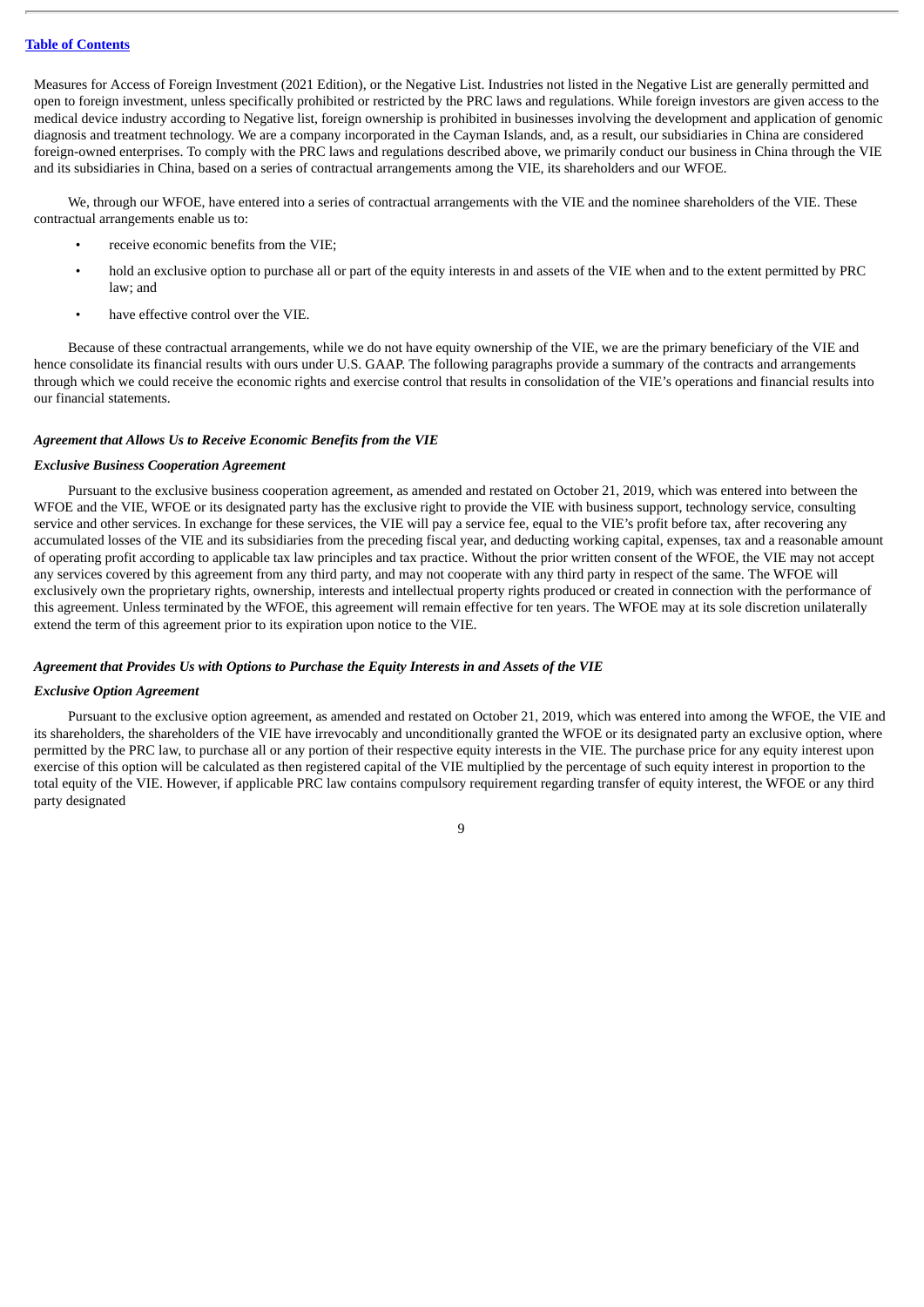by the WFOE is entitled to pay the lowest price permitted by the PRC law as purchase price. In addition, pursuant to this agreement, the VIE has irrevocably and unconditionally granted the WFOE or its designated party an exclusive option, where permitted by applicable PRC law, to purchase all or any portion of its assets. The purchase price upon exercise of this option will be the higher of (i) the net book value of the assets to be purchased or (ii) the lowest price permitted by applicable PRC law.

Without the prior written consent of the WFOE, the shareholders of the VIE may not, in any manner, supplement, modify or amend the articles of associations and by-laws of the VIE; increase or reduce its registered capital or change the structure of registered capital in other manners; sell, transfer, pledge or dispose of its assets, legal or beneficial interests in business or revenue or allow any encumbrance on the same; assume, inherit, guarantee any debt, or allow the existence of any debt, except for debts incurred in the ordinary course of business and debts known and agreed in writing by the WFOE; cause the VIE to enter into any material contract outside the ordinary course of business; cause the VIE to provide loans, credits or guarantees in any form to any other persons; cause or permit the VIE to merge, consolidate with, acquire or invest in any other persons, or acquired or invested by any other persons; cause the VIE to liquidate, dissolve or de-registrate; request the VIE to distribute dividends to its shareholders, or propose or vote in favor of any shareholders' resolution for such distribution of dividends. This agreement will remain effective until all equity interests in the VIE held by its shareholders has been transferred to the WFOE or its designated party in accordance with provisions of this agreement. The WFOE may at its sole discretion unilaterally terminate this agreement prior to its expiration upon notice to the VIE.

#### *Agreements that Provide Us with Effective Control over the VIE*

#### *Equity Interest Pledge Agreement*

Pursuant to the equity interest pledge agreement, as amended and restated on October 21, 2019, which was entered into among WFOE, the VIE and its shareholders, each shareholder of the VIE has pledged all of its respective equity interests in the VIE to the WFOE to guarantee the performance of the VIE and its shareholders of their respective obligations under the exclusive business cooperation agreement, the exclusive option agreement, the agreement for power of attorney as well as their respective liabilities arising from any breach of any obligation thereunder. If the VIE or any of its shareholders breaches any obligation under these agreements, the WFOE, as pledgee, may dispose of the pledged equity interest and have priority to be compensated by the proceeds from the disposal of such equity. Each of the shareholders of the VIE agrees that before its obligations under these agreements are discharged and the amounts payable under these agreements are fully paid, it will not dispose of the pledged equity interest, create or allow any encumbrance on the pledged equity interest without the prior written consent of the WFOE. The equity interest pledge agreement will remain effective until the VIE and its shareholders have discharged all their obligations and fully paid all the amounts payable under these agreements. We completed the registration of the pledge of equity interest with the relevant office of the State Administration for Market Regulation on November 25, 2019 in accordance with applicable PRC law and regulations.

#### *Agreement for Power of Attorney*

Pursuant to the agreement for power of attorney, as amended and restated on October 21, 2019, which was entered into among the WFOE, the VIE and its shareholders, each shareholder of the VIE irrevocably authorizes the WFOE or its designated person to act as the attorney-in-fact to exercise all such shareholder's voting and other rights associated with the shareholder's equity interests in the VIE, such as the right to appoint or remove directors, supervisors and officers, as well as the right to sell, transfer, pledge or dispose of all or any portion of the equity interests held by such shareholder, or of the assets held by the VIE. The parties have agreed that the WFOE is entitled to unilaterally amend, modify or supplement this agreement for power of attorney and the other parties will cooperate where there is a request in respect of the same by the WFOE. This agreement for power of attorney will remain effective until it is terminated by the WFOE.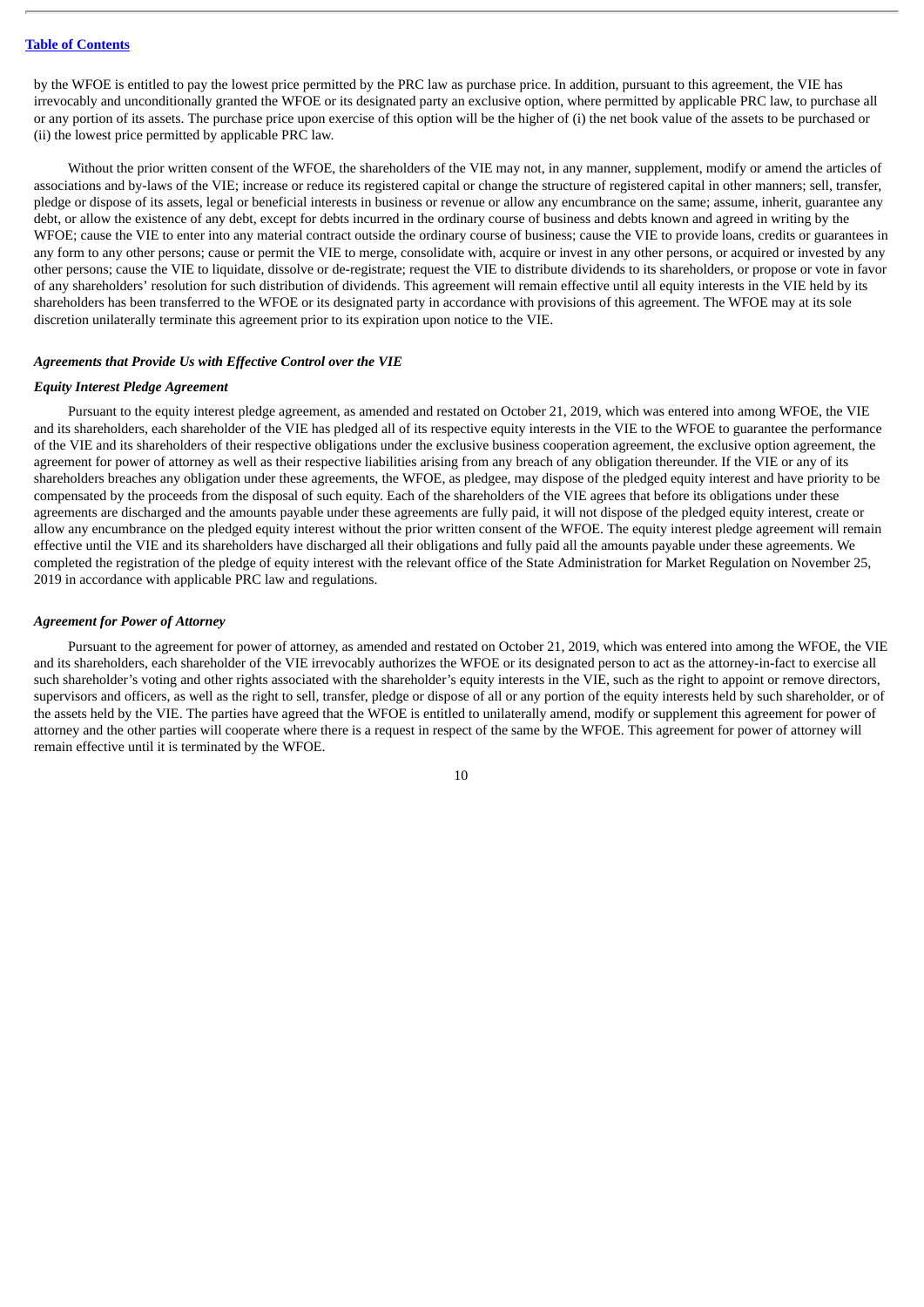#### *Spousal Consent Letters*

The spouses of Yusheng Han, Gang Lu, Zhigang Wu, Dan Zhou, Peijing Si, Dong Yin and Jin Zhao each signed a spousal consent letter on October 21, 2019. Under these letters, each signing spouse has agreed that he or she is aware of the equity interests beneficially owned by his or her spouse in the VIE and the relevant contractual arrangements in connection with such equity interests. Each signing spouse has unconditionally and irrevocably confirmed that he or she does not have any equity interest in the VIE and will not take any action that may interfere with the contractual arrangement including any claims in respect of the equity interests held by his or her spouse. Each signing spouse has further confirmed that in any event he or she is conferred with any equity interest, he or she is willing to be bound by the relevant contractual arrangements unconditionally as if being a party thereof, and undertakes to take all necessary measures for the performance of those arrangements.

#### *Financial Support Undertaking Letter*

Pursuant to the financial support undertaking letter addressed to the VIE, dated October 21, 2019, we undertake to provide unlimited financial support to the VIE to the extent permissible under the applicable PRC laws and regulations, regardless of whether the VIE has incurred an operational loss. The form of financial support includes but is not limited to cash, entrusted loans and borrowings. We will not request repayment of any outstanding loans or borrowings from the VIE if it or its shareholders do not have sufficient funds or are unable to repay such loans or borrowings. The letter is effective until the earlier of (i) the date on which all of the equity interests of the VIE have been acquired by us or our designee, and (ii) the date on which we, in our sole and absolute discretion, unilaterally terminates the applicable financial support undertaking letter.

#### *Voting Proxy Agreement*

Pursuant to the voting proxy agreement entered into between our company and our WFOE, dated October 21, 2019, our WFOE irrevocably and unconditionally undertakes to exercise its rights under the agreement for power of attorney, as amended and restated on October 21, 2019, by and among our WFOE, the VIE and its shareholders, in accordance with our company's instruction.

In the opinion of Tian Yuan Law Firm, our PRC counsel:

- the ownership structure of the VIE and our WFOE in China currently does not violate any applicable PRC laws or regulations currently in effect; and
- the contractual arrangements among our WFOE, VIE and the shareholders of the VIE governed by PRC law are valid, binding and enforceable in accordance with their terms and applicable PRC laws or regulations currently in effect and currently do not and will not violate any applicable PRC laws or regulations currently in effect.

However, there are substantial uncertainties regarding the interpretation and application of current and future PRC laws, regulations and rules. Accordingly, the PRC regulatory authorities may in the future take a view that is contrary to or otherwise different from the above opinion of our PRC legal counsel. See "Item 3. Key Information—D. Risk Factors—Risks Relating to Our Corporate Structure—If the PRC government finds that the agreements that establish the structure for operating our businesses in China do not comply with applicable PRC laws and regulations, or if these regulations or their interpretations change, we could be subject to severe penalties or be forced to relinquish our interests in those operations" and "Item 3. Key Information—D. Risk Factors—Risks Relating to Doing Business in the PRC—Uncertainties in the interpretation and enforcement of PRC laws and regulations could limit the legal protections available to you and us" in our 2021 Annual Report for more details.

For a summary of the material provisions of the contractual arrangements, please refer to "Item 4. Information on the Company—C. Organizational Structure" in our 2021 Form 20-F, which is incorporated by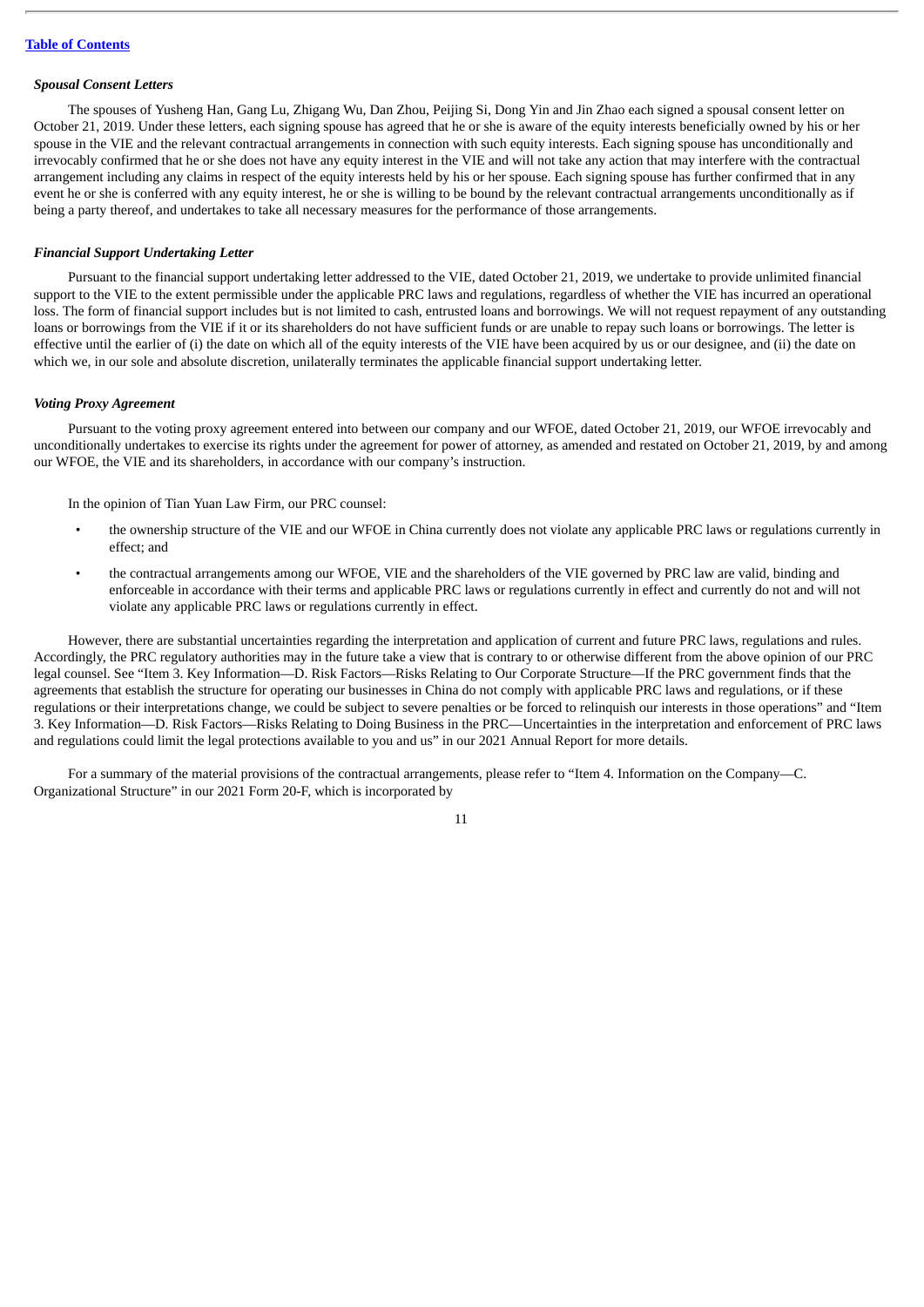reference in this prospectus. The tables below set forth the results of operations of VIEs included in our consolidated statements of comprehensive loss for 2019, 2020 and 2021:

|                 |                                       | For the years ended December 31, 2019 |                                       |                                     |                                     |  |
|-----------------|---------------------------------------|---------------------------------------|---------------------------------------|-------------------------------------|-------------------------------------|--|
|                 | <b>Non-VIE entities</b><br><b>RMB</b> | <b>VIEs</b><br><b>RMB</b>             | <b>Eliminations</b><br><b>RMB</b>     |                                     | <b>Consolidated</b><br>Total<br>RMB |  |
| <b>Revenues</b> | 61,428                                | 381,460                               |                                       | (61,211)                            | 381,677                             |  |
| Net loss        | 97,141                                | 72,015                                |                                       |                                     | 169,156                             |  |
|                 |                                       | For the years ended December 31, 2020 |                                       |                                     |                                     |  |
|                 | <b>Non-VIE entities</b><br><b>RMB</b> | <b>VIEs</b><br><b>RMB</b>             | <b>Eliminations</b><br><b>RMB</b>     |                                     | Consolidated<br>Total<br><b>RMB</b> |  |
| Revenues        | 65,312                                | 432,142                               |                                       | (67, 551)                           | 429,903                             |  |
| Net loss        | 161,059                               | 244,765                               |                                       | 1,411                               | 407,235                             |  |
|                 |                                       |                                       | For the years ended December 31, 2021 |                                     |                                     |  |
|                 | Non-VIE<br>entities<br><b>RMB</b>     | <b>VIEs</b><br><b>RMB</b>             | <b>Eliminations</b><br><b>RMB</b>     | Consolidated<br>Total<br><b>RMB</b> | Consolidated<br>Total<br>US\$       |  |
| <b>Revenues</b> | 77,234                                | 526,071                               | (95, 443)                             | 507,862                             | 79,694                              |  |
| Net loss        | 277,034                               | 508,803                               | 10.860                                | 796.697                             | 125,021                             |  |

The tables below set forth the condensed consolidated schedule of financial position of the VIE and subsidiaries of the VIE as of the dates indicated:

|                                                                 | As of December 31, 2020               |                           |                                   |                                            |
|-----------------------------------------------------------------|---------------------------------------|---------------------------|-----------------------------------|--------------------------------------------|
|                                                                 | <b>Non-VIE entities</b><br><b>RMB</b> | <b>VIEs</b><br><b>RMB</b> | <b>Eliminations</b><br><b>RMB</b> | <b>Consolidated</b><br>Total<br><b>RMB</b> |
| Cash and cash equivalents                                       | 1,745,572                             | 149,736                   |                                   | 1,895,308                                  |
| Restricted cash                                                 | 29,635                                | 263                       |                                   | 29,898                                     |
| Inter-company receivables                                       | 495,526                               | 8,432                     | (503, 958)                        |                                            |
| Total current assets                                            | 2,679,294                             | 348,316                   | (503, 958)                        | 2,523,652                                  |
| Total non-current assets                                        | 101.160                               | 38.216                    |                                   | 139,376                                    |
| <b>Total assets</b>                                             | 2,780,454                             | 386,532                   | (503, 958)                        | 2,663,028                                  |
| Inter-company payables                                          | 286,805                               | 495.526                   | (782, 331)                        |                                            |
| <b>Total liabilities</b>                                        | 359,450                               | 664.905                   | (782, 331)                        | 242,024                                    |
| Total shareholders' (deficit) equity                            | 2,421,004                             | (278, 373)                | 278,373                           | 2,421,004                                  |
| Total liabilities, mezzanine equity and shareholders' (deficit) |                                       |                           |                                   |                                            |
| equity                                                          | 2,780,454                             | 386.532                   | (503,958)                         | 2,663,028                                  |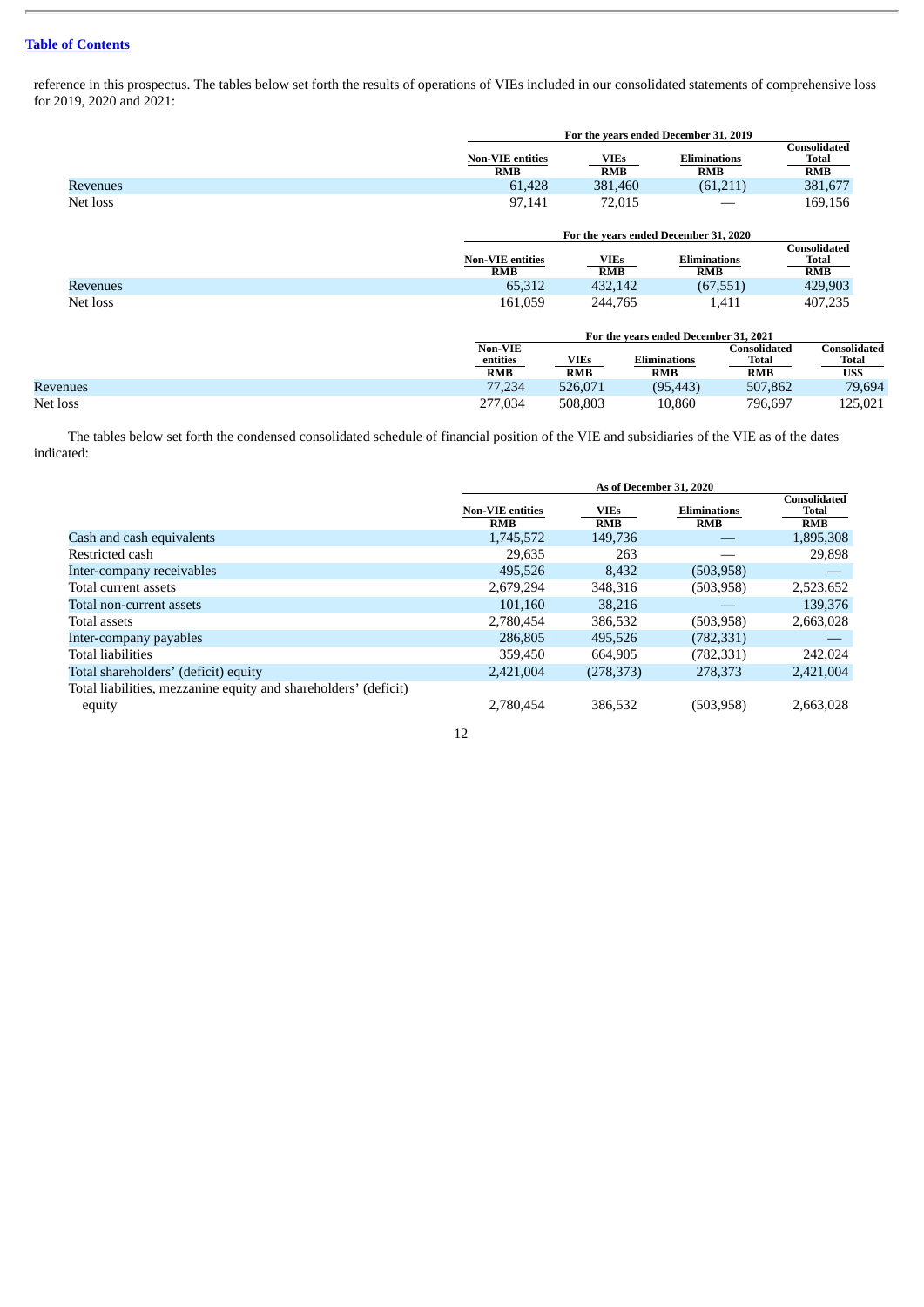|                                                                        | As of December 31, 2021           |                           |                                   |                                     |                                      |
|------------------------------------------------------------------------|-----------------------------------|---------------------------|-----------------------------------|-------------------------------------|--------------------------------------|
|                                                                        | Non-VIE<br>entities<br><b>RMB</b> | <b>VIEs</b><br><b>RMB</b> | <b>Eliminations</b><br><b>RMB</b> | Consolidated<br>Total<br><b>RMB</b> | <b>Consolidated</b><br>Total<br>US\$ |
| Cash and cash equivalents                                              | 1,245,467                         | 185,850                   |                                   | 1,431,317                           | 224,605                              |
| Restricted cash                                                        | 7,795                             |                           |                                   | 7,795                               | 1,223                                |
| Inter-company receivables                                              | 897,633                           | 75,560                    | (973, 193)                        |                                     |                                      |
| Total current assets                                                   | 2,237,927                         | 556,212                   | (973, 193)                        | 1,820,946                           | 285,748                              |
| Total non-current assets                                               | 354,409                           | 103,232                   |                                   | 457,641                             | 71,814                               |
| Total assets                                                           | 2,592,336                         | 659,444                   | (973, 193)                        | 2,278,587                           | 357,562                              |
| Inter-company payables                                                 | 631,582                           | 897,633                   | (1,529,215)                       |                                     |                                      |
| Total liabilities                                                      | 747,025                           | 1,215,466                 | (1,529,215)                       | 433,276                             | 67,993                               |
| Total shareholders' (deficit) equity                                   | 1,845,311                         | (556, 022)                | 556,022                           | 1,845,311                           | 289,569                              |
| Total liabilities, mezzanine equity and shareholders' (deficit) equity | 2,592,336                         | 659,444                   | (973, 193)                        | 2,278,587                           | 357,562                              |

The tables below set forth the cash flows of the VIE and subsidiaries of the VIE included in our consolidated statements of cash flows for 2019, 2020 and 2021:

|                                                        | For the years ended December 31, 2019 |                           |                     |                                     |
|--------------------------------------------------------|---------------------------------------|---------------------------|---------------------|-------------------------------------|
|                                                        | <b>Non-VIE entities</b>               | <b>VIEs</b><br><b>RMB</b> | <b>Eliminations</b> | Consolidated<br>Total<br><b>RMB</b> |
|                                                        | <b>RMB</b>                            |                           | <b>RMB</b>          |                                     |
| Net cash used in operating activities                  | (181, 048)                            | (46,993)                  |                     | (228, 041)                          |
| Net cash used in investing activities                  | (366.415)                             | (14.052)                  | 33,807              | (346,660)                           |
| Net cash (used in) generated form financing activities | 571,002                               | 34,540                    | (33, 807)           | 571.735                             |

|                                                        | For the years ended December 31, 2020 |                    |                                   |                                     |
|--------------------------------------------------------|---------------------------------------|--------------------|-----------------------------------|-------------------------------------|
|                                                        | <b>Non-VIE entities</b><br><b>RMB</b> | VIEs<br><b>RMB</b> | <b>Eliminations</b><br><b>RMB</b> | Consolidated<br>Total<br><b>RMB</b> |
| Net cash (used in) generated from operating activities | (232, 106)                            | 158.563            |                                   | (73, 543)                           |
| Net cash used in investing activities                  | (99.517)                              | (9.795)            |                                   | (109,312)                           |
| Net cash generated from (used in) financing activities | 2,196,599                             | (30, 880)          |                                   | 2,165,719                           |

|                                                        | For the years ended December 31, 2021 |                    |                            |                                     |                               |
|--------------------------------------------------------|---------------------------------------|--------------------|----------------------------|-------------------------------------|-------------------------------|
|                                                        | <b>Non-VIE entities</b><br><b>RMB</b> | VIEs<br><b>RMB</b> | Eliminations<br><b>RMB</b> | Consolidated<br>Total<br><b>RMB</b> | Consolidated<br>Total<br>US\$ |
| Net cash (used in) generated from operating activities | (220, 380)                            | (257,506)          |                            | (477, 886)                          | (74,993)                      |
| Net cash (used in) generated from investing activities | (222,038)                             | (11,265)           | 315,000                    | 81.697                              | 12.823                        |
| Net cash used in financing activities                  | (42,522)                              | 304,623            | (315,000)                  | (52, 899)                           | (8,301)                       |

The typical structure of cash flows through our organization is as follows: (i) we transfer funds to our WFOE, Beijing Burning Rock Biotech Limited, through either capital contributions or loans from our Hong Kong subsidiary, BR Hong Kong Limited; (ii) our WFOE makes loans to the VIE, Burning Rock (Beijing) Biotechnology Co. Ltd.; (iii) the VIE and its subsidiaries receive funds generated from sales of products and/or services to third party customers; and (iv) when the VIE intends to settle any amounts owed to us under the VIE Agreements, the VIE will pay service fees to our WFOE pursuant to the exclusive business cooperation agreement, and our WFOE will transfer funds to BR Hong Kong Limited, which in turn will transfer funds to us,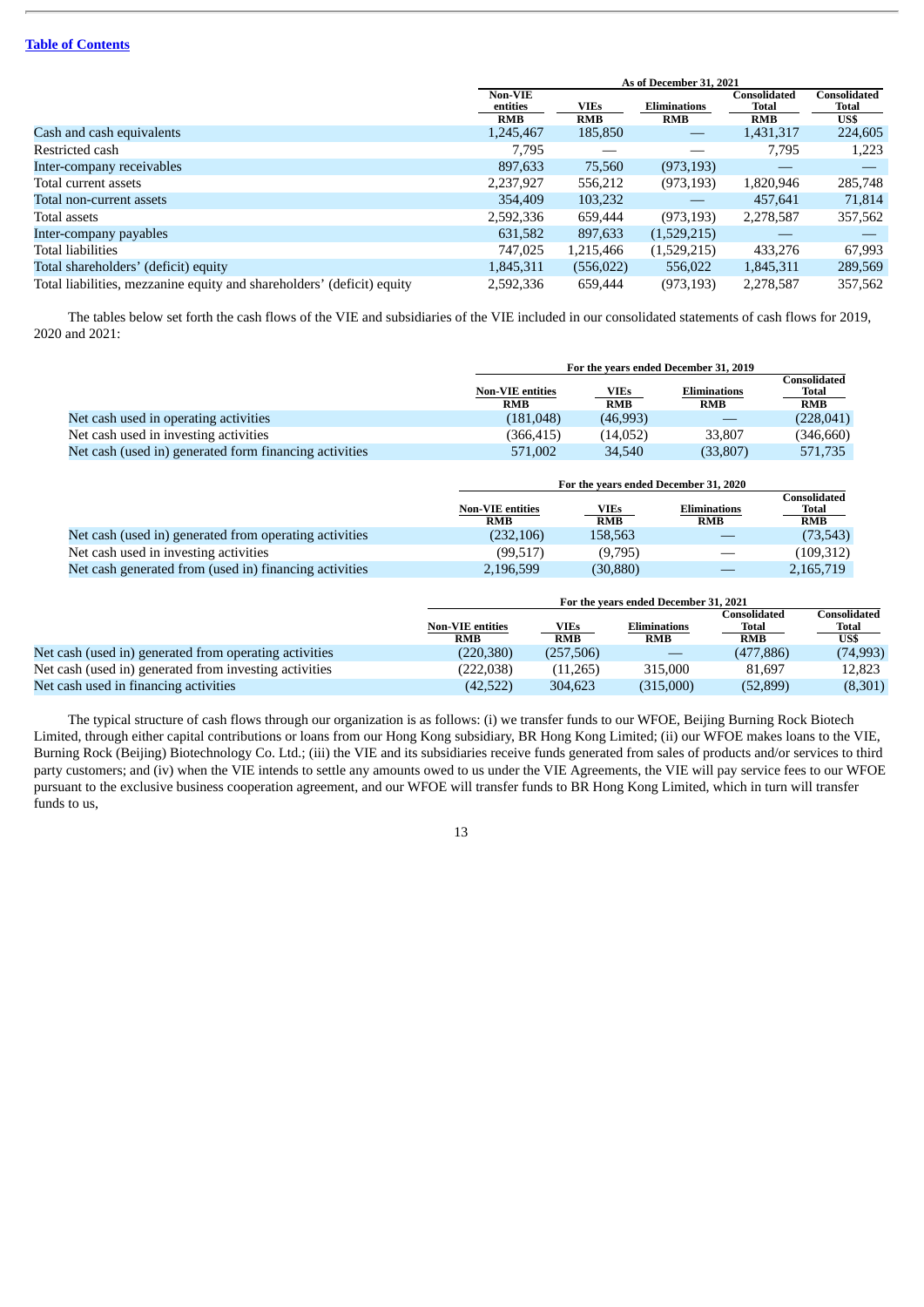all through distributions, dividends or repayment of shareholder loans. As of the date of this prospectus, none of our PRC subsidiaries nor VIE has declared or paid any dividends or made any distributions to their respective holding companies, including Burning Rock Biotech Limited, nor does any of them have intention to do so. As of the date of this prospectus, the VIE has not settled any amounts owed to us under the VIE Agreements and does not have the intention to do so. As of the date of this prospectus, Burning Rock Biotech Limited has not declared any dividend and does not have a plan to declare a dividend to its shareholders.

There are limitations on our ability to transfer cash between us, our subsidiaries and the VIEs. Current PRC regulations permit the VIEs to pay profits to the WOFE only from the VIEs' accumulated profits, and only in accordance with applicable PRC laws and regulations. PRC regulations also require our subsidiaries in the PRC to set aside at least 10% of their after-tax profits each year to fund the statutory reserve and restrict dividend and shareholder distributions until the statutory reserve reach 50% of their respective registered capital.

The PRC government also controls the conversion of Renminbi into foreign currencies and the remittance of currencies out of the PRC. We may not be able to complete the administrative procedures required to register the remittance of the payment of our dividends, if any.

Any transfer of funds by Burning Rock Biotech Limited to our PRC subsidiaries, either as a shareholder loan or as an increase in registered capital, is subject to a series of procedural requirements with SAFE, the MOFCOM or their local counterparts.

There is no assurance that the PRC government will not intervene or impose restrictions on the ability of us, our subsidiaries and the VIEs to transfer cash. Most of our cash is in Renminbi, and the PRC government could prevent the cash maintained from leaving the PRC, could restrict deployment of the cash into our, our subsidiaries' and the VIEs' business and restrict the ability to pay dividends. For details regarding the restrictions on our ability to transfer cash between us, our subsidiaries and the VIEs, see "Item 3. Key Information—D. Risk Factors—Risks Relating to Doing Business in the PRC—We may rely on dividends and other distributions from our subsidiaries in China to fund our cash and financing requirements, and any limitation on the ability of our subsidiaries to make payments to us could adversely affect our ability to conduct our business," "—The PRC government's control of foreign currency conversion may limit our foreign exchange transactions, including dividend payments on our ordinary shares," and "—PRC regulation of loans to and direct investments in PRC entities by offshore holding companies may delay or prevent us from making loans or additional capital contributions to our subsidiaries, which could adversely affect our liquidity and our ability to fund and expand our business" in our 2021 Annual Report.

We currently do not have cash management policies that dictate how funds are transferred between us, our subsidiaries and the VIEs. In practice, we estimate and allocate funds to our WFOE and the VIEs based on their respective available cash balances and forecasted cash requirements.

The cash flows that have occurred between our Company, our subsidiaries and the VIEs are summarized as the following.

The VIE, Burning Rock (Beijing) Biotechnology Co. Ltd., generates and retains cash generated from operating activities and re-invests it in the business activities conducted by the VIE and its subsidiaries. Our WFOE, Beijing Burning Rock Biotech Limited, charges service fee to the VIEs for certain operating expenses that it bears on behalf of the VIEs for the VIEs' business operations. The service fee is determined at an amount subject to mutual negotiation and agreement between the WFOE and the VIEs. Our WFOE charged service fees of RMB26.4 million, RMB64.9 million and RMB72.7 million (US\$11.4 million) to the VIEs and received RMB42.2 million, RMB25.3 million and RMB88.7 million (US\$13.9 million) of service fees from the VIEs in 2019, 2020 and 2021, respectively. We transferred nil, RMB68.9 million and nil of financing proceeds to our WFOE, which was then transferred to the VIEs as advance payments during the same periods. Additionally, we transferred RMB33.8 million, nil and RMB315.0 million (US\$49.4 million) of financing proceeds to our WFOE and our Hong Kong subsidiary, which was then transferred to the VIEs, in 2019, 2020 and 2021, respectively.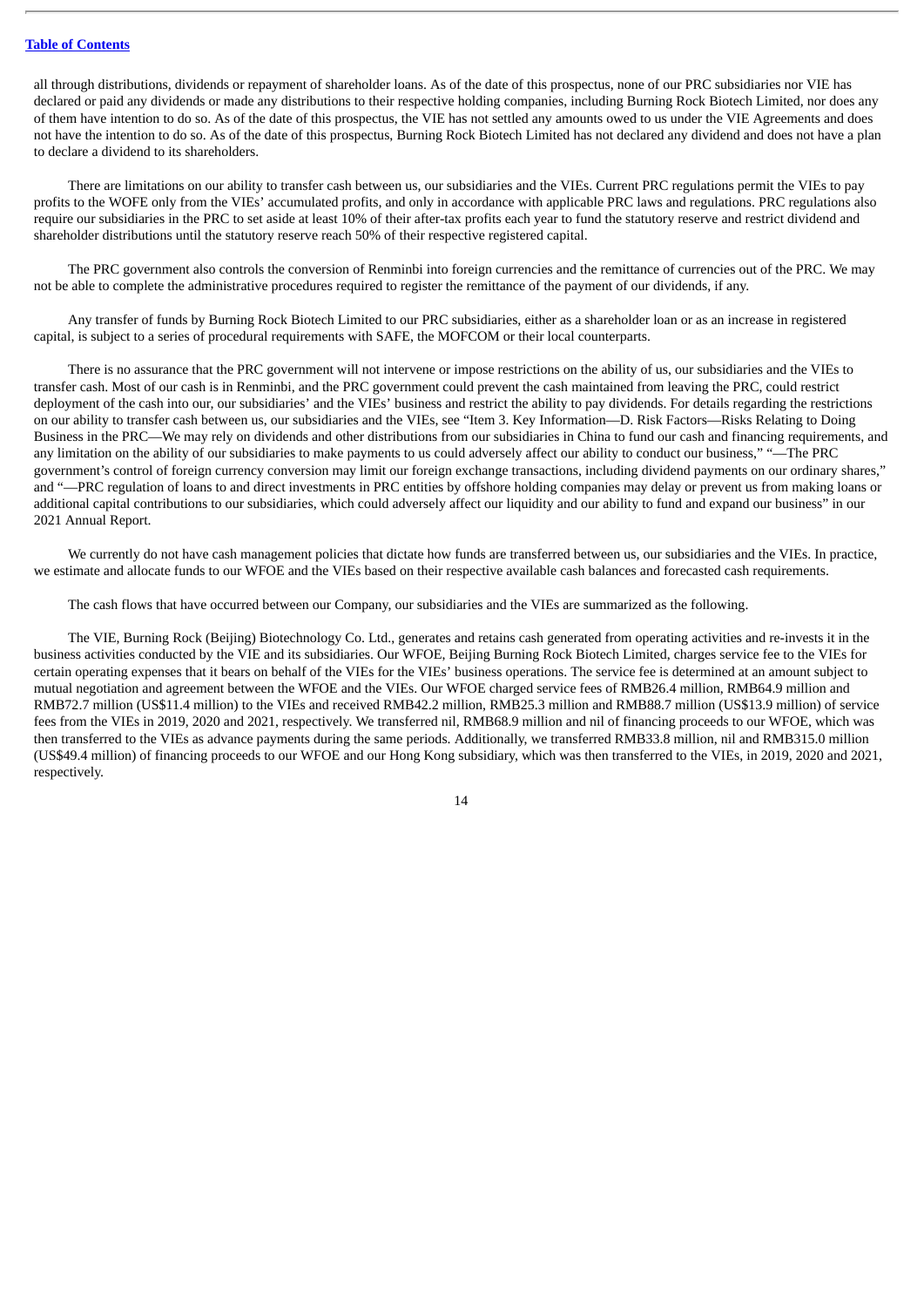We may transfer cash proceeds raised from future overseas financing activities through our holding company, to our WFOE through capital contributions and shareholder loans. Our WFOE is expected to then transfer funds to the VIE and its subsidiaries to meet their capital needs.

However, the contractual arrangements may not be as effective as direct ownership in providing us with control over the VIE, and we may incur substantial costs to enforce the terms of the arrangements. The VIE, its subsidiaries or shareholders could breach their contractual arrangements with us in ways including failing to fulfill their contractual obligations or taking other actions that are detrimental to our interests. If we had direct ownership of the VIEs, we would be able to exercise our rights as a shareholder to effect changes in the board of directors of the VIEs, which in turn could implement changes, subject to any applicable fiduciary obligations, at the management and operational level. However, under the current contractual arrangements, we rely on the performance by the VIE, its subsidiaries and its shareholders of their obligations under the contracts to exercise control over the VIE. The VIE's shareholders may have actual or potential conflicts of interest with us, and may not act in the best interests of our company. These shareholders may refuse to sign or breach, or cause the VIE to breach, or refuse to renew, the existing contractual arrangements we have with them and the VIE. If any dispute relating to these contracts arises, we will have to enforce our rights under these contracts through the operations of PRC law and arbitration, litigation and other legal proceedings and, therefore, will be subject to uncertainties in the PRC legal system. Therefore, our contractual arrangements may not be as effective in ensuring our control over the relevant portion of our business operations as direct ownership would be.

In addition, the Company and its investors may never directly hold equity interests in the businesses that are conducted by the VIEs. Uncertainties in the PRC legal system could limit our ability to enforce these contractual arrangements, and these contractual arrangements have not been tested in a court of law. The legal environment in the PRC is not as developed as in other jurisdictions, such as the United States. As a result, uncertainties in the PRC legal system could limit our ability, as a Cayman holding company, to enforce these contractual arrangements and doing so may be quite costly. There are also substantial uncertainties regarding the interpretation and application of current and future PRC laws, regulations and rules regarding the status of the rights of our Cayman Islands holding company with respect to its contractual arrangements with the VIEs, its founders and owners. It is uncertain whether any new PRC laws or regulations relating to the VIE structures will be adopted or if adopted, what they would provide. If we or the VIEs are found to be in violation of any existing or future PRC laws or regulations, or fail to obtain or maintain any of the required permits or approvals, the relevant PRC regulatory authorities would have broad discretion to take action in dealing with such violations or failures. In addition, Mr. Yusheng Han, our founder, chairman of the board of directors and chief executive officer holds 45.9% of the equity interests in the VIE. Mr. Han also has 54.2% of the aggregate voting power of our issued and outstanding share capital due to the disparate voting powers associated with our dual-class share structure. Accordingly, the enforceability of the various contracts described above by our company against the VIE is substantially dependent upon Mr. Han. If he fails to perform his obligations under the contractual arrangements, we could be unable to enforce the contractual arrangements that enable us to consolidate the VIE's operations and financial results in our financial statements in accordance with U.S. GAAP as the primary beneficiary. If this happens, we would need to deconsolidate the VIEs. The majority of our assets, including the necessary licenses to conduct business in China are held by the VIEs. A significant part of our revenues is generated by the VIEs. An event that results in the deconsolidation of the VIE would have a material effect on our operations and result in the value of the securities diminish substantially or even become worthless. For a detailed description of the risks associated with our corporate structure, please refer to risks disclosed under "Item 3.D. Key Information—Risk Factors—Risks Related to Our Corporate Structure" in our 2021 Form 20-F, which is incorporated by reference, and "Risk Factors—Risks Related to Our Corporate Structure" in this prospectus.

On December 16, 2021, the PCAOB issued the HFCA Act Determination Report, according to which our auditor is subject to the determinations that the PCAOB is unable to inspect or investigate completely. We were provisionally identified by the SEC on May 4, 2022 under the HFCA Act and were conclusively identified on May 25, 2022. See https://www.sec.gov/hfcaa. Trading in our ADSs on the NASDAQ or over-the-counter will be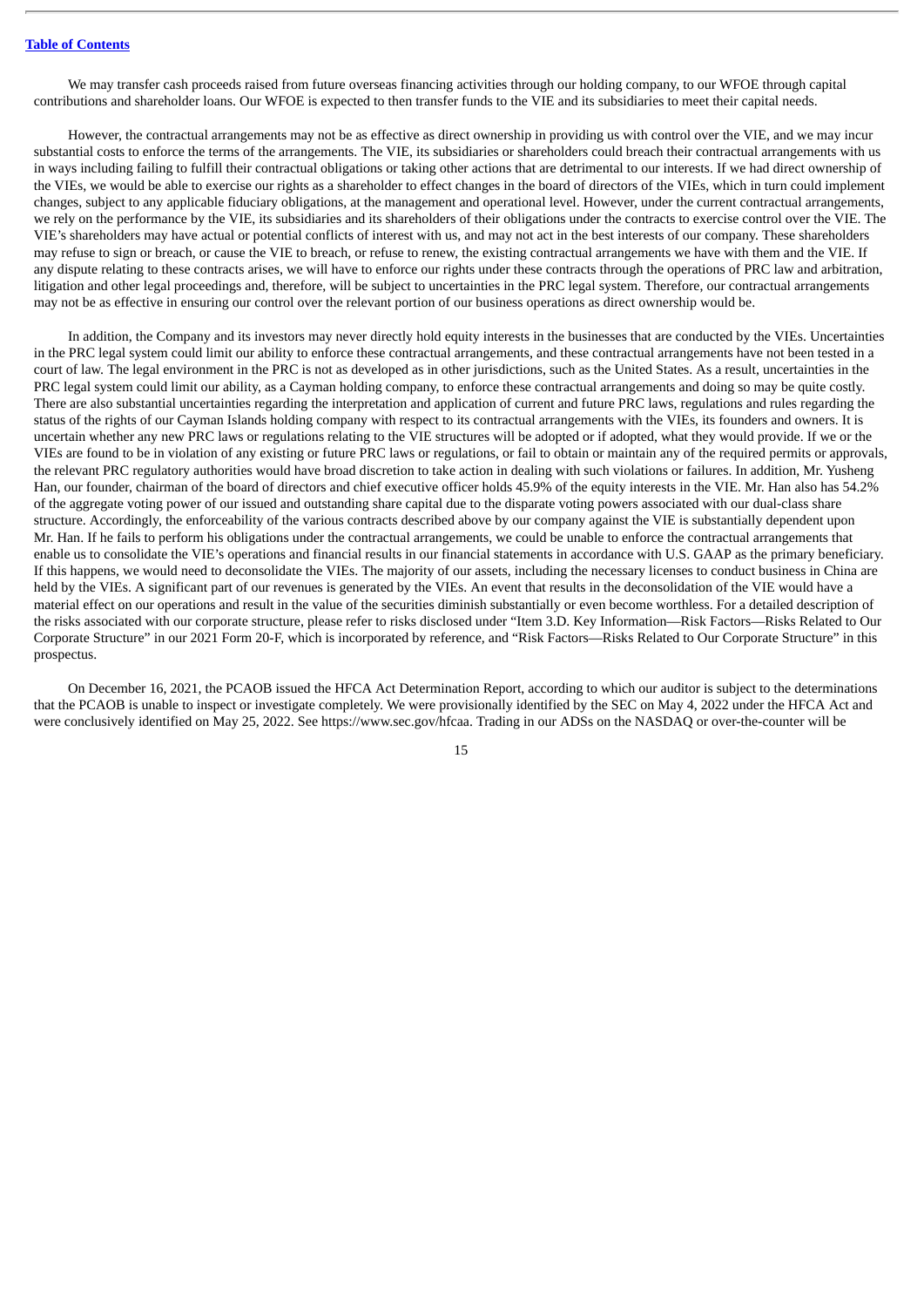prohibited and, as a result, our ADSs will be delisted under HFCA Act, if the PCAOB has determined that it has been unable to inspect our auditor located in China for three consecutive years, starting from 2022. The potential enactment of the Accelerating Holding Foreign Companies Accountable Act would decrease the number of non-inspection years from three years to two, thus reducing the time period before our ADSs will be prohibited from trading on the Nasdaq Stock Market or OTC or delisted. See "Risk Factors—Risks Relating to Doing Business in the PRC—If the U.S. Public Company Accounting Oversight Board, or the PCAOB, is unable to inspect our auditors as required under the Holding Foreign Companies Accountable Act, the SEC will prohibit the trading of our ADSs. A trading prohibition for our ADSs, or the threat of a trading prohibition, may materially and adversely affect the value of your investment. Additionally, the inability of the PCAOB to conduct inspections of our auditors deprives our investors of the benefits of such inspections" in this prospectus for more details.

#### **Summary of Significant Risk Factors**

*Uncertainties with respect to the PRC legal system.* The PRC legal system is a civil law system based on written statutes. Unlike common law systems, it is a system in which prior court decisions have limited value as precedents. Our PRC subsidiaries and the VIEs are subject to various PRC laws and regulations generally applicable to companies in China. However, since these laws and regulations are relatively new and the PRC legal system continues to rapidly evolve, the interpretation and enforcement of these laws and regulations involve uncertainties. Since PRC administrative and court authorities have significant discretion in interpreting and implementing statutory provisions and contractual terms, it may be difficult to evaluate the outcome of administrative and court proceedings and the level of legal protection we enjoy. These uncertainties may adversely affect our business and impede our ability to continue our operations, and may further affect the legal remedies and protections available to investors, which may, in turn, adversely affect the value of your investment. For details, please refer to the risks disclosed under "Risk Factors—Risks Relating to Doing Business in the PRC—Uncertainties in the interpretation and enforcement of PRC laws and regulations could limit the legal protections available to you and us" in this prospectus.

*Risk of new regulations, significant new government oversight in China.* As we mainly conduct our business in China, we are subject to the laws and regulations of the PRC. These PRC laws and their interpretations and enforcement continue to develop and are subject to change, and the PRC government may adopt other rules and restrictions in the future. The PRC government may exert, at any time, substantial intervention and influence over the manner of our operations, and the rules and regulations to which we are subject, including the ways they are enforced, may change rapidly and with little advance notice to us or our shareholders, which could result in a material change in our operations and/or the value of our securities. For details, please refer to the risks disclosed under "Risk Factors—Risks Relating to Doing Business in the PRC—Recent regulatory developments in China may subject us to additional regulatory review and disclosure requirements, expose us to government interference, or otherwise restrict or completely hinder our ability to offer securities and raise capitals outside China, all of which could materially and adversely affect our business, and cause the value of our securities to significantly decline or become worthless" in this prospectus.

Risk of additional future government oversight and control over foreign offerings of China-based companies. Recent statements by the Chinese government have indicated an intent to exert more oversight and control over offerings that are conducted overseas and/or foreign investments in China based issuers like us. While it is currently uncertain whether the recently published Draft Overseas Listing Regulations apply to the follow-on offerings or other offerings of the Chinese companies that have been listed overseas like us, any future action by the PRC government interpreting the regulations to cover such offerings by issuers like us could significantly limit or completely hinder our ability to offer or continue to offer securities to investors and could cause the value of such securities to significantly decline or be worthless. For details, please refer to the risks disclosed under "Risk Factors— Risks Relating to Doing Business in the PRC—Recent regulatory developments in China may subject us to additional regulatory review and disclosure requirements, expose us to government interference, or otherwise restrict or completely hinder our ability to offer securities and raise capitals outside China, all of which could materially and adversely affect our business, and cause the value of our securities to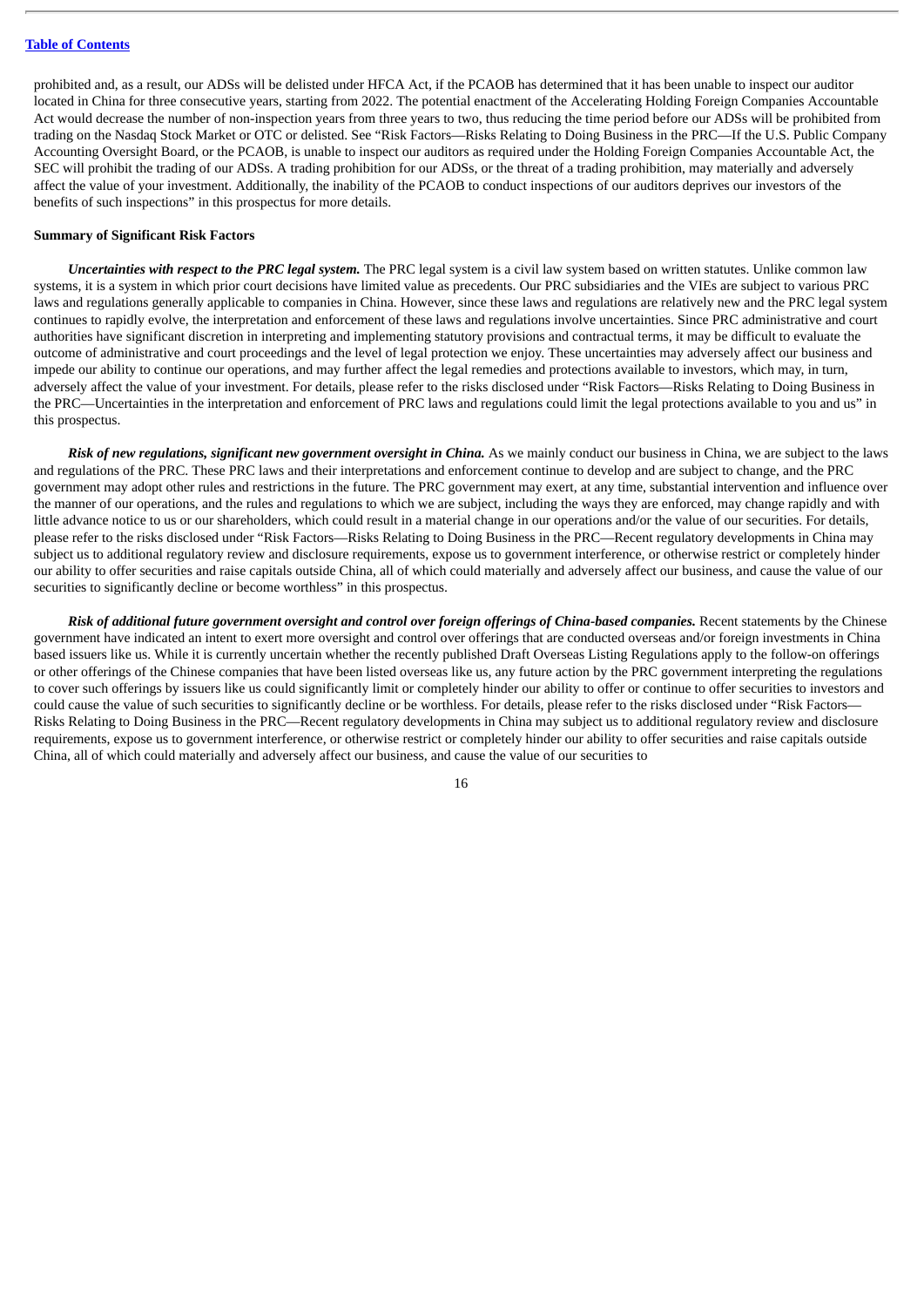significantly decline or become worthless" in this prospectus, "Item 3. Key Information— Risks Associated with Our Corporate Structure" and "Item 3. Key Information—Risk Factors—Risks Relating to Doing Business in the PRC—We are subject to many of the economic and political risks associated with emerging markets due to our operation in China. Adverse changes in the Chinese or global economic, political and social conditions as well as government policies could adversely affect our business and prospects" in the 2021 Annual Report.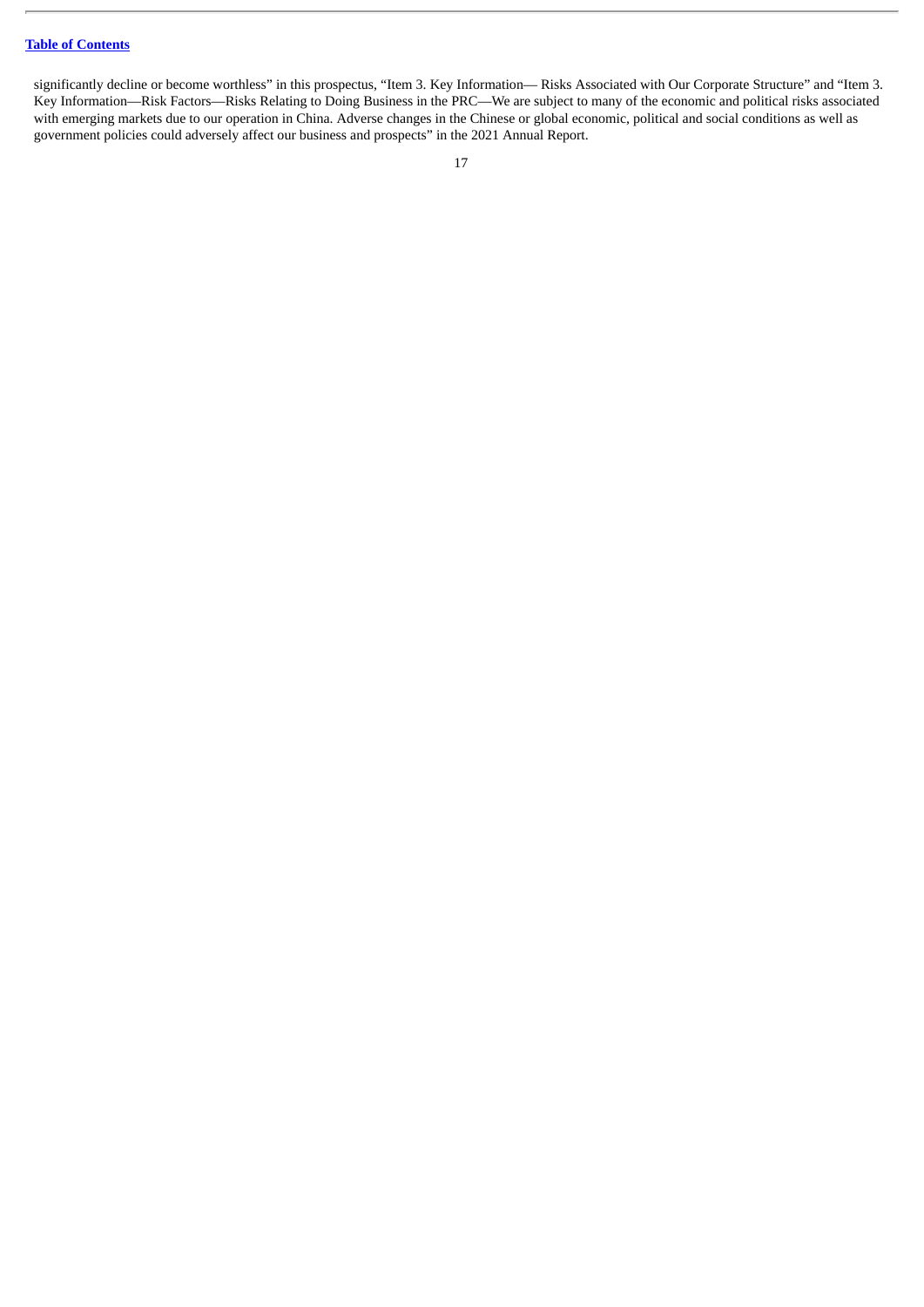#### **RISK FACTORS**

<span id="page-22-0"></span>Investing in our securities involves risk. You should carefully consider the risk factors and uncertainties described under the heading "Item 3. Key Information—D. Risk Factors" in our most recent annual report on Form 20-F, which is incorporated in this prospectus by reference, as updated by our subsequent filings under the Securities Exchange Act of 1934, as amended, or the Exchange Act, and any risk factors and other information described in the applicable prospectus supplement or relevant free writing prospectus before acquiring any of our securities. These risks and uncertainties could materially affect our business, results of operations or financial condition and cause the value of our securities to decline.

#### **Risks Relating to Our Corporate Structure**

#### If the PRC government finds that the agreements that establish the structure for operating our businesses in China do not comply with applicable PRC laws and reaulations, or if these reaulations or their interpretations change, we could be subject to severe penalties or be forced to relinguish *our interests in those operations.*

In accordance with the Negative List (2021 Edition) promulgated on December 27, 2021 and became effective on January 1, 2022, foreign investors are prohibited from investing in businesses related to the research, development, and application of genomic diagnosis and treatment technology.

We are an exempted company limited by shares incorporated under the laws of the Cayman Islands, and Beijing Burning Rock Biotech Limited, our wholly owned subsidiary, or WFOE, is considered a foreign-invested enterprise. To comply with PRC laws and regulations, we conduct substantially all of our business in the PRC through Burning Rock (Beijing) Biotechnology Co., Ltd., the VIE, and its subsidiaries, based on contractual arrangements entered into among WFOE, the VIE and its shareholders.

We believe that, although we do not have equity ownership of the VIE, our corporate structure and contractual arrangements enable us to: (i) be the exclusive provider of business support, technical and consulting services in exchange for a fee; (ii) receive substantially all of the economic benefits and bear the obligation to absorb substantially all of the losses of the VIE; (iii) have an irrevocable and exclusive right to purchase, or to designate one or more persons to purchase, from the registered shareholders all or any part of their equity interests in the VIE at any time and from time to time in our absolute discretion to the extent permitted by PRC laws; (iv) have an irrevocable and exclusive right to purchase, or to designate one or more persons to purchase, from the VIE all or any part of its assets at any time and from time to time in our absolute discretion to the extent permitted by PRC laws; (v) appoint us, any person authorized by us (except the shareholders of the VIE), as exclusive agent and attorney to act on behalf of the shareholders of the VIE on all matters concerning the VIE and to exercise all their rights as a registered shareholder of the VIE in accordance with PRC laws and the articles of the VIE; and (vi) pledge as first-ranking charge all of the equity interests in the VIE to us as collateral security for any and all of the guaranteed debt under the contractual arrangements and to secure performance of the obligations under the contractual arrangements. The contractual arrangements allow the results of operations and assets and liabilities of the VIE and its subsidiaries to be consolidated into our results of operations and assets and liabilities under U.S. GAAP as if they were subsidiaries of our Group.

Our PRC counsel, Tian Yuan Law Firm, is of the opinion that (i) the ownership structure of WFOE and the VIE does not violate applicable PRC laws and regulations currently in effect, and (ii) the contractual arrangements are valid, binding and enforceable in accordance with the applicable PRC laws or regulations currently in effect. However, there can be no assurance that the PRC government authorities will take a view that is not contrary to or otherwise different from the opinion of our PRC counsel stated above. There is also the possibility that the PRC government authorities may adopt new laws, regulations and interpretations that may invalidate the contractual arrangements. If the PRC government determines that we are in violation of PRC laws or regulations or lack the necessary permits or licenses to operate our business, the relevant PRC regulatory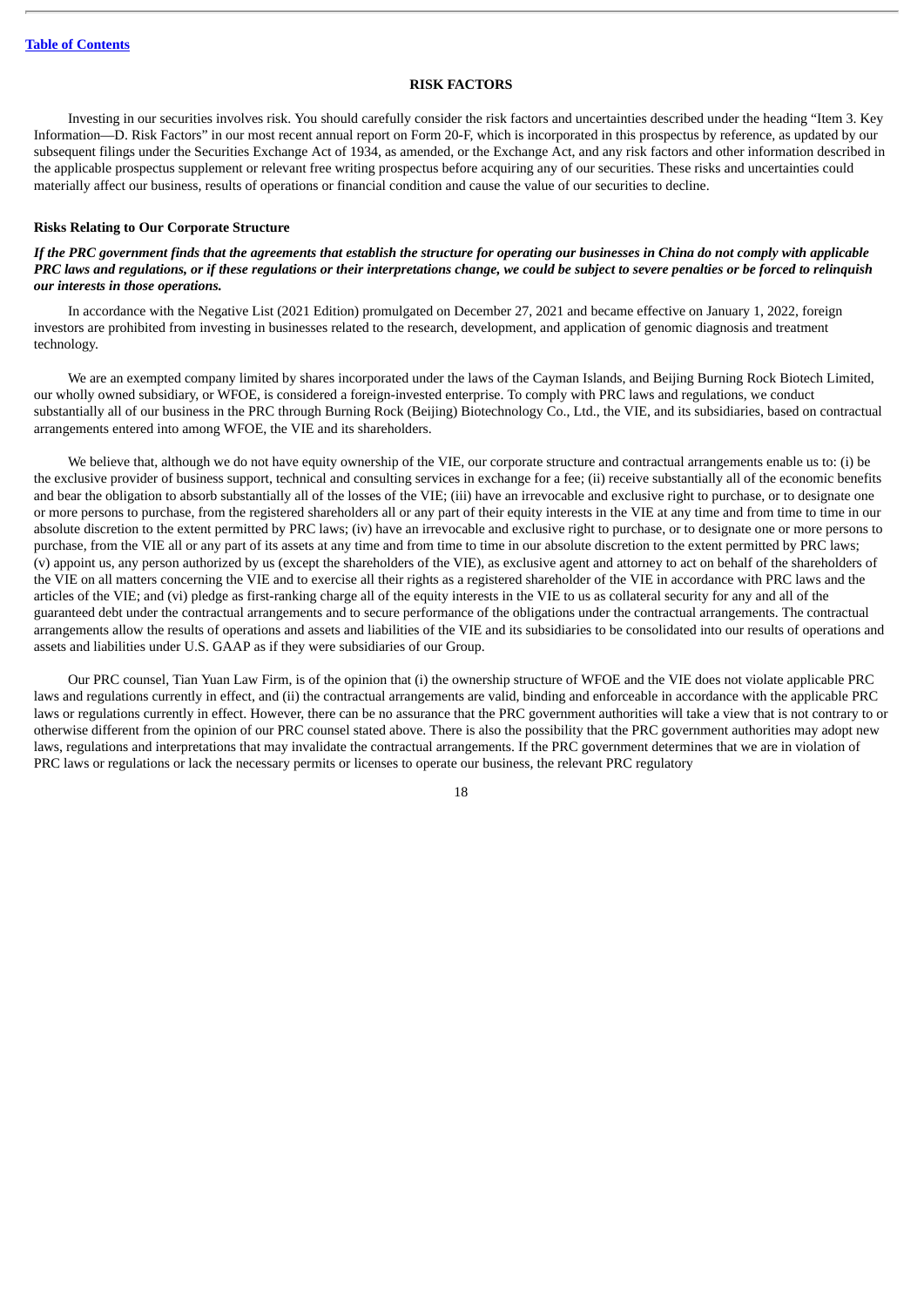authorities, including the PRC National Health Commission, or the NHC, would have broad discretion in dealing with such violations or failures, including, but not limited to:

- revoking our business and operating licenses;
- discontinuing or restricting our operations;
- imposing fines or confiscating any of our income that they deem to have been obtained through illegal operations;
- imposing conditions or requirements with which we or WFOE and the VIE may not be able to comply;
- requiring us, WFOE and the VIE to restructure the relevant ownership structure or operations;
- restricting or prohibiting our use of the proceeds from our initial public offering and the concurrent private placement or other of our financing activities to finance the business and operations of the VIE and its subsidiaries; or
- taking other regulatory or enforcement actions that could be harmful to our business.

Any of these actions could cause significant disruption to our business operations, and may adversely affect our business, financial condition and results of operations. Although we believe we, our PRC subsidiaries and the VIE are not in violation of current PRC laws and regulations, we cannot assure you that the PRC government would agree that our contractual arrangements comply with PRC licensing, registration or other regulatory requirements, with existing policies or with requirements or policies that may be adopted in the future. The PRC government has broad discretion in determining rectifiable or punitive measures for non-compliance with or violations of PRC laws and regulations. The PRC government could disallow the VIE structure, which would likely result in a material change in our operations and/or value of our securities, including that it could cause the value of such securities to significantly decline or become worthless. The VIE agreements have never been tested in a court of law in China. If the PRC government deems that our contractual arrangements in relation to the VIE do not comply with PRC regulatory restrictions on foreign investment in the relevant industries, or if these regulations or the interpretation of existing regulations change or are interpreted differently in the future, we could be subject to severe penalties or lose the ability to assert contractual control over the assets of the VIEs that conduct substantially all of our operation. If the PRC government determines that we or the VIEs do not comply with applicable law, it could revoke the VIEs' business and operating licenses, require the VIEs to discontinue or restrict the VIEs' operations, restrict the VIEs' right to collect revenues, block the VIEs' online apps and websites, require the VIEs to restructure our operations, impose additional conditions or requirements with which the VIEs may not be able to comply, impose restrictions on the VIEs' business operations, or take other regulatory or enforcement actions against the VIEs that could be harmful to their business. Any of these or similar occurrences could significantly disrupt our or the VIEs' business operations or restrict the VIEs from conducting a substantial portion of their business operations, which could materially and adversely affect the VIEs' business, financial condition and results of operations. If any of these occurrences results in our inability to govern the activities of any of the VIEs that most significantly impact its economic performance, and/or our failure to receive the economic benefits from the VIEs, we may not be able to consolidate the VIEs in our consolidated financial statements in accordance with U.S. GAAP. In addition, our shares may decline in value or become worthless if we are unable to consolidate the VIE's operations and financial results in our financial statements in accordance with U.S. GAAP as the primary beneficiary since the VIEs conduct a significant part of our operations.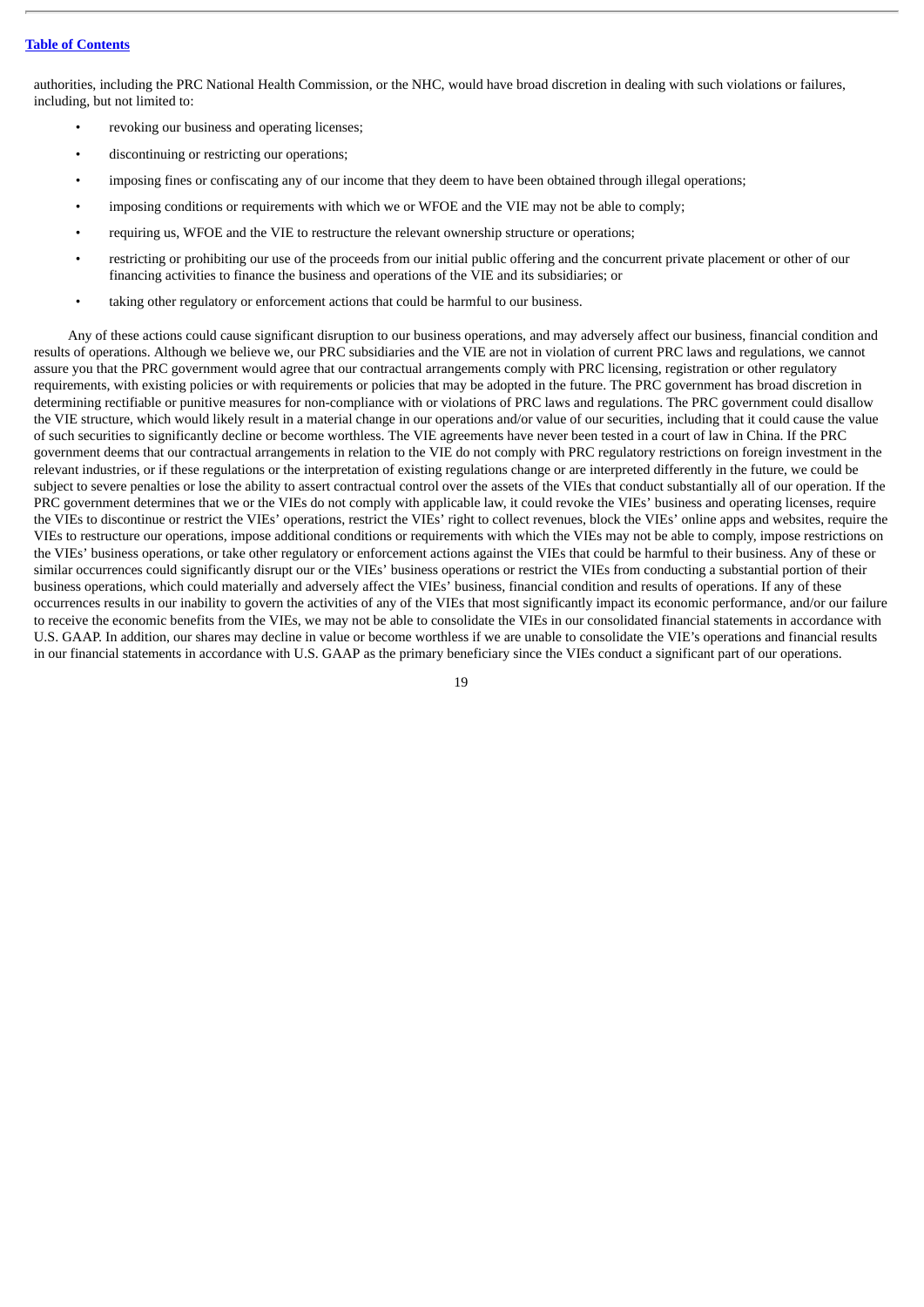#### **Risks Relating to Doing Business in the PRC**

Recent reaulatory developments in China may subiect us to additional reaulatory review and disclosure reauirements, expose us to aovernment interference, or otherwise restrict or completely hinder our ability to offer securities and raise capitals outside China, all of which could materially and adversely affect our business, and cause the value of our securities to significantly decline or become worthless.

As we mainly conduct our business in China, we may be subject to PRC laws relating to, among others, data security and restrictions over foreign investments in scientific research and technical services and other industry sectors set out in the Negative List (2021 Edition). Specifically, we may be subject to PRC laws relating to the collection, use, sharing, retention security, and transfer of confidential and private information, such as personal information and other data. These PRC laws apply not only to third-party transactions, but also to transfers of information between us and our wholly foreign-owned enterprises in China, and other parties with which we have commercial relations. These PRC laws and their interpretations and enforcement continue to develop and are subject to change, and the PRC government may adopt other rules and restrictions in the future.

We are exposed to legal and operational risks associated with our operations in China. The PRC government has significant authority to exert influence on the ability of a company with operations in China, including us, to conduct its business. Changes in China's economic, political or social conditions or government policies could materially and adversely affect our business and results of operations. We are subject to risks due to the uncertainty of the interpretation and the application of the PRC laws and regulations, including but not limited to the risks of uncertainty about any future actions of the PRC government on U.S. listed companies. We may also be subject to sanctions imposed by PRC regulatory agencies, including CSRC, if we fail to comply with their rules and regulations. Any actions by the PRC government to exert more oversight and control over offerings that are conducted overseas and/or foreign investment in companies having operations in China, including us, could significantly limit or completely hinder our ability to offer or continue to offer securities to investors, and cause the value of our securities to significantly decline or become worthless. These China-related risks could result in a material change in our operations and/or the value of our securities, or could significantly limit or completely hinder our ability to offer securities to investors in the future and cause the value of such securities to significantly decline or become worthless.

The PRC government may exert, at any time, substantial intervention and influence over the manner of our operations. Recently, the PRC government initiated a series of regulatory actions and statements to regulate business operations in China with little advance notice, including cracking down on illegal activities in the securities market, enhancing supervision over China-based companies listed overseas, adopting new measures to extend the scope of cybersecurity reviews and new laws and regulations related to data security, and expanding the efforts in anti-monopoly enforcement.

On December 28, 2021, the CAC, and 12 other departments jointly promulgated the newly revised Measures for Cybersecurity Review with effect from February 15, 2022 ("**Measures**"), which provides that (i) a critical information infrastructure operator ("**CIIO**") which intends to purchase network products and services shall prejudge the possible risks to national security that may arise after the products and services are put into use and where national security will or may be affected, the operator shall apply with the Cybersecurity Review Office for cybersecurity review, and (ii) a network platform operator ("**NPO**") that possesses more than one million users' personal information must apply for cybersecurity review when listing in a foreign country.

On November 14, 2021, the CAC publicly solicited opinions on the Regulations on the Administration of Cyber Data Security (Draft for Comments) which expanded the scope of application of cybersecurity review, established the data classified and graded protection system, and defined the relevant rules for cross-border security management of data. It provides that data processors carrying out the following activities shall apply for cybersecurity review: (i) merger, reorganization or division of Internet platform operators that gather and possess a large number of data resources having bearing on the national security, economic development or public interests, which affects or may affect national security; (ii) listing in a foreign country of a data processor that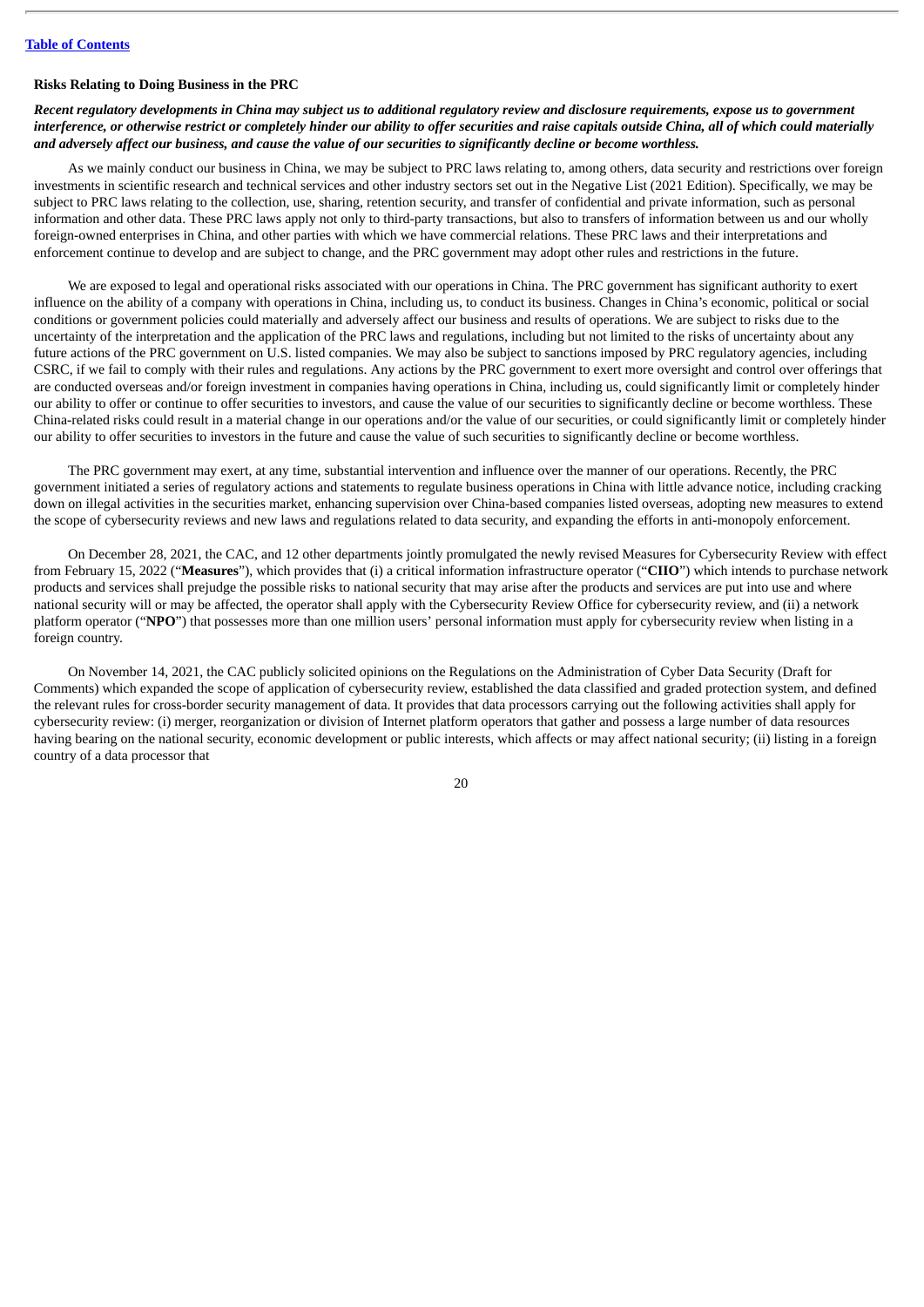processes the personal information of more than one million persons; (iii) listing in Hong Kong of a data processor, which affects or may affect national security; and (iv) other data processing activities that affect or may affect national security.

According to the above provisions, we will be subject to cybersecurity review if we are identified as a CIIO or NPO and our business affects or may affect national security, or we have more than one million users' personal information and plans to be listed abroad.

We and our PRC legal counsel, Tian Yuan Law Firm, are of the view that, as of the date of this prospectus, the possibility that we become identified as a CIIO or NPO and accordingly would be subject to the cybersecurity review pursuant to the relevant regulations and policies that have been issued by the CAC is relatively low, due to the following reasons:

- (i) we have not received any CIIO identification notice as of the date of this prospectus, which is required to be issued in a timely manner by competent departments responsible for the security protection work of critical information infrastructures after they have organized the CIIO identification in the industry in accordance with the Regulations on the Security Protection of Critical Information Infrastructures;
- (ii) NPO is not defined in the Measures and even if a company has been identified as NPO, whether such a company needs to be subject to cybersecurity review depends on whether it will "affect or may affect national security." As of the date of this prospectus, we have not experienced any major information security incident in relation to the theft, leakage, damage, illegal use or illegal export of data or personal information. In addition, all the user data collected by us in business operation are stored in mainland China; and
- (iii) we process no more than one million users' personal information.

However, according to article 16 of the Measures, the member unit of the cybersecurity review work mechanism (the "**Cybersecurity Member Unit**") has the right to initiate review on network products and services and data processing activities that it deems as "affect or may affect national security" at its own discretion. If the Cybersecurity Member Unit decides to take a cybersecurity review on us and we fail such review, it could significantly limit or completely hinder our ability to offer or continue to offer securities to investors and cause the value of our securities to significantly decline or become worthless.

Currently, the cybersecurity laws and regulations have not directly affected our business and operations, but in anticipation of the strengthened implementation of cybersecurity laws and regulations and the expansion of our business, we face potential risks if we are deemed as a CIIO under the Cybersecurity Law. In such case, we must fulfill certain obligations as required under the Cybersecurity Law and other applicable laws, including, among others, storing personal information and important data collected and produced within the PRC territory during our operations in China, which we are already doing in our business, and we may be subject to review when purchasing internet products and services. As the amended Measures of Cybersecurity Review took effect in February 2022, we may be subject to review when conducting data processing activities, and may face challenges in addressing its requirements and make necessary changes to our internal policies and practices in data processing. As of the date of this prospectus, we have not been involved in any investigations on cybersecurity review made by the CAC on such basis, and we have not received any inquiry, notice, warning, or sanctions in such respect. Based on the foregoing, we and our PRC legal counsel, Tian Yuan Law Firm, do not expect that, as of the date of this prospectus, the current applicable PRC laws on cybersecurity would have a material adverse impact on our business.

On September 1, 2021, the PRC Data Security Law became effective, which imposes data security and privacy obligations on entities and individuals conducting data-related activities, and introduces a data classification and hierarchical protection system based on the importance of data in economic and social development, as well as the degree of harm it will cause to national security, public interests, or legitimate rights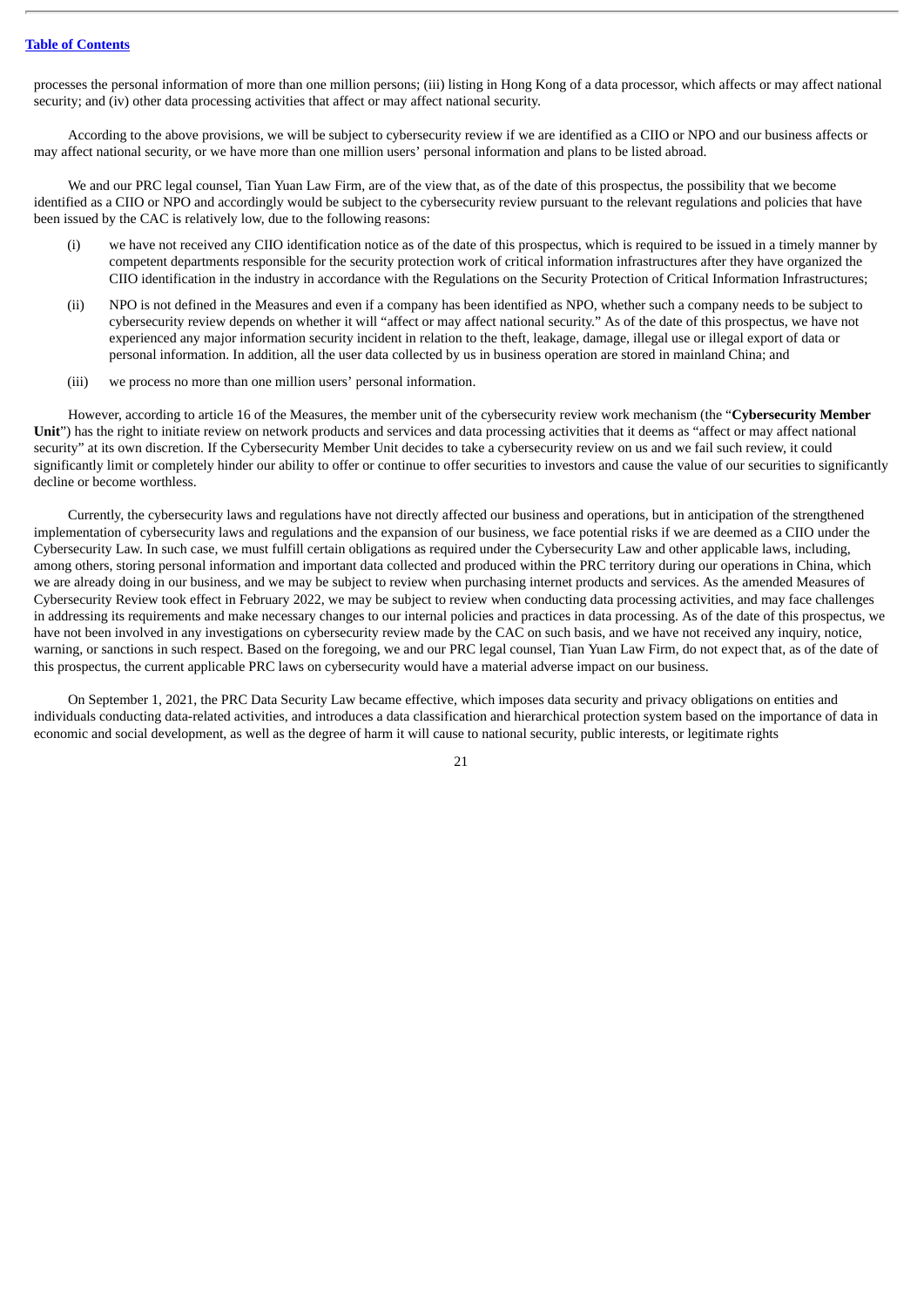and interests of individuals or organizations when such data is tampered with, destroyed, leaked, or illegally acquired or used. As of the date of this prospectus, we have not been involved in any investigations on data security compliance made in connection with the PRC Data Security Law, and we have not received any inquiry, notice, warning, or sanctions in such respect. Based on the foregoing, we do not expect that, as of the date of this prospectus, the PRC Data Security Law would have a material adverse impact on our business.

On July 6, 2021, the relevant PRC governmental authorities published the Opinions on Strictly Cracking Down Illegal Securities Activities in Accordance with the Law. These opinions emphasized the need to strengthen the administration over illegal securities activities and the supervision on overseas listings by China-based companies and proposed to take effective measures, such as promoting the construction of relevant regulatory systems to deal with the risks and incidents faced by China-based overseas-listed companies. As these opinions were recently issued, official guidance and related implementation rules have not been issued yet and the interpretation of these opinions remains unclear at this stage. As of the date of this prospectus, we have not received any inquiry, notice, warning, or sanctions from the CSRC or any other PRC government authorities. Based on the foregoing and the currently effective PRC laws, we and our PRC legal counsel, Tian Yuan Law Firm, are of the view that, as of the date of this prospectus, these opinions do not have a material adverse impact on our business.

On December 24, 2021, the CSRC published the Provisions of the State Council on the Administration of Overseas Securities Offering and Listing by Domestic Companies (Draft for Comments), and Administrative Measures for the Filing of Overseas Securities Offering and Listing by Domestic Companies (Draft for Comments), or, collectively, the Draft Overseas Listing Regulations, which set out the new regulatory requirements and filing procedures for Chinese companies seeking direct or indirect listing in overseas markets. The Draft Overseas Listing Regulations, among others, stipulate that Chinese companies that seek to offer and list securities in overseas markets shall fulfill the filing procedures with and report relevant information to the CSRC, and that an initial filing shall be submitted within three working days after the application for an initial public offering in an overseas market is submitted, and a second filing shall be submitted within three working days after the listing is completed. Moreover, an overseas offering and listing is prohibited under circumstances if (i) it is prohibited by PRC laws, (ii) it may constitute a threat to or endanger national security as reviewed and determined by competent PRC authorities, (iii) it has material ownership disputes over equity, major assets, and core technology, (iv) in recent three years, the Chinese operating entities and their controlling shareholders and actual controllers have committed relevant prescribed criminal offenses or are currently under investigations for suspicion of criminal offenses or major violations, (v) the directors, supervisors, or senior executives have been subject to administrative punishment for severe violations, or are currently under investigations for suspicion of criminal offenses or major violations, or (vi) it has other circumstances as prescribed by the State Council. The Draft Overseas Listing Regulations, among others, stipulate that when determining whether an offering and listing shall be deemed as "an indirect overseas offering and listing by a Chinese company", the principle of "substance over form" shall be followed, and if the issuer meets the following conditions, its offering and listing shall be determined as an "indirect overseas offering and listing by a Chinese company" and is therefore subject to the filing requirement: (i) the revenues, profits, total assets or net assets of the Chinese operating entities in the most recent financial year accounts for more than 50% of the corresponding data in the issuer's audited consolidated financial statements for the same period; and (ii) the majority of senior management in charge of business operation are Chinese citizens or have domicile in PRC, and its principal place of business is located in PRC or main business activities are conducted in PRC. As advised by our PRC legal counsel, the Draft Overseas Listing Regulations were released only for soliciting public comment at this stage and their provisions and anticipated adoption or effective date are subject to changes, and thus their interpretation and implementation remain substantially uncertain. It is uncertain whether the Draft Overseas Listing Regulations apply to the follow-on offerings or other offerings of the Chinese companies that have been listed overseas. We cannot predict the impact of the Draft Overseas Listing Regulations on us at this stage.

Since these statements and regulatory actions are new, it is highly uncertain how soon legislative or administrative regulation making bodies will respond and what existing or new laws or regulations or detailed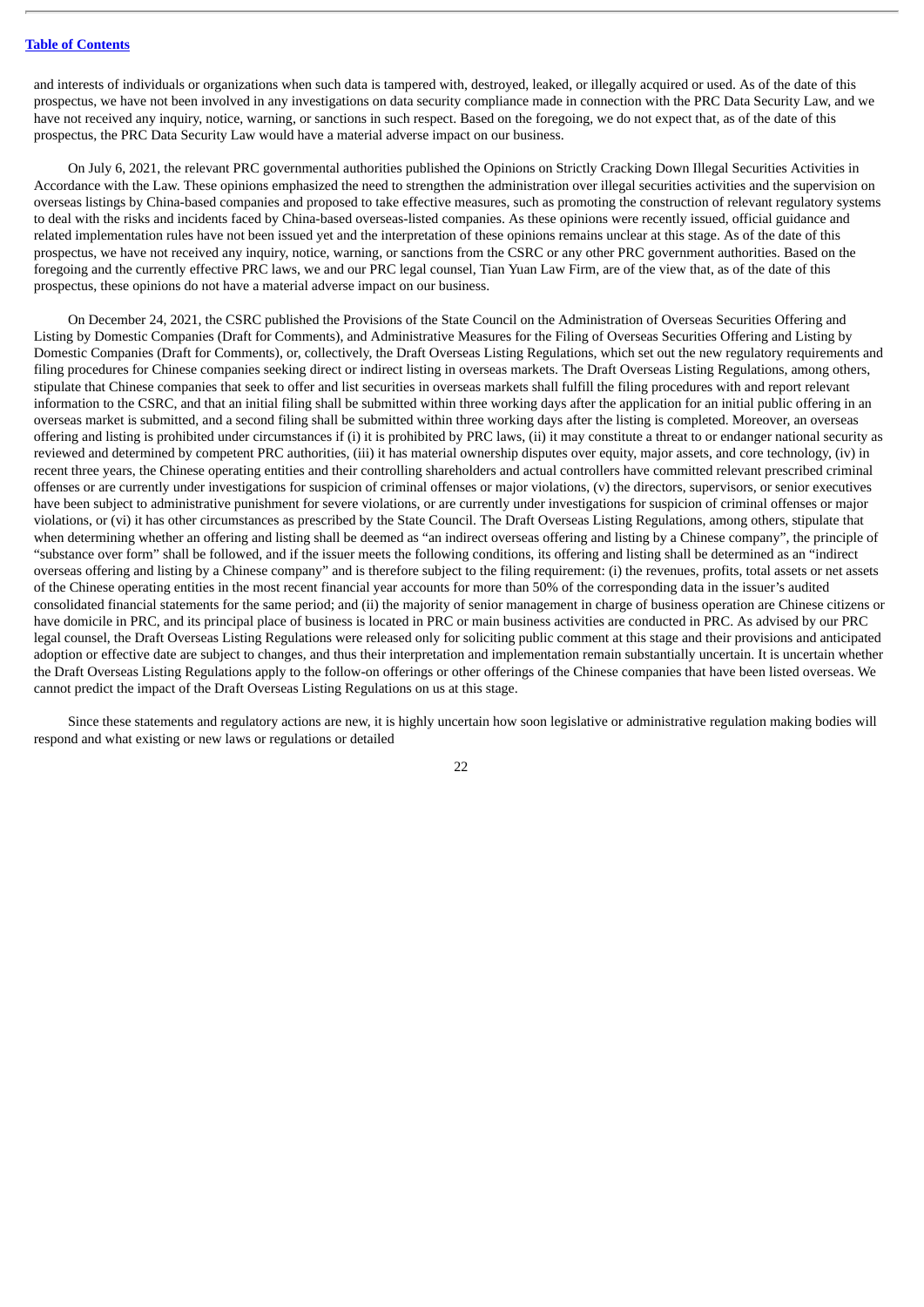implementations and interpretations will be modified or promulgated, if any, and the potential impact such modified or new laws and regulations will have on our daily business operation, our ability to accept foreign investments and conduct follow-on offerings, and listing or continuing listing on a U.S. or other foreign exchanges. In addition, the PRC government has recently published new policies that significantly affected certain industries such as the education and internet industries, and we cannot rule out the possibility that it will in the future release regulations or policies regarding any other industry including the industry in which we operate, which could adversely affect our business, financial condition and results of operations.

#### Uncertainties in the interpretation and enforcement of PRC laws and regulations could limit the legal protections available to you and us.

The PRC legal system is a civil law system based on written statutes. Unlike common law systems, it is a system in which prior court decisions have limited value as precedents. Our PRC subsidiaries and the VIEs are subject to various PRC laws and regulations generally applicable to companies in China. However, since these laws and regulations are relatively new and the PRC legal system continues to rapidly evolve, their interpretation is not always consistent and their enforcement involves uncertainties.

In particular, PRC laws and regulations concerning the cancer genotyping industry are developing and evolving. Although we have taken measures to comply with the laws and regulations applicable to our business operations and to avoid conducting any non-compliant activities under these laws and regulations, the PRC governmental authorities may promulgate new laws and regulations regulating cancer genotyping industries, some of which may have a retroactive effect. We cannot assure you that our business operations would not be deemed to violate any such new PRC laws or regulations. Moreover, developments in the cancer genotyping industry may lead to changes in PRC laws, regulations and policies or in the interpretation and application of existing laws, regulations and policies, which in turn may limit or restrict us, and could adversely affect our business and operations.

From time to time, we may have to rely on administrative and court proceedings to enforce our legal rights. However, since the PRC administrative and court authorities have significant discretion in interpreting and implementing statutory and contractual terms, it may be more difficult to evaluate the outcome of administrative and court proceedings and the level of legal protection we enjoy than in more developed legal systems. Furthermore, the PRC legal system is based in part on government policies and internal rules (some of which are not published in a timely manner or at all) that may have a retroactive effect. As a result, we may not be aware of our violation of these policies and rules until sometime after the violation. These types of uncertainties, including uncertainty over the scope and effect of our contractual, property (including intellectual property) and procedural rights, and any failure to respond to changes in the regulatory environment in China, could adversely affect our business and impede our ability to continue our operations, and may further affect the legal remedies and protections available to investors, which may, in turn, adversely affect the value of your investment.

## If the U.S. Public Company Accounting Oversight Board, or the PCAOB, is unable to inspect our auditors as required under the Holding Foreign Companies Accountable Act, the SEC will prohibit the trading of our ADSs. A trading prohibition for our ADSs, or the threat of a trading prohibition, may materially and adversely affect the value of your investment. Additionally, the inability of the PCAOB to conduct inspections of our *auditors deprives our investors of the benefits of such inspections.*

The U.S. Holding Foreign Companies Accountable Act, or the HFCA Act, was enacted into law on December 18, 2020. Under the HFCA Act, if the SEC determines that we have filed audit reports issued by a registered public accounting firm that has not been subject to inspection by the PCAOB for three consecutive years (beginning with those we are to file in 2022), the SEC will prohibit our securities, including our ADSs, from being traded on a U.S. national securities exchange, including the Nasdaq, or in the over-the-counter trading market in the U.S. The process for implementing trading prohibitions pursuant to the HFCA Acts will be based on a list of registered public accounting firms that the PCAOB has been unable to inspect and investigate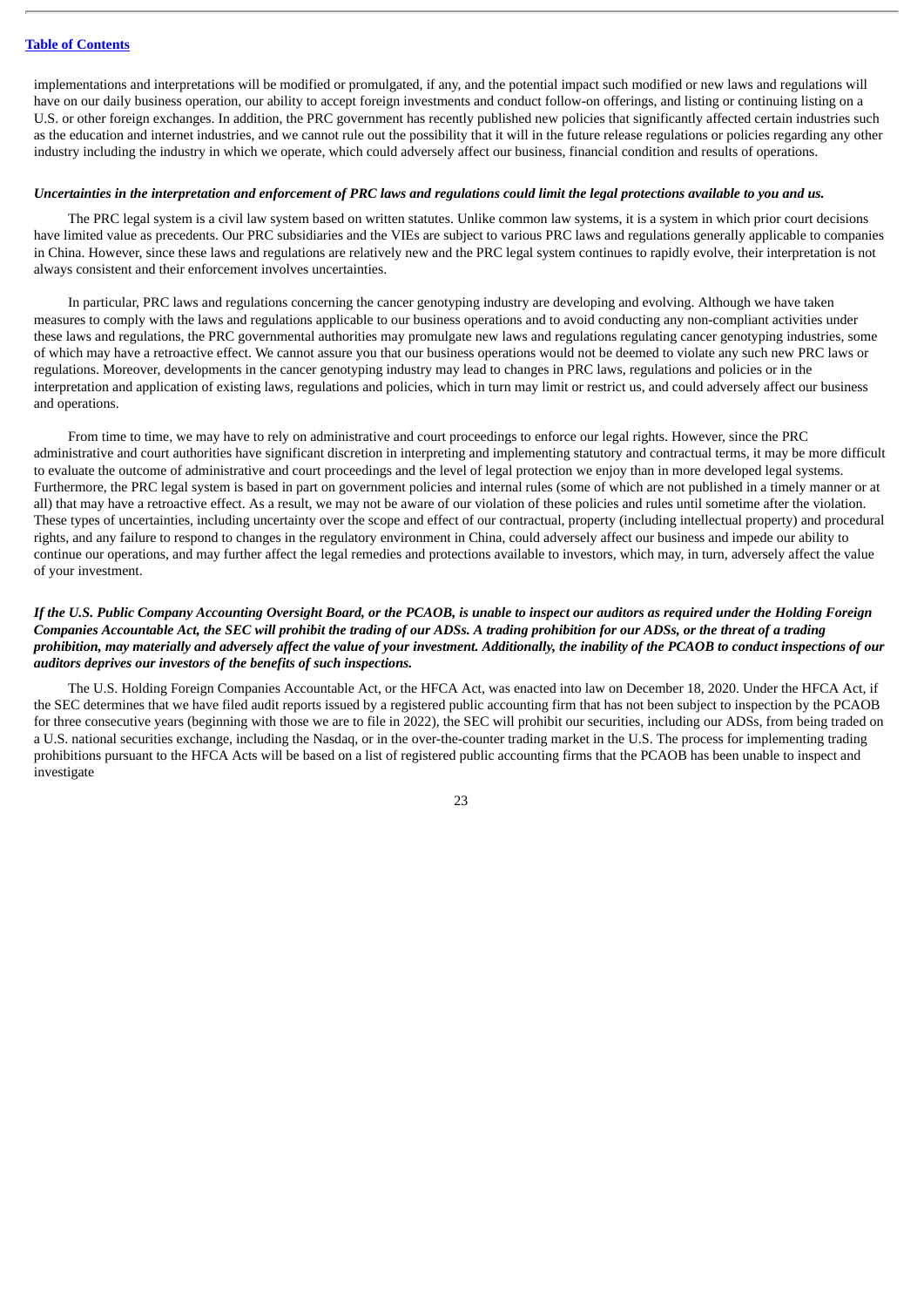completely as a result of a position taken by a non-U.S. government, or the Relevant Jurisdiction. The first such list was included in a release by the PCAOB on December 16, 2021, or the PCAOB December 2021 Release, and our auditor was included on that list. The SEC will review annual reports filed with it in 2022 to determine if the auditor used for such reports was so identified by the PCAOB, and such issuers will be designated as "Commission Identified Issuers" on a list to be published by the SEC. If an issuer is a Commission Identified Issuer for three consecutive years (which will be determined after the third such annual report), the SEC will issue an order that will implement the trading prohibitions described above. In March 2022, the SEC issued its first "Conclusive list of issuers identified under the HFCAA" indicating that those companies are now formally subject to the delisting provisions if they remain on the list for three consecutive years. We were provisionally identified by the SEC on May 4, 2022 under the HFCA Act and were conclusively identified on May 25, 2022. See https://www.sec.gov/hfcaa.

Unless we are able to retain a PCAOB-registered auditor subject to PCAOB inspection and investigation, we would expect that a trading prohibition for our ADSs could be issued shortly after the filing of our annual report on Form 20-F for 2023, which would be due on April 30, 2024. Given that all PCAOB-registered firms in China were included on the list in the PCAOB December 2021 Release, our ability to retain an auditor subject to PCAOB inspection and investigation will depend on the relevant U.S. and PRC regulators reaching an agreement to permit these inspections and investigations. The PCAOB entered into a Memorandum of Understanding on Enforcement Cooperation with the CSRC and the PRC Ministry of Finance, which established a cooperative framework between the parties for the production and exchange of audit documents relevant to investigations undertaken by the PCAOB in the PRC or by the CSRC or the PRC Ministry of Finance in the United States. The PCAOB continues to be in discussions with the CSRC and the PRC Ministry of Finance to permit joint inspections of the PCAOB-registered audit firms that audit Chinese companies that trade on U.S. exchanges. However, in the PCAOB December 2021 Release, the PCAOB identified problems in implementing these agreements and a lack of cooperation. Accordingly, we can offer no assurance that we will be able to retain an auditor that would allow us to avoid a trading prohibition for our securities under the HFCA Act.

In June 2021, the United States Senate passed a bill that would amend the HFCAAct to accelerate the imposition of trading prohibitions once an issuer is identified from three years to two years, and a companion bill was introduced in the U.S. House of Representatives on December 14, 2021. If this bill amending the HFCAAct is approved by both houses of Congress and signed by the President, our securities could be subject to a trading prohibition following our filing of our annual report on Form 20-F for 2022, which will be due on May 1, 2023.

On February 4, 2022, the U.S. House of Representatives passed the America Competes Act of 2022 which includes the exact same amendments as the bill passed by the Senate. The America Competes Act however includes a broader range of legislation not related to the HFCA Act in response to the U.S. Innovation and Competition Act passed by the Senate in 2021. The U.S. House of Representatives and U.S. Senate will need to agree on amendments to these respective bills to align the legislation and pass their amended bills before the U.S. President can sign into law. It is unclear when the U.S. Senate and U.S. House of Representatives will resolve the differences in the U.S. Innovation and Competition Act and the America Competes Act of 2022 bills currently passed, or when the U.S. President will sign on the bill to make the amendment into law, or at all.

If we are designated as "Commission Identified Issuers" on the list published by the SEC, or if our ADSs are subject to a trading prohibition under the HFCA Act, the price of our ADSs may be adversely affected, and the threat of such a trading prohibition would also adversely affect their price. If we are unable to be listed on another securities exchange that provides sufficient liquidity, such a trading prohibition may substantially impair your ability to sell or purchase our ADSs when you wish to do so. Furthermore, if we are able to maintain a listing or our ordinary shares on the Stock Exchange of Hong Kong or another non-U.S. exchange, investors owning our ADSs may have to take additional steps to engage in transactions on that exchange, including converting ADSs into ordinary shares and establishing non-U.S. brokerage accounts. In March 2022, the SEC issued its first "Conclusive list of issuers identified under the HFCAA" indicating that those companies are now formally subject to the delisting provisions if they remain on the list for three consecutive years. We were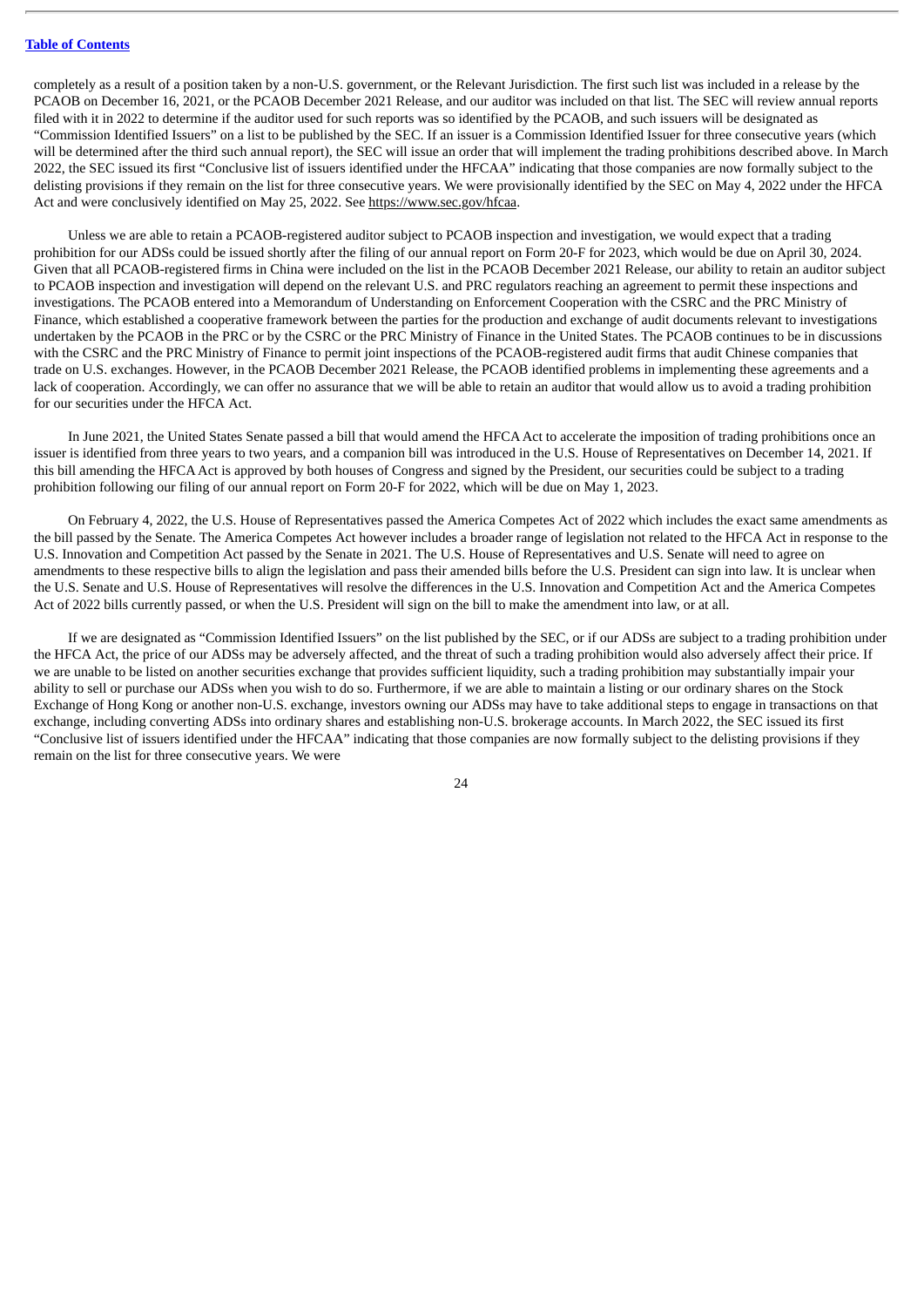provisionally identified by the SEC on May 4, 2022 under the HFCA Act and were conclusively identified on May 25, 2022. See https://www.sec.gov/hfcaa.

The HFCA Act also imposes additional certification and disclosure requirements for Commission Identified Issuers, and these requirements will apply beginning with annual reports on Form 20-F to be filed in 2023 for Commission Identified Issuers named in the prior year. Because our auditor was included in the list in the PCAOB December 2021 Release, we expect to have to comply with these disclosure requirements in our annual report on Form 20-F for 2022 to be filed in 2023. The additional requirements include a certification that the issuer is not owned or controlled by a governmental entity in the Relevant Jurisdiction, and the additional requirements for annual reports include disclosure that the issuer's financials were audited by a firm not subject to PCAOB inspection, disclosure on governmental entities in the Relevant Jurisdiction's ownership in and controlling financial interest in the issuer, the names of Chinese Communist Party, or CCP, members on the board of the issuer or its operating entities, and whether the issuer's article's include a charter of the CCP, including the text of such charter.

In addition to the issues under the HFCA discussed above, the PCAOB's inability to conduct inspections in China and Hong Kong prevents it from fully evaluating the audits and quality control procedures of our independent registered public accounting firm. As a result, we and investors in our ADSs and ordinary shares are deprived of the benefits of such PCAOB inspections. The inability of the PCAOB to conduct inspections of auditors in China makes it more difficult to evaluate the effectiveness of our independent registered public accounting firm's audit procedures or quality control procedures as compared to auditors outside of China that are subject to the PCAOB inspections, which could cause investors and potential investors in our stock to lose confidence in our audit procedures and reported financial information and the quality of our financial statements.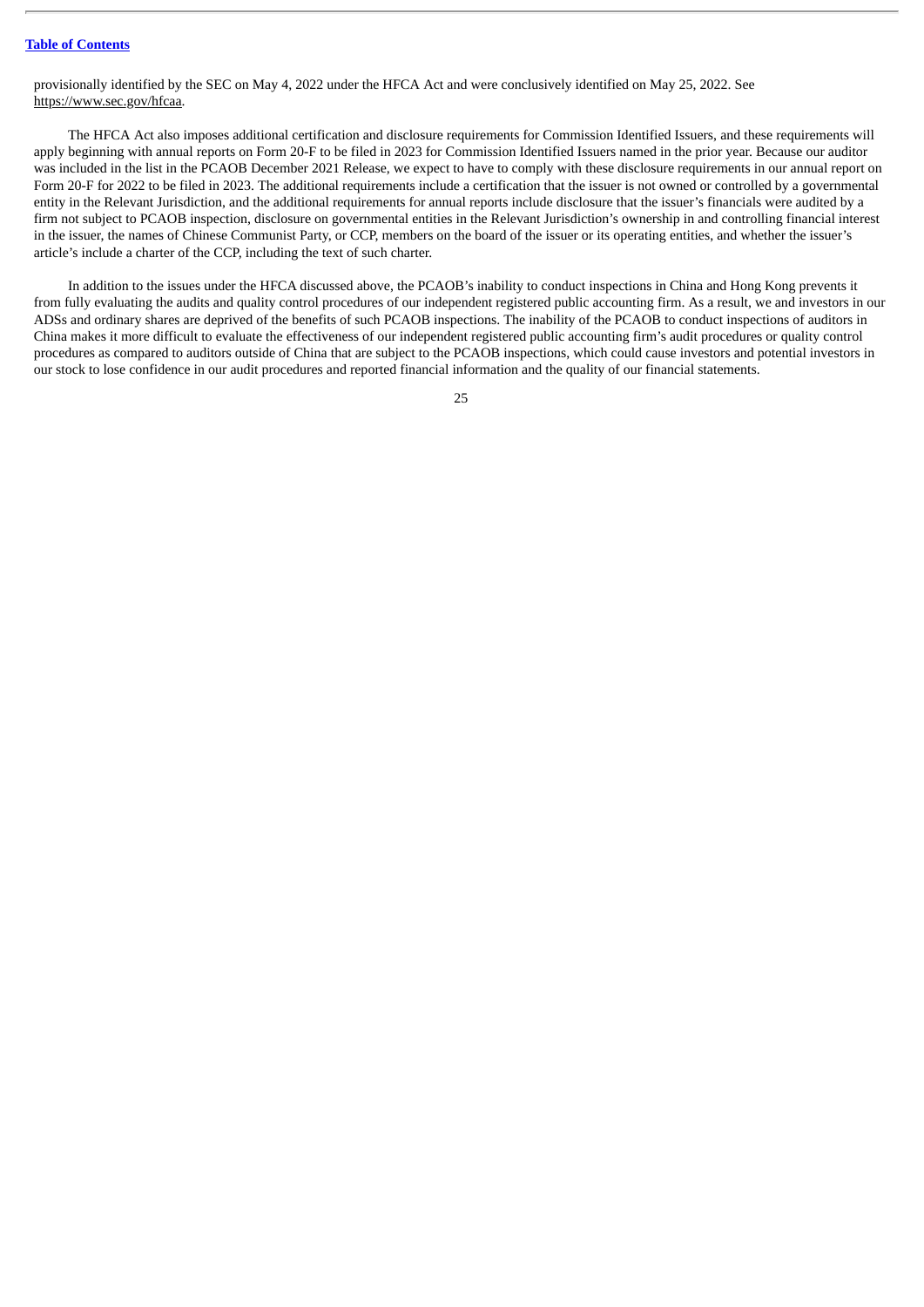## **USE OF PROCEEDS**

<span id="page-30-0"></span>We intend to use the net proceeds from the sale of the securities as set forth in the applicable prospectus supplement. We will not receive proceeds from sales of securities by persons other than us except as may otherwise be stated in any applicable prospectus supplement.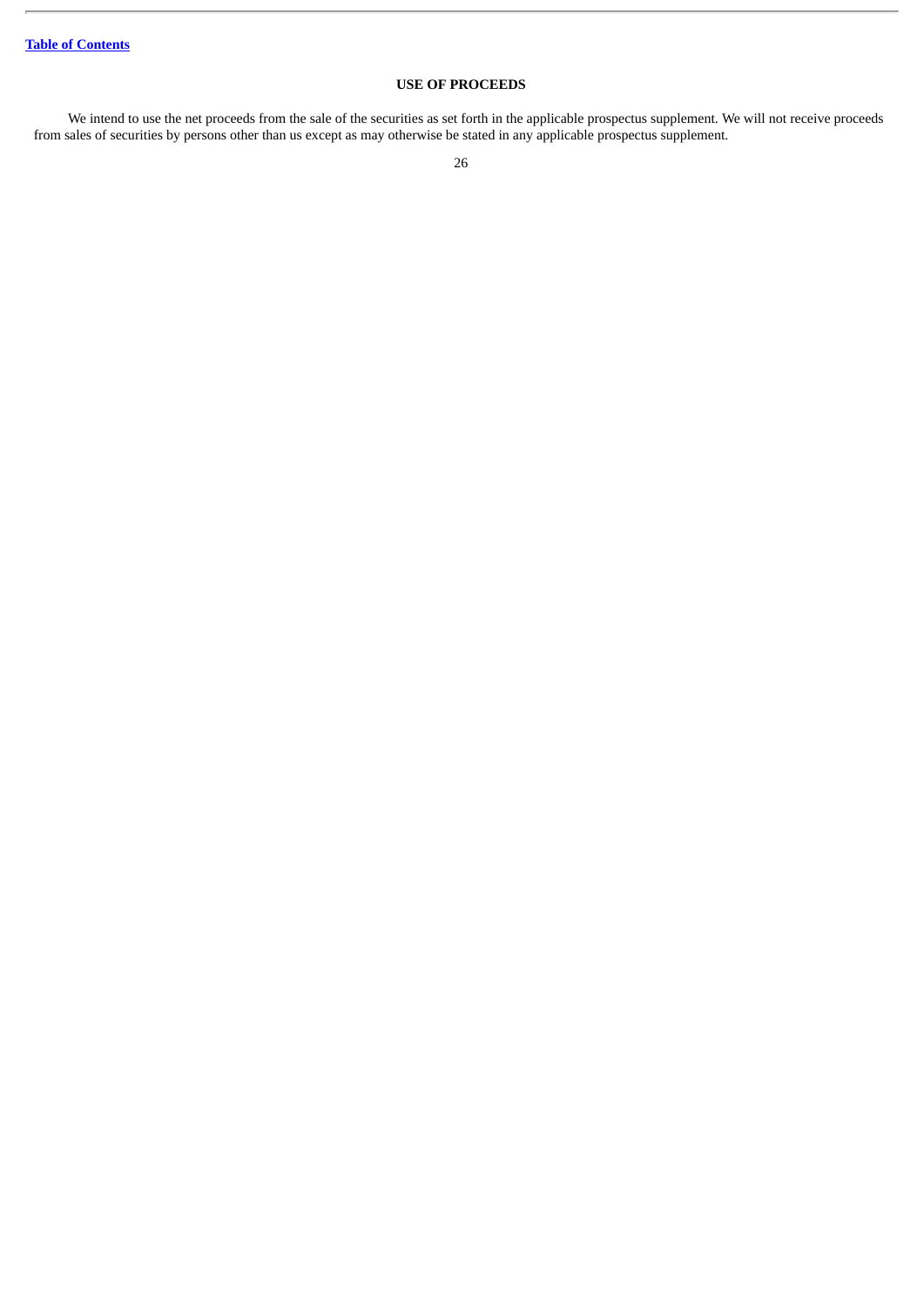#### **DESCRIPTION OF SHARE CAPITAL**

<span id="page-31-0"></span>We are a Cayman Islands exempted limited liability company and our affairs are governed by our memorandum and articles of association and the Companies Act (As Revised) of the Cayman Islands, which we refer to as the Companies Act below, and the common law of the Cayman Islands.

As of the date of this prospectus, our authorized share capital is US\$50,000 divided into 250,000,000 shares, comprising 230,000,000 Class A ordinary shares and 20,000,000 Class B ordinary shares, par value of US\$0.0002 each. As of the date of this prospectus, we have 105,188,102 ordinary shares that are issued and outstanding, comprising 87,863,254 Class A ordinary shares (excluding 541,097 Class A ordinary shares issued to our depositary bank for bulk issuance of ADSs reserved for future issuances upon the exercise or vesting of awards granted under our share incentive plans) and 17,324,848 Class B ordinary shares.

#### **Our Amended and Restated Memorandum and Articles of Association**

The following are summaries of material provisions of our tenth amended and restated memorandum and articles of association, as currently in effect (incorporated by reference to Exhibit 3.2 to the registration statement on Form F-1 (File No. 333-238596), as amended, initially filed with the SEC on May 22, 2020), insofar as they relate to the material terms of our ordinary shares. You should read the forms of our current memorandum and articles of association filed with the SEC. For information on how to obtain copies of our current memorandum and articles of association, see "Where You Can Find More Information About Us."

#### *Ordinary Shares*

#### *General*

Holders of Class A ordinary shares and Class B ordinary shares will have the same rights except for voting and conversion rights. All of our outstanding ordinary shares are fully paid and non-assessable. Certificates representing the ordinary shares are issued in registered form. Our shareholders who are non-residents of the Cayman Islands may freely hold and transfer their ordinary shares.

#### *Conversion*

Each Class B ordinary share is convertible into one (1) Class A ordinary share at any time by the holder thereof. Class A ordinary shares are not convertible into Class B ordinary shares under any circumstances. Upon any sale, transfer, assignment or disposition of any Class B ordinary share by a holder thereof to any person who is not an affiliate of such holder, or upon a change of control of any Class B ordinary share to any person who is not an affiliate of the registered shareholder of such Class B ordinary share, such Class B ordinary share shall be automatically and immediately converted into one Class A ordinary share. Furthermore, each Class B ordinary share will be automatically converted into one Class A ordinary share, if (i) at any time the holder thereof and the affiliates of such holder collectively hold less than 5% of the total number of our issued and outstanding shares, or (ii) at any time the holder thereof and the affiliates of such holder collectively hold less than 8.5% of the total number of our issued and outstanding shares and the holder thereof is no longer providing services to us in a position equivalent to or above vice president.

#### *Dividends*

The holders of our ordinary shares are entitled to such dividends as may be declared by our board of directors. Our current articles of association provide that dividends may be declared and paid out of our profits, realized or unrealized, or from any reserve set aside from profits which our board of directors determine is no longer needed. Dividends may also be declared and paid out of share premium account or any other fund or account which can be authorized for this purpose in accordance with the Companies Act. Holders of ordinary shares and Class B ordinary shares will be entitled to the same amount of dividends, if declared.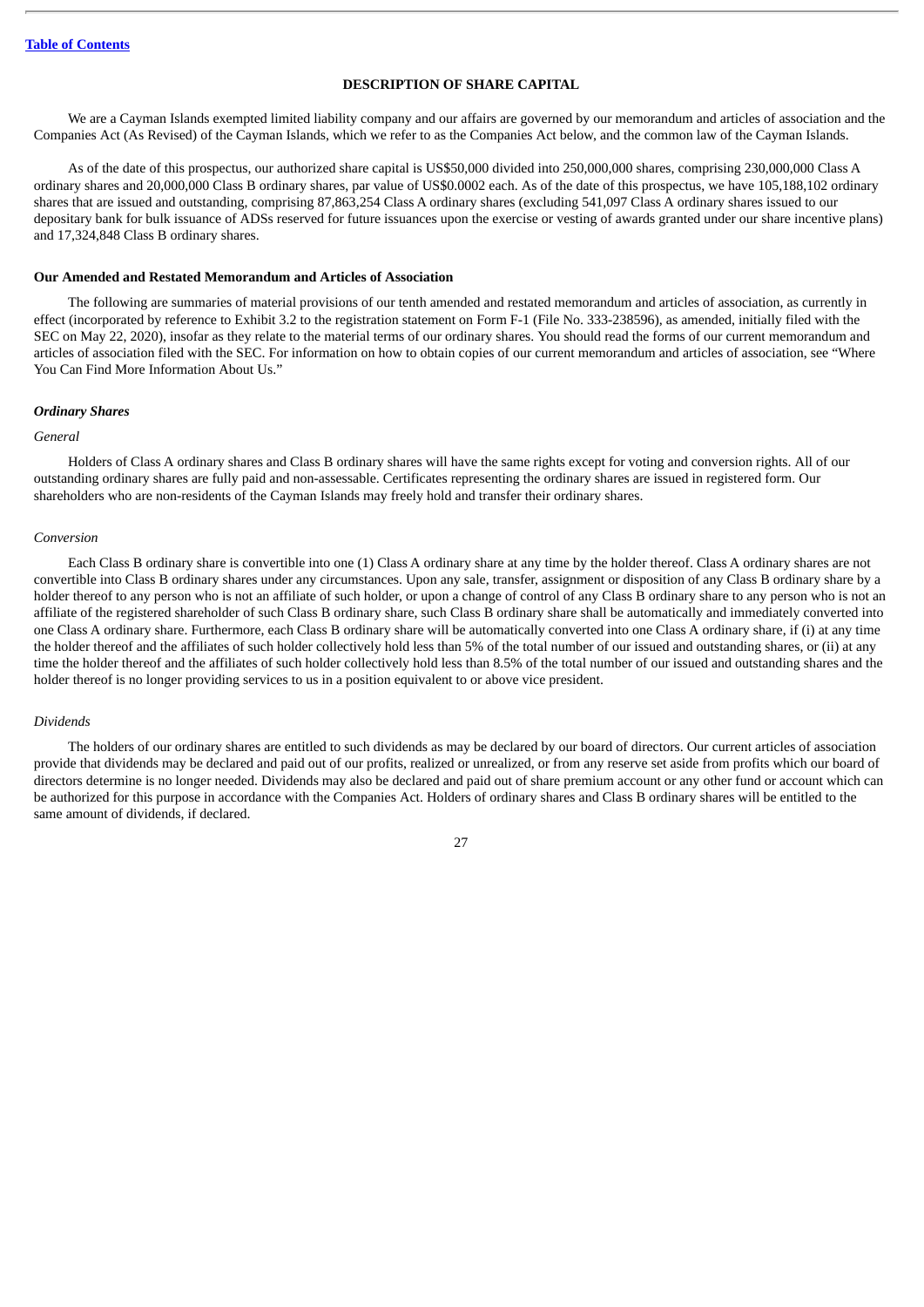#### *Voting Rights*

Holders of Class A ordinary shares and Class B ordinary shares shall, at all times, vote together as one class on all matters submitted to a vote by the members. Each Class A ordinary share shall be entitled to one vote on all matters subject to vote at general and special meetings of our company and each Class B ordinary share shall be entitled to six (6) votes on all matters subject to vote at general and special meetings of our company.

Voting at any meeting of shareholders is by show of hands unless a poll is demanded. A poll may be demanded by the chairman of such meeting or any one or more shareholders who together hold not less than 10% of the nominal value of the total issued voting shares of our company present in person or by proxy. An ordinary resolution to be passed at a meeting by the shareholders requires the affirmative vote of a simple majority of the votes attaching to the ordinary shares cast at a meeting, while a special resolution requires the affirmative vote of no less than two-thirds of the votes cast attaching to the outstanding ordinary shares at a meeting. A special resolution will be required for important matters such as making changes to our current memorandum and articles of association.

#### *Transfer of Ordinary Shares*

Subject to the restrictions contained in our current articles of association, any of our shareholders may transfer all or any of his or her ordinary shares by an instrument of transfer in the usual or common form or any other form approved by our board of directors.

Our board of directors may, in its absolute discretion, decline to register any transfer of any ordinary share which is not fully paid up or on which we have a lien. Our board of directors may also decline to register any transfer of any ordinary share unless:

- the instrument of transfer is lodged with us, accompanied by the certificate for the ordinary shares to which it relates and such other evidence as our board of directors may reasonably require to show the right of the transferor to make the transfer;
- the instrument of transfer is in respect of only one class of ordinary shares;
- the instrument of transfer is properly stamped, if required;
- in the case of a transfer to joint holders, the number of joint holders to whom the ordinary share is to be transferred does not exceed four; and
- a fee of such maximum sum as the NASDAQ Global Market may determine to be payable or such lesser sum as our directors may from time to time require is paid to us in respect thereof.

If our directors refuse to register a transfer, they shall, within three months after the date on which the instrument of transfer was lodged, send to each of the transferor and the transferee notice of such refusal.

The registration of transfers may, after compliance with any notice required of the NASDAQ Global Market, be suspended and the register of members closed at such times and for such periods as our board of directors may from time to time determine, provided, however, that the registration of transfers shall not be suspended nor the register of members closed for more than 30 days in any year as our board may determine.

#### *Liquidation*

On a return of capital on winding up or otherwise (other than on conversion, redemption or purchase of ordinary shares), assets available for distribution among the holders of ordinary shares shall be distributed among the holders of the ordinary shares on a pro rata basis. If our assets available for distribution are insufficient to repay all of the paid-up capital, the assets will be distributed so that the losses are borne by our shareholders proportionately.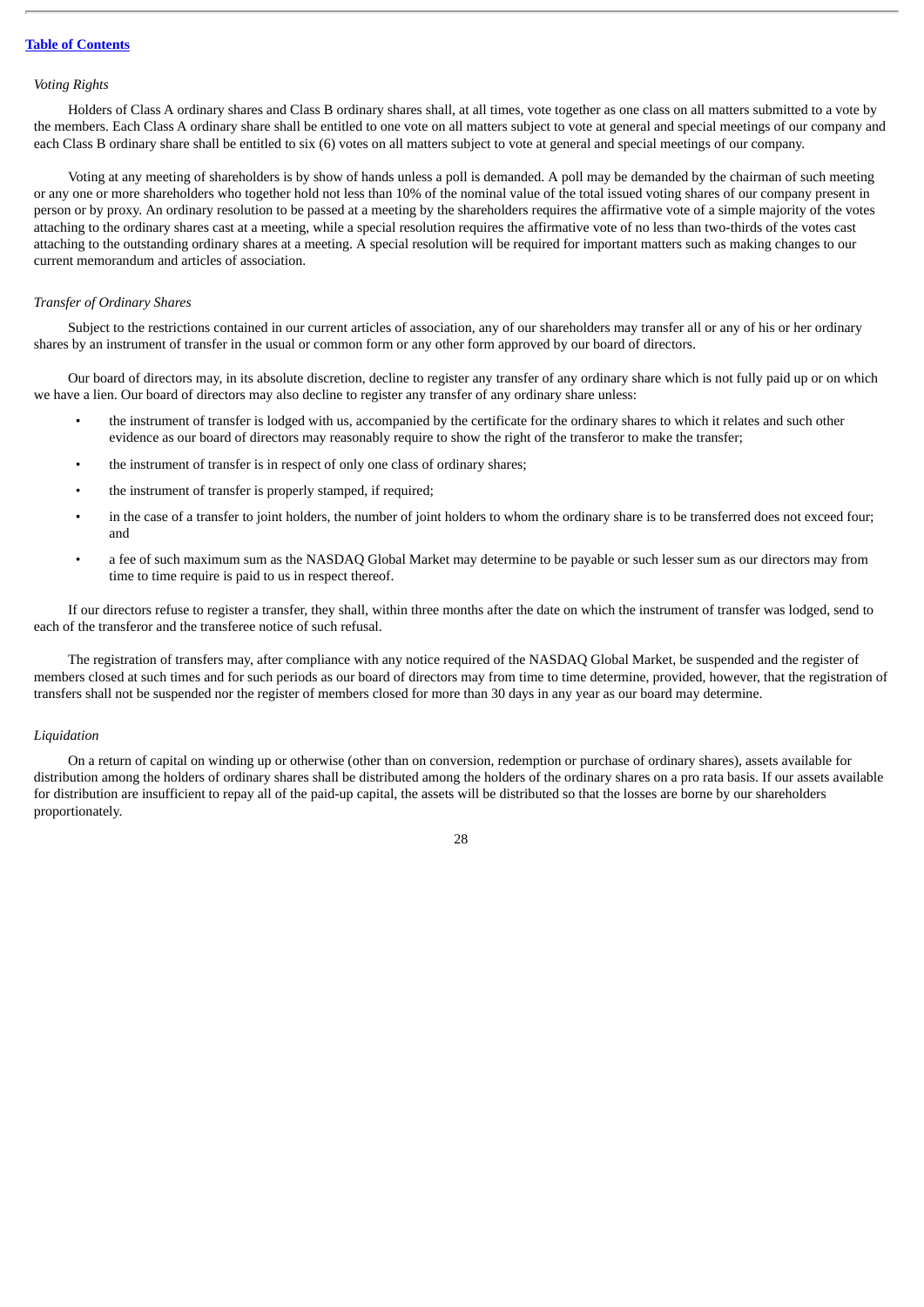#### *Calls on Ordinary Shares and Forfeiture of Ordinary Shares.*

Our board of directors may from time to time make calls upon shareholders for any amounts unpaid on their ordinary shares in a notice served to such shareholders at least 14 clear days prior to the specified time of payment. The ordinary shares that have been called upon and remain unpaid are subject to forfeiture.

#### *Redemption of Ordinary Shares*

The Companies Act and our current articles of association permit us to purchase our own shares. In accordance with our current articles of association and provided the necessary shareholders or board approval have been obtained, we may issue shares on terms that are subject to redemption, at our option or at the option of the holders of these shares, on such terms and in such manner, including out of capital, as may be determined by our board of directors.

#### *Variations of Rights of Shares*

All or any of the special rights attached to any class of shares may, subject to the provisions of the Companies Act, be materially adversely varied with the written consent of the holders of all of the issued shares of that class or with the sanction of an ordinary resolution passed at a general meeting of the holders of the shares of that class. The rights conferred upon the holders of the shares of any class issued shall not, unless otherwise expressly provided by the terms of issue of the shares of that class, be deemed to be varied by the creation or issue of further shares ranking *pari passu* with such existing class of shares. The rights of the holders of any shares shall not be deemed to be materially adversely varied by the creation or issue of shares with preferred or other rights including, without limitation, the creation of shares with enhanced or weighted voting rights.

#### *General Meetings of Shareholders*

Shareholders' meetings may be convened by a majority of our board of directors or our chairman. Advance notice of at least seven (7) calendar days is required for the convening of our annual general shareholders' meeting and any other general meeting of our shareholders. A quorum required for and throughout a meeting of shareholders consists of at least one shareholder entitled to vote and present in person or by proxy or (in the case of a shareholder being a corporation) by its duly authorized representative representing not less than one-third of all voting power of our share capital in issue.

#### *Inspection of Books and Records*

Holders of our ordinary shares will have no general right under Cayman Islands law to inspect or obtain copies of our list of shareholders or our corporate records. (other than copies of our memorandum and articles of association and register of mortgages and charges, and any special resolutions passed by our shareholders). Under Cayman Islands law, the names of our current directors can be obtained from a search conducted at the Registrar of Companies. However, we will in our articles provide our shareholders with the right to inspect our list of shareholders and to receive annual audited financial statements.

#### *Changes in Capital*

We may from time to time by ordinary resolution:

- increase the share capital by such sum, to be divided into shares of such classes and amount, as the resolution shall prescribe;
- consolidate and divide all or any of our share capital into shares of a larger amount than our existing shares;
- sub-divide our existing shares, or any of them into shares of a smaller amount; or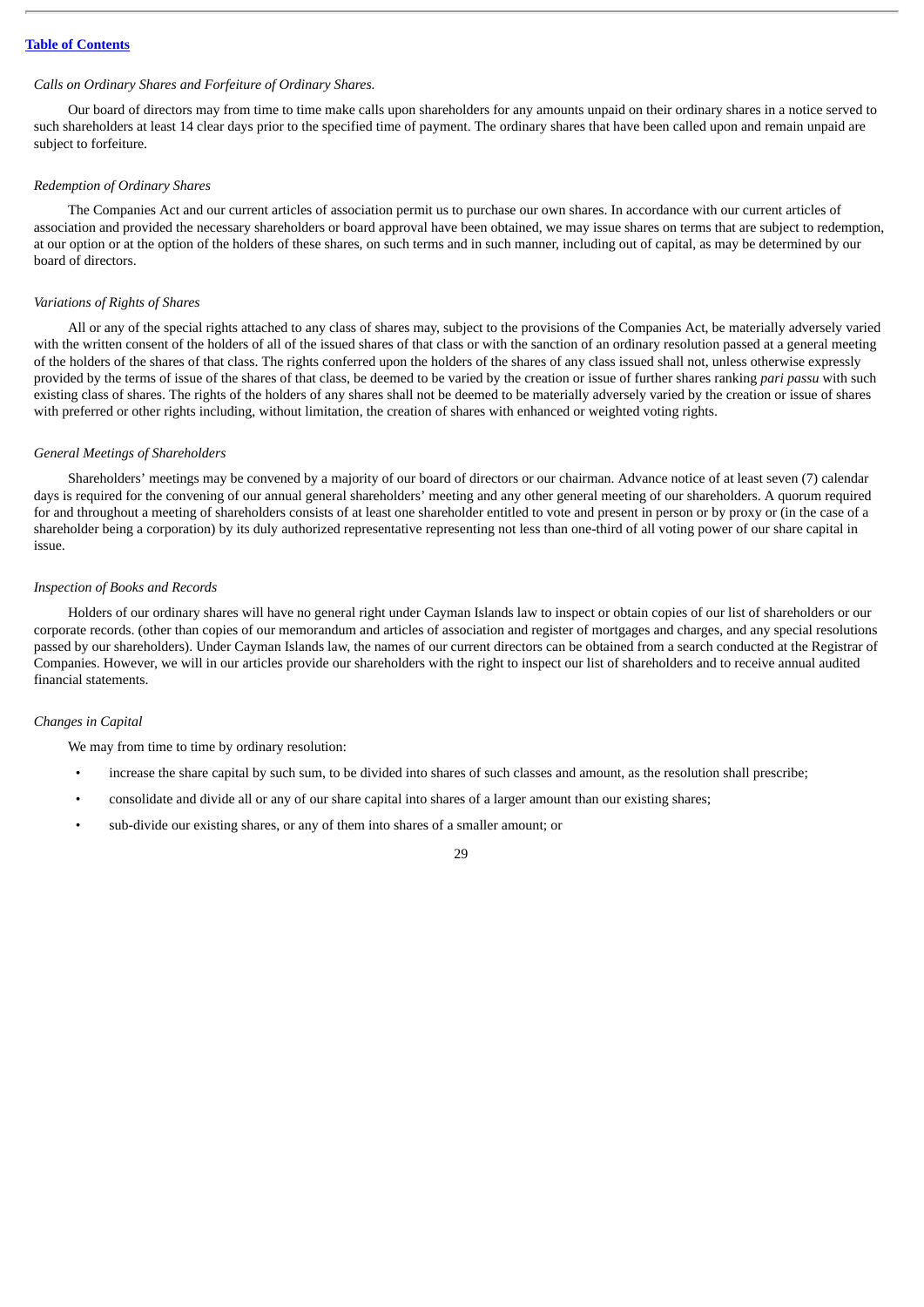• cancel any shares which, at the date of the passing of the resolution, have not been taken or agreed to be taken by any person and diminish the amount of our share capital by the amount of the shares so canceled.

We may by special resolution, subject to any confirmation or consent required by the Companies Act, reduce our share capital or any capital redemption reserve in any manner permitted by law.

## *Registered Office and Objects*

Our registered office in the Cayman Islands is located at the offices of Maples Corporate Services Limited, P.O. Box 309, Ugland House, Grand Cayman KY1-1104, Cayman Islands, or at such other location within the Cayman Islands as our directors may from time to time decide. The objects for which our company is established are unrestricted and we have full power and authority to carry out any object not prohibited by the Companies Act or any other law of the Cayman Islands.

#### *Board of Directors*

Our board of directors consists of nine directors. A director is not required to hold any shares in our company by way of qualification. A director may vote with respect to any contract, proposed contract or arrangement in which he is materially interested, provided that (a) such director, if his or her interest in such contract or arrangement is material, has declared the nature of his or her interest at the earliest meeting of the board at which it is practicable for him or her to do so, either specifically or by way of a general notice and (b) if such contract or arrangement is a transaction with a related party, such transaction has been approved by the audit committee. The directors may exercise all the powers of our company to borrow money, mortgage its undertaking, property and uncalled capital, and issue debentures or other securities whenever money is borrowed or as security for any obligation of the company or of any third party.

#### *Exempted Company*

We are an exempted company with limited liability incorporated under the Companies Act. The Companies Act in the Cayman Islands distinguishes between ordinary resident companies and exempted companies. Any company that is registered in the Cayman Islands but conducts business mainly outside of the Cayman Islands may apply to be registered as an exempted company. The requirements for an exempted company are essentially the same as for an ordinary company except for the exemptions and privileges listed below:

- an exempted company does not have to file an annual return of its shareholders with the Registrar of Companies;
- an exempted company's register of members is not open to inspection;
- an exempted company does not have to hold an annual general meeting;
- an exempted company may issue no par value shares:
- an exempted company may obtain an undertaking against the imposition of any future taxation (such undertakings are usually given for 20 years in the first instance);
- an exempted company may register by way of continuation in another jurisdiction and be deregistered in the Cayman Islands;
- an exempted company may register as a limited duration company; and

"Limited liability" means that the liability of each shareholder is limited to the amount unpaid by the shareholder on the shares of the company (except in exceptional circumstances, such as involving fraud, the establishment of an agency relationship or an illegal or improper purpose or other circumstances in which a court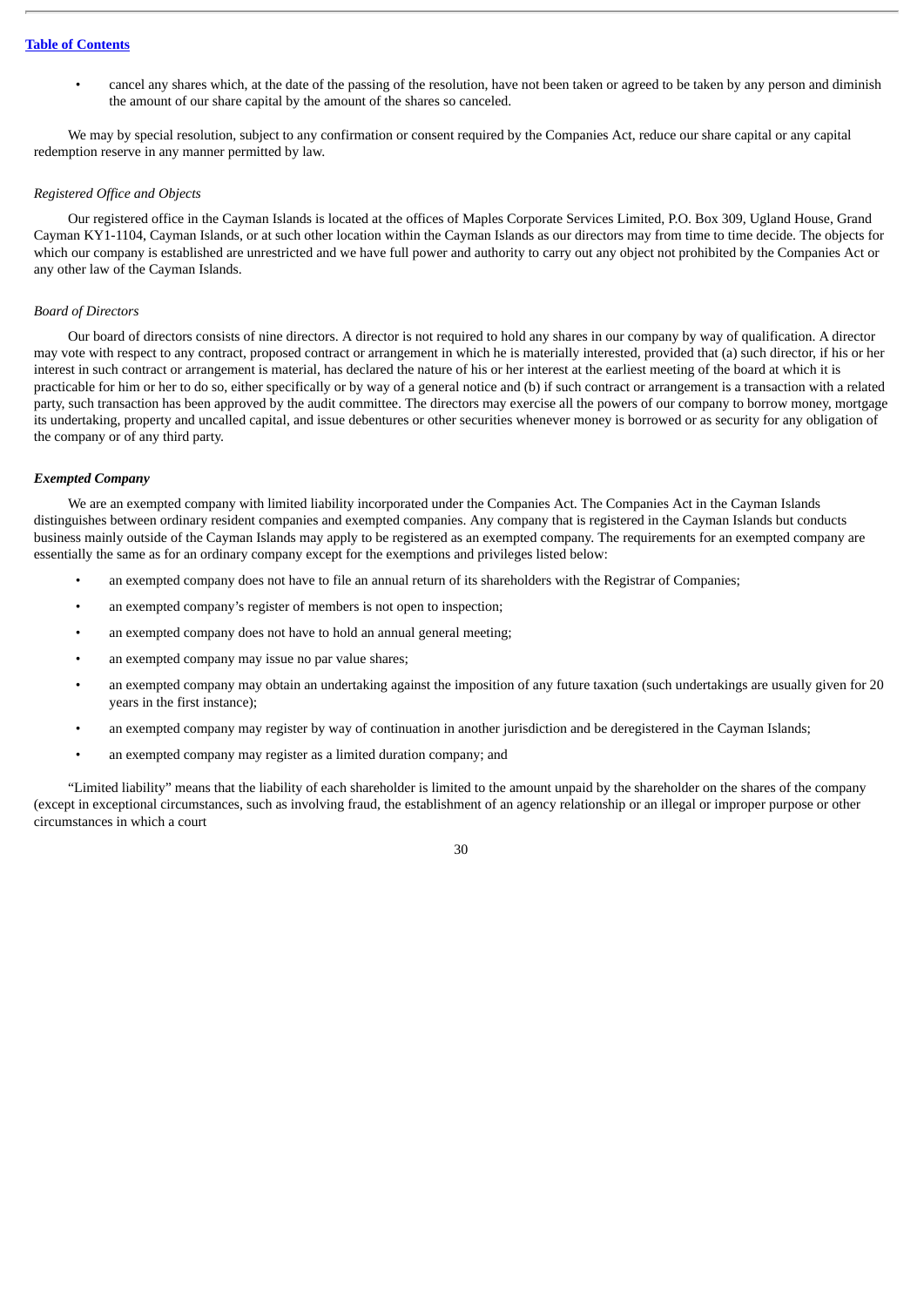may be prepared to pierce or lift the corporate veil). We are subject to reporting and other informational requirements of the Exchange Act, as applicable to foreign private issuers. The NASDAQ Global Market rules require that every company listed on the NASDAQ Global Market hold an annual general meeting of shareholders. In addition, our current articles of association allow directors to call special meeting of shareholders pursuant to the procedures set forth in our articles.

#### *Differences in Corporate Law*

The Companies Act is modeled after that of England and Wales but does not follow recent statutory enactments in England. In addition, the Companies Act differs from laws applicable to U.S. corporations and their shareholders. Set forth below is a summary of the significant differences between the provisions of the Companies Act applicable to us and the laws applicable to companies incorporated in the State of Delaware.

#### *Mergers and Similar Arrangements*

A merger of two or more constituent companies under Cayman Islands law requires a plan of merger or consolidation to be approved by the directors of each constituent company and authorization by a special resolution of the members of each constituent company.

A merger between a Cayman parent company and its Cayman subsidiary or subsidiaries does not require authorization by a resolution of shareholders of that Cayman subsidiary if a copy of the plan of merger is given to every member of that Cayman subsidiary to be merged unless that member agrees otherwise. For this purpose a company is a "parent" of a subsidiary if it holds issued shares that together represent at least ninety percent (90%) of the votes at a general meeting of the subsidiary.

The consent of each holder of a fixed or floating security interest over a constituent company is required unless this requirement is waived by a court in the Cayman Islands.

Dissenting shareholders have the right to be paid the fair value of their shares (which, if not agreed between the parties, will be determined by the Cayman Islands court) if they follow the required procedures, subject to certain exceptions. The exercise of dissenter rights will preclude the exercise by the dissenting shareholder of any other rights to which he or she might otherwise be entitled by virtue of holding shares, save for the right to seek relief on the grounds that the merger or consolidation is void or unlawful. Court approval is not required for a merger or consolidation which is effected in compliance with these statutory procedures.

In addition, there are statutory provisions that facilitate the reconstruction and amalgamation of companies by way of schemes of arrangement, provided that the arrangement is approved by a majority in number of each class of shareholders and creditors with whom the arrangement is to be made, and who must, in addition, represent three-fourths in value of each such class of shareholders or creditors, as the case may be, that are present and voting either in person or by proxy at a meeting, or meetings, convened for that purpose. The convening of the meetings and subsequently the arrangement must be sanctioned by the Grand Court of the Cayman Islands. While a dissenting shareholder has the right to express to the court the view that the transaction ought not to be approved, the court can be expected to approve the arrangement if it determines that:

- the statutory provisions as to the required majority vote have been met;
- the shareholders have been fairly represented at the meeting in question and the statutory majority are acting bona fide without coercion of the minority to promote interests adverse to those of the class;
- the arrangement is such that may be reasonably approved by an intelligent and honest man of that class acting in respect of his interest; and
- the arrangement is not one that would more properly be sanctioned under some other provision of the Companies Act.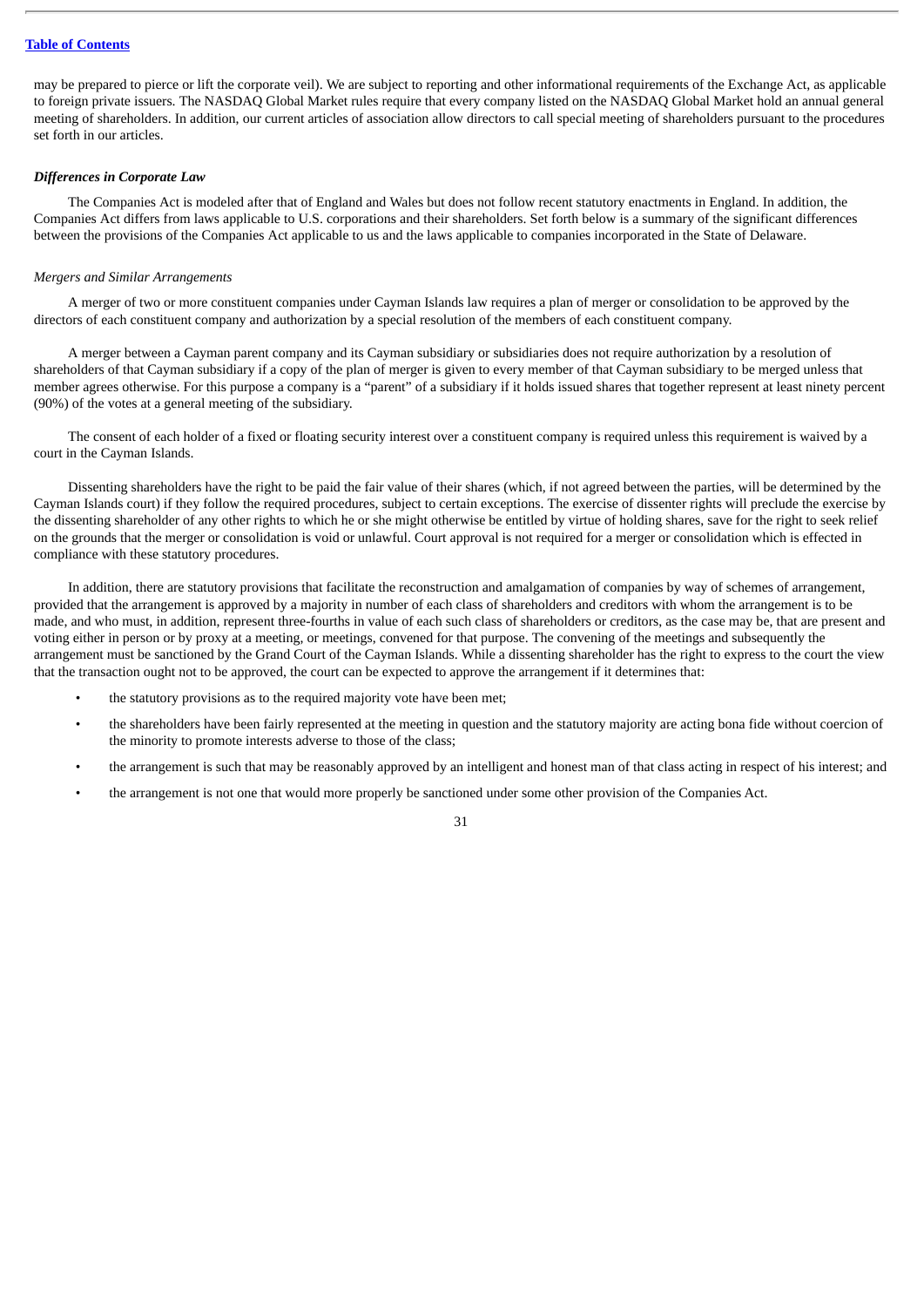The Companies Act also contains a statutory power of compulsory acquisition which may facilitate the "squeeze out" of dissentient minority shareholder upon a takeover offer. When a takeover offer is made and accepted by holders of 90% of the shares within four months, the offer or may, within a two-month period commencing on the expiration of such four month period, require the holders of the remaining shares to transfer such shares on the terms of the offer. An objection can be made to the Grand Court of the Cayman Islands but this is unlikely to succeed in the case of an offer which has been so approved unless there is evidence of fraud, bad faith or collusion.

If an arrangement and reconstruction by way of scheme of arrangement is thus approved, or if a takeover offer is made and accepted, in accordance with the foregoing statutory procedures, the dissenting shareholder would have no rights comparable to appraisal rights, save that objectors to a takeover offer may apply to the Grand Court of the Cayman Islands for various orders that the Grand Court of the Cayman Islands has a broad discretion to make, which would otherwise ordinarily be available to dissenting shareholders of Delaware corporations, providing rights to receive payment in cash for the judicially determined value of the shares.

### *Shareholders' Suits*

In principle, we will normally be the proper plaintiff and as a general rule a derivative action may not be brought by a minority shareholder. However, based on English authorities, which would in all likelihood be of persuasive authority in the Cayman Islands, there are exceptions to the foregoing principle, including when:

- a company acts or proposes to act illegally or ultra vires;
- the act complained of, although not ultra vires, could only be effected duly if authorized by more than a simple majority vote that has not been obtained; and
- those who control the company are perpetrating a "fraud on the minority."

## *Indemnification of Directors and Executive Officers and Limitation of Liability*

Cayman Islands law does not limit the extent to which a company's articles of association may provide for indemnification of officers and directors, except to the extent any such provision may be held by the Cayman Islands courts to be contrary to public policy, such as to provide indemnification against civil fraud or the consequences of committing a crime. Our current memorandum and articles of association permit indemnification of officers and directors for losses, damages, costs and expenses incurred in their capacities as such unless such losses or damages arise from dishonesty or fraud which may attach to such directors or officers. This standard of conduct is generally the same as permitted under the Delaware General Corporation Law for a Delaware corporation. In addition, we intend to enter into indemnification agreements with our directors and senior executive officers that will provide such persons with additional indemnification beyond that provided in our current memorandum and articles of association.

Insofar as indemnification for liabilities arising under the Securities Act may be permitted to our directors, officers or persons controlling us under the foregoing provisions, we have been informed that, in the opinion of the SEC, such indemnification is against public policy as expressed in the Securities Act and is therefore unenforceable.

## *Anti-Takeover Provisions in the Memorandum and Articles of Association*

Some provisions of our current memorandum and articles of association may discourage, delay or prevent a change in control of our company or management that shareholders may consider favorable, including provisions that authorize our board of directors to issue preferred shares in one or more series and to designate the price, rights, preferences, privileges and restrictions of such preferred shares without any further vote or action by our shareholders.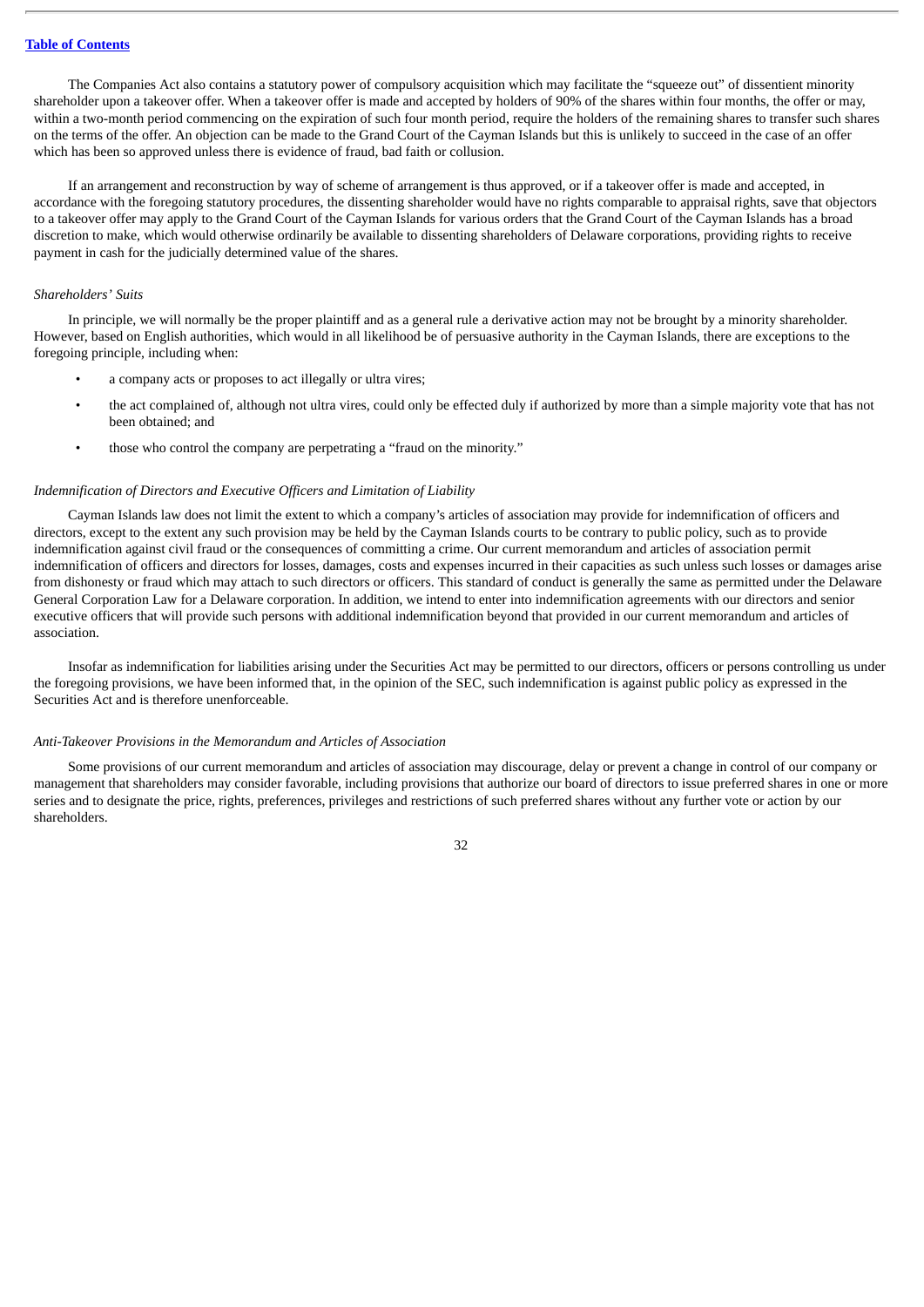However, under Cayman Islands law, our directors may only exercise the rights and powers granted to them under our current memorandum and articles of association, as amended and restated from time to time, for what they believe in good faith to be in the best interests of our company.

### *Directors' Fiduciary Duties*

Under Delaware corporate law, a director of a Delaware corporation has a fiduciary duty to the corporation and its shareholders. This duty has two components: the duty of care and the duty of loyalty. The duty of care requires that a director act in good faith, with the care that an ordinarily prudent person would exercise under similar circumstances. Under this duty, a director must inform himself of, and disclose to shareholders, all material information reasonably available regarding a significant transaction. The duty of loyalty requires that a director act in a manner he or she reasonably believes to be in the best interests of the corporation. He or she must not use his or her corporate position for personal gain or advantage. This duty prohibits self-dealing by a director and mandates that the best interest of the corporation and its shareholders take precedence over any interest possessed by a director, officer or controlling shareholder and not shared by the shareholders generally. In general, actions of a director are presumed to have been made on an informed basis, in good faith and in the honest belief that the action taken was in the best interests of the corporation. However, this presumption may be rebutted by evidence of a breach of one of the fiduciary duties. Should such evidence be presented concerning a transaction by a director, a director must prove the procedural fairness of the transaction, and that the transaction was of fair value to the corporation.

As a matter of Cayman Islands law, a director of a Cayman Islands company is in the position of a fiduciary with respect to the company and therefore it is considered that he owes the following duties to the company—a duty to act bona fide in the best interests of the company, a duty not to make a profit based on his or her position as director (unless the company permits him to do so) and a duty not to put himself in a position where the interests of the company conflict with his or her personal interest or his or her duty to a third party. A director of a Cayman Islands company owes to the company a duty to act with skill and care. It was previously considered that a director need not exhibit in the performance of his or her duties a greater degree of skill than may reasonably be expected from a person of his or her knowledge and experience. However, English and Commonwealth courts have moved towards an objective standard with regard to the required skill and care and these authorities are likely to be followed in the Cayman Islands.

### *Shareholder Action by Written Consent*

Under the Delaware General Corporation Law, a corporation may eliminate the right of shareholders to act by written consent by amendment to its certificate of incorporation. Our current memorandum and articles of association provide that shareholders may approve corporate matters by way of a unanimous written resolution signed by or on behalf of each shareholder who would have been entitled to vote on such matter at a general meeting without a meeting being held.

### *Shareholder Proposals*

Under the Delaware General Corporation Law, a shareholder has the right to put any proposal before the annual meeting of shareholders, provided it complies with the notice provisions in the governing documents. A special meeting may be called by the board of directors or any other person authorized to do so in the governing documents, but shareholders may be precluded from calling special meetings.

As an exempted Cayman Islands company, we are not obliged by law to call shareholders' annual general meetings.

#### *Cumulative Voting*

Under the Delaware General Corporation Law, cumulative voting for elections of directors is not permitted unless the corporation's certificate of incorporation specifically provides for it. Cumulative voting potentially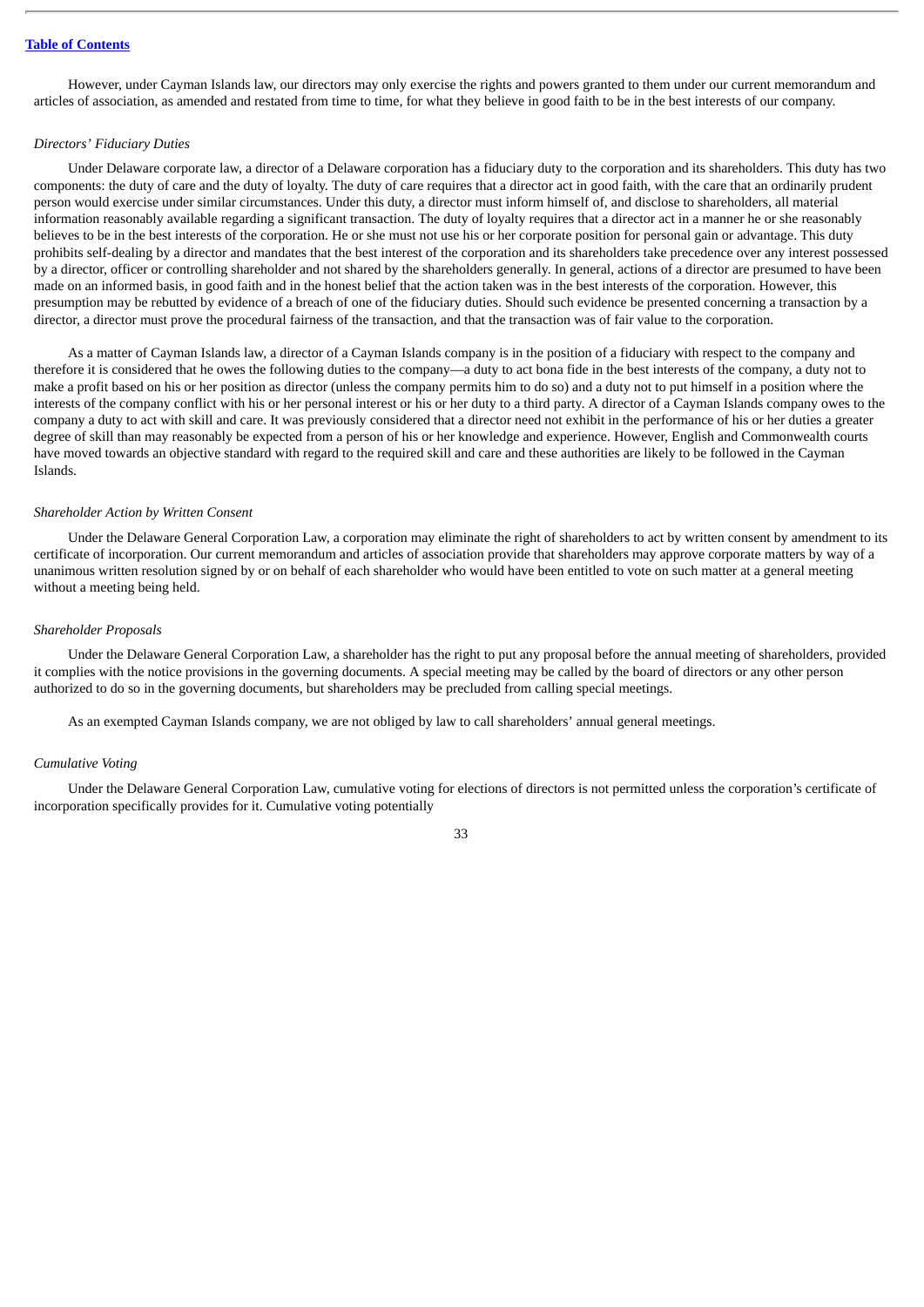facilitates the representation of minority shareholders on a board of directors since it permits the minority shareholder to cast all the votes to which the shareholder is entitled on a single director, which increases the shareholder's voting power with respect to electing such director. As permitted under Cayman Islands law, our current memorandum and articles of association do not provide for cumulative voting. As a result, our shareholders are not afforded any less protections or rights on this issue than shareholders of a Delaware corporation.

## *Removal of Directors*

Under the Delaware General Corporation Law, a director of a corporation with a classified board may be removed only for cause with the approval of a majority of the outstanding shares entitled to vote, unless the certificate of incorporation provides otherwise. Under our current memorandum and articles of association, directors may be removed by an ordinary resolution of shareholders.

### *Transactions with Interested Shareholders*

The Delaware General Corporation Law contains a business combination statute applicable to Delaware corporations whereby, unless the corporation has specifically elected not to be governed by such statute by amendment to its certificate of incorporation, it is prohibited from engaging in certain business combinations with an "interested shareholder" for three years following the date that such person becomes an interested shareholder. An interested shareholder generally is a person or a group who or which owns or owned 15% or more of the target's outstanding voting stock within the past three years. This has the effect of limiting the ability of a potential acquirer to make a two-tiered bid for the target in which all shareholders would not be treated equally. The statute does not apply if, among other things, prior to the date on which such shareholder becomes an interested shareholder, the board of directors approves either the business combination or the transaction which resulted in the person becoming an interested shareholder. This encourages any potential acquirer of a Delaware corporation to negotiate the terms of any acquisition transaction with the target's board of directors.

Cayman Islands law has no comparable statute. As a result, we cannot avail ourselves of the types of protections afforded by the Delaware business combination statute. However, although Cayman Islands law does not regulate transactions between a company and its significant shareholders, it does provide that such transactions must be entered into bona fide in the best interests of the company and for a proper corporate purpose and not with the effect of constituting a fraud on the minority shareholders.

### *Dissolution; Winding Up*

Under the Delaware General Corporation Law, unless the board of directors approves the proposal to dissolve, dissolution must be approved by shareholders holding 100% of the total voting power of the corporation. Only if the dissolution is initiated by the board of directors may it be approved by a simple majority of the corporation's outstanding shares. Delaware law allows a Delaware corporation to include in its certificate of incorporation a supermajority voting requirement in connection with dissolutions initiated by the board. Under Cayman Islands law, a company may be wound up by either an order of the courts of the Cayman Islands or by a special resolution of its members or, if the company is unable to pay its debts as they fall due, by an ordinary resolution of its members. The court has authority to order winding up in a number of specified circumstances including where it is, in the opinion of the court, just and equitable to do so.

Under the Companies Act and our current memorandum and articles of association, our company may be dissolved, liquidated or wound up with the sanction of a special resolution at a meeting.

## *Variation of Rights of Shares*

Under the Delaware General Corporation Law, a corporation may vary the rights of a class of shares with the approval of a majority of the outstanding shares of such class, unless the certificate of incorporation provides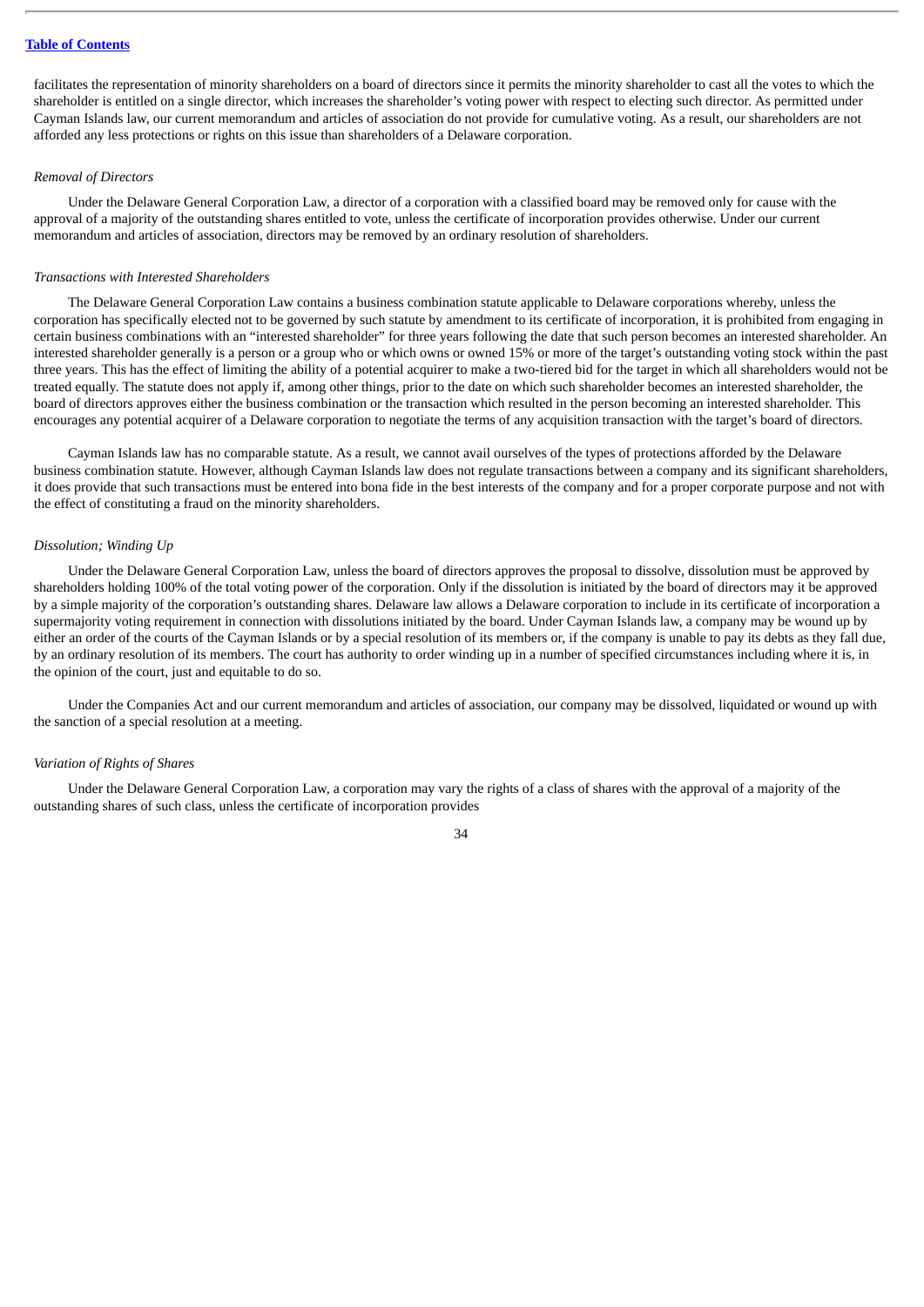otherwise. Under our current memorandum and articles of association, if our share capital is divided into more than one class of shares, we may vary the rights attached to any class only with the sanction of an ordinary resolution passed at a general meeting of the holders of the shares of that class or the written consent the holders of all of the issued shares of that class.

### *Amendment of Governing Documents*

Under the Delaware General Corporation Law, a corporation's governing documents may be amended with the approval of a majority of the outstanding shares entitled to vote, unless the certificate of incorporation provides otherwise. As permitted by Cayman Islands law, our current articles of association may only be amended by a special resolution of shareholders.

## *Rights of Non-Resident or Foreign Shareholders*

There are no limitations imposed by our current memorandum and articles of association on the rights of non-resident or foreign shareholders to hold or exercise voting rights on our shares. In addition, there are no provisions in our current memorandum and articles of association that require our company to disclose shareholder ownership above any particular ownership threshold.

### *Directors' Power to Issue Shares*

Subject to applicable law, our board of directors is empowered to issue or allot shares or grant options and warrants with or without preferred, deferred, qualified or other special rights or restrictions.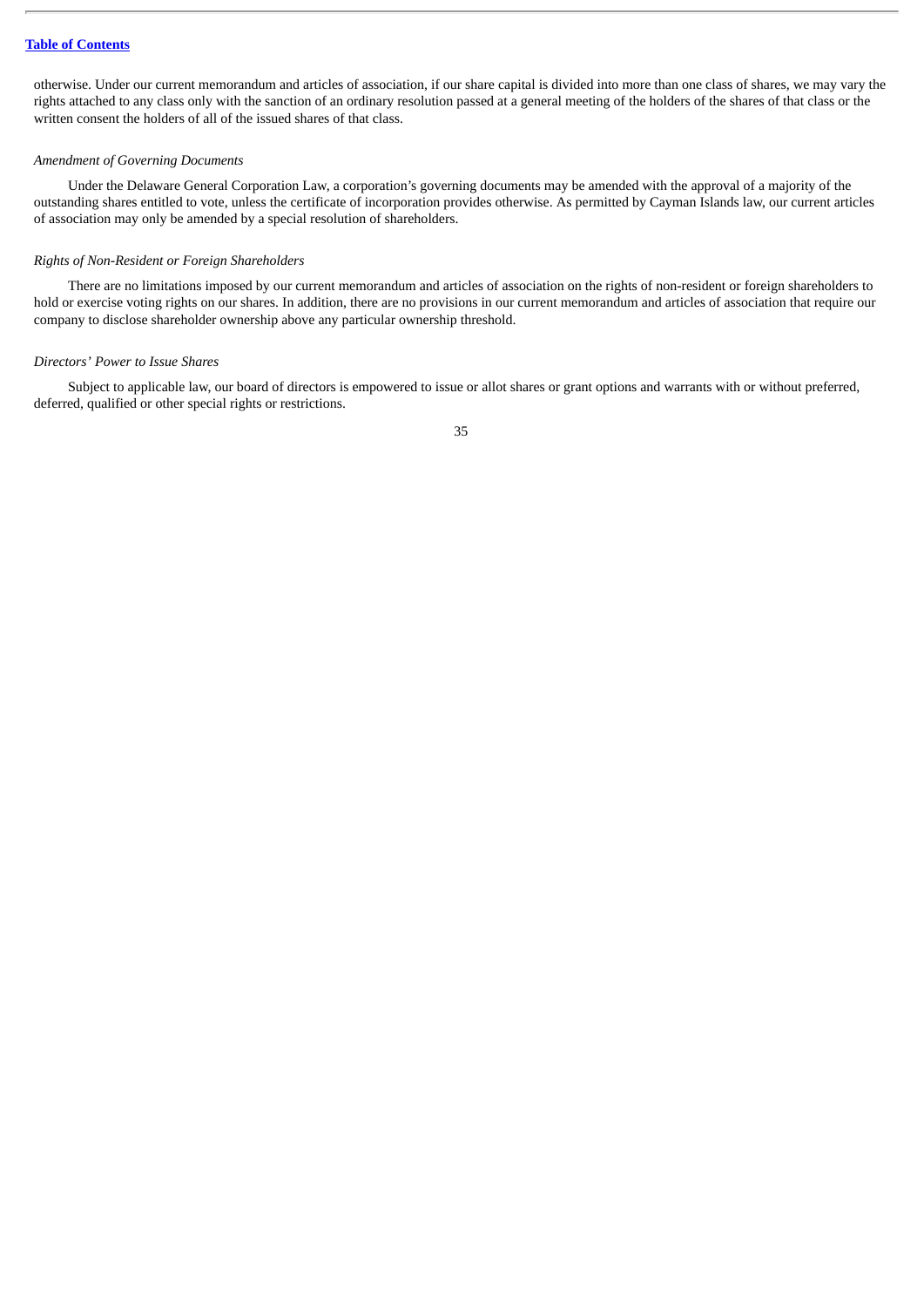## **DESCRIPTION OF AMERICAN DEPOSITARY SHARES**

Citibank, N.A. acts as the depositary for the American Depositary Shares. Citibank's depositary offices are located at 388 Greenwich Street, New York, New York 10013. American Depositary Shares are frequently referred to as "ADSs" and represent ownership interests in securities that are on deposit with the depositary. ADSs may be represented by certificates that are commonly known as "American Depositary Receipts" or "ADRs." The depositary typically appoints a custodian to safekeep the securities on deposit. In this case, the custodian is Citibank, N.A.—Hong Kong, located at 9/F, Citi Tower, One Bay East, 83 Hon Hai Road, Kwun Tong, Kowloon, Hong Kong.

We appointed Citibank as depositary pursuant to a deposit agreement. A copy of the deposit agreement is on file with the SEC under cover of a Registration Statement on Form F-6. You may obtain a copy of the deposit agreement from the SEC's Public Reference Room at 100 F Street, N.E., Washington, D.C. 20549 and from the SEC's website (www.sec.gov). Please refer to Registration Number 333-238921 when retrieving such copy.

We are providing you with a summary description of the material terms of the ADSs and of your material rights as an owner of ADSs. Please remember that summaries by their nature lack the precision of the information summarized and that the rights and obligations of an owner of ADSs will be determined by reference to the terms of the deposit agreement and not by this summary. We urge you to review the deposit agreement in its entirety. The portions of this summary description that are italicized describe matters that may be relevant to the ownership of ADSs but that may not be contained in the deposit agreement.

Each ADS represents the right to receive, and to exercise the beneficial ownership interests in, one Class A ordinary share that is on deposit with the depositary and/or custodian. An ADS also represents the right to receive, and to exercise the beneficial interests in, any other property received by the depositary or the custodian on behalf of the owner of the ADS but that has not been distributed to the owners of ADSs because of legal restrictions or practical considerations. We and the depositary may agree to change the ADS-to-Share ratio by amending the deposit agreement. This amendment may give rise to, or change, the depositary fees payable by ADS owners. The custodian, the depositary and their respective nominees will hold all deposited property for the benefit of the holders and beneficial owners of ADSs. The deposited property does not constitute the proprietary assets of the depositary, the custodian or their nominees. Beneficial ownership in the deposited property will under the terms of the deposit agreement be vested in the beneficial owners of the ADSs. The depositary, the custodian and their respective nominees will be the record holders of the deposited property represented by the ADSs for the benefit of the holders and beneficial owners of the corresponding ADSs. A beneficial owner of ADSs may or may not be the holder of ADSs. Beneficial owners of ADSs will be able to receive, and to exercise beneficial ownership interests in, the deposited property only through the registered holders of the ADSs, the registered holders of the ADSs (on behalf of the applicable ADS owners) only through the depositary, and the depositary (on behalf of the owners of the corresponding ADSs) directly, or indirectly, through the custodian or their respective nominees, in each case upon the terms of the deposit agreement.

As an owner of ADSs, you are a party to the deposit agreement and therefore will be bound to its terms and to the terms of any ADR that represents your ADSs. The deposit agreement and the ADR specify our rights and obligations as well as your rights and obligations as owner of ADSs and those of the depositary. As an ADS holder you appoint the depositary to act on your behalf in certain circumstances. The deposit agreement and the ADRs are governed by New York law. However, our obligations to the holders of Class A ordinary shares will continue to be governed by the laws of the Cayman Islands, which may be different from the laws in the United States.

In addition, applicable laws and regulations may require you to satisfy reporting requirements and obtain regulatory approvals in certain circumstances. You are solely responsible for complying with such reporting requirements and obtaining such approvals. Neither the depositary, the custodian, us or any of their or our respective agents or affiliates shall be required to take any actions whatsoever on your behalf to satisfy such reporting requirements or obtain such regulatory approvals under applicable laws and regulations.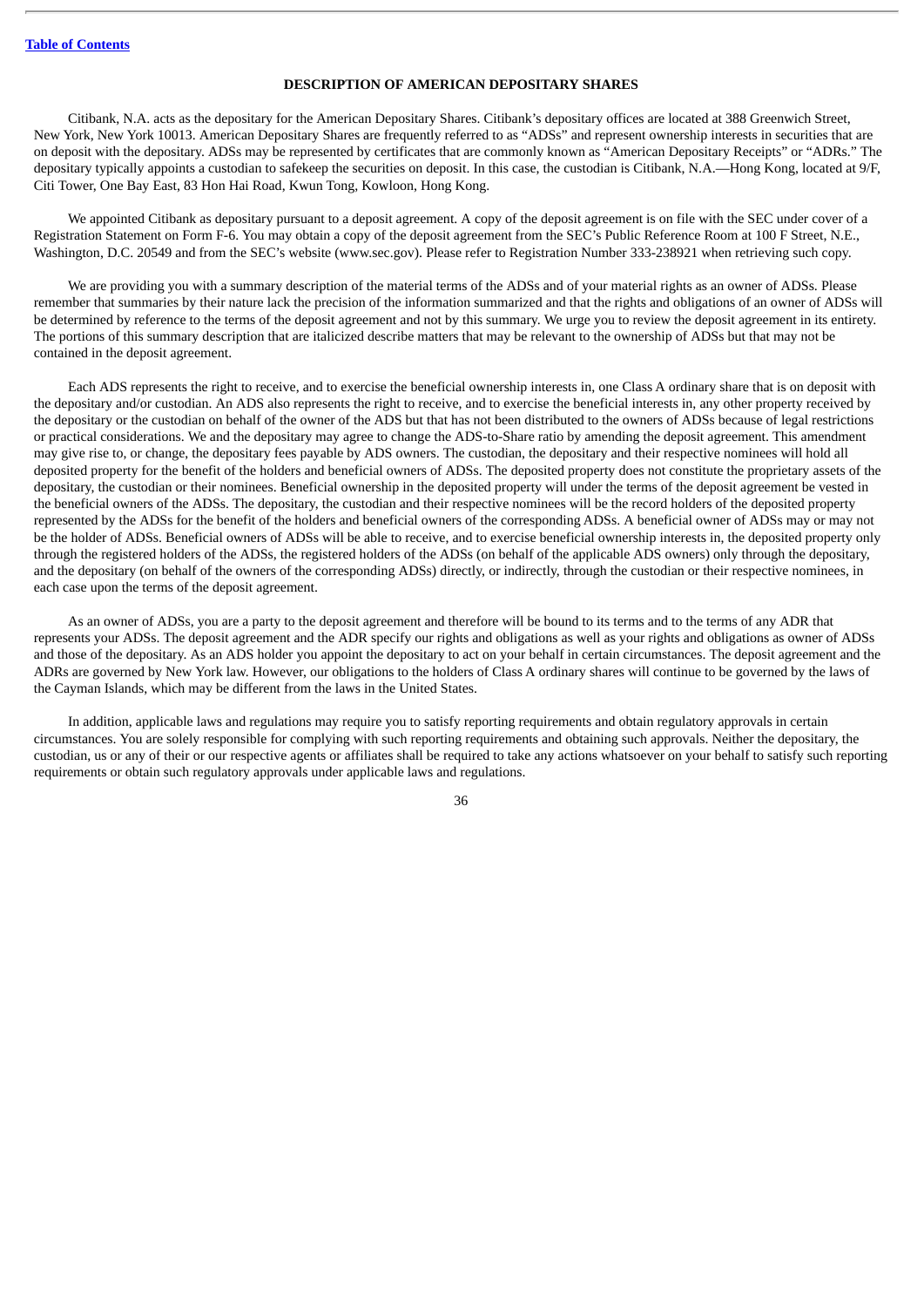You being an owner of ADSs, we will not treat you as one of our shareholders and you will not have direct shareholder rights. The depositary will hold on your behalf the shareholder rights attached to the underlying Class A ordinary shares represented by your ADSs. As an owner of ADSs you will be able to exercise the shareholders rights for the Class A ordinary shares represented by your ADSs through the depositary only to the extent contemplated in the deposit agreement. To exercise any shareholder rights not contemplated in the deposit agreement you will, as an ADS owner, need to arrange for the cancellation of your ADSs and become a direct shareholder.

The manner in which you own the ADSs (e.g., in a brokerage account vs. as registered holder, or as holder of certificated vs. uncertificated ADSs) may affect your rights and obligations, and the manner in which, and extent to which, the depositary's services are made available to you. As an owner of ADSs, you may hold your ADSs either by means of an ADR registered in your name, through a brokerage or safekeeping account, or through an account established by the depositary in your name reflecting the registration of uncertificated ADSs directly on the books of the depositary (commonly referred to as the "direct registration system" or "DRS"). The direct registration system reflects the uncertificated (book-entry) registration of ownership of ADSs by the depositary. Under the direct registration system, ownership of ADSs is evidenced by periodic statements issued by the depositary to the holders of the ADSs. The direct registration system includes automated transfers between the depositary and The Depository Trust Company ("DTC"), the central book-entry clearing and settlement system for equity securities in the United States. If you decide to hold your ADSs through your brokerage or safekeeping account, you must rely on the procedures of your broker or bank to assert your rights as ADS owner. Banks and brokers typically hold securities such as the ADSs through clearing and settlement systems such as DTC. The procedures of such clearing and settlement systems may limit your ability to exercise your rights as an owner of ADSs. Please consult with your broker or bank if you have any questions concerning these limitations and procedures. All ADSs held through DTC will be registered in the name of a nominee of DTC. This summary description assumes you have opted to own the ADSs directly by means of an ADS registered in your name and, as such, we will refer to you as the "holder." When we refer to "you," we assume the reader owns ADSs and will own ADSs at the relevant time.

The registration of the Class A ordinary shares in the name of the depositary or the custodian shall, to the maximum extent permitted by applicable law, vest in the depositary or the custodian the record ownership in the applicable Class A ordinary shares with the beneficial ownership rights and interests in such Class A ordinary shares being at all times vested with the beneficial owners of the ADSs representing the Class A ordinary shares. The depositary or the custodian shall at all times be entitled to exercise the beneficial ownership rights in all deposited property, in each case only on behalf of the holders and beneficial owners of the ADSs representing the deposited property.

### **Dividends and Distributions**

As a holder of ADSs, you generally have the right to receive the distributions we make on the securities deposited with the custodian. Your receipt of these distributions may be limited, however, by practical considerations and legal limitations. Holders of ADSs will receive such distributions under the terms of the deposit agreement in proportion to the number of ADSs held as of the specified record date, after deduction of the applicable fees, taxes and expenses.

### *Distributions of Cash*

Whenever we make a cash distribution for the securities on deposit with the custodian, we will deposit the funds with the custodian. Upon receipt of confirmation of the deposit of the requisite funds, the depositary will arrange for the funds received in a currency other than U.S. dollars to be converted into U.S. dollars and for the distribution of the U.S. dollars to the holders, subject to the laws and regulations of the Cayman Islands.

The conversion into U.S. dollars will take place only if practicable and if the U.S. dollars are transferable to the United States. The depositary will apply the same method for distributing the proceeds of the sale of any property (such as undistributed rights) held by the custodian in respect of securities on deposit.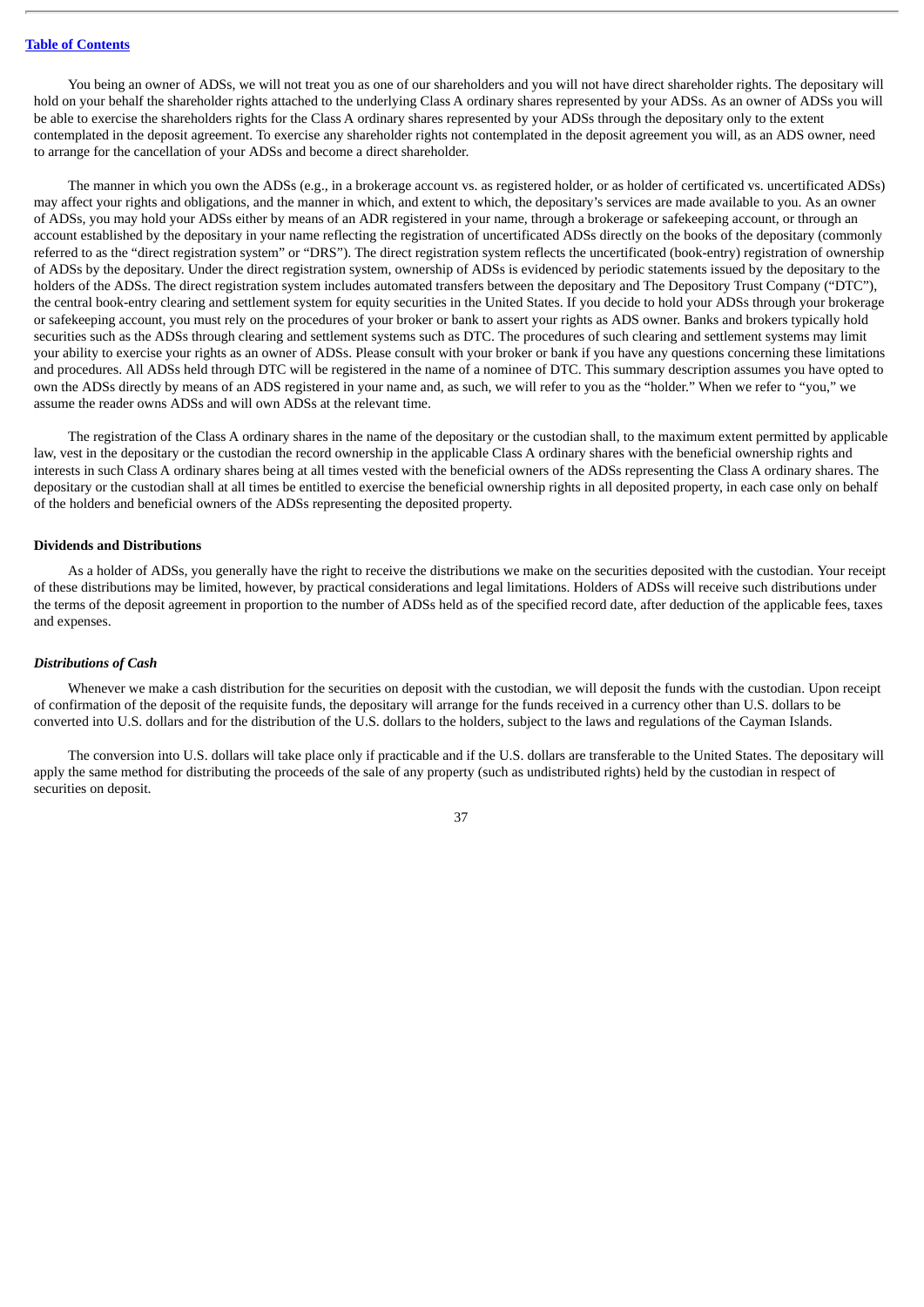The distribution of cash will be made net of the fees, expenses, taxes and governmental charges payable by holders under the terms of the deposit agreement. The depositary will hold any cash amounts it is unable to distribute in a non-interest bearing account for the benefit of the applicable holders and beneficial owners of ADSs until the distribution can be effected or the funds that the depositary holds must be escheated as unclaimed property in accordance with the laws of the relevant states of the United States.

### *Distributions of Shares*

Whenever we make a free distribution of Class A ordinary shares for the securities on deposit with the custodian, we will deposit the applicable number of Class A ordinary shares with the custodian. Upon receipt of confirmation of such deposit, the depositary will either distribute to holders new ADSs representing the Class A ordinary shares deposited or modify the ADS-to-Class A ordinary shares ratio, in which case each ADS you hold will represent rights and interests in the additional Class A ordinary shares so deposited. Only whole new ADSs will be distributed. Fractional entitlements will be sold and the proceeds of such sale will be distributed as in the case of a cash distribution.

The distribution of new ADSs or the modification of the ADS-to-Class A ordinary shares ratio upon a distribution of Class A ordinary shares will be made net of the fees, expenses, taxes and governmental charges payable by holders under the terms of the deposit agreement. In order to pay such taxes or governmental charges, the depositary may sell all or a portion of the new Class A ordinary shares so distributed.

No such distribution of new ADSs will be made if it would violate a law (*e.g.*, the U.S. securities laws) or if it is not operationally practicable. If the depositary does not distribute new ADSs as described above, it may sell the Class A ordinary shares received upon the terms described in the deposit agreement and will distribute the proceeds of the sale as in the case of a distribution of cash.

### *Distributions of Rights*

Whenever we intend to distribute rights to subscribe for additional Class A ordinary shares, we will give prior notice to the depositary and we will assist the depositary in determining whether it is lawful and reasonably practicable to distribute rights to subscribe for additional ADSs to holders.

The depositary will establish procedures to distribute rights to subscribe for additional ADSs to holders and to enable such holders to exercise such rights if it is lawful and reasonably practicable to make the rights available to holders of ADSs, and if we provide all of the documentation contemplated in the deposit agreement (such as opinions to address the lawfulness of the transaction). You may have to pay fees, expenses, taxes and other governmental charges to subscribe for the new ADSs upon the exercise of your rights. The depositary is not obligated to establish procedures to facilitate the distribution and exercise by holders of rights to subscribe for new Class A ordinary shares other than in the form of ADSs.

The depositary will not distribute the rights to you if:

- We do not timely request that the rights be distributed to you or we request that the rights not be distributed to you; or
- We fail to deliver satisfactory documents to the depositary; or
- It is not reasonably practicable to distribute the rights.

The depositary will sell the rights that are not exercised or not distributed if such sale is lawful and reasonably practicable. The proceeds of such sale will be distributed to holders as in the case of a cash distribution. If the depositary is unable to sell the rights, it will allow the rights to lapse.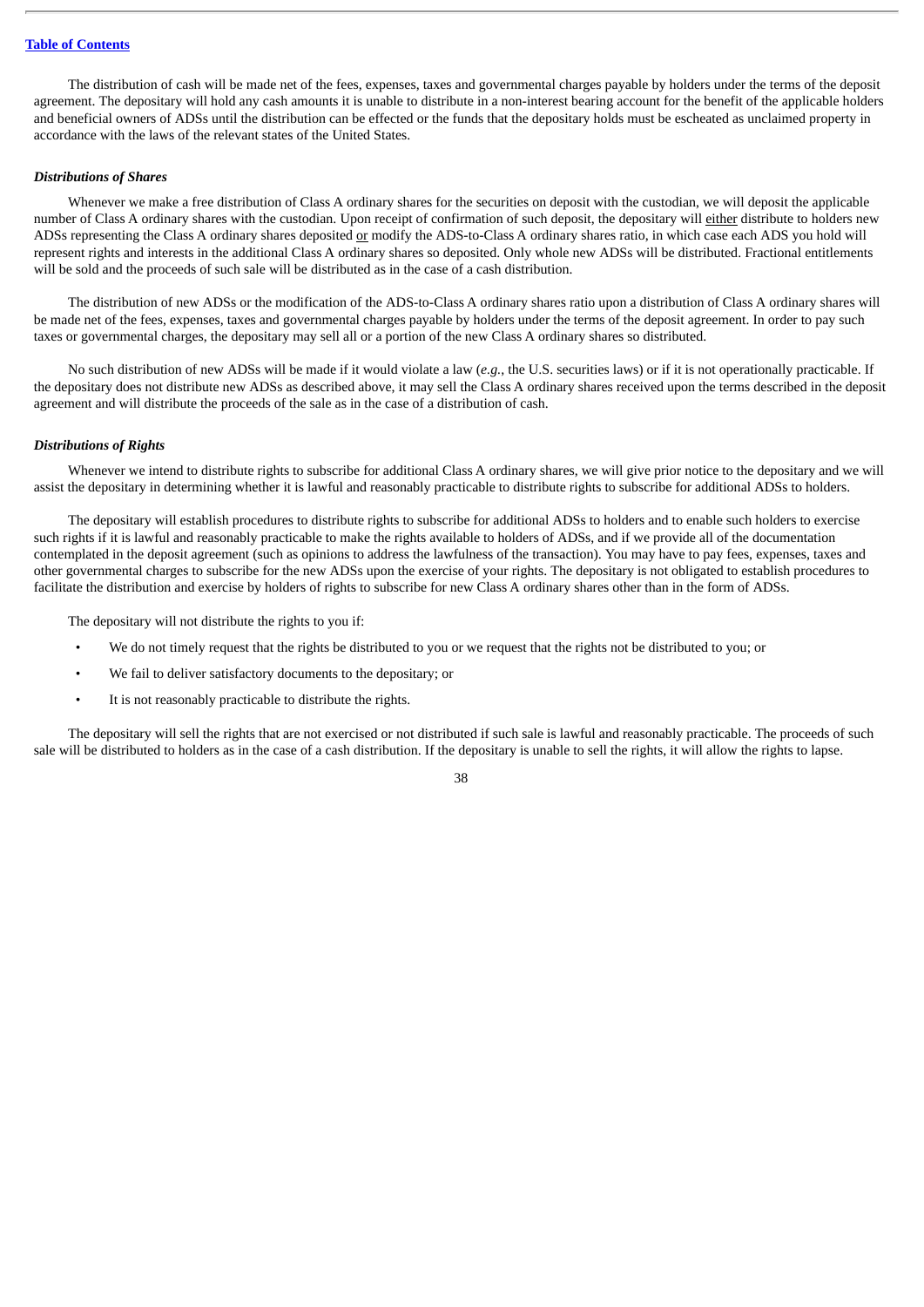### *Elective Distributions*

Whenever we intend to distribute a dividend payable at the election of shareholders either in cash or in additional shares, we will give prior notice thereof to the depositary and will indicate whether we wish the elective distribution to be made available to you. In such case, we will assist the depositary in determining whether such distribution is lawful and reasonably practicable.

The depositary will make the election available to you only if it is reasonably practicable and if we have provided all of the documentation contemplated in the deposit agreement. In such case, the depositary will establish procedures to enable you to elect to receive either cash or additional ADSs, in each case as described in the deposit agreement.

If the election is not made available to you, you will receive either cash or additional ADSs, depending on what a shareholder in the Cayman Islands would receive upon failing to make an election, as more fully described in the deposit agreement.

## *Other Distributions*

Whenever we intend to distribute property other than cash, Class A ordinary shares or rights to subscribe for additional Class A ordinary shares, we will notify the depositary in advance and will indicate whether we wish such distribution to be made to you. If so, we will assist the depositary in determining whether such distribution to holders is lawful and reasonably practicable.

If it is reasonably practicable to distribute such property to you and if we provide to the depositary all of the documentation contemplated in the deposit agreement, the depositary will distribute the property to the holders in a manner it deems practicable.

The distribution will be made net of fees, expenses, taxes and governmental charges payable by holders under the terms of the deposit agreement. In order to pay such taxes and governmental charges, the depositary may sell all or a portion of the property received.

The depositary will *not* distribute the property to you and will sell the property if:

- We do not request that the property be distributed to you or if we request that the property not be distributed to you; or
- We do not deliver satisfactory documents to the depositary; or
- The depositary determines that all or a portion of the distribution to you is not reasonably practicable.

The proceeds of such a sale will be distributed to holders as in the case of a cash distribution.

#### *Redemption*

Whenever we decide to redeem any of the securities on deposit with the custodian, we will notify the depositary in advance. If it is practicable and if we provide all of the documentation contemplated in the deposit agreement, the depositary will provide notice of the redemption to the holders.

The custodian will be instructed to surrender the shares being redeemed against payment of the applicable redemption price. The depositary will convert into U.S. dollars upon the terms of the deposit agreement the redemption funds received in a currency other than U.S. dollars and will establish procedures to enable holders to receive the net proceeds from the redemption upon surrender of their ADSs to the depositary. You may have to pay fees, expenses, taxes and other governmental charges upon the redemption of your ADSs. If less than all ADSs are being redeemed, the ADSs to be retired will be selected by lot or on a *pro rata* basis, as the depositary may determine.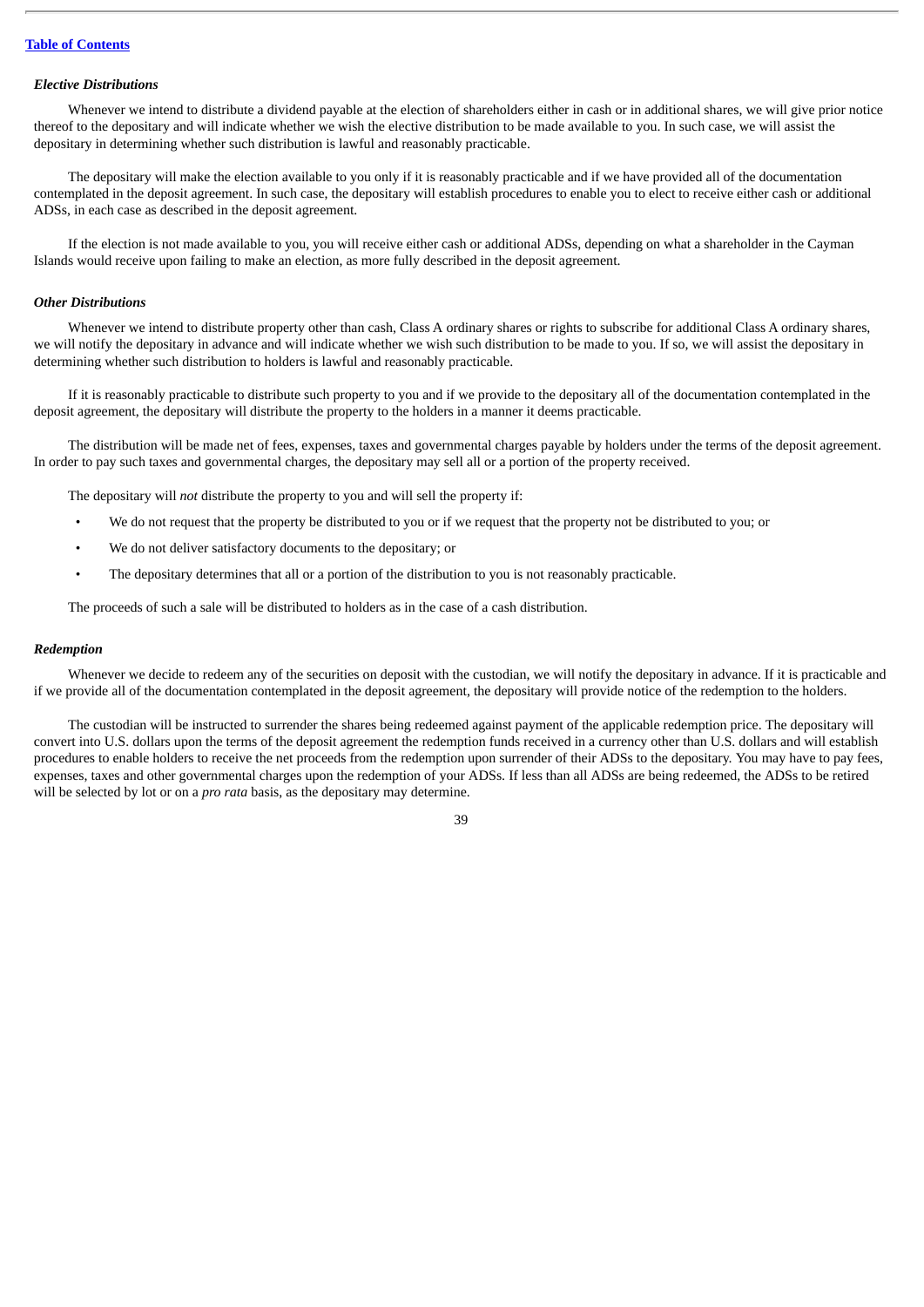## **Changes Affecting Class A ordinary shares**

The Class A ordinary shares held on deposit for your ADSs may change from time to time. For example, there may be a change in nominal or par value, split-up, cancellation, consolidation or any other reclassification of such Class A ordinary shares or a recapitalization, reorganization, merger, consolidation or sale of assets of the Company.

If any such change were to occur, your ADSs would, to the extent permitted by law and the deposit agreement, represent the right to receive the property received or exchanged in respect of the Class A ordinary shares held on deposit. The depositary may in such circumstances deliver new ADSs to you, amend the deposit agreement, the ADRs and the applicable Registration Statement(s) on Form F-6, call for the exchange of your existing ADSs for new ADSs and take any other actions that are appropriate to reflect as to the ADSs the change affecting the Shares. If the depositary may not lawfully distribute such property to you, the depositary may sell such property and distribute the net proceeds to you as in the case of a cash distribution.

### **Issuance of ADSs upon Deposit of Class A ordinary shares**

The depositary may create ADSs on your behalf if you or your broker deposit ordinary shares with the custodian. The depositary will deliver these ADSs to the person you indicate only after you pay any applicable issuance fees and any charges and taxes payable for the transfer of the Class A ordinary shares to the custodian. Your ability to deposit Class A ordinary shares and receive ADSs may be limited by U.S. and the Cayman Islands legal considerations applicable at the time of deposit.

The issuance of ADSs may be delayed until the depositary or the custodian receives confirmation that all required approvals have been given and that the Class A ordinary shares have been duly transferred to the custodian. The depositary will only issue ADSs in whole numbers.

When you make a deposit of Class A ordinary shares, you will be responsible for transferring good and valid title to the depositary. As such, you will be deemed to represent and warrant that:

- The Class A ordinary shares are duly authorized, validly issued, fully paid, non-assessable and legally obtained.
- All preemptive (and similar) rights, if any, with respect to such Class A ordinary shares have been validly waived or exercised.
- You are duly authorized to deposit the Class A ordinary shares.
- The Class A ordinary shares presented for deposit are free and clear of any lien, encumbrance, security interest, charge, mortgage or adverse claim, and are not, and the ADSs issuable upon such deposit will not be, "restricted securities" (as defined in the deposit agreement).
- The Class A ordinary shares presented for deposit have not been stripped of any rights or entitlements.

If any of the representations or warranties are incorrect in any way, we and the depositary may, at your cost and expense, take any and all actions necessary to correct the consequences of the misrepresentations.

### **Transfer, Combination and Split Up of ADRs**

As an ADR holder, you will be entitled to transfer, combine or split up your ADRs and the ADSs evidenced thereby. For transfers of ADRs, you will have to surrender the ADRs to be transferred to the depositary and also must:

- ensure that the surrendered ADR is properly endorsed or otherwise in proper form for transfer;
- provide such proof of identity and genuineness of signatures as the depositary deems appropriate;
- provide any transfer stamps required by the State of New York or the United States; and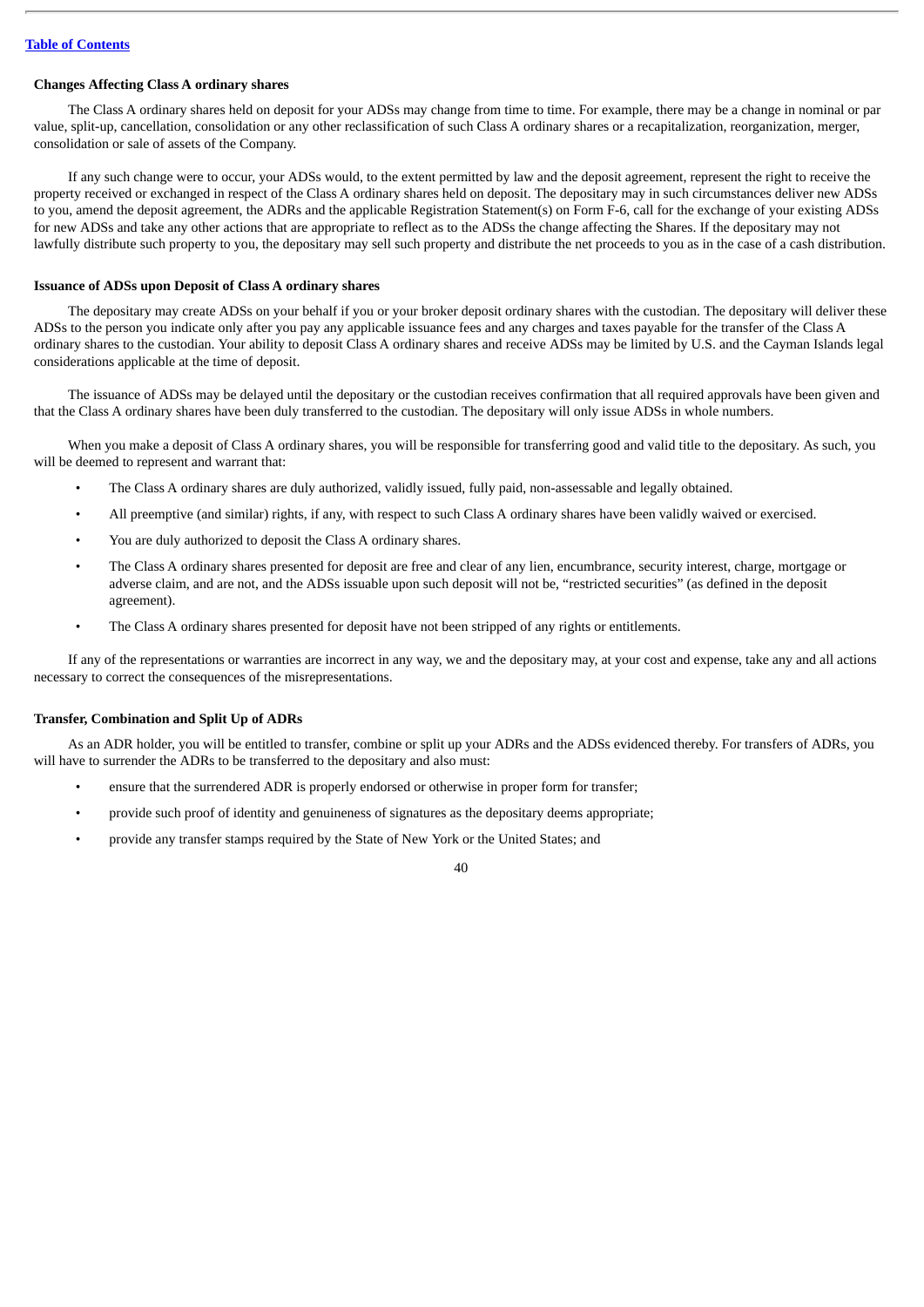• pay all applicable fees, charges, expenses, taxes and other government charges payable by ADR holders pursuant to the terms of the deposit agreement, upon the transfer of ADRs.

To have your ADRs either combined or split up, you must surrender the ADRs in question to the depositary with your request to have them combined or split up, and you must pay all applicable fees, charges and expenses payable by ADR holders, pursuant to the terms of the deposit agreement, upon a combination or split up of ADRs.

### **Withdrawal of Class A ordinary shares Upon Cancellation of ADSs**

As a holder, you will be entitled to present your ADSs to the depositary for cancellation and then receive the corresponding number of underlying Class A ordinary shares at the custodian's offices. Your ability to withdraw the Class A ordinary shares held in respect of the ADSs may be limited by U.S. and Cayman Islands law considerations applicable at the time of withdrawal. In order to withdraw the Class A ordinary shares represented by your ADSs, you will be required to pay to the depositary the fees for cancellation of ADSs and any charges and taxes payable upon the transfer of the Class A ordinary shares. You assume the risk for delivery of all funds and securities upon withdrawal. Once canceled, the ADSs will not have any rights under the deposit agreement.

If you hold ADSs registered in your name, the depositary may ask you to provide proof of identity and genuineness of any signature and such other documents as the depositary may deem appropriate before it will cancel your ADSs. The withdrawal of the Class A ordinary shares represented by your ADSs may be delayed until the depositary receives satisfactory evidence of compliance with all applicable laws and regulations. Please keep in mind that the depositary will only accept ADSs for cancellation that represent a whole number of securities on deposit.

You will have the right to withdraw the securities represented by your ADSs at any time except for:

- Temporary delays that may arise because (i) the transfer books for the Class A ordinary shares or ADSs are closed, or (ii) Class A ordinary shares are immobilized on account of a shareholders' meeting or a payment of dividends.
- Obligations to pay fees, taxes and similar charges.
- Restrictions imposed because of laws or regulations applicable to ADSs or the withdrawal of securities on deposit.

The deposit agreement may not be modified to impair your right to withdraw the securities represented by your ADSs except to comply with mandatory provisions of law.

### **Voting Rights**

As a holder, you generally have the right under the deposit agreement to instruct the depositary to exercise the voting rights for the Class A ordinary shares represented by your ADSs. The voting rights of holders of Class A ordinary shares are described in "Description of Share Capital".

At our request, the depositary will distribute to you any notice of shareholders' meeting received from us together with information explaining how to instruct the depositary to exercise the voting rights of the securities represented by ADSs. In lieu of distributing such materials, the depositary may distribute to holders of ADSs instructions on how to retrieve such materials upon request.

If the depositary timely receives voting instructions from a holder of ADSs, it will endeavor to vote the securities (in person or by proxy) represented by the holder's ADSs as follows:

• *In the event of voting by show of hands*, the depositary will vote (or cause the custodian to vote) all Class A ordinary shares held on deposit at that time in accordance with the voting instructions received from a majority of holders of ADSs who provide timely voting instructions.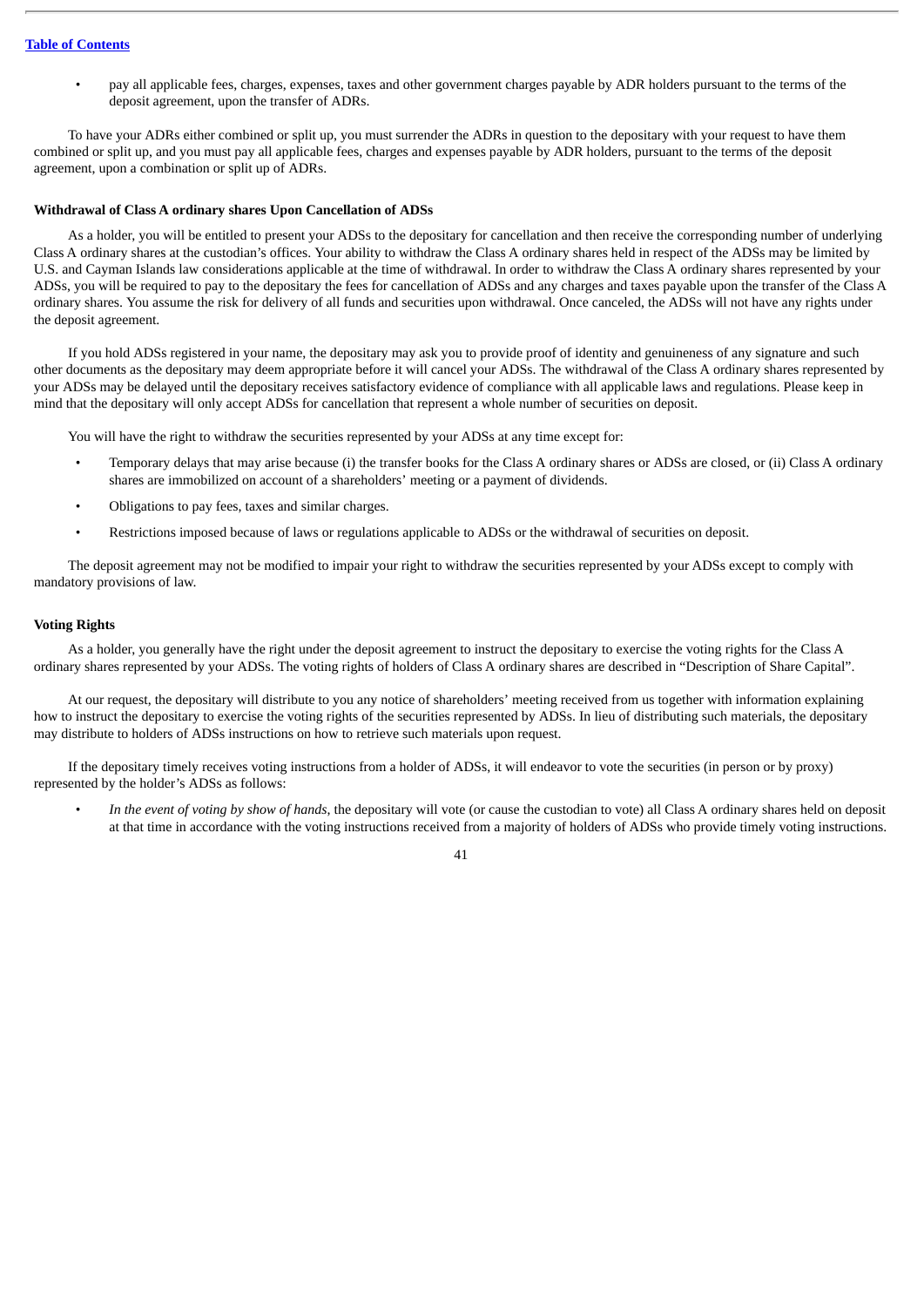• *In the event of voting by poll*, the depositary will vote (or cause the Custodian to vote) the Class A ordinary shares held on deposit in accordance with the voting instructions timely received from the holders of ADSs.

Securities for which no voting instructions have been received will not be voted (except (a) as set forth above in the case voting is by show of hands, (b) in the event of voting by poll, holders of ADSs in respect of which no timely voting instructions have been received shall be deemed to have instructed the depositary to give a discretionary proxy to a person designated by us to vote the common shares represented by such holders' ADSs; provided, however, that no such discretionary proxy shall be given with respect to any matter to be voted upon as to which we inform the depositary that (i) we do not wish such proxy to be given, (ii) substantial opposition exists, or (iii) the rights of holders of ordinary shares may be adversely affected, and (c) as otherwise contemplated in the deposit agreement). Please note that the ability of the depositary to carry out voting instructions may be limited by practical and legal limitations and the terms of the securities on deposit. We cannot assure you that you will receive voting materials in time to enable you to return voting instructions to the depositary in a timely manner.

## **Fees and Charges**

As an ADS holder, you will be required to pay the following fees under the terms of the deposit agreement:

*Service Fees* Issuance of ADSs (e.g., an issuance of ADS upon a deposit of Class A ordinary shares, upon a change in the ADS(s)-to-Shares ratio, or for any other reason), excluding ADS issuances as a result of distributions of Class A ordinary shares Up to U.S. 5¢ per ADS issued • Cancellation of ADSs (e.g., a cancellation of ADSs for delivery of deposited property, upon a change in the ADS(s)-to-Shares ratio, or for any other reason) Up to U.S. 5¢ per ADS cancelled • Distribution of cash dividends or other cash distributions (e.g., upon a sale of rights and other entitlements) Up to U.S. 5¢ per ADS held • Distribution of ADSs pursuant to (i) stock dividends or other free stock distributions, or (ii) exercise of rights to purchase additional ADSs Up to U.S. 5¢ per ADS held • Distribution of securities other than ADSs or rights to purchase additional ADSs (e.g., upon a spin-off) Up to U.S. 5¢ per ADS held • ADS Services Up to U.S. 5¢ per ADS held on the applicable record date(s) established by the depositary • Registration of ADS transfers (e.g., upon a registration of the transfer of registered ownership of ADSs, upon a transfer of ADSs into DTC and *vice versa*, or for any other reason) Up to U.S. 5¢ per ADS (or fraction thereof) transferred

• Conversion of ADSs of one series for ADSs of another series (e.g., upon conversion of Partial Entitlement ADSs for Full Entitlement ADSs, or upon conversion of Restricted ADSs (each as defined in the Deposit Agreement) into freely transferable ADSs, and *vice versa*).

Up to U.S. 5¢ per ADS (or fraction thereof) converted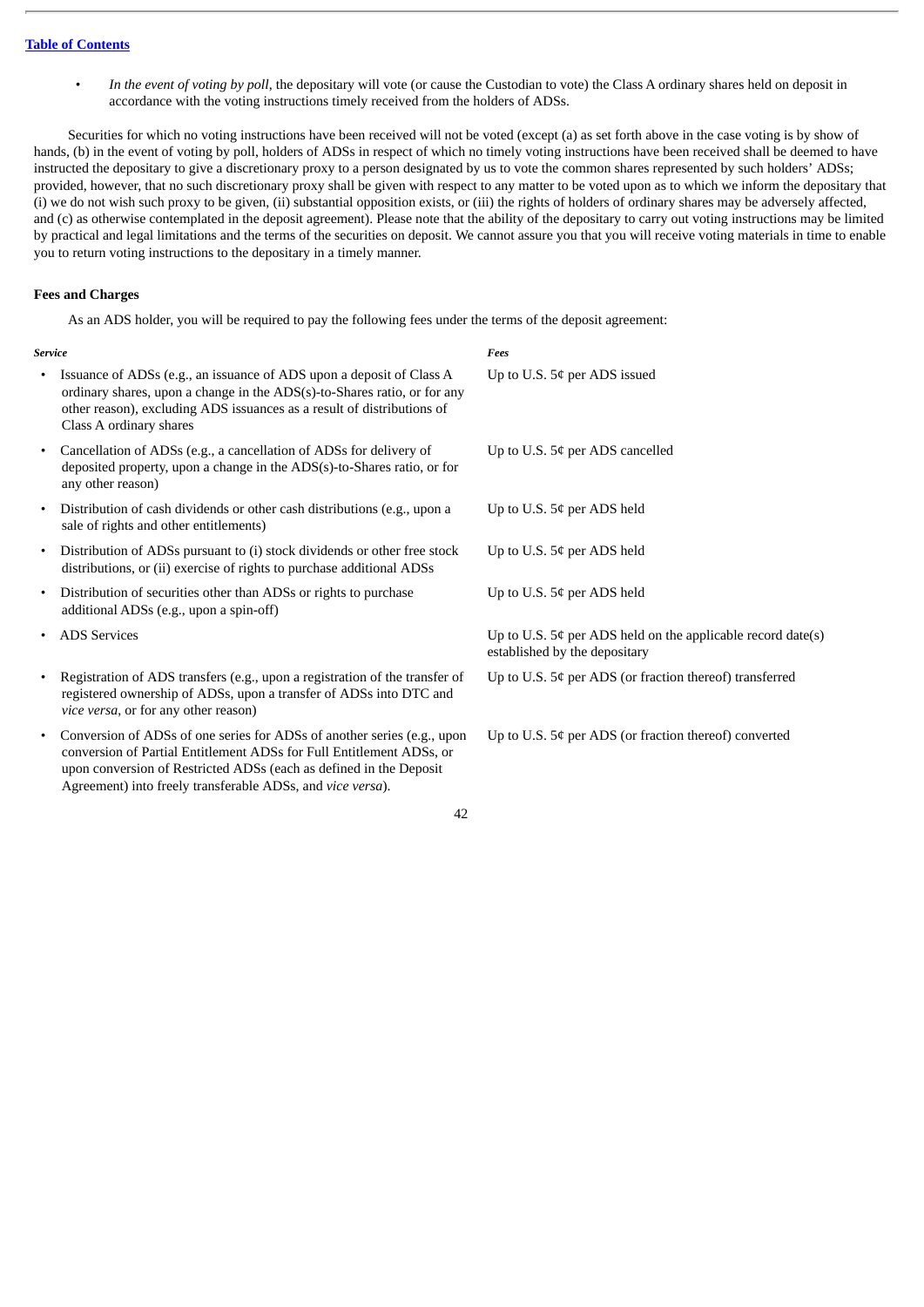As an ADS holder you will also be responsible to pay certain charges such as:

- taxes (including applicable interest and penalties) and other governmental charges;
- the registration fees as may from time to time be in effect for the registration of Class A ordinary shares on the share register and applicable to transfers of Class A ordinary shares to or from the name of the custodian, the depositary or any nominees upon the making of deposits and withdrawals, respectively;
- certain cable, telex and facsimile transmission and delivery expenses;
- the fees, expenses, spreads, taxes and other charges of the depositary and/or service providers (which may be a division, branch or affiliate of the depositary) in the conversion of foreign currency;
- the reasonable and customary out-of-pocket expenses incurred by the depositary in connection with compliance with exchange control regulations and other regulatory requirements applicable to Class A ordinary shares, ADSs and ADRs; and
- the fees, charges, costs and expenses incurred by the depositary, the custodian, or any nominee in connection with the ADR program.

ADS fees and charges for (i) the issuance of ADSs, and (ii) the cancellation of ADSs are charged to the person for whom the ADSs are issued (in the case of ADS issuances) and to the person for whom ADSs are cancelled (in the case of ADS cancellations). In the case of ADSs issued by the depositary into DTC, the ADS issuance and cancellation fees and charges may be deducted from distributions made through DTC, and may be charged to the DTC participant(s) receiving the ADSs being issued or the DTC participant(s) holding the ADSs being cancelled, as the case may be, on behalf of the beneficial owner(s) and will be charged by the DTC participant(s) to the account of the applicable beneficial owner(s) in accordance with the procedures and practices of the DTC participants as in effect at the time. ADS fees and charges in respect of distributions and the ADS service fee are charged to the holders as of the applicable ADS record date. In the case of distributions of cash, the amount of the applicable ADS fees and charges is deducted from the funds being distributed. In the case of (i) distributions other than cash and (ii) the ADS service fee, holders as of the ADS record date will be invoiced for the amount of the ADS fees and charges and such ADS fees and charges may be deducted from distributions made to holders of ADSs. For ADSs held through DTC, the ADS fees and charges for distributions other than cash and the ADS service fee may be deducted from distributions made through DTC, and may be charged to the DTC participants in accordance with the procedures and practices prescribed by DTC and the DTC participants in turn charge the amount of such ADS fees and charges to the beneficial owners for whom they hold ADSs. In the case of (i) registration of ADS transfers, the ADS transfer fee will be payable by the ADS Holder whose ADSs are being transferred or by the person to whom the ADSs are transferred, and (ii) conversion of ADSs of one series for ADSs of another series, the ADS conversion fee will be payable by the Holder whose ADSs are converted or by the person to whom the converted ADSs are delivered.

In the event of refusal to pay the depositary fees, the depositary may, under the terms of the deposit agreement, refuse the requested service until payment is received or may set off the amount of the depositary fees from any distribution to be made to the ADS holder. Certain depositary fees and charges (such as the ADS services fee) may become payable shortly after the closing of the ADS offering. Note that the fees and charges you may be required to pay may vary over time and may be changed by us and by the depositary. You will receive prior notice of such changes. The depositary may reimburse us for certain expenses incurred by us in respect of the ADR program, by making available a portion of the ADS fees charged in respect of the ADR program or otherwise, upon such terms and conditions as we and the depositary agree from time to time.

## **Amendments and Termination**

We may agree with the depositary to modify the deposit agreement at any time without your consent. We undertake to give holders 30 days' prior notice of any modifications that would materially prejudice any of their substantial rights under the deposit agreement. We will not consider to be materially prejudicial to your substantial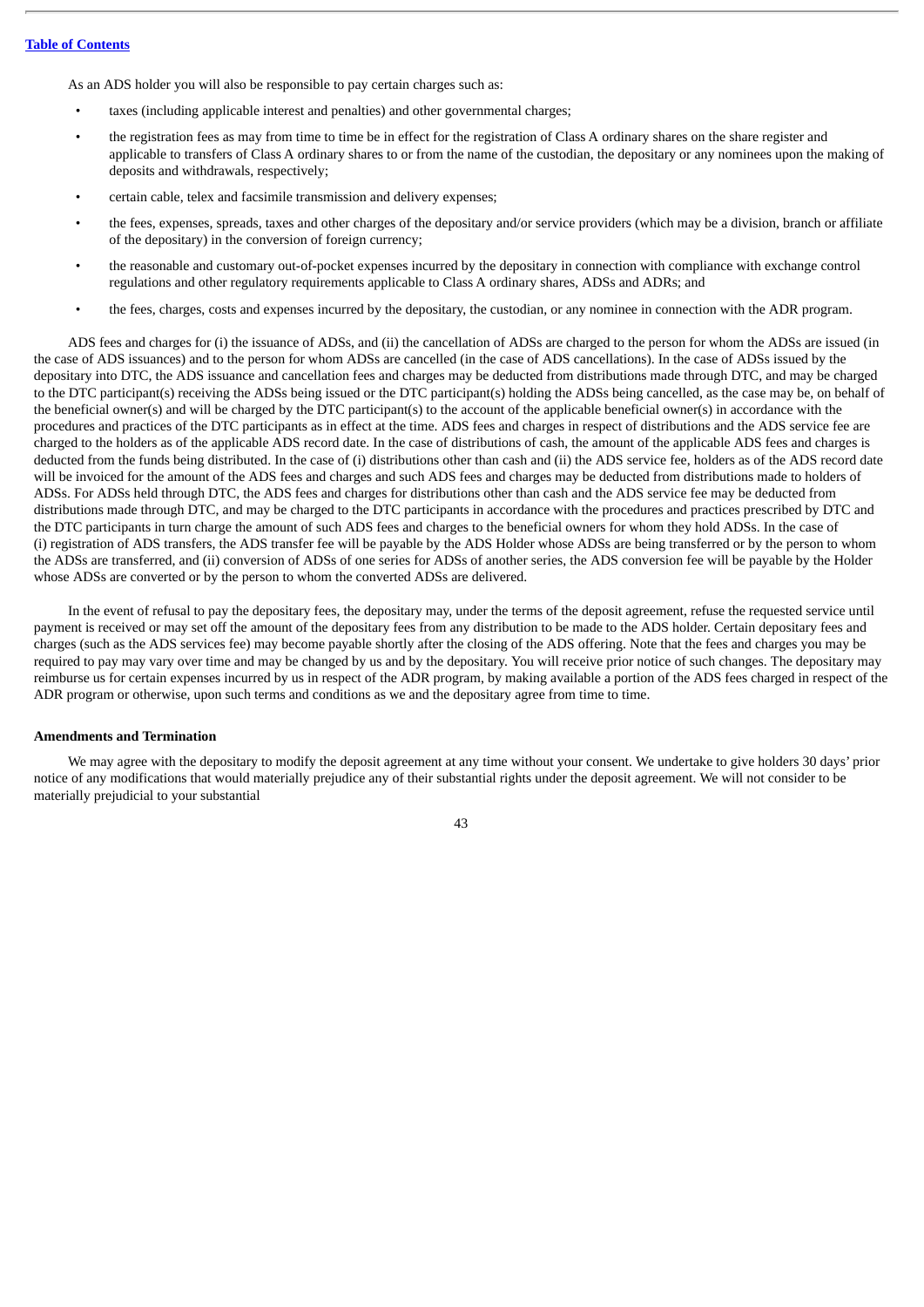rights any modifications or supplements that are reasonably necessary for the ADSs to be registered under the Securities Act or to be eligible for bookentry settlement, in each case without imposing or increasing the fees and charges you are required to pay. In addition, we may not be able to provide you with prior notice of any modifications or supplements that are required to accommodate compliance with applicable provisions of law.

You will be bound by the modifications to the deposit agreement if you continue to hold your ADSs after the modifications to the deposit agreement become effective. The deposit agreement cannot be amended to prevent you from withdrawing the Class A ordinary shares represented by your ADSs (except as permitted by law).

We have the right to direct the depositary to terminate the deposit agreement. Similarly, the depositary may in certain circumstances on its own initiative terminate the deposit agreement. In either case, the depositary must give notice to the holders at least 30 days before termination. Until termination, your rights under the deposit agreement will be unaffected.

After termination, the depositary will continue to collect distributions received (but will not distribute any such property until you request the cancellation of your ADSs) and may sell the securities held on deposit. After the sale, the depositary will hold the proceeds from such sale and any other funds then held for the holders of ADSs in a non-interest bearing account. At that point, the depositary will have no further obligations to holders other than to account for the funds then held for the holders of ADSs still outstanding (after deduction of applicable fees, taxes and expenses).

In connection with any termination of the deposit agreement, the depositary may make available to owners of ADSs a means to withdraw the Class A ordinary shares represented by ADSs and to direct the depositary of such Class A ordinary shares into an unsponsored American depositary share program established by the depositary. The ability to receive unsponsored American depositary shares upon termination of the deposit agreement would be subject to satisfaction of certain U.S. regulatory requirements applicable to the creation of unsponsored American depositary shares and the payment of applicable depositary fees.

### **Books of Depositary**

The depositary will maintain ADS holder records at its depositary office. You may inspect such records at such office during regular business hours but solely for the purpose of communicating with other holders in the interest of business matters relating to the ADSs and the deposit agreement.

The depositary will maintain in New York facilities to record and process the issuance, cancellation, combination, split-up and transfer of ADSs. These facilities may be closed from time to time, to the extent not prohibited by law.

### **Limitations on Obligations and Liabilities**

The deposit agreement limits our obligations and the depositary's obligations to you. Please note the following:

- We and the depositary are obligated only to take the actions specifically stated in the deposit agreement without negligence or bad faith.
- The depositary disclaims any liability for any failure to carry out voting instructions, for any manner in which a vote is cast or for the effect of any vote, provided it acts in good faith and in accordance with the terms of the deposit agreement.
- The depositary disclaims any liability for any failure to determine the lawfulness or practicality of any action, for the content of any document forwarded to you on our behalf or for the accuracy of any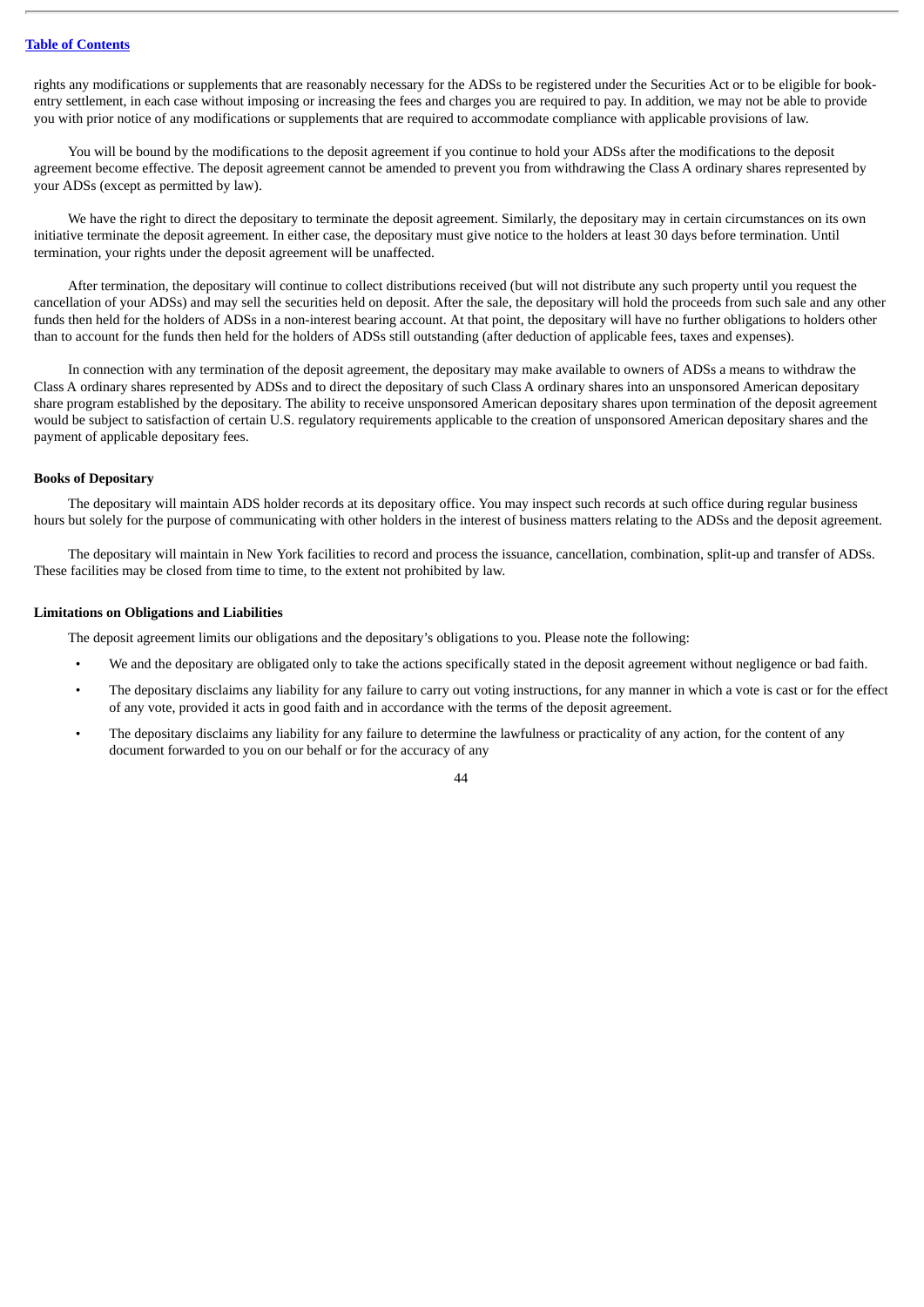translation of such a document, for the investment risks associated with investing in Class A ordinary shares, for the validity or worth of the Class A ordinary shares, for any tax consequences that result from the ownership of ADSs, for the credit-worthiness of any third party, for allowing any rights to lapse under the terms of the deposit agreement, for the timeliness of any of our notices or for our failure to give notice.

- We and the depositary will not be obligated to perform any act that is inconsistent with the terms of the deposit agreement.
- We and the depositary disclaim any liability if we or the depositary are prevented or forbidden from or subject to any civil or criminal penalty or restraint on account of, or delayed in, doing or performing any act or thing required by the terms of the deposit agreement, by reason of any provision, present or future of any law or regulation, or by reason of present or future provision of any provision of our Articles of Association, or any provision of or governing the securities on deposit, or by reason of any act of God or war or other circumstances beyond our control.
- We and the depositary disclaim any liability by reason of any exercise of, or failure to exercise, any discretion provided for in the deposit agreement or in our Articles of Association or in any provisions of or governing the securities on deposit.
- We and the depositary further disclaim any liability for any action or inaction in reliance on the advice or information received from legal counsel, accountants, any person presenting Shares for deposit, any holder of ADSs or authorized representatives thereof, or any other person believed by either of us in good faith to be competent to give such advice or information.
- We and the depositary also disclaim liability for the inability by a holder to benefit from any distribution, offering, right or other benefit that is made available to holders of Class A ordinary shares but is not, under the terms of the deposit agreement, made available to you.
- We and the depositary may rely without any liability upon any written notice, request or other document believed to be genuine and to have been signed or presented by the proper parties.
- We and the depositary also disclaim liability for any consequential or punitive damages for any breach of the terms of the deposit agreement.
- No disclaimer of any Securities Act or Exchange Act liability is intended by any provision of the deposit agreement.
- Nothing in the deposit agreement gives rise to a partnership or joint venture, or establishes a fiduciary relationship, among us, the depositary and you as ADS holder.
- Nothing in the deposit agreement precludes Citibank (or its affiliates) from engaging in transactions in which parties adverse to us or the ADS owners have interests, and nothing in the deposit agreement obligates Citibank to disclose those transactions, or any information obtained in the course of those transactions, to us or to the ADS owners, or to account for any payment received as part of those transactions.

As the above limitations relate to our obligations and the depositary's obligations to you under the deposit agreement, we believe that, as a matter of construction of the clause, such limitations would likely to continue to apply to ADS holders who withdraw the Class A ordinary shares from the ADS facility with respect to obligations or liabilities incurred under the deposit agreement before the cancellation of the ADSs and the withdrawal of the Class A ordinary shares, and such limitations would most likely not apply to ADS holders who withdraw the Class A ordinary shares from the ADS facility with respect to obligations or ligbilities incurred after the cancellation of the ADSs and the withdrawal of the Class A ordinary shares and not *under the deposit agreement.*

In any event, you will not be deemed, by agreeing to the terms of the deposit agreement, to have waived our or the depositary's compliance with U.S. federal securities laws and the rules and regulations promulgated thereunder. In fact, you cannot waive our or the depositary's compliance with *U.S. federal securities laws and the rules and regulations promulgated thereunder.*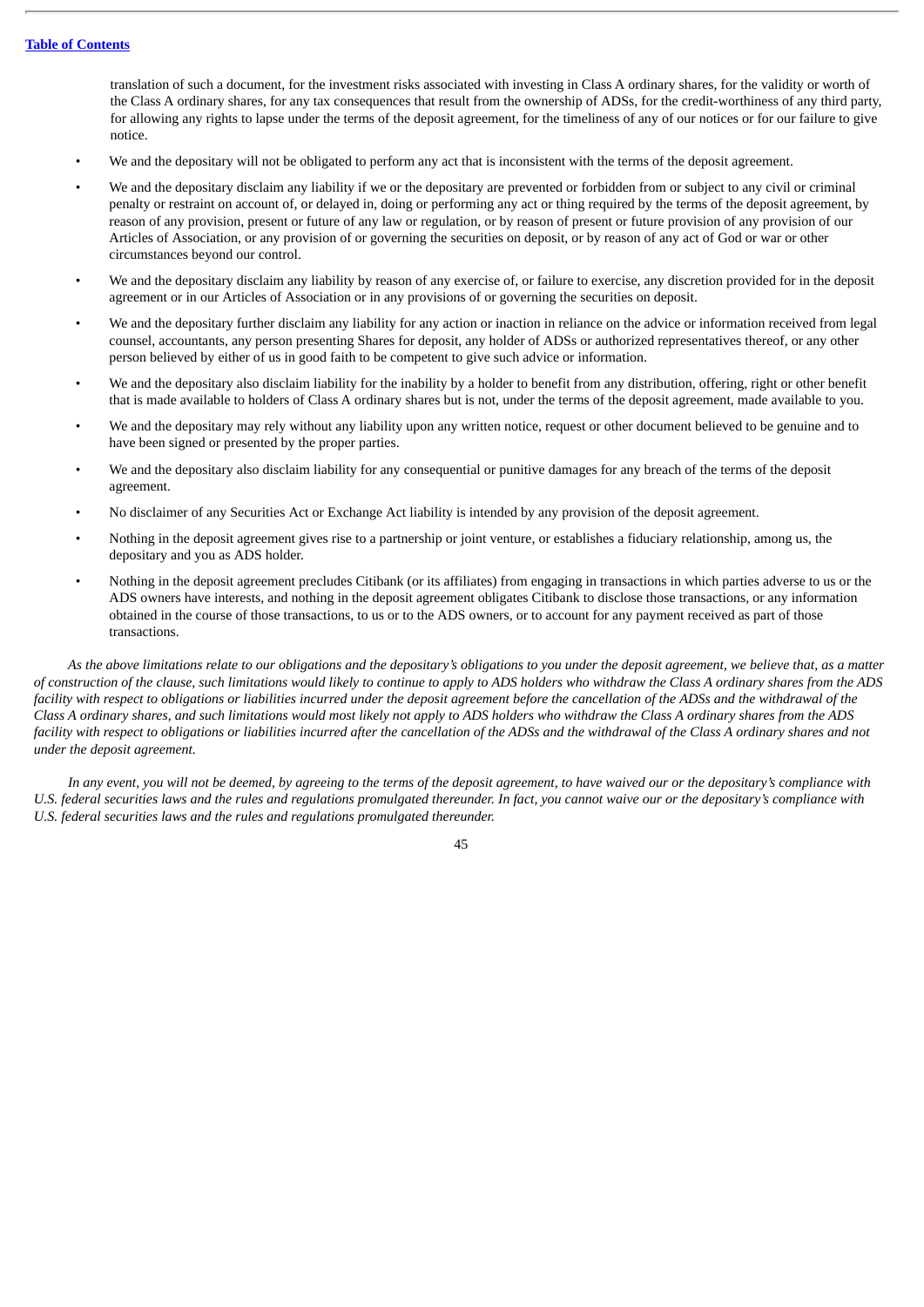### **Taxes**

You will be responsible for the taxes and other governmental charges payable on the ADSs and the securities represented by the ADSs. We, the depositary and the custodian may deduct from any distribution the taxes and governmental charges payable by holders and may sell any and all property on deposit to pay the taxes and governmental charges payable by holders. You will be liable for any deficiency if the sale proceeds do not cover the taxes that are due.

The depositary may refuse to issue ADSs, to deliver, transfer, split and combine ADRs or to release securities on deposit until all taxes and charges are paid by the applicable holder. The depositary and the custodian may take reasonable administrative actions to obtain tax refunds and reduced tax withholding for any distributions on your behalf. However, you may be required to provide to the depositary and to the custodian proof of taxpayer status and residence and such other information as the depositary and the custodian may require to fulfill legal obligations. You are required to indemnify us, the depositary and the custodian for any claims with respect to taxes based on any tax benefit obtained for you.

### **Foreign Currency Conversion**

The depositary will arrange for the conversion of all foreign currency received into U.S. dollars if such conversion is practical, and it will distribute the U.S. dollars in accordance with the terms of the deposit agreement. You may have to pay fees and expenses incurred in converting foreign currency, such as fees and expenses incurred in complying with currency exchange controls and other governmental requirements.

If the conversion of foreign currency is not practical or lawful, or if any required approvals are denied or not obtainable at a reasonable cost or within a reasonable period, the depositary may take the following actions in its discretion:

- Convert the foreign currency to the extent practical and lawful and distribute the U.S. dollars to the holders for whom the conversion and distribution is lawful and practical.
- Distribute the foreign currency to holders for whom the distribution is lawful and practical.
- Hold the foreign currency (without liability for interest) for the applicable holders.

## **Governing Law/Waiver of Jury Trial**

The deposit agreement, the ADRs and the ADSs will be interpreted in accordance with the laws of the State of New York. The rights of holders of Class A ordinary shares (including Class A ordinary shares represented by ADSs) are governed by the laws of the Cayman Islands.

AS A PARTY TO THE DEPOSIT AGREEMENT, YOU IRREVOCABLY WAIVE, TO THE FULLEST EXTENT PERMITTED BY APPLICABLE LAW, YOUR RIGHT TO TRIAL BY JURY IN ANY LEGAL PROCEEDING ARISING OUT OF THE DEPOSIT AGREEMENT OR THE ADRs AGAINST US AND/OR THE DEPOSITARY.

The deposit agreement provides that, to the extent permitted by law, ADS holders waive the right to a jury trial of any claim they may have against us or the depositary arising out of or relating to our Class A ordinary shares, the ADSs or the deposit agreement, including any claim under U.S. federal securities laws. If we or the depositary opposed a jury trial demand based on the waiver, the court would determine whether the waiver was enforceable in the facts and circumstances of that case in accordance with applicable case law. However, you will not be deemed, by aareeina to the terms of the deposit agreement, to have waived our or the depositary's compliance with U.S. federal securities laws and the rules and regulations promulgated *thereunder.*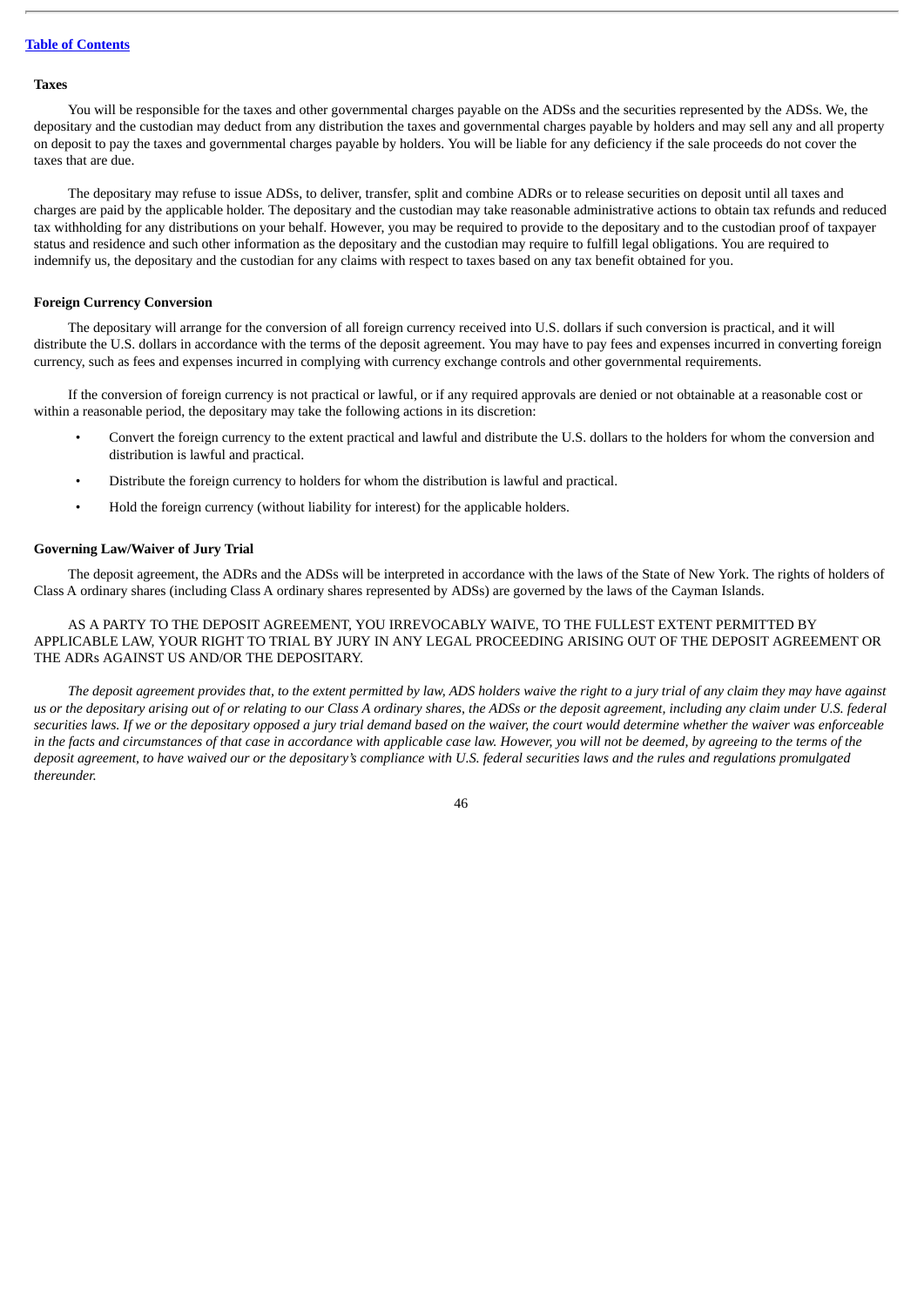## **DESCRIPTION OF DEBT SECURITIES**

The following is a summary of certain general terms and provisions of the debt securities and the indenture, but they are not complete and are subject to, and are qualified in their entirety by reference to, all of the provisions of the indenture, which has been filed as an exhibit to the registration statement of which this prospectus is a part, including the definitions of specified terms used in the indenture, and to the Trust Indenture Act of 1939, as amended, or the "Trust Indenture Act." The particular terms of the debt securities offered by any prospectus supplement and the extent these general provisions may apply to the debt securities will be described in the applicable prospectus supplement. The terms of the debt securities will include those set forth in the indenture, any related documents and those made a part of the indenture by the Trust Indenture Act. You should read the summary below, the applicable prospectus supplement and the provisions of the indenture and any related documents before investing in our debt securities.

The prospectus supplement relating to any series of debt securities that we may offer will contain the specific terms of the debt securities. These terms may include the following:

- the title and any limit on the aggregate principal amount of the debt securities;
- whether the debt securities will be secured or unsecured:
- whether the debt securities are to be convertible into or exchangeable for cash and/or any securities or other property of any person (including us), the terms and conditions upon which such debt securities will be so convertible or exchangeable;
- whether the debt securities are senior or subordinated debt securities and, if subordinated, the terms of such subordination;
- the percentage or percentages of principal amount at which such debt securities will be issued;
- the interest rate(s) or the method for determining the interest rate(s);
- the dates on which interest will accrue or the method for determining dates on which interest will accrue and dates on which interest will be payable;
- the record dates for the determination of holders to whom interest is payable or the method for determining such dates;
- the dates on which the debt securities may be issued, the maturity date and other dates of payment of principal;
- redemption or early repayment provisions;
- authorized denominations if other than denominations of US\$2,000 and multiples of US\$1,000 in excess thereof;
- the form of the debt securities;
- amount of discount or premium, if any, with which such debt securities will be issued;
- whether such debt securities will be issued in whole or in part in the form of one or more global securities;
- the identity of the depository for global securities;
- whether a temporary security is to be issued with respect to such series and whether any interest payable prior to the issuance of definitive securities of the series will be credited to the account of the persons entitled thereto;
- the terms upon which beneficial interests in a temporary global security may be exchanged in whole or in part for beneficial interests in a definitive global security or for individual definitive securities;
	- 47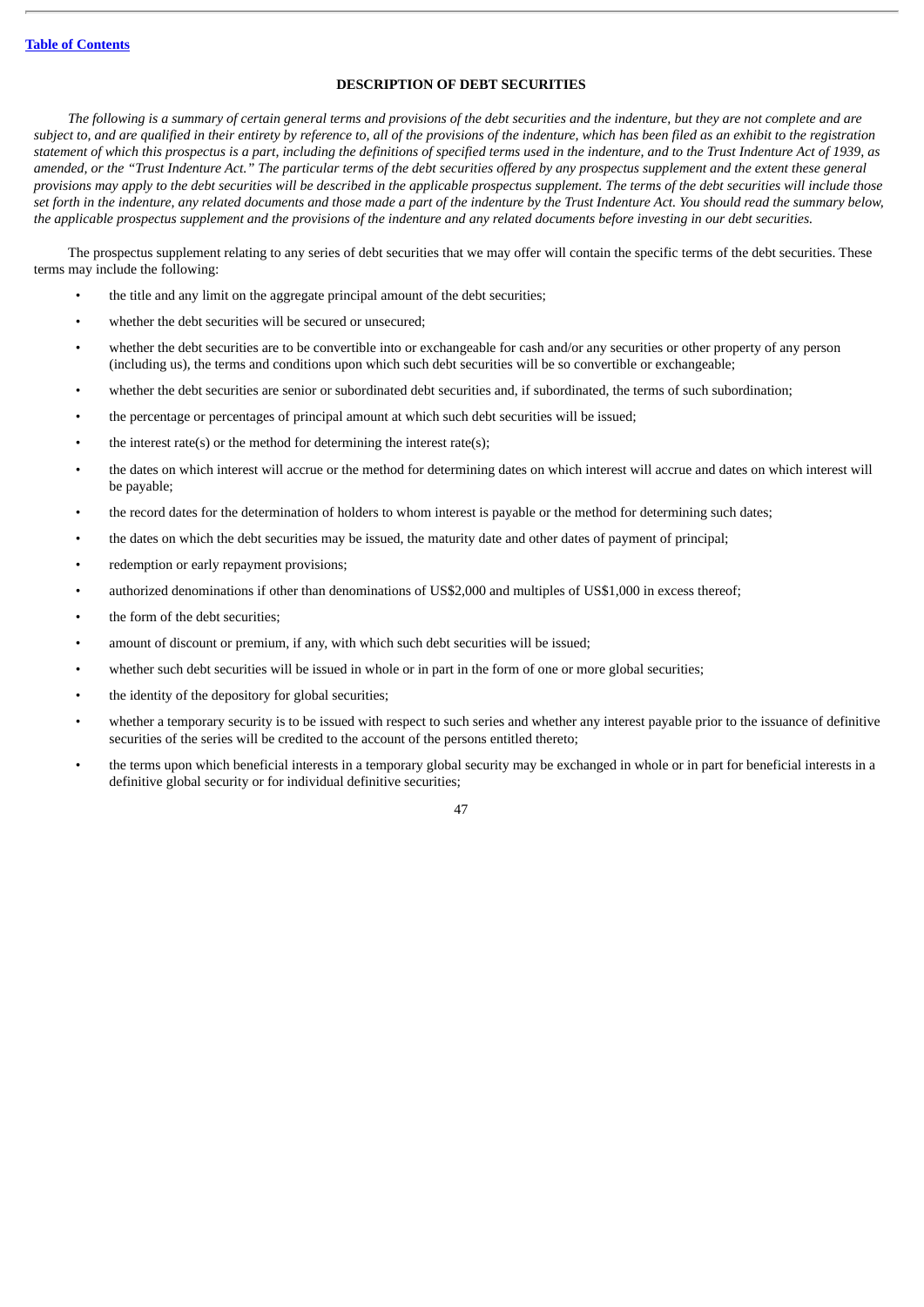- any covenants applicable to the particular debt securities being issued;
- any defaults and events of default applicable to the particular debt securities being issued;
- any provisions for the defeasance of the particular debt securities being issued in whole or in part;
- any addition or change in the provisions related to satisfaction and discharge;
- any restriction or condition on the transferability of the debt securities;
- if other than U.S. dollars, the currency, currencies or currency units in which the purchase price for, the principal of and any premium and any interest on, such debt securities will be payable;
- the time period within which, the manner in which and the terms and conditions upon which the purchaser of the debt securities can select the payment currency;
- the securities exchange(s) or automated quotation system(s) on which the securities will be listed or admitted to trading, as applicable, if any;
- provisions relating to the modification of the indenture both with and without the consent of holders of debt securities issued under the indenture;
- place or places where we may pay principal, premium, if any, and interest and where holders may present the debt securities for registration of transfer, exchange or conversion;
- place or places where notices and demands relating to the debt securities and the indentures may be made;
- if other than the principal amount of the debt securities, the portion of the principal amount of the debt securities that is payable upon declaration of acceleration of maturity;
- any index or formula used to determine the amount of payments of principal of, premium (if any) or interest on the debt securities and the method of determining these amounts;
- any provisions relating to compensation, reimbursement and indemnification of the trustee;
- provisions, if any, granting special rights to holders of the debt securities upon the occurrence of specified events; and
- additional terms not inconsistent with the provisions of the indenture, except as permitted by the terms of the indenture.

## **General**

We may sell the debt securities, including original issue discount securities, at par or at greater than *de minimis* discount below their stated principal amount. Unless we inform you otherwise in a prospectus supplement, the purchase price for, the principal of and any premium and any interest on such debt securities will be payable in U.S. dollars. Unless we inform you otherwise in a prospectus supplement, we may issue additional debt securities of a particular series without the consent of the holders of the debt securities of such series outstanding at the time of issuance. Any such additional debt securities, together with all other outstanding debt securities of that series, will constitute a single series of debt securities under the indenture. Such additional debt securities will have the same terms and conditions as the applicable series of debt securities in all respects (or in all respects except for the issue date, the issue price or the first payment of interest), and will vote together as one class on all matters with respect to such series of debt securities. We shall not issue any additional debt securities of a series unless such additional debt securities are fungible with the outstanding debt securities of such series for U.S. federal income tax purposes. Unless we inform you otherwise in the applicable prospectus supplement, the debt securities will not be listed on any securities exchange.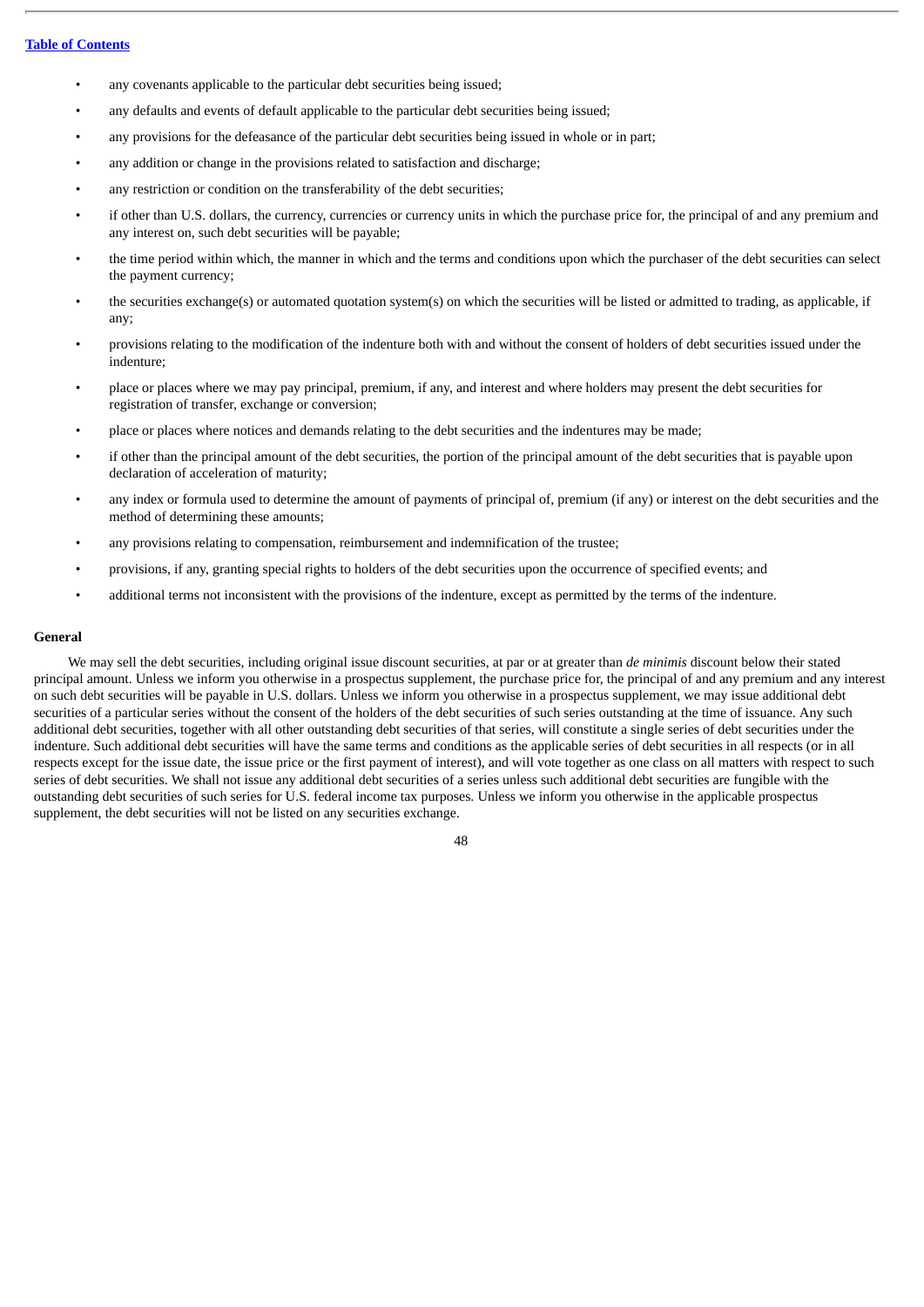### **Form, Exchange and Transfer**

The debt securities will be issued in fully registered form without interest coupons and, unless otherwise indicated in the applicable prospectus supplement, in minimum denominations of US\$2,000 and integral multiples of US\$1,000 in excess thereof.

The entity performing the role of maintaining the list of registered holders is called the "registrar." The registrar acts as our agent for registering debt securities in the names of holders and transferring registered debt securities. You may exchange or transfer your registered debt securities at the specified office of the registrar. We may also arrange for additional registrars, and may change registrars. We may also choose to act as our own registrar.

You will not be required to pay a service charge for any registration of transfer or exchange of debt securities, but you may be required to pay any tax or other governmental charge associated with the registration of transfer or exchange. The registration of transfer or exchange of a registered debt security will only be made if you have duly endorsed the debt security or provided the registrar with a written instrument of transfer satisfactory in form to the registrar.

### **Payment and Paying Agents**

If your debt securities are in definitive registered form, we will pay interest to you if you are listed in the registrar's records as a direct holder at the close of business on a particular day in advance of each due date for interest, even if you no longer own the debt securities on the interest due date. That particular day is called the "record date" and will be stated in the applicable prospectus supplement.

We will pay interest, principal, Additional Amounts (as defined below) and any other money due on global registered debt securities pursuant to the applicable procedures of the depository or, if the debt securities are not in global form, at offices maintained for that purpose in New York, New York. These offices are called "paying agents." We may also choose to pay interest by mailing checks. We may also arrange for additional payment agents, and may change these agents, including our use of the trustee's corporate trust office. We may also choose to act as our own paying agent.

Regardless of who acts as paying agent, all money that we pay as principal, premium or interest to a paying agent, or then held by us in trust, that remains unclaimed at the end of two years after the amount is due to direct holders will be repaid to us, or if then held by us, discharged from trust. After that two-year period, direct holders may look only to us for payment and not to the trustee, any other paying agent or anyone else.

Street name and other indirect holders should consult their banks or brokers for information on how they will receive payments.

#### **Tax Redemption**

Each series of debt securities may be redeemed at any time, at our option, in whole but not in part, upon notice as described below, at a redemption price equal to 100% of the principal amount thereof, plus accrued and unpaid interest, if any, to, but not including, the date fixed for redemption, if (i) as a result of any change in, or amendment to, the laws or regulations of a Relevant Jurisdiction (as defined below) (or, in the case of Additional Amounts payable by a successor Person to us, the applicable Successor Jurisdiction (as defined below)), or any change in the official application or official interpretation of such laws or regulations, which change or amendment becomes effective on or after the issue date of the applicable series of debt securities (or, in the case of Additional Amounts payable by a successor Person to us, the date on which such successor Person to us became such pursuant to the indenture) (a "Tax Change"), we or any such successor Person to us is, or would be, obligated to pay Additional Amounts upon the next payment of principal, premium (if any) or interest in respect of such debt securities and (ii) such obligation cannot be avoided by us or any such successor Person to us taking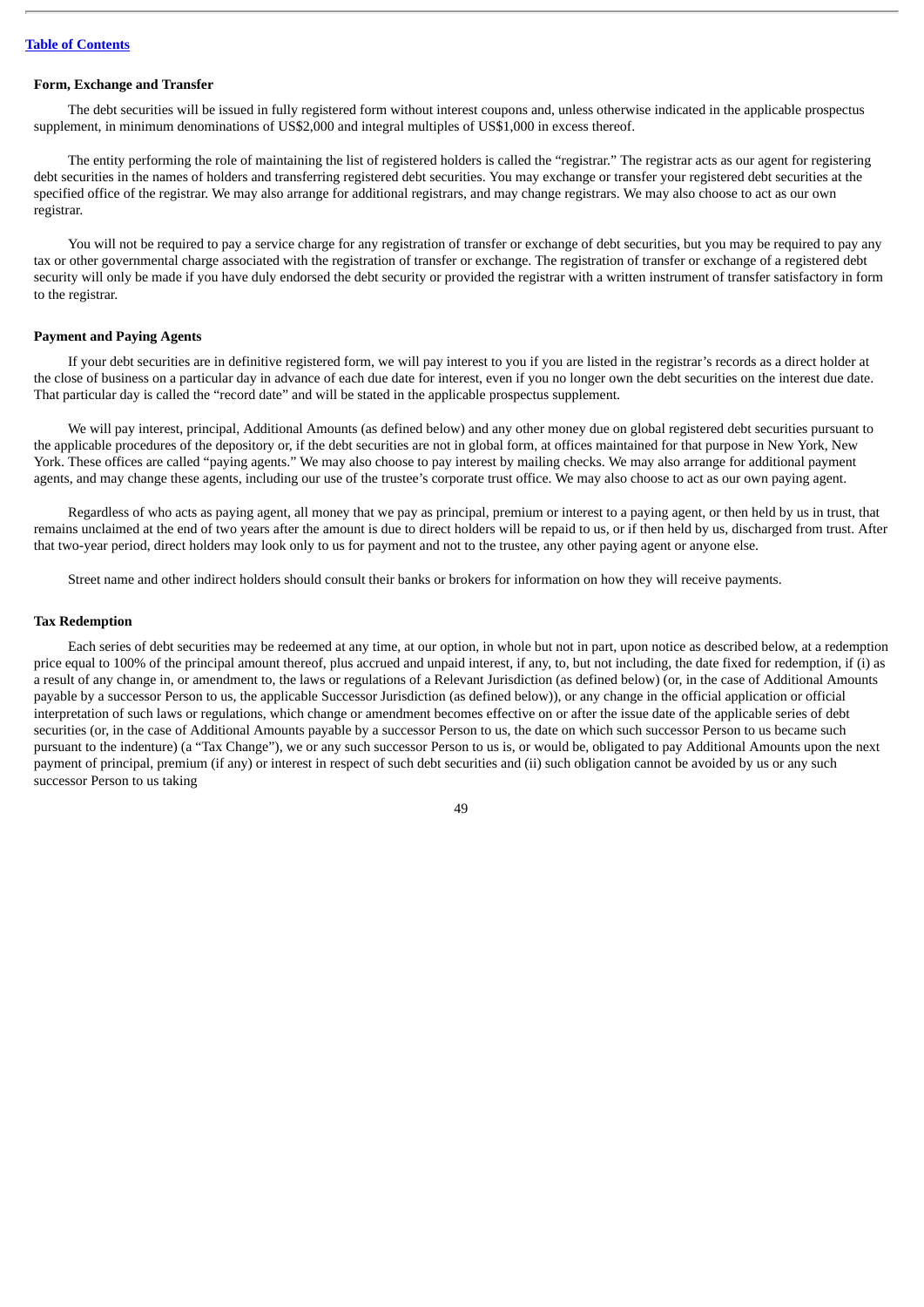reasonable measures available to it, provided that changing our or such successor Person's jurisdiction of organization or tax residency is not a reasonable measure for purposes of this section.

Prior to the giving of any notice of redemption of debt securities pursuant to the foregoing, we or any such successor Person to us shall deliver to the trustee (i) a notice of such redemption election, (ii) an opinion of an legal counsel or an opinion of a tax consultant to the effect that we or any such successor Person to us is, or would become, obligated to pay such Additional Amounts as the result of a Tax Change and (iii) an officer's certificate from us or any such successor Person to us, stating that such amendment or change has occurred, describing the facts leading thereto and stating that such requirement cannot be avoided by us or any such successor Person to us taking reasonable measures available to it.

Notice of such a redemption of debt securities shall be given to the holders of the debt securities not less than 30 days nor more than 60 days prior to the date fixed for redemption. Notice having been given, the debt securities of that series shall become due and payable on the date fixed for redemption and will be paid at the redemption price, together with accrued and unpaid interest, if any, to, but not including, the date fixed for redemption, at the place or places of payment and in the manner specified in that series of debt securities or the indenture. From and after the redemption date, if moneys for the redemption of such debt securities shall have been made available as provided in the indenture for redemption on the redemption date, the debt securities of such series shall cease to bear interest, and the only right of the holders of such debt securities shall be to receive payment of the redemption price and accrued and unpaid interest, if any, to, but not including, the date fixed for redemption.

#### **Payment of Additional Amounts**

All payments of principal, premium, if any, and interest made by us in respect of the debt securities of each series will be made without withholding or deduction for, or on account of, any present or future taxes, duties, assessments or governmental charges of whatever nature (collectively, "Taxes") imposed or levied by or within the Cayman Islands or the PRC (in each case, including any political subdivision or any authority therein or thereof having power to tax) (each, a "Relevant Jurisdiction"), unless such withholding or deduction of such Taxes is required by law. If we are required to make such withholding or deduction, we will pay such additional amounts ("Additional Amounts") as will result in receipt by each holder of any debt securities of such amounts as would have been received by such holder had no such withholding or deduction of such Taxes been required, except that no such Additional Amounts shall be payable:

- (i) in respect of any such Taxes that would not have been imposed, deducted or withheld but for the existence of any connection (whether present or former) between the holder or beneficial owner of a debt security and the Relevant Jurisdiction other than merely holding such debt security or receiving principal, premium (if any) or interest in respect thereof (including such holder or beneficial owner being or having been a national, domiciliary or resident of such Relevant Jurisdiction or treated as a resident thereof or being or having been physically present or engaged in a trade or business therein or having or having had a permanent establishment therein);
- (ii) in respect of any debt security presented for payment (where presentation is required) more than 30 days after the relevant date, except to the extent that the holder thereof would have been entitled to such Additional Amounts on presenting the same for payment on the last day of such 30-day period. For this purpose, the "relevant date" in relation to any debt security means the later of (a) the due date for such payment or (b) the date such payment was made or duly provided for;
- (iii) in respect of any Taxes that would not have been imposed, deducted or withheld but for a failure of the holder or beneficial owner of a debt security to comply with a timely request by us addressed to the holder or beneficial owner to provide information concerning such holder's or beneficial owner's nationality, residence, identity or connection with any Relevant Jurisdiction, if and to the extent that due and timely compliance with such request is required under the tax laws of such jurisdiction in order to reduce or eliminate any withholding or deduction as to which Additional Amounts would have otherwise been payable to such holder;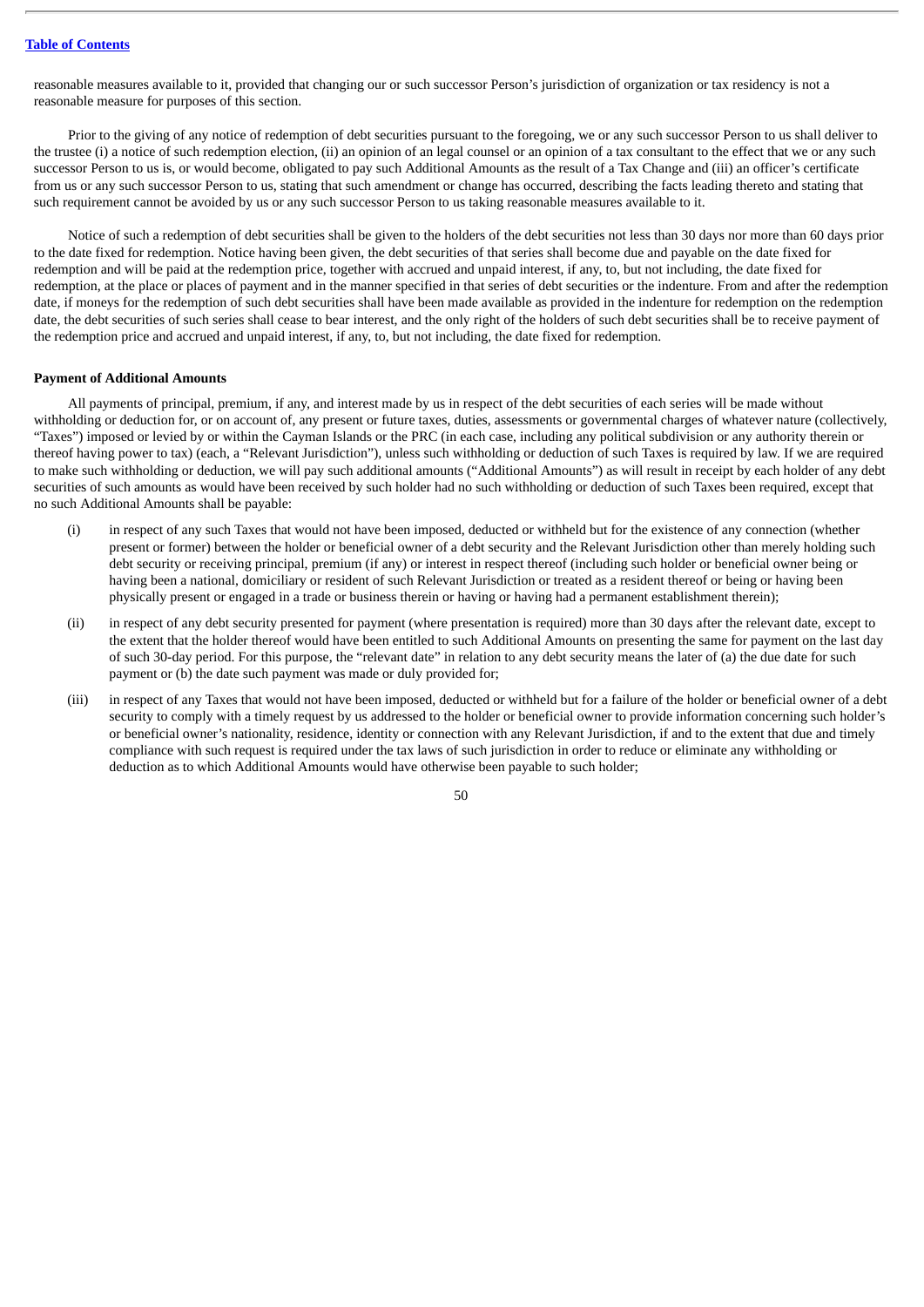- (iv) in respect of any Taxes imposed as a result of a debt security being presented for payment (where presentation is required) in the Relevant Jurisdiction, unless such debt security could not have been presented for payment elsewhere;
- (v) in respect of any estate, inheritance, gift, sale, use, value added, excise, transfer, personal property, wealth, interest equalization or similar Taxes (other than any value added Taxes imposed by the PRC or any political subdivision thereof if we were to be deemed a PRC tax resident);
- (vi) to any holder of a debt security that is a fiduciary, partnership or person other than the sole beneficial owner of any payment to the extent that such payment would be required by the laws of the Relevant Jurisdiction to be included in the income, for tax purposes, of a beneficiary or settlor with respect to the fiduciary, or a member of that partnership or a beneficial owner who would not have been entitled to such Additional Amounts had that beneficiary, settlor, partner or beneficial owner been the holder thereof;
- (vii) with respect to any withholding or deduction that is imposed in connection with Sections 1471-1474 of the U.S. Internal Revenue Code and U.S. Treasury regulations thereunder ("FATCA"), any intergovernmental agreement between the United States and any other jurisdiction implementing or relating to FATCA or any non-U.S. law, regulation or guidance enacted or issued with respect thereto;
- (viii) in respect of any such Taxes payable otherwise than by deduction or withholding from payments under or with respect to any debt security; or
- (ix) in respect of any combination of Taxes referred to in the preceding items (i) through (viii) above.

In the event that any withholding or deduction for or on account of any Taxes is required and Additional Amounts are payable with respect thereto, at least 30 days prior to each date of payment of principal of, premium (if any) or interest on the debt securities of any series, we will furnish to the trustee and the paying agent, if other than the trustee, an officer's certificate specifying the amount required to be withheld or deducted on such payments to such holders, certifying that we shall pay such amounts required to be withheld to the appropriate governmental authority and certifying to the fact that the Additional Amounts will be payable and the amounts so payable to each holder, and that we will pay to the trustee or such paying agent the Additional Amounts required to be paid; provided that no such officer's certificate will be required prior to any date of payment of principal of, premium (if any) or interest on such debt securities if there has been no change with respect to the matters set forth in a prior officer's certificate. The trustee and each paying agent may rely on the fact that any officer's certificate contemplated by this paragraph has not been furnished as evidence of the fact that no withholding or deduction for or on account of any Taxes is required. We covenant to indemnify the trustee and any paying agent for and to hold them harmless against any loss or liability incurred without fraud, gross negligence or willful misconduct on their part arising out of or in connection with actions taken or omitted by any of them in reliance on any such officer's certificate furnished pursuant to this paragraph or on the fact that any officer's certificate contemplated by this paragraph has not been furnished.

Whenever there is mentioned, in any context, the payment of principal, premium or interest in respect of any debt security, such mention shall be deemed to include the payment of Additional Amounts provided for in the indenture, to the extent that, in such context, Additional Amounts are, were or would be payable in respect thereof pursuant to the indenture.

The foregoing provisions shall apply in the same manner with respect to the jurisdiction in which any successor Person to us is organized or resident for tax purposes or any authority therein or thereof having the power to tax (a "Successor Jurisdiction"), substituting such Successor Jurisdiction for the Relevant Jurisdiction.

Our obligation to make payments of Additional Amounts under the terms and conditions described above will survive any termination, defeasance or discharge of the indenture.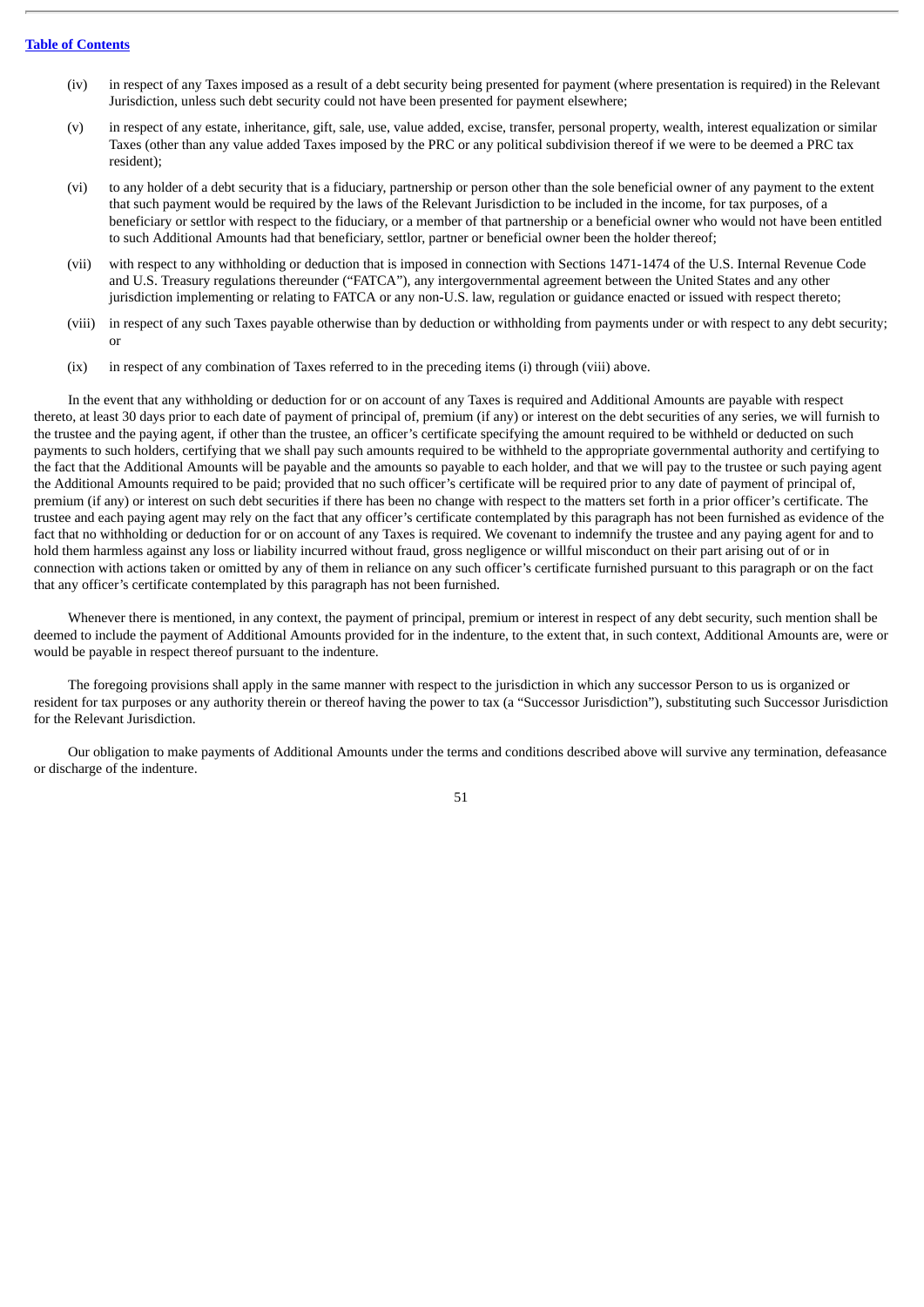### **Consolidation, Merger and Sale of Assets**

The indenture provides that we may not consolidate with or merge into any other Person in a transaction in which we are not the surviving entity, or convey, transfer or lease our properties and assets substantially as an entirety to, any Person unless:

- (i) any Person formed by such consolidation or into or with which we are merged or to whom we have conveyed, transferred or leased our properties and assets substantially as an entirety is a corporation, partnership, trust or other entity validly existing under the laws of the British Virgin Islands, the Cayman Islands, the PRC or Hong Kong and such Person expressly assumes by an indenture supplemental to the indenture all of our obligations under the indenture and the debt securities issued under the indenture, including the obligation to pay Additional Amounts with respect to any jurisdiction in which it is organized or resident for tax purposes;
- (ii) immediately after giving effect to such transaction, no Event of Default, and no event which, after notice or lapse of time or both, would become an Event of Default, shall have occurred and be continuing; and
- (iii) we have delivered to the trustee an officer's certificate and an opinion of legal counsel, each stating that such consolidation, merger, conveyance, transfer or lease and such supplemental indenture complies with the indenture and that all conditions precedent therein provided for relating to such transaction have been complied with.

### **Open Market Purchases**

We or any of our Controlled Entities may, in accordance with all applicable laws and regulations, at any time purchase the debt securities issued under the indenture in the open market or otherwise at any price, so long as such purchase does not otherwise violate the terms of the indenture. The debt securities so purchased, while held by or on behalf of us or any of our Controlled Entities, shall not be deemed to be outstanding for the purposes of determining whether the holders of the requisite principal amount of outstanding debt securities have given any request, demand, authorization, direction, notice, consent or waiver hereunder.

### **Modification and Waiver**

The indenture will contain provisions permitting us and the trustee, without the consent of the holders of a series of debt securities, to execute supplemental indentures for certain enumerated purposes in the indenture and, with the consent of the holders of not less than a majority in aggregate principal amount of the debt securities of such series then outstanding, to add, change, eliminate or modify in any way the provisions of the indenture or to change or modify in any manner the rights of the holders of the debt securities. The trustee and we may not, however, without the consent of each holder of such series of debt securities:

- (i) change the Stated Maturity of the principal or premium, if any, or any installment of interest of such debt securities;
- (ii) reduce the principal amount of, payments of interest on or stated time for payment of interest on such debt securities;
- (iii) change any obligation of ours to pay Additional Amounts with respect to such debt securities;
- (iv) change the currency of payment of the principal of, premium (if any) or interest on such debt securities;
- (v) impair the right to institute suit for the enforcement of any payment due on or with respect to such debt securities;
- (vi) reduce the above stated percentage of outstanding debt securities of such series necessary to modify or amend the indenture;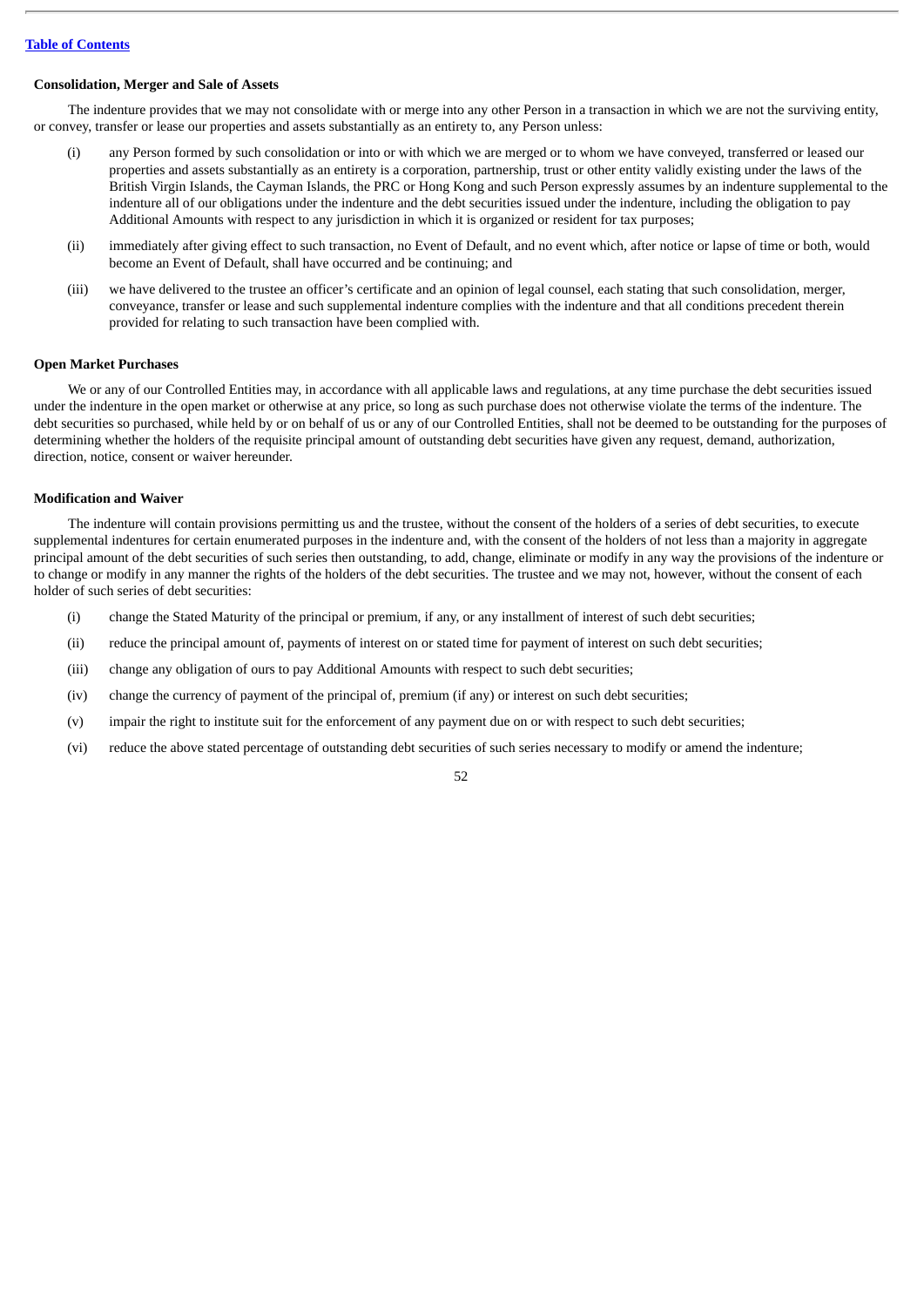- (vii) reduce the percentage of the aggregate principal amount of outstanding debt securities of such series necessary for waiver of compliance with certain provisions of the indenture or for waiver of certain defaults;
- (viii) modify the provisions of the indenture with respect to modification and waiver;
- (ix) amend, change or modify any provision of the indenture or the related definitions affecting the ranking of the debt securities in a manner which adversely affects the holders of such series of debt securities; or
- (x) reduce the amount of the premium payable upon the redemption or repurchase any of such series of debt securities or change the time at which any of the debt securities of such series may be redeemed or repurchased as described above under the heading "Tax Redemption."

The holders of not less than a majority in principal amount of the debt securities of a series may on behalf of all holders of the debt securities of such series waive any existing or past Default or Event of Default and its consequences under the indenture, except a continuing Default or Event of Default (i) in the payment of principal of, premium (if any) or interest on (or Additional Amount payable in respect of), the debt securities of such series then outstanding, in which event the consent of all holders of the debt securities of such series then outstanding affected thereby is required, or (ii) in respect of a covenant or provision which under the indenture cannot be modified or amended without the consent of each holder of the debt securities of such series then outstanding affected thereby. Any such waivers will be conclusive and binding on all holders of the debt securities of such series, whether or not they have given consent to such waivers, and on all future holders of debt securities of such series, whether or not notation of such waivers is made upon the debt securities of such series. Any instrument given by or on behalf of the debt securities of such series in connection with any consent to any such waiver will be irrevocable once given and will be conclusive and binding on all subsequent holders of the debt securities of such series.

Notwithstanding the foregoing, without the consent of any holder of the debt securities of such series, the trustee and we may amend the indenture and the debt securities of such series to, among other things:

- (i) cure any ambiguity, omission, defect or inconsistency contained in the indenture; provided, however, that such amendment does not materially and adversely affect the rights of holders of such series of debt securities;
- (ii) evidence the succession of another corporation, partnership, trust or other entity to the Company in accordance with the terms described under "Consolidation, Merger and Sale of Assets," or successive successions, and the assumption by such successor of the covenants and obligations of the Company contained in such series of debt securities and in the indenture;
- (iii) comply with the rules of any applicable depository;
- (iv) secure such series of debt securities;
- (v) add to the covenants and agreements of the Company and to add Events of Default, in each case, for the protection or benefit of the holders of such series of debt securities, or to surrender any right or power herein conferred upon the Company;
- (vi) make any change in such series debt securities that does not adversely affect the legal rights under the indenture of any holder of the debt securities in any material respect;
- (vii) evidence and provide for the acceptance of an appointment under the indenture of a successor trustee; provided that the successor trustee is otherwise qualified and eligible to act as such under the terms thereof;
- (viii) conform the text of the indenture or any series of debt securities to any provision of this "Description of the Debt Securities" to the extent that such provision in this prospectus was intended to be a verbatim recitation of a provision of the indenture or debt securities as evidenced by an officer's certificate;
- (ix) make any amendment to the provisions of the indenture relating to the transfer and legending of such series of debt securities as permitted by the indenture, including, but not limited to, facilitating the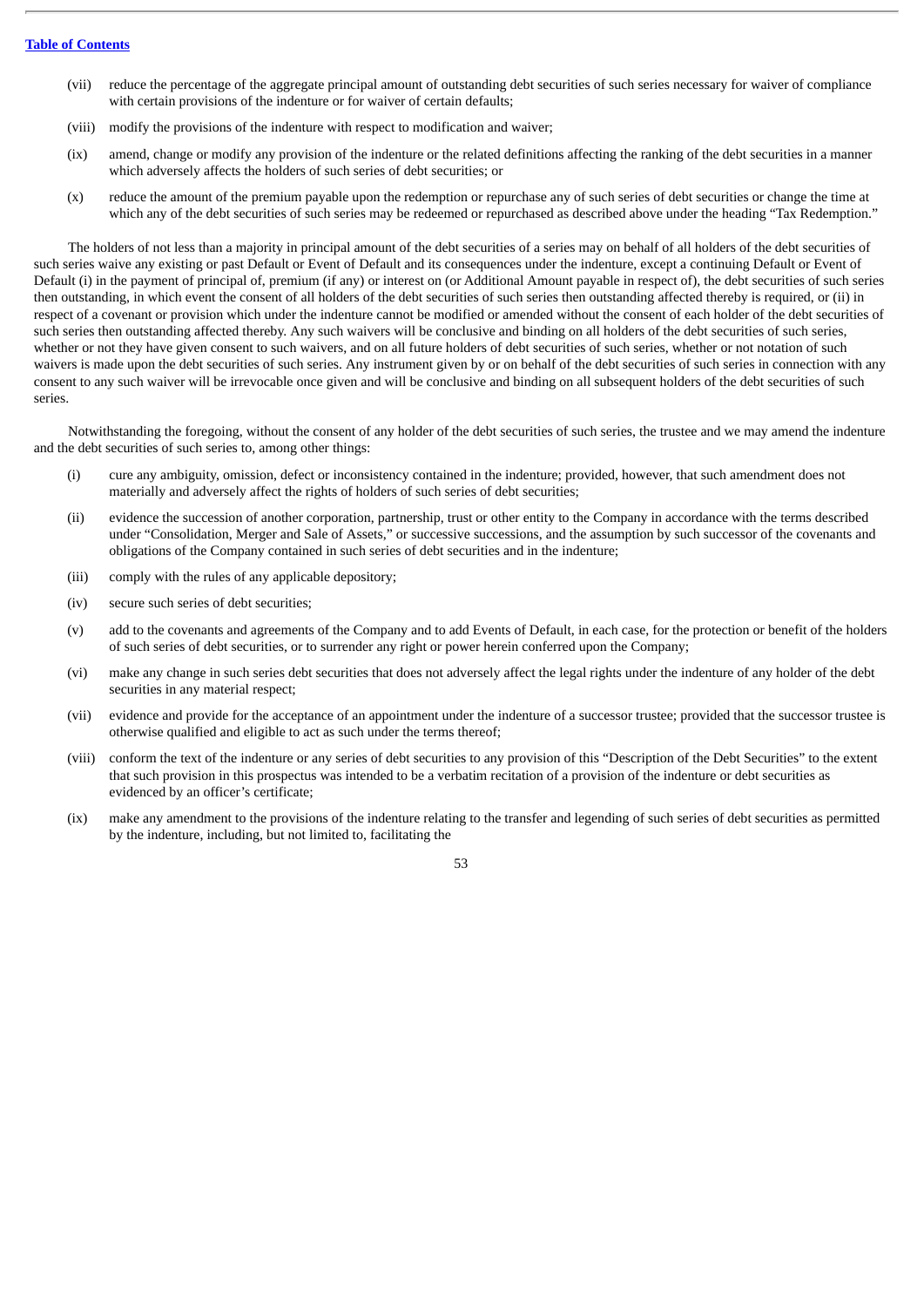issuance and administration of such series of debt securities or, if incurred in compliance with the indenture, additional debt securities; provided, however, that (A) compliance with the indenture as so amended would not result in such series of debt securities being transferred in violation of the Securities Act or any applicable securities law and (B) such amendment does not materially and adversely affect the rights of holders to transfer the debt securities of such series;

- (x) make any amendment to the indenture necessary to qualify the indenture under the Trust Indenture Act;
- (xi) establish the form and terms of and to provide for the issuance of any additional debt securities permitted under the indenture, or add to the conditions, limitations or restrictions on the authorized amount, terms or purposes of issue, authentication or delivery of the debt securities of any series, as set forth in the indenture, or other conditions, limitations or restrictions thereafter to be observed;
- (xii) add guarantors or co-obligors with respect to the debt securities of such series; and
- (xiii) conform the provisions of the indenture to the "Description of Debt Securities" section in this prospectus.

The consent of the holders of the debt securities of such series is not necessary under the indenture to approve the particular form of any proposed amendment, supplement or waiver. It is sufficient if such consent approves the substance of the proposed amendment or supplement. A consent to any amendment, supplement or waiver under the indenture by any holder given in connection with a tender of such holder's debt securities of such series will not be rendered invalid by such tender. After an amendment, supplement or waiver under the indenture becomes effective, we are required to give to the holders of such series of debt securities a notice briefly describing such amendment, supplement or waiver. However, the failure to give such notice to all the holders, or any defect in the notice will not impair or affect the validity of the amendment, supplement or waiver.

## **Payments for Consent**

We will not, and will not permit any of our Controlled Entities to, directly or indirectly, pay or cause to be paid any consideration to or for the benefit of any holder of debt securities of any series for or as an inducement to any consent, waiver or amendment of any of the terms or provisions of the indenture or the debt securities of such series unless such consideration is offered to be paid and is paid to all holders of the relevant series of debt securities that consent, waive or agree to amend in the time frame set forth in the solicitation documents relating to such consent, waiver or amendment.

## **Events of Default**

Each of the following will be defined as an "Event of Default" under the indenture with respect to the applicable series of debt securities:

- (i) failure to pay principal or premium in respect of the debt securities when due and payable (whether at Stated Maturity or upon repurchase, acceleration, redemption or otherwise);
- (ii) failure to pay interest on the debt securities (including any additional interest) within 30 days after such interest becomes due and payable;
- (iii) default in the performance of or breach our obligations under "Consolidation, Merger and Sale of Assets";
- (iv) default in the performance of or breach any covenant or agreement in the indenture or under the debt securities (other than a default specified in clause (i), (ii) or (iii) above) and such default or breach continues for a period of 30 consecutive days after written notice by the trustee or the holders of 25% or more in aggregate principal amount of the debt securities;
- (v) the entry by a court having jurisdiction in the premises of (i) a decree or order for relief in respect of us or any Principal Controlled Entity in an involuntary case or proceeding under any applicable bankruptcy,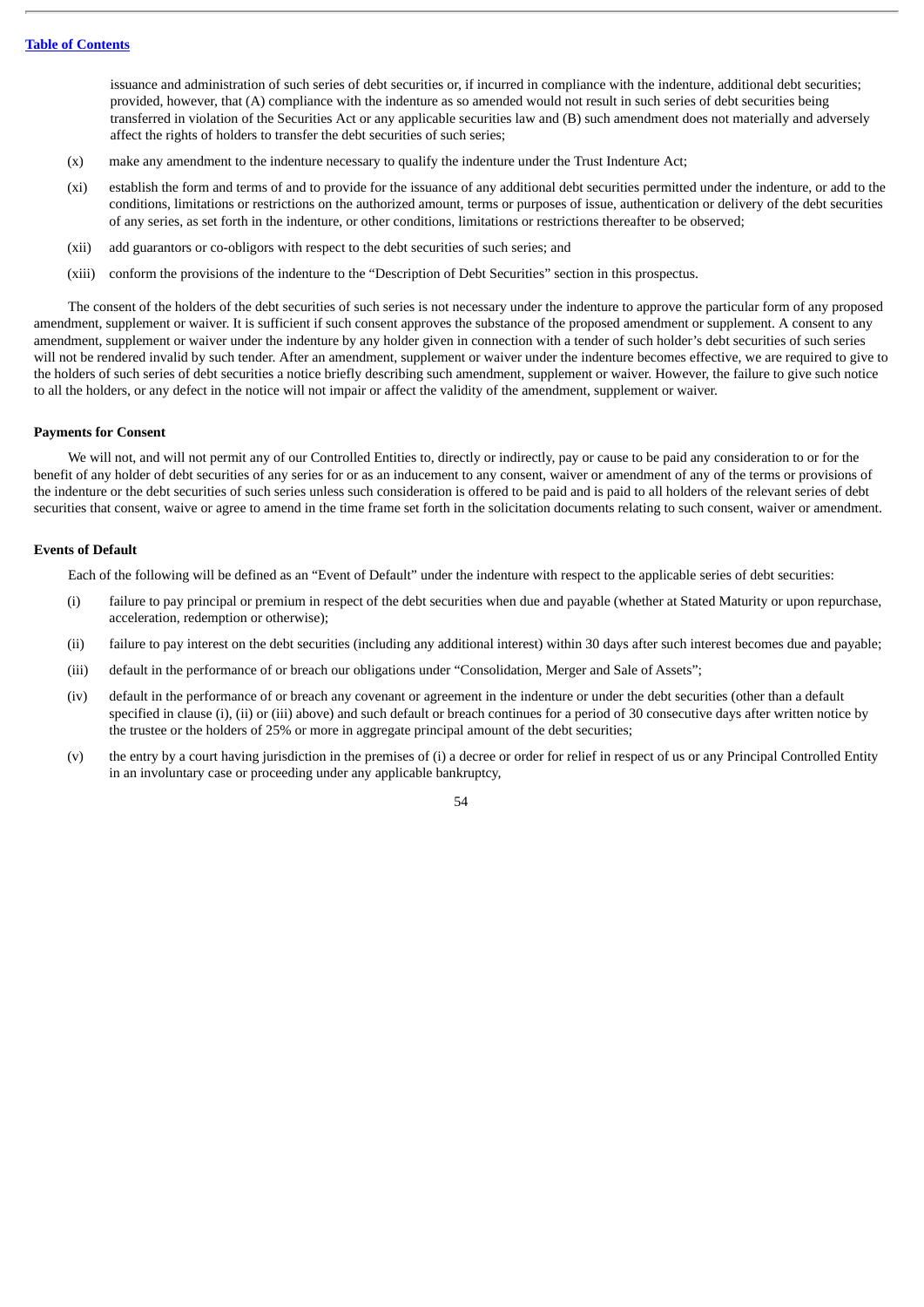- (vi) insolvency or other similar law or (ii) a decree or order adjudging us or any Principal Controlled Entity bankrupt or insolvent, or approving as final and non-appealable a petition seeking reorganization, arrangement, adjustment, or composition of or in respect of us or any Principal Controlled Entity under any applicable bankruptcy, insolvency or other similar law, or appointing a custodian, receiver, liquidator, assignee, trustee, sequestrator, or other similar official of us or any Principal Controlled Entity or of any substantial part of their respective property, or ordering the winding up or liquidation of their respective affairs (or any similar relief granted under any foreign laws), and in any such case the continuance of any such decree or order for relief or any such other decree or order unstayed and in effect for a period of 90 consecutive days;
- (vii) the commencement by us or any Principal Controlled Entity of a voluntary case or proceeding under any applicable federal, state or foreign bankruptcy, insolvency or other similar law or of any other case or proceeding to be adjudicated bankrupt or insolvent, or the consent by us or any Principal Controlled Entity to the entry of a decree or order for relief in respect of us or any Principal Controlled Entity in an involuntary case or proceeding under any applicable bankruptcy, insolvency or other similar law or the commencement of any bankruptcy or insolvency case or proceeding against us or any Principal Controlled Entity, or the filing by us or any Principal Controlled Entity of a petition or answer or consent seeking reorganization or relief with respect to us or any Principal Controlled Entity under any applicable bankruptcy, insolvency or other similar law, or the consent by us or any Principal Controlled Entity to the filing of such petition or to the appointment of or taking possession by a custodian, receiver, liquidator, assignee, trustee, sequestrator, or other similar official of us or any Principal Controlled Entity or of any substantial part of their respective property pursuant to any such law, or the making by us or any Principal Controlled Entity of a general assignment for the benefit of creditors in respect of any indebtedness as a result of an inability to pay such indebtedness as it becomes due, or the admission by us or any Principal Controlled Entity in writing of our inability to pay our debts generally as they become due, or the taking of corporate action by us or any Principal Controlled Entity that resolves to commence any such action; and
- (viii) the debt securities or the indenture is or becomes or is claimed by us to be unenforceable, invalid or ceases to be in full force and effect other than as permitted by the indenture.

However, a default under clause (iv) of the preceding paragraph will not constitute an Event of Default until the trustee or the holders of 25% in principal amount of the then outstanding debt securities of such series provide written notice to us of the default and we do not cure such default within the time specified in clause (iv) of the preceding paragraph after receipt of such written notice.

If an Event of Default (other than an Event of Default described in clauses (v) or (vi) above) shall occur and be continuing, either the trustee or the holders of at least 25% in aggregate principal amount of the debt securities of such series then outstanding by written notice may declare the unpaid principal amount of the debt securities of such series and any accrued and unpaid interest thereon (and any Additional Amount payable in respect thereof) to be due and payable immediately upon receipt of such notice. If an Event of Default described in clauses (v) or (vi) above shall occur, the unpaid principal amount of all the debt securities then outstanding and any accrued and unpaid interest thereon will automatically, and without any declaration or other action by the trustee or any holder of the debt securities, become immediately due and payable. After a declaration of acceleration but before a judgment or decree for payment of the money due has been obtained by the trustee, the holders of at least a majority in aggregate principal amount of the debt securities of such series then outstanding may, under certain circumstances, waive all past defaults and rescind and annul such acceleration if (1) rescission would not conflict with any judgment or decree of a court of competent jurisdiction and (2) all Events of Default, other than the non-payment of principal, premium, if any, or interest on the debt securities that became due solely because of the acceleration of the debt securities, have been cured or waived. For information as to waiver of defaults, see "—Modification and Waiver."

Subject to the provisions of the indenture relating to the duties of the trustee, if an Event of Default shall occur and be continuing, the trustee will be under no obligation to exercise any of the trusts or powers vested in it by the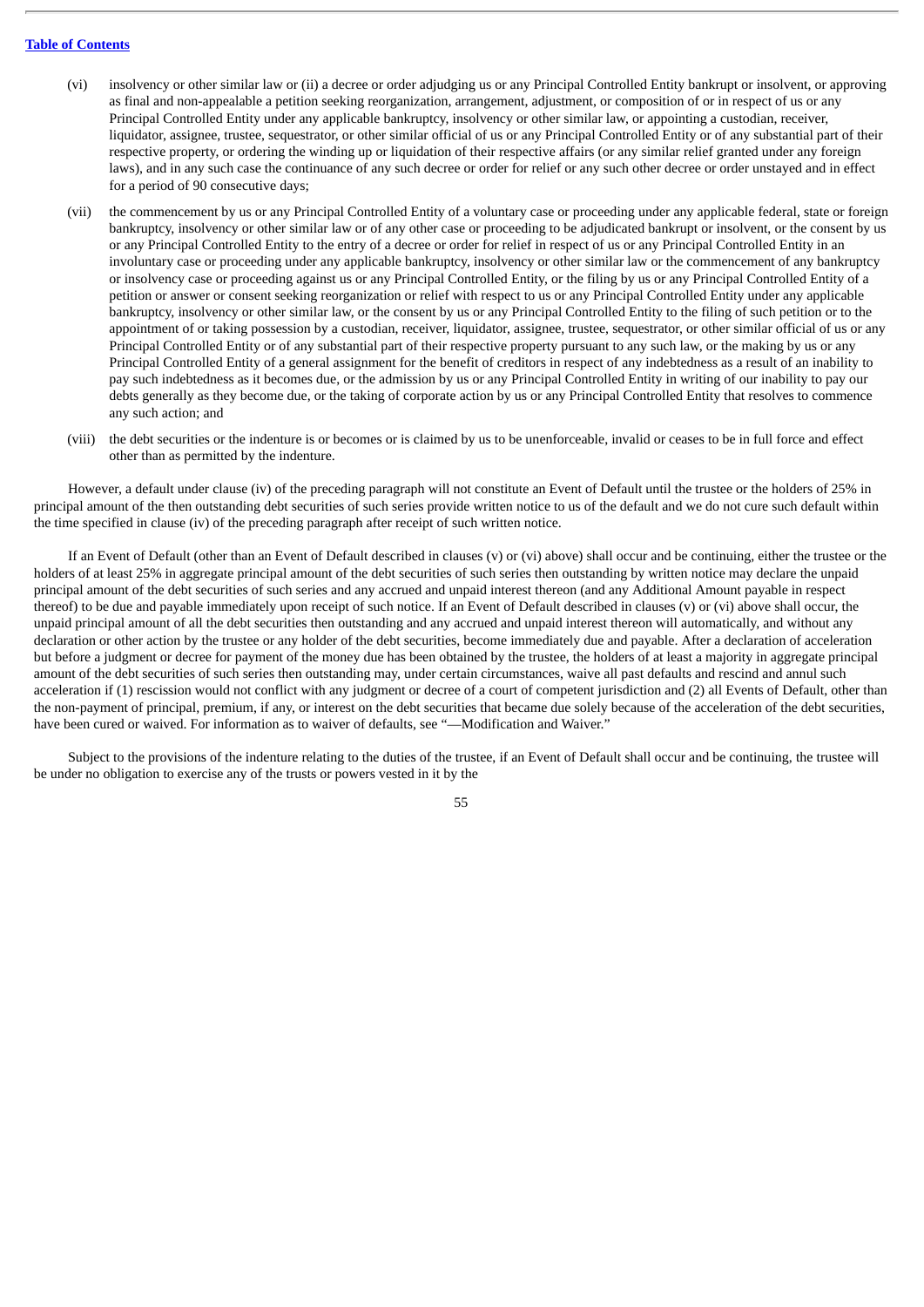indenture at the request, order or direction of any of the holders of debt securities, unless such holders shall have offered to the trustee pre-funding, security and/or indemnity satisfactory to it against the costs, expenses and liabilities which may be incurred therein or thereby. Subject to certain provisions, including those requiring pre-funding, security and/or indemnification of the trustee, the holders of a majority in aggregate principal amount of the debt securities of such series then outstanding will have the right to direct the time, method and place of conducting any proceeding for any remedy available to the trustee or exercising any trust or power conferred on the trustee. No holder of the debt securities will have any right to institute any proceeding, judicial or otherwise, with respect to the indenture or the debt securities, or for the appointment of a receiver or a trustee, or for any other remedy thereunder, unless (i) such holder has previously given to the trustee written notice of a continuing Event of Default with respect to the debt securities of such series, (ii) the holders of at least 25% in aggregate principal amount of the debt securities of such series then outstanding have made written request to the trustee to institute such proceeding, (iii) such holder or holders have offered pre-funding, security and/or indemnity satisfactory to the trustee and (iv) the trustee has failed to institute such proceeding, and has not received from the holders of a majority in aggregate principal amount of the debt securities of such series then outstanding a written direction inconsistent with such request, within 60 days after such notice, request and offer. However, such limitations do not apply to a suit instituted by a holder of a debt security for the enforcement of the right to receive payment of the principal of, premium (if any) or interest on the debt securities on or after the applicable due date specified in the debt securities.

## **Satisfaction and Discharge**

The indenture will be discharged and will cease to be of further effect with respect to debt securities of a series when:

- (1) either:
	- a. all debt securities of that series that have been authenticated, except lost, stolen or destroyed debt securities that have been replaced or paid and notes for whose payment money has been deposited in trust and thereafter repaid to us, have been delivered to the paying agent for cancellation; or
	- b. all debt securities of that series that have not been delivered to the paying agent for cancellation have become due and payable by reason of the sending of a notice of redemption or otherwise or will become due and payable within one year and we have irrevocably deposited or caused to be deposited with the trustee as trust funds in trust solely for the benefit of the holders of the debt securities of such series, cash in U.S. dollars, U.S. Government Obligations, or a combination of cash in U.S. dollars and U.S. Government Obligations, in amounts as will be sufficient (in the case of a deposit not entirely in cash, in the opinion of an internationally recognized investment bank, appraisal firm or firm of independent public accountants), without consideration of any reinvestment of interest, to pay and discharge the entire outstanding amount of the debt securities of such series not delivered to the paying agent for cancellation for principal, premium, if any, and accrued interest to the date of maturity or redemption;
- (2) no Default or Event of Default under the indenture has occurred and is continuing with respect to the debt securities of that series on the date of the deposit (other than a Default or Event of Default resulting from the borrowing of funds to be applied to such deposit);
- (3) we have paid or caused to be paid all sums payable by us under the indenture with respect to the debt securities of that series; and
- (4) we have delivered irrevocable instructions to the trustee to apply the deposited money toward the payment of the debt securities of that series at maturity or the redemption date, as the case may be.

In addition, we must deliver an officer's certificate and an opinion of legal counsel to the trustee stating that all conditions precedent to satisfaction and discharge have been satisfied.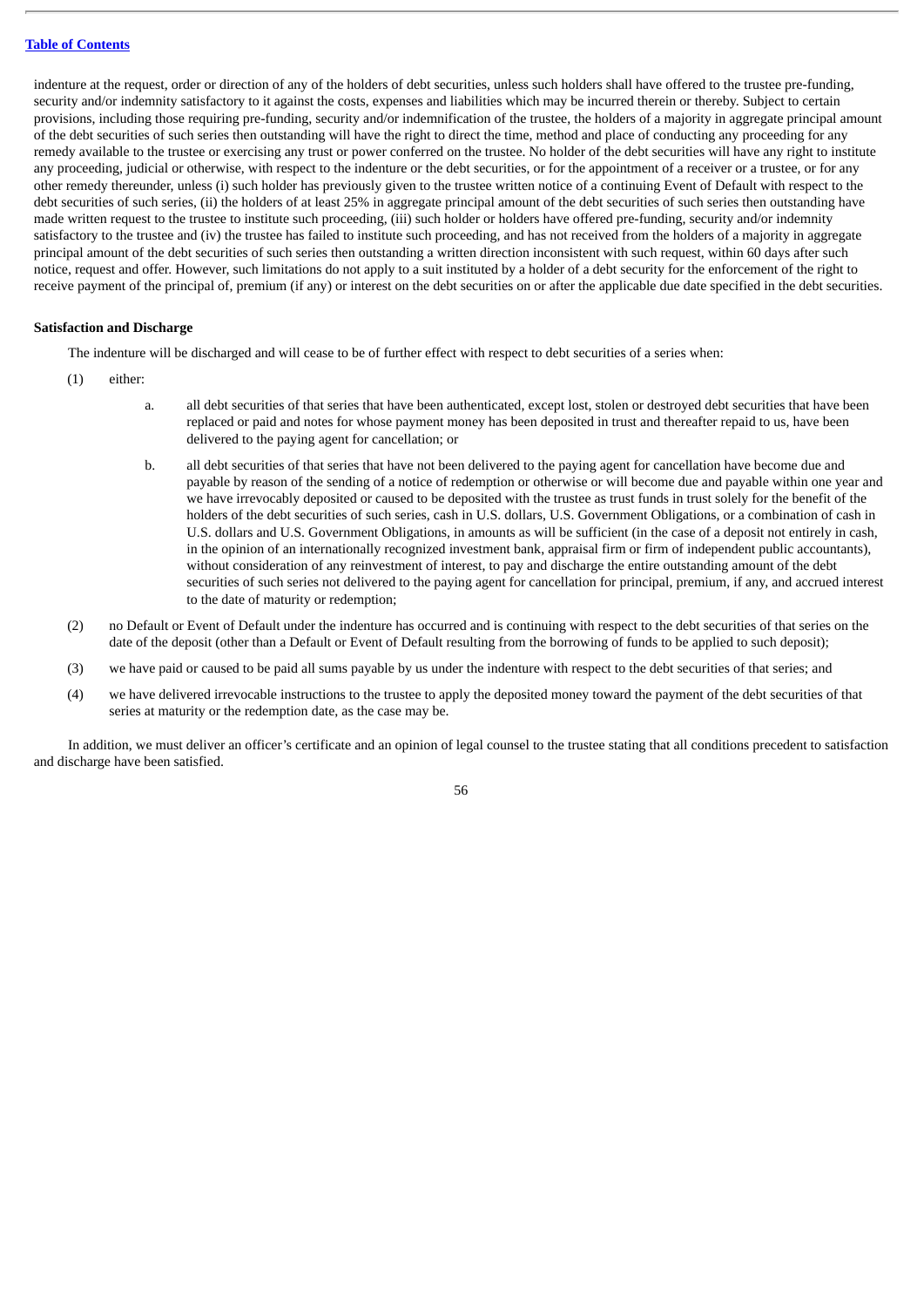### **Legal Defeasance and Covenant Defeasance**

The indenture will provide that we may at our option and at any time elect to have all of our obligations discharged with respect to the outstanding debt securities of a series ("Legal Defeasance") except for:

- (1) the rights of holders of the debt securities of that series that are then outstanding to receive payments in respect of the principal of, or interest or premium on such debt securities when such payments are due from the trust referred to below;
- (2) our obligations with respect to the debt securities of that series concerning issuing temporary notes, registration of notes, mutilated, destroyed, lost or stolen notes and the maintenance of an office or agency for payment and money for security payments held in trust;
- (3) the rights, powers, trusts, duties and immunities of the trustee for the debt securities of that series, and our obligations in connection therewith; and
- (4) the Legal Defeasance and Covenant Defeasance (as defined below) provisions of the indenture for the debt securities of that series.

The indenture will provide that, we may, at our option and at any time, elect to have our obligations with respect to the outstanding debt securities of a series released with respect to certain covenants (including our obligations under the headings "Consolidation, Merger and Sale of Assets" and "Payments for Consent") that are described in the indenture ("Covenant Defeasance") and thereafter any omission to comply with those covenants will not constitute a Default or Event of Default. In the event Covenant Defeasance occurs, certain events (not including non-payment, bankruptcy, receivership, rehabilitation and insolvency events) described under the caption "—Events of Default" will no longer constitute an Event of Default.

The indenture will also provide that, in order to exercise either Legal Defeasance or Covenant Defeasance:

- (1) we must irrevocably deposit with the trustee, in trust, for the benefit of the holders of all debt securities of that series subject to Legal Defeasance or Covenant Defeasance, cash in U.S. dollars, U.S. Government Obligations, or a combination of cash in U.S. dollars and U.S. Government Obligations, in amounts as will be sufficient (in the case of a deposit not entirely in cash, in the opinion of an internationally recognized investment bank, appraisal firm or firm of independent public accountants) to pay the principal of, or interest and premium on such debt securities that are then outstanding on the Stated Maturity or on the applicable redemption date, as the case may be, and we must specify whether such debt securities are being defeased to maturity or to a particular redemption date;
- (2) in the case of Legal Defeasance, we must deliver to the trustee an opinion of legal counsel reasonably acceptable to the trustee confirming that (a) we have received from, or there has been published by, the Internal Revenue Service a ruling or (b) since the date of the indenture, there has been a change in the applicable federal income tax law, in either case to the effect that, and based thereon such opinion of legal counsel will confirm that, the holders of the then outstanding debt securities of that series will not recognize income, gain or loss for federal income tax purposes as a result of such Legal Defeasance and will be subject to federal income tax on the same amounts, in the same manner and at the same times as would have been the case if such Legal Defeasance had not occurred;
- (3) in the case of Covenant Defeasance, we must deliver to the trustee an opinion of legal counsel reasonably acceptable to the trustee confirming that the holders of the then outstanding debt securities of that series will not recognize income, gain or loss for federal income tax purposes as a result of such Covenant Defeasance and will be subject to federal income tax on the same amounts, in the same manner and at the same times as would have been the case if such Covenant Defeasance had not occurred;
- (4) no Default or Event of Default with respect to the debt securities of that series must have occurred and be continuing on the date of such deposit (other than a Default or Event of Default resulting from the borrowing of funds to be applied to such deposit);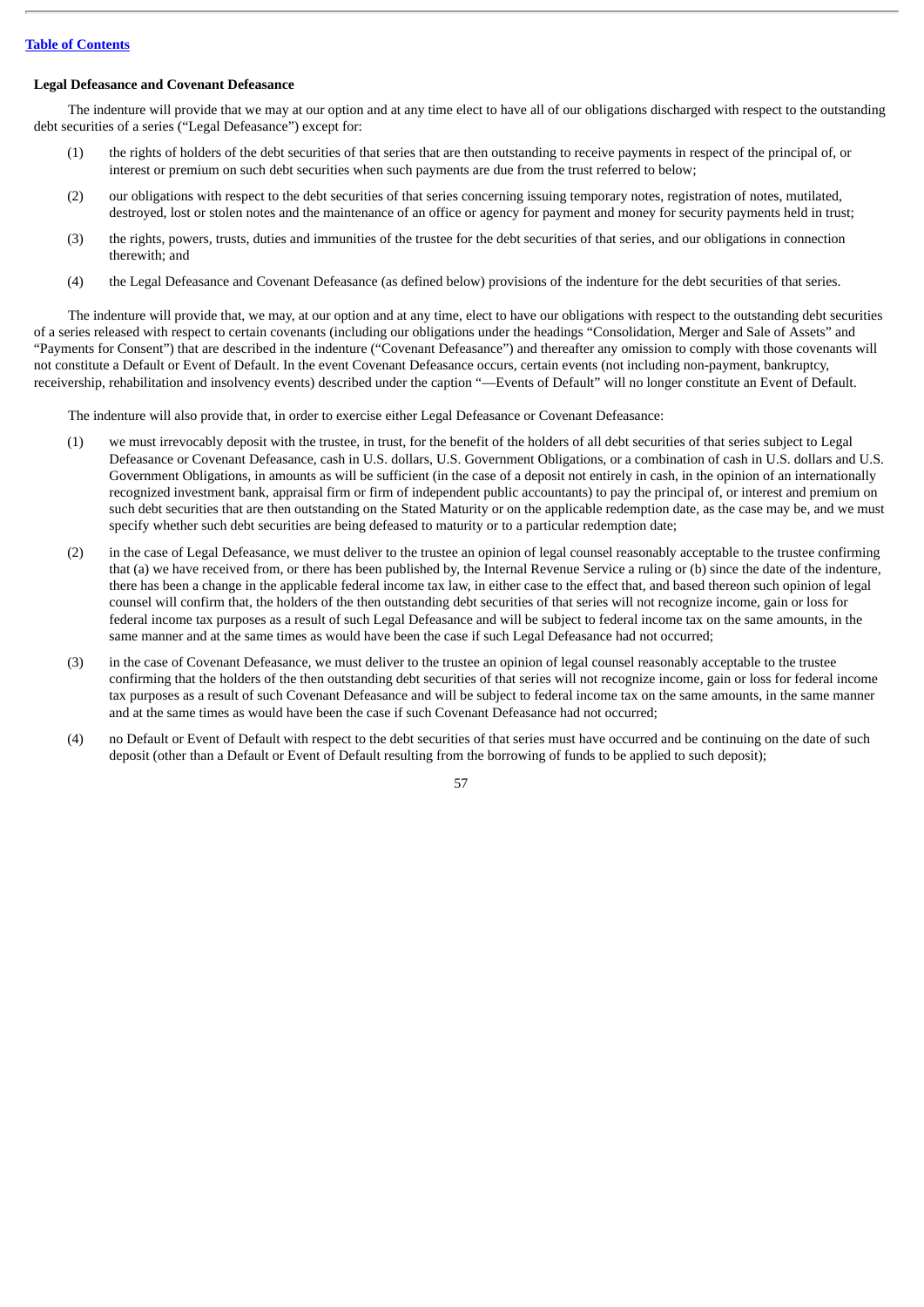- (5) we must deliver to the trustee an officer's certificate stating that the deposit was not made by us with the intent of preferring the holders of debt securities of that series over our other creditors with the intent of defeating, hindering, delaying or defrauding our creditors or others; and
- (6) we must deliver to the trustee an officer's certificate and an opinion of legal counsel, each stating that all conditions precedent relating to the Legal Defeasance or the Covenant Defeasance have been complied with.

#### **Concerning the Trustee**

The indenture provides that the trustee, except during the continuance of an Event of Default, undertakes to perform such duties and only such duties as are specifically set forth therein. If an Event of Default has occurred and is continuing, the trustee will exercise such of the rights and powers vested in it by the indenture, and use the same degree of care and skill in its exercise, as a prudent person would exercise or use under the circumstances in the conduct of such person's own affairs.

Whenever the trustee shall have discretion or permissive power in accordance with the indenture or the law, the trustee may decline to exercise the same in the absence of approval by the holders and shall have no obligation to exercise the same unless it has received pre-funding, been indemnified and/or provided with security to its satisfaction against all actions, proceedings, claims, actions or demands to which it may render itself liable and all costs, damages, charges, expenses and liabilities which it may incur by so doing. Neither the trustee nor any of the Agents shall in any event be responsible for indirect, special, punitive or consequential loss or damage of any kind whatsoever (including, but not limited to, loss of profit, whether or not foreseeable, even if advised of the possibility of such loss of damage and regardless of the form of action).

Subject to the terms of the indenture and the Trust Indenture Act, the trustee is permitted to engage in other transactions with the Company and its affiliates and can profit therefrom without being obliged to account for such profit; and the trustee shall not be under any obligation to monitor any conflict of interest, if any, which may arise between itself and such other parties. The Company has custodial arrangements with the trustee and/or its affiliates. The Company may enter into similar or other banking relationships with the trustee or its affiliates in the future in the normal course of business. In addition, the trustee acts as trustee and as paying agent and registrar with respect to other debt securities issued by the Company and may do so for future issuances of debt securities by the Company as well. The trustee may have interest in, or may be providing, or may in the future provide financial services to other parties.

### **Currency Indemnity**

To the fullest extent permitted by law, our obligations to any holder of debt securities under the indenture shall, notwithstanding any judgment in a currency (the "Judgment Currency") other than U.S. dollars (the "Agreement Currency"), be discharged only to the extent that on the Business Day following receipt by such holder or the trustee, as the case may be, of any amount in the Judgment Currency, such holder or the trustee, as the case may be, may in accordance with normal banking procedures purchase the Agreement Currency with the Judgment Currency. If the amount of the Agreement Currency so purchased is less than the amount originally to be paid to such holder or the trustee, as the case may be, in the Agreement Currency, we agree, as a separate obligation and notwithstanding such judgment, to pay the difference and if the amount of the Agreement Currency so purchased exceeds the amount originally to be paid to such holder, such holder or the trustee, as the case may be, agrees to pay to or for our account such excess, provided that such holder shall not have any obligation to pay any such excess as long as a default by us in our obligations under the indenture or the debt securities of the applicable series has occurred and is continuing, in which case such excess may be applied by such holder to such obligations.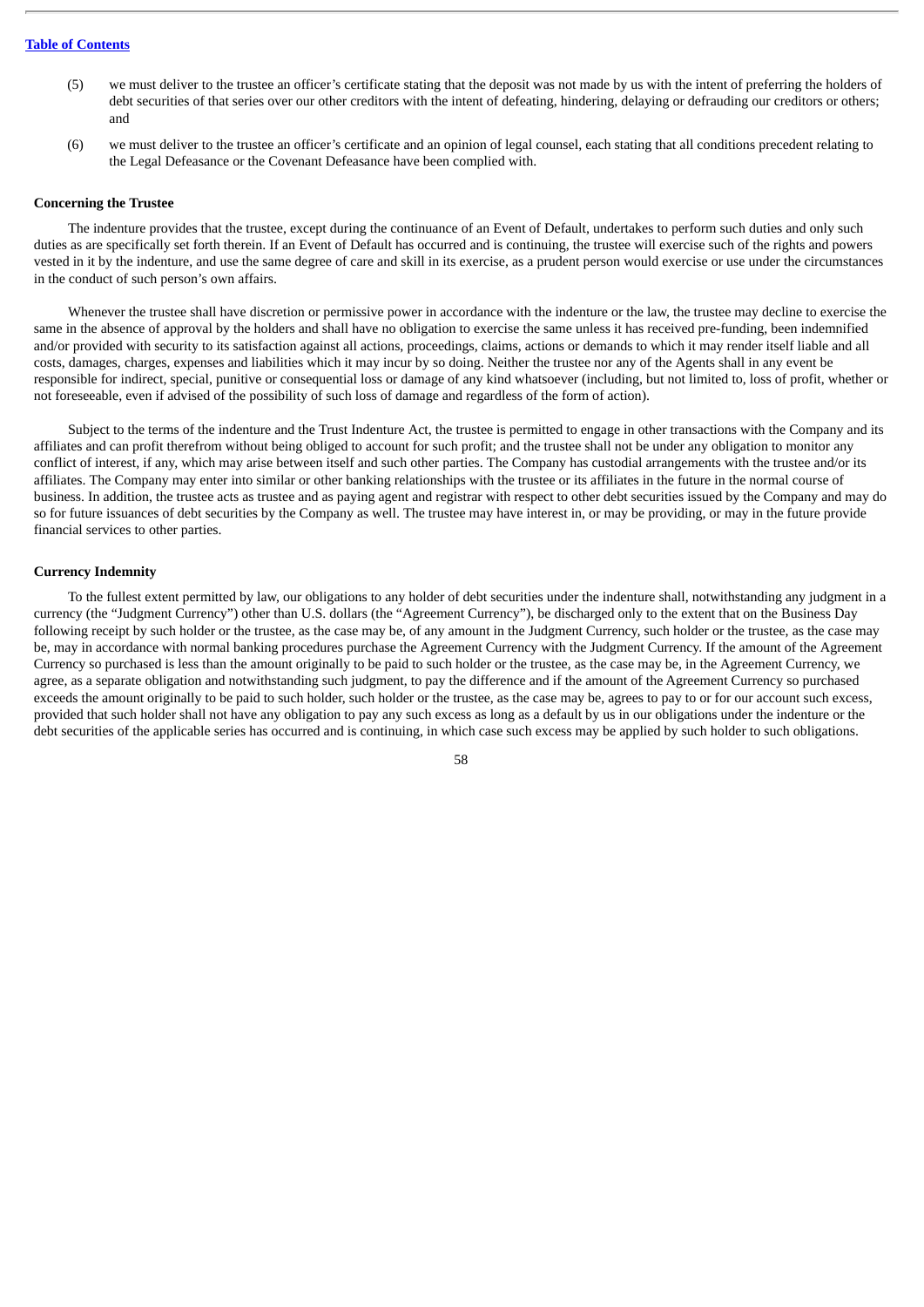### **Governing Law and Consent to Jurisdiction**

The indenture and the debt securities will be governed by and will be construed in accordance with the laws of the State of New York. We have agreed that any action arising out of or based upon the indenture may be instituted in any U.S. federal or New York State court located in the Borough of Manhattan, The City of New York, and have irrevocably submitted to the non-exclusive jurisdiction of any such court in any such action.

### **Certain Definitions**

Set forth below are definitions of certain of the terms used herein. Additional terms are defined elsewhere above or in the indenture.

"Business Day" means a Monday, Tuesday, Wednesday, Thursday or Friday, unless banking institutions or trust companies in The City of New York, Hong Kong, Singapore or Beijing are authorized or obligated by law, regulation or executive order to remain closed on such day.

"Capital Stock" of any Person means any and all shares, interests, rights to purchase, warrants, options, participations or other equivalents of or interests in (however designated) equity of such Person, including any Preferred Shares and limited liability or partnership interests (whether general or limited), but excluding any debt securities convertible or exchangeable into such equity.

"Company" means Burning Rock Biotech Limited, an exempted company incorporated under the laws of the Cayman Islands.

"Consolidated Affiliated Entity" of any Person means any corporation, association or other entity which is or is required to be consolidated with such Person under Accounting Standards Codification subtopic 810-10, Consolidation: Overall (including any changes, amendments or supplements thereto) or, if such Person prepares its financial statements in accordance with accounting principles other than U.S. GAAP, the equivalent of Accounting Standards Codification subtopic 810-10, Consolidation: Overall under such accounting principles. Unless otherwise specified herein, each reference to a Consolidated Affiliated Entity will refer to a Consolidated Affiliated Entity of ours.

"Controlled Entity" of any Person means a Subsidiary or a Consolidated Affiliated Entity of such Person.

"Default" means any event that is, or with the passage of time or the giving of notice or both would be, an Event of Default.

"Group" means the Company and our Controlled Entities.

"holder" in relation to a debt security, means the Person in whose name a debt security is registered in the security register for the registration and the registration of transfer or of exchange of the debt security.

"Lien" means any mortgage, charge, pledge, lien or other form of encumbrance or security interest.

"Non-recourse Obligation" means indebtedness or other obligations substantially related to (1) the acquisition of assets not previously owned by us or any of our Controlled Entities or (2) the financing of a project involving the purchase, development, improvement or expansion of properties of ours or any of our Controlled Entities, as to which the obligee with respect to such indebtedness or obligation has no recourse to us or any of our Controlled Entities of ours or to our or any such Controlled Entity's assets other than the assets which were acquired with the proceeds of such transaction or the project financed with the proceeds of such transaction (and the proceeds thereof).

"Paying Agent" means the initial paying agent under the indenture or its successor as paying agent under the indenture.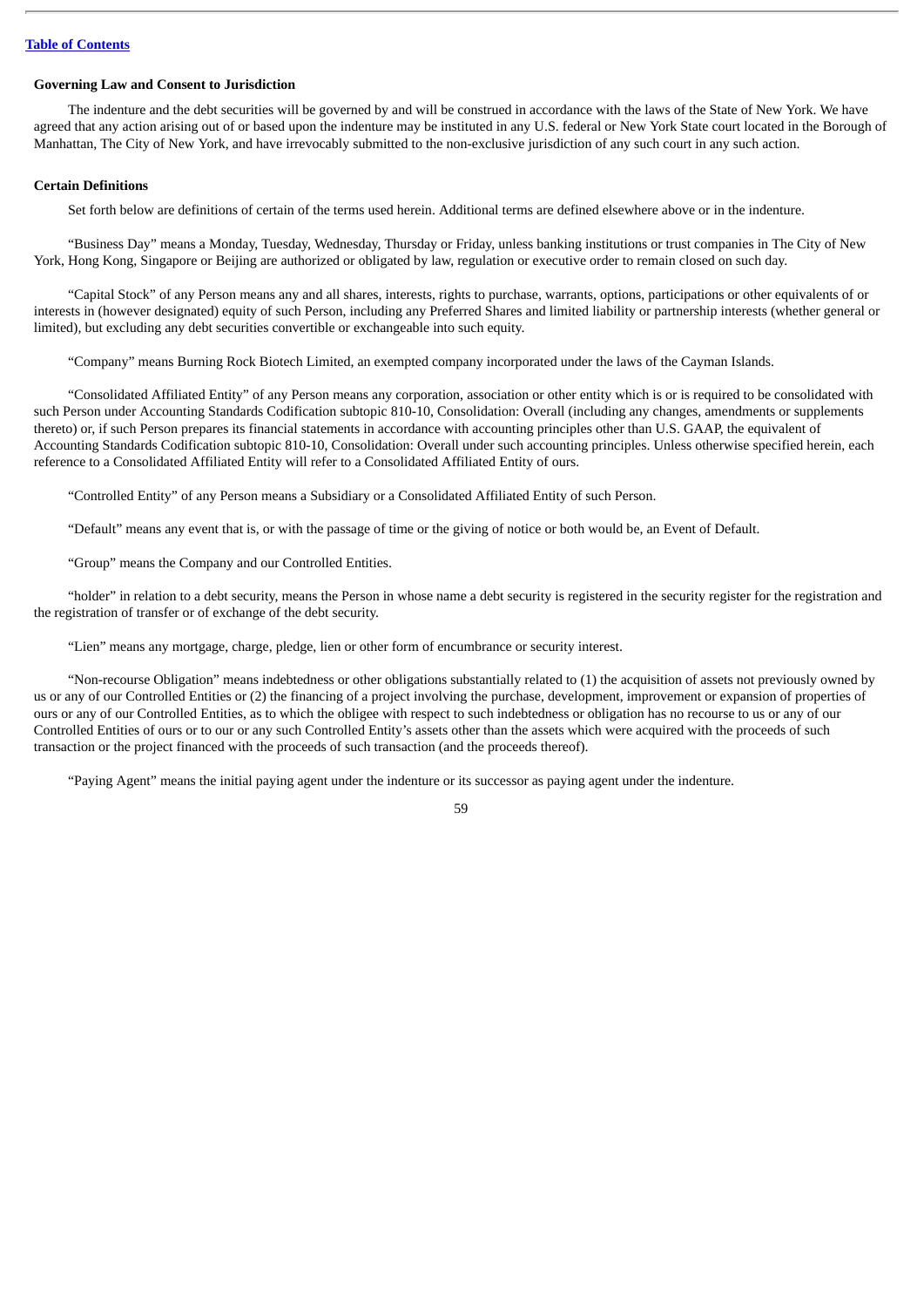"Person" means any individual, corporation, firm, limited liability company, partnership, joint venture, undertaking, association, joint stock company, trust, unincorporated organization, trust, state, government or any agency or political subdivision thereof or any other entity (in each case whether or not being a separate legal entity).

"PRC" means the People's Republic of China, excluding, for purposes of this definition, the Hong Kong Special Administrative Region, the Macau Special Administrative Region and Taiwan.

"Preferred Shares," as applied to the Capital Stock of any corporation, means Capital Stock of any class or classes (however designated) that is preferred as to the payment of dividends upon liquidation, dissolution or winding up.

"Principal Controlled Entities" at any time shall mean one of our Controlled Entities.

- (i) as to which one or more of the following conditions is/are satisfied:
	- a. its total revenue or (in the case of one of our Controlled Entities which has one or more Controlled Entities) consolidated total revenue attributable to the Group is at least 10% of the Group's consolidated total revenue;
	- b. its net profit or (in the case of one of our Controlled Entities which has one or more Controlled Entities) consolidated net profit attributable to the Group (in each case before taxation and exceptional items) is at least 10% of the Group's consolidated net profit (before taxation and exceptional items); or
	- c. its net assets or (in the case of one of our Controlled Entities which has one or more Controlled Entities) consolidated net assets attributable to the Group (in each case after deducting minority interests in Subsidiaries) are at least 10% of the Group's consolidated net assets (after deducting minority interests in Subsidiaries of the Company);

all as calculated by reference to the then latest audited financial statements (consolidated or, as the case may be, unconsolidated) of our Controlled Entity and our then latest audited consolidated financial statements;

provided that, in relation to paragraphs (a), (b) and (c) above:

- (1) in the case of a corporation or other business entity becoming a Controlled Entity after the end of the financial period to which our latest consolidated audited accounts relate, the reference to our then latest consolidated audited accounts and our Controlled Entities for the purposes of the calculation above shall, until our consolidated audited accounts for the financial period in which the relevant corporation or other business entity becomes a Controlled Entity are issued, be deemed to be a reference to the then latest consolidated audited accounts of us and our Controlled Entities adjusted to consolidate the latest audited accounts (consolidated in the case of a Controlled Entity which itself has Controlled Entities) of such Controlled Entity in such accounts;
- (2) if at any relevant time in relation to us or any Controlled Entity which itself has Controlled Entities, no consolidated accounts are prepared and audited, total revenue, net profit or net assets of us and/or any such Controlled Entity shall be determined on the basis of pro forma consolidated accounts prepared for this purpose by or on behalf of us;
- (3) if at any relevant time in relation to any Controlled Entity, no accounts are audited, its net assets (consolidated, if appropriate) shall be determined on the basis of pro forma accounts (consolidated, if appropriate) of the relevant Controlled Entity prepared for this purpose by or on behalf of us; and
- (4) if the accounts of any Controlled Entity (not being a Controlled Entity referred to in proviso (1) above) are not consolidated with our accounts, then the determination of whether or not such Controlled Entity is a Principal Controlled Entity shall be based on a pro forma consolidation of its accounts (consolidated, if appropriate) with our consolidated accounts (determined on the basis of the foregoing); or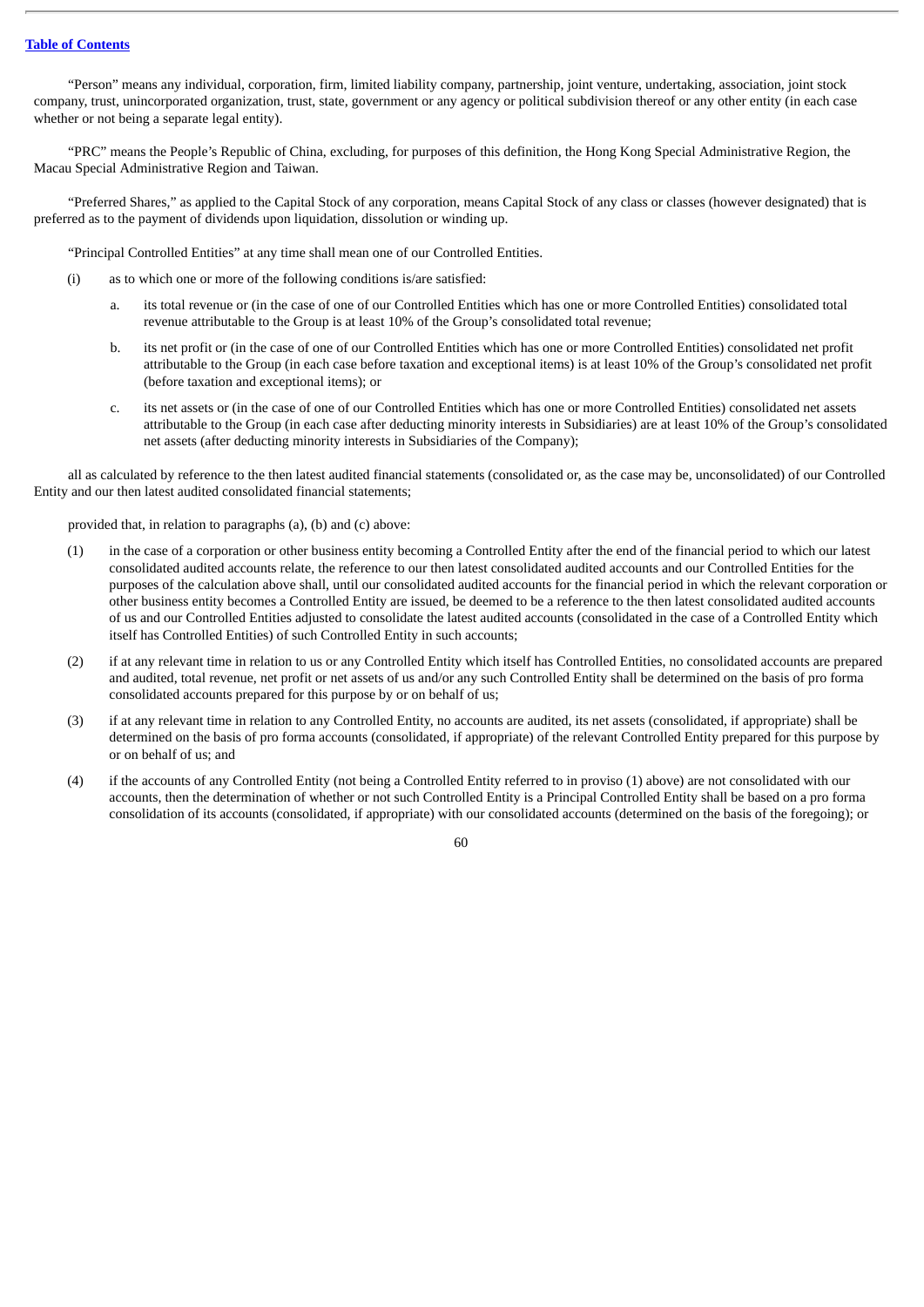(ii) that Principal Controlled Entity merges with or into, or to which is transferred all or substantially all of the assets of a Controlled Entity which immediately prior to the transfer was a Principal Controlled Entity; provided that, with effect from such transfer, the Controlled Entity which so transfers its assets and undertakings shall cease to be a Principal Controlled Entity (but without prejudice to paragraph (i) above) and the Controlled Entity to which the assets are so transferred shall become a Principal Controlled Entity.

An officer's certificate delivered to the trustee certifying in good faith as to whether or not a Controlled Entity is a Principal Controlled Entity shall be conclusive in the absence of manifest error.

"Relevant Indebtedness" means any indebtedness which is in the form of, or represented or evidenced by, bonds, notes, debentures, or other securities which for the time being are, or are intended to be or are commonly, quoted, listed or dealt in or traded on any stock exchange or over-the-counter or other securities market, but shall exclude any bank debt, bank loans or securitizations.

"Stated Maturity" means, when used with respect to any debt security or any installment of principal thereof or interest thereon, the date specified in such debt security as the fixed date on which the principal (or any portion thereof) of or premium, if any, on such debt security or such installment of principal or interest is due and payable.

"Subsidiary" of any Person means (a) any corporation, association or other business entity (other than a partnership, joint venture, limited liability company or similar entity) of which more than 50% of the total ordinary voting power of shares of Capital Stock entitled (without regard to the occurrence of any contingency) to vote in the election of directors, managers or trustees thereof (or Persons performing similar functions) or (b) any partnership, joint venture limited liability company or similar entity of which more than 50% of the capital accounts, distribution rights, total equity and voting interests or general or limited partnership interests, as applicable, is, in the case of clauses (a) and (b), voting at the time owned or controlled, directly or indirectly, by (1) such Person, (2) such Person and one or more Subsidiaries of such Person or (3) one or more Subsidiaries of such Person. Unless otherwise specified herein, each reference to a Subsidiary will refer to a Subsidiary of the Company.

"trustee" means the initial paying agent under the indenture or its successor as trustee under the indenture.

"U.S. GAAP" refers to generally accepted accounting principles in the United States of America.

"U.S. Government Obligations" means securities that are (i) direct obligations of the United States of America for the payment of which its full faith and credit is pledged or (ii) obligations of an agency or instrumentality of the United States of America the payment of which is unconditionally guaranteed as a full faith and credit obligation by the United States of America, and shall also include a depositary receipt issued by a bank or trust company as custodian with respect to any such U.S. Government Obligation or a specific payment of interest on or principal of any such U.S. Government Obligation held by such custodian for the account of the holder of a depositary receipt; provided that (except as required by law) such custodian is not authorized to make any deduction from the amount payable to the holder of such depositary receipt from any amount received by the custodian in respect of the U.S. Government Obligation or the specific payment of interest on or principal of the U.S. Government Obligation evidenced by such depositary receipt.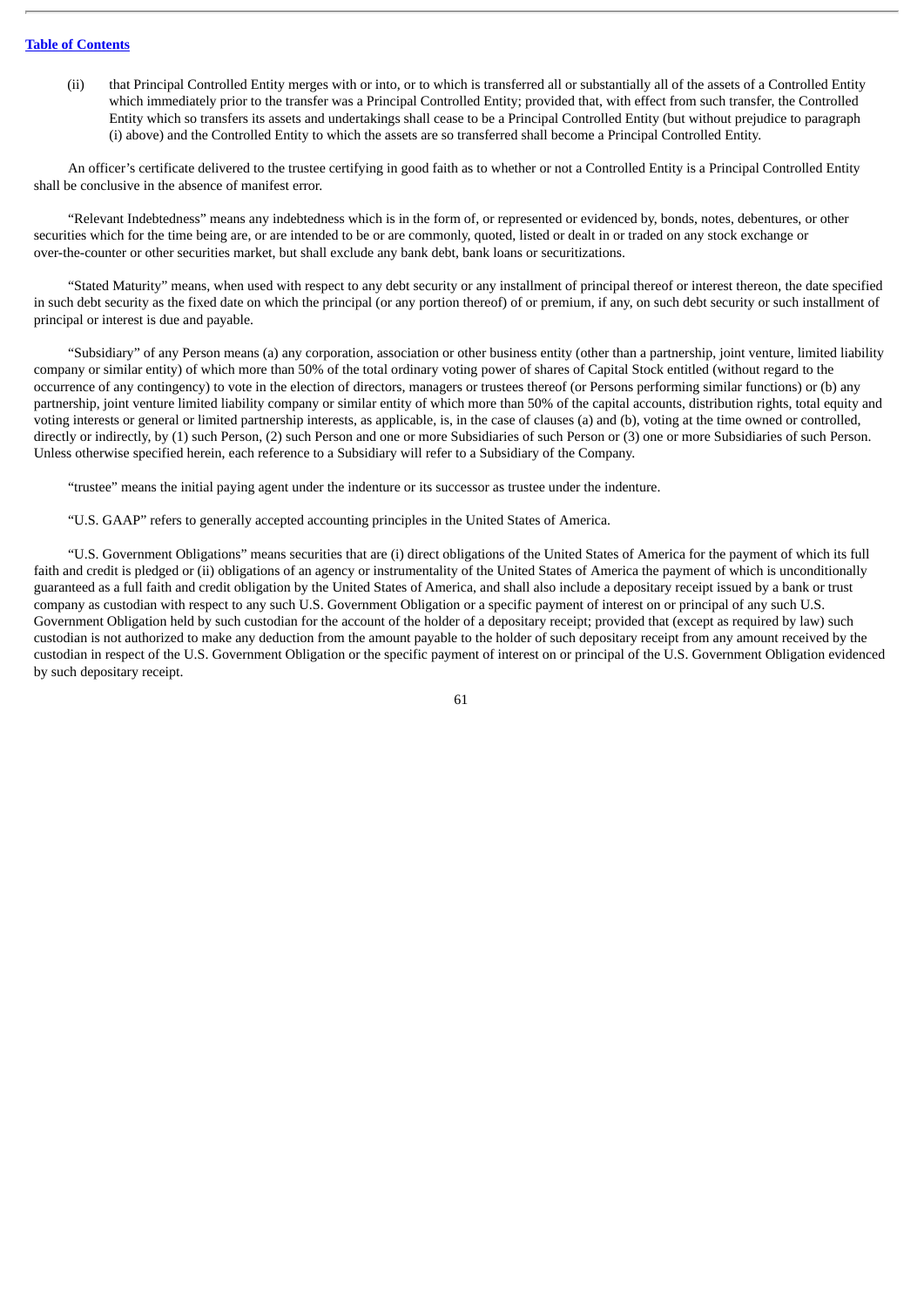## **PLAN OF DISTRIBUTION**

We or any selling security holder may sell or distribute the securities offered by this prospectus, from time to time, in one or more offerings, as follows:

- through agents;
- to dealers or underwriters for resale;
- directly to purchasers;
- in "at-the-market offerings," within the meaning of Rule 415(a)(4) of the Securities Act, to or through a market maker or into an existing trading market, on an exchange or otherwise;
- through a combination of any of these methods of sale; or
- through any other method permitted by applicable law and described in the applicable prospectus supplement.

In addition, we may issue the securities as a dividend or distribution or in a subscription rights offering to our existing security holders. In some cases, we or any selling security holder or any dealers acting for us or on our behalf or a selling security holder may also repurchase the securities and reoffer them to the public by one or more of the methods described above. This prospectus may be used in connection with any offering of our securities through any of these methods or other methods described in the applicable prospectus supplement.

Our securities distributed by any of these methods may be sold to the public, in one or more transactions, either:

- at a fixed price or prices, which may be changed;
- at market prices prevailing at the time of sale;
- at prices related to prevailing market prices; or
- at negotiated prices.

The prospectus supplement relating to any offering will identify or describe:

- any underwriter, dealers or agents;
- their compensation;
- the net proceeds to us or any selling security holder;
- the purchase price of the securities;
- any over-allotment options under which underwriters may purchase additional securities from us or the selling security holders;
- the public offering price of the securities; and
- any exchange on which the securities will be listed.

## **Sale through Underwriters or Dealers**

If underwriters are used in the sale, the underwriters will acquire the securities for their own account, including through underwriting, purchase, security lending or repurchase agreements with us. The underwriters may resell the securities from time to time in one or more transactions, including negotiated transactions. Underwriters may sell the securities in order to facilitate transactions in any of our other securities (described in this prospectus or otherwise), including other public or private transactions and short sales. Underwriters may

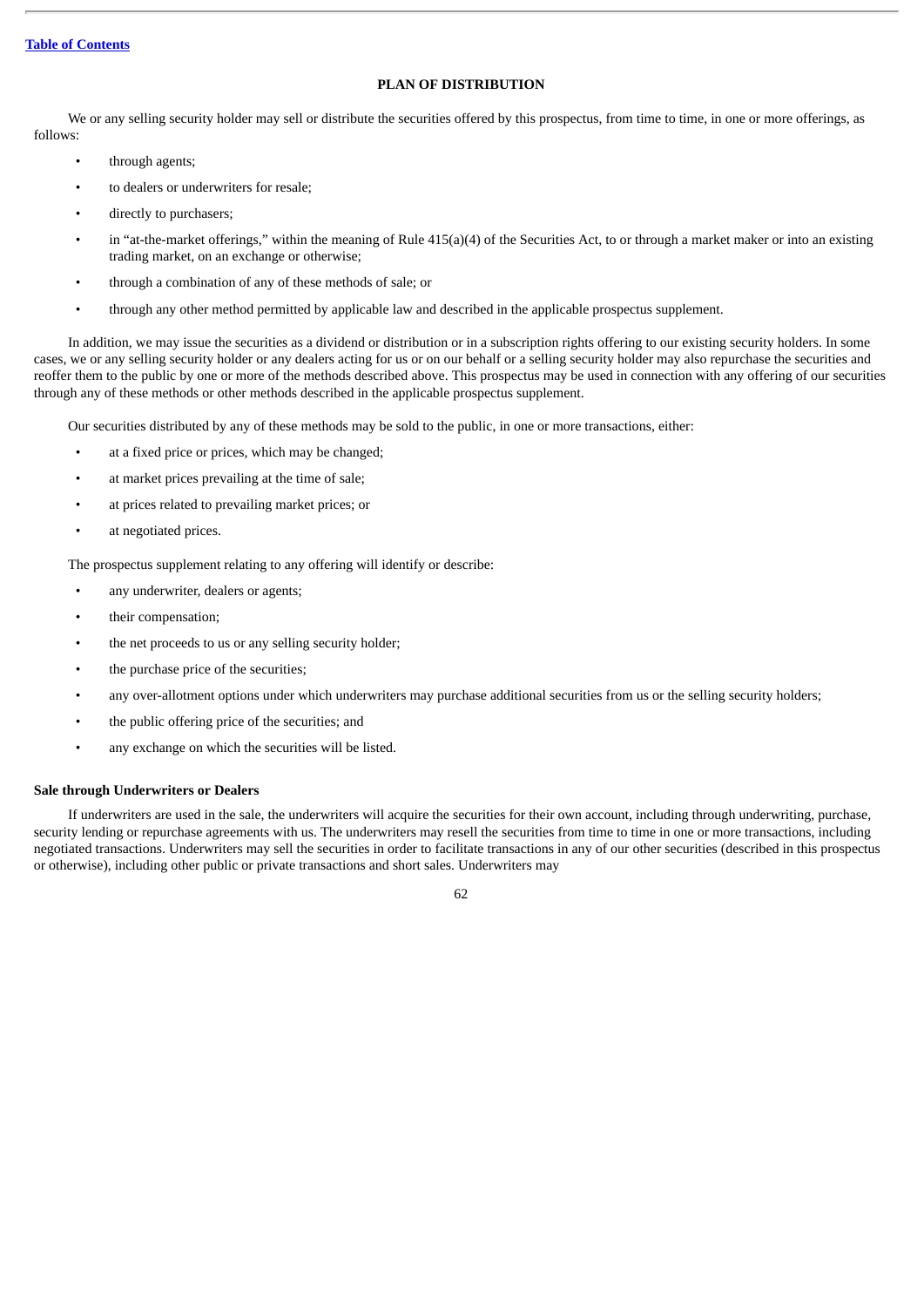offer the securities to the public either through underwriting syndicates represented by one or more managing underwriters or directly by one or more firms acting as underwriters. Unless otherwise indicated in the applicable prospectus supplement, the obligations of the underwriters to purchase the securities will be subject to certain conditions, and the underwriters will be obligated to purchase all the offered securities if they purchase any of them. The underwriters may change from time to time any public offering price and any discounts or concessions allowed or reallowed or paid to dealers.

If dealers are used in the sale of the securities offered through this prospectus, we or any selling security holder will sell the securities to them as principals, unless we otherwise indicate in the prospectus supplement. The dealers may then resell those securities to the public at varying prices determined by the dealers at the time of resale. The applicable prospectus supplement will include the names of the dealers and the terms of the transaction.

## **Direct Sales and Sales through Agents**

We or any selling security holder may sell the securities offered through this prospectus directly. In this case, no underwriters or agents would be involved. Such securities may also be sold through agents designated from time to time. The applicable prospectus supplement will name any agent involved in the offer or sale of the offered securities and will describe any commissions payable to the agent. Unless otherwise indicated in the applicable prospectus supplement, any agent is acting on a best efforts basis for the period of its appointment.

We or any selling security holder may sell the securities directly to institutional investors or others who may be deemed to be underwriters within the meaning of the Securities Act with respect to any sale of those securities. The terms of any such sales will be described in the applicable prospectus supplement.

### **Institutional Investors**

If indicated in the prospectus supplement, we will authorize underwriters, dealers or agents to solicit offers from various institutional investors to purchase securities. In this case, then payment and delivery will be made on a future date that the prospectus supplement specifies. The underwriters, dealers or agents may impose limitations on the minimum amount that the institutional investor can purchase. They may also impose limitations on the portion of the aggregate amount of the securities that they may sell. These institutional investors include:

- commercial and savings banks;
- insurance companies:
- pension funds;
- investment companies:
- educational and charitable institutions; and
- other similar institutions as we may approve.

The obligations of any of these purchasers pursuant to delayed delivery and payment arrangements will not be subject to any conditions. However, one exception applies. An institution's purchase of the particular securities cannot at the time of delivery be prohibited under the laws of any jurisdiction that governs:

- the validity of the arrangements; or
- the performance by us or the institutional investor.

### **Market Making, Stabilization and Other Transactions**

Unless the applicable prospectus supplement states otherwise, each series of offered securities will be a new issue and will have no established trading market. We may elect to list any series of offered securities on an

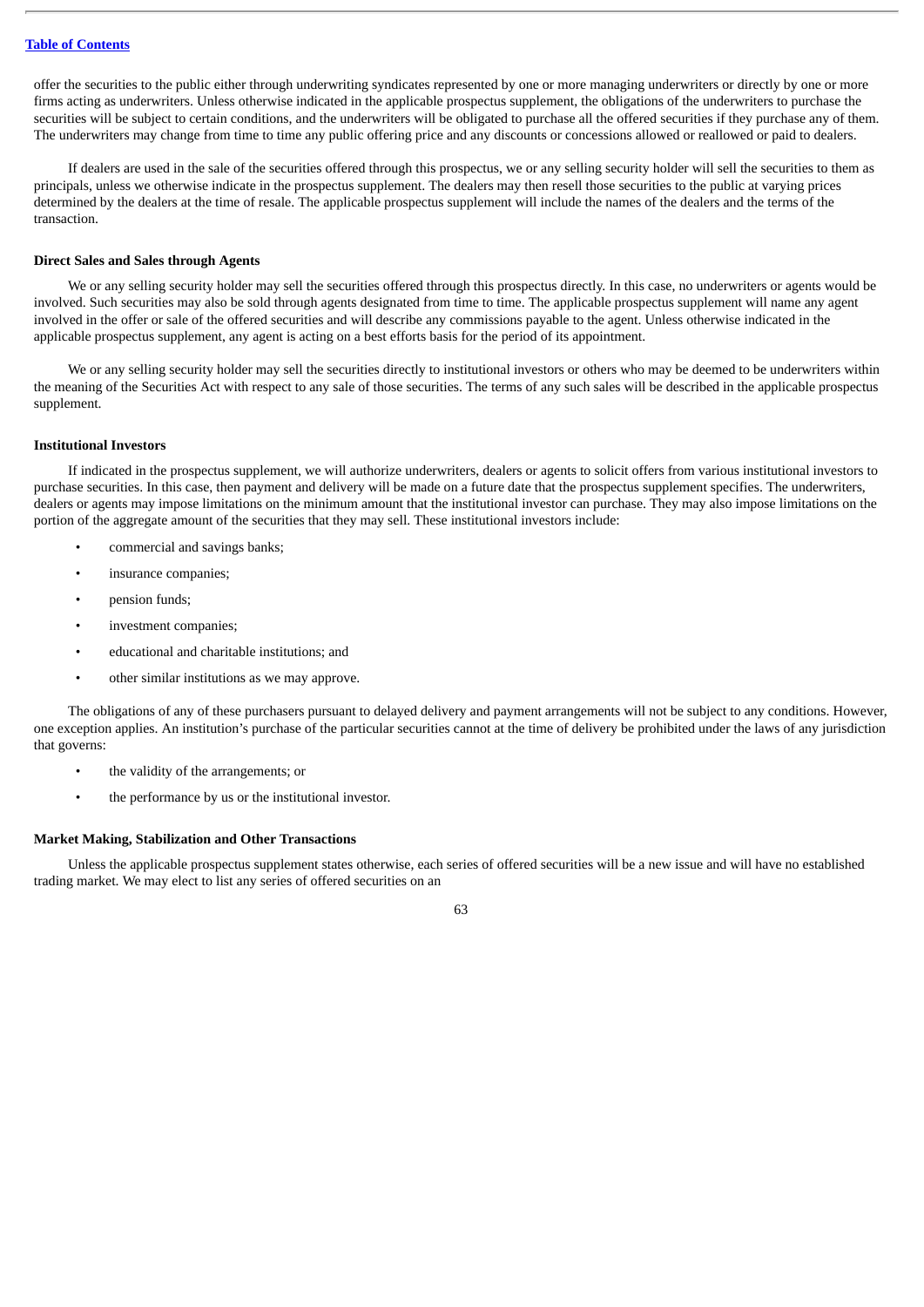exchange. Any underwriters that we use in the sale of offered securities may make a market in such securities, but may discontinue such market making at any time without notice. Therefore, we cannot assure you that the securities will have a liquid trading market.

Any underwriter may also engage in stabilizing transactions, syndicate covering transactions and penalty bids in accordance with Rule 104 under the Exchange Act. Stabilizing transactions involve bids to purchase the underlying security in the open market for the purpose of pegging, fixing or maintaining the price of the securities. Syndicate covering transactions involve purchases of the securities in the open market after the distribution has been completed in order to cover syndicate short positions.

Penalty bids permit the underwriters to reclaim a selling concession from a syndicate member when the securities originally sold by the syndicate member are purchased in a syndicate covering transaction to cover syndicate short positions. Stabilizing transactions, syndicate covering transactions and penalty bids may cause the price of the securities to be higher than it would be in the absence of the transactions. The underwriters may, if they commence these transactions, discontinue them at any time.

### **Derivative Transactions and Hedging**

We, any selling security holder and the underwriters may engage in derivative transactions involving the securities. These derivatives may consist of short sale transactions and other hedging activities. The underwriters may acquire a long or short position in the securities, hold or resell securities acquired and purchase options or futures on the securities and other derivative instruments with returns linked to or related to changes in the price of the securities. In order to facilitate these derivative transactions, we or any selling security holder may enter into security lending or repurchase agreements with the underwriters. The underwriters may effect the derivative transactions through sales of the securities to the public, including short sales, or by lending the securities in order to facilitate short sale transactions by others. The underwriters may also use the securities purchased or borrowed from us or others (or, in the case of derivatives, securities received from us in settlement of those derivatives) to directly or indirectly settle sales of the securities or close out any related open borrowings of the securities.

#### **Loans of Securities**

We or any selling security holder may loan or pledge securities to a financial institution or other third party that in turn may sell the securities using this prospectus and an applicable prospectus supplement. Such financial institution or third party may transfer its economic short position to investors in our securities or in connection with a concurrent offering of other securities offered by this prospectus or otherwise.

#### **General Information**

Agents, underwriters, and dealers may be entitled, under agreements entered into with us or any selling security holder, to indemnification by us, against certain liabilities, including liabilities under the Securities Act. Our agents, underwriters, and dealers, or their affiliates, may be customers of, engage in transactions with or perform services for us or our affiliates, in the ordinary course of business for which they may receive customary compensation.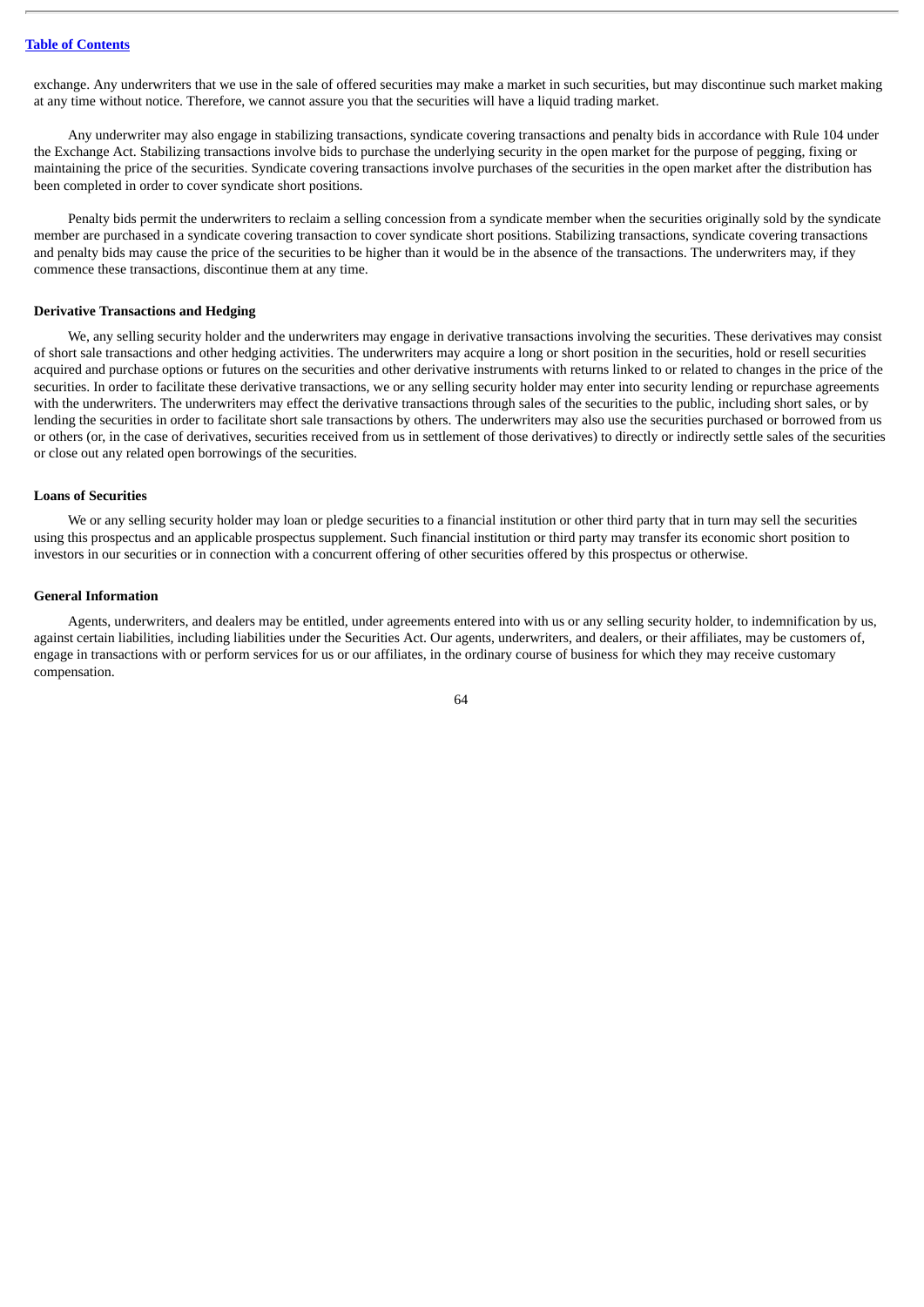## **TAXATION**

Material income tax consequences relating to the purchase, ownership and disposition of any of the securities offered by this prospectus will be set forth in the applicable prospectus supplement relating to the offering of those securities.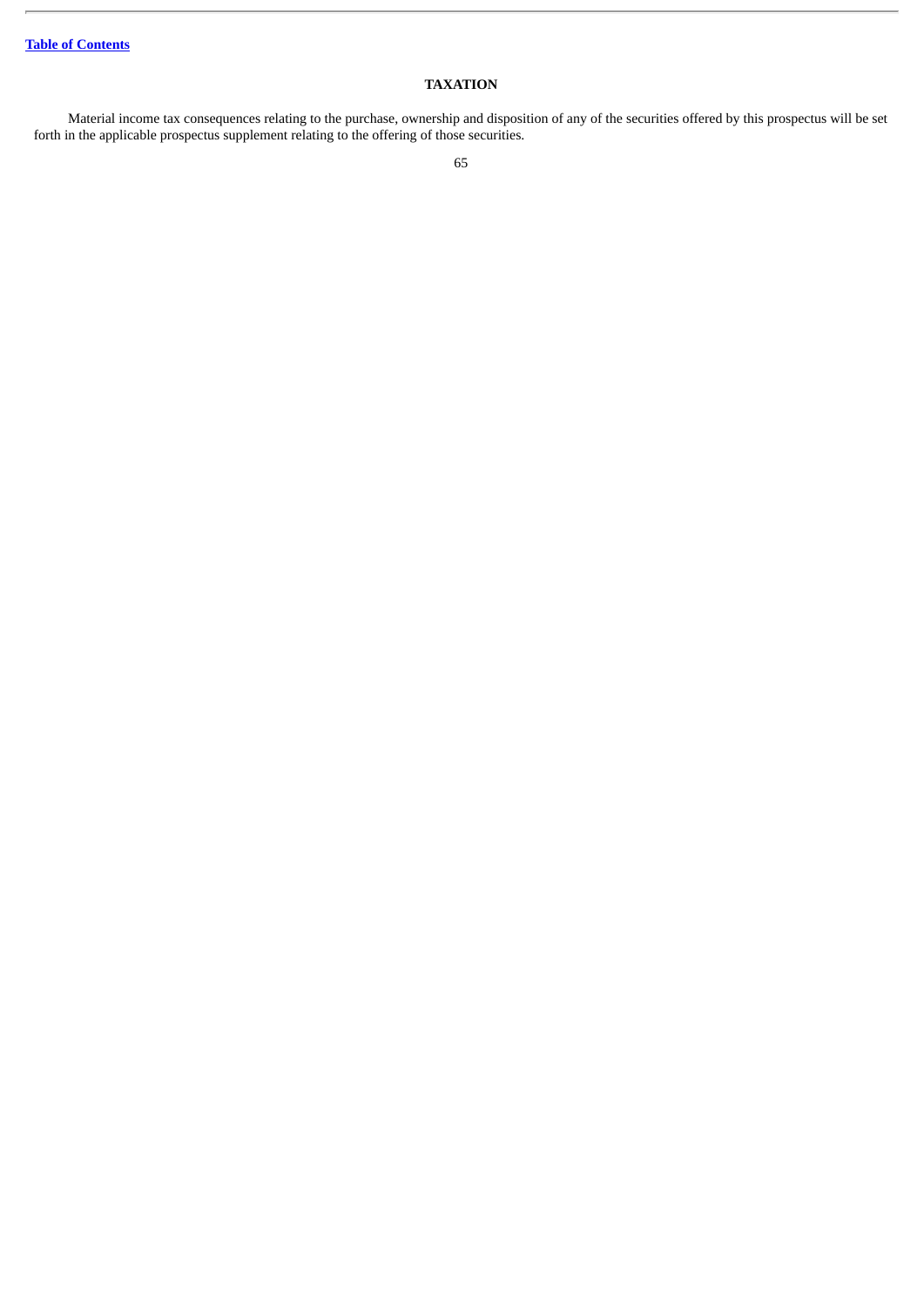## **SELLING SECURITY HOLDERS**

Selling security holders (if any) to be named in a prospectus supplement may, from time to time, offer, sell and lend some or all of the Class A ordinary shares or ADSs held by them pursuant to this prospectus and the applicable prospectus supplement. Such selling security holders (if any) may sell the Class A ordinary shares or ADSs held by them to or through underwriters, dealers or agents or directly to purchasers or as otherwise set forth in the applicable prospectus supplement. See "Plan of Distribution." Such selling security holders (if any) may also sell, transfer or otherwise dispose of some or all of the Class A ordinary shares or ADSs held by them in transactions exempt from the registration requirements of the Securities Act.

We will provide you with a prospectus supplement, which will set forth the name of each selling security holder (if any), the number of Class A ordinary shares beneficially owned by such selling security holder and the number of the Class A ordinary shares or ADSs they are offering. The prospectus supplement also will disclose whether any of the selling security holders (if any) have held any position or office with, have been employed by or otherwise have had a material relationship with us during the three years prior to the date of the prospectus supplement.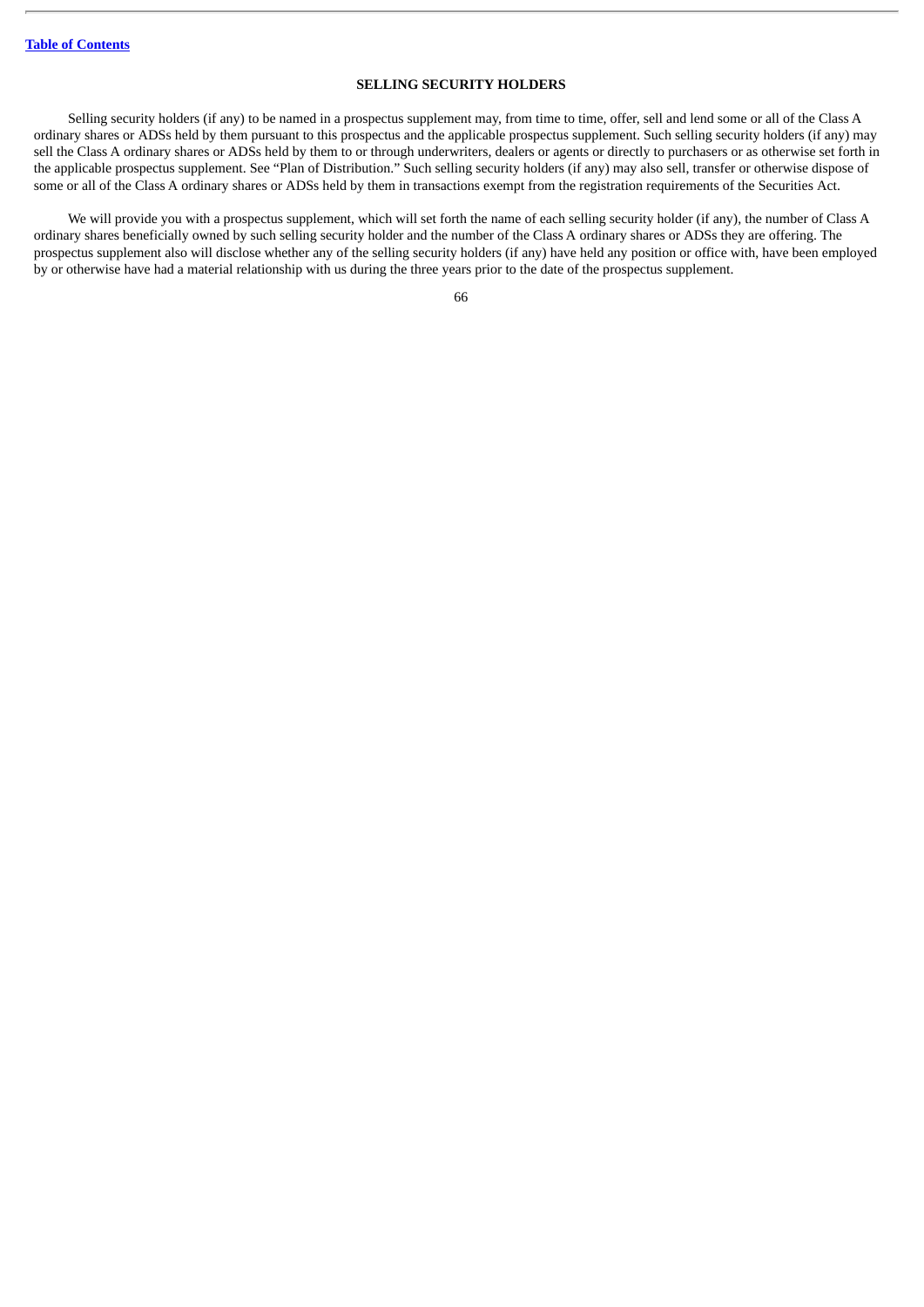## **ENFORCEABILITY OF CIVIL LIABILITIES**

We are incorporated in the Cayman Islands as an exempted company with limited liability to take advantage of certain benefits associated with being a Cayman Islands exempted company, such as:

- political and economic stability;
- an effective judicial system;
- a favorable tax system;
- the absence of exchange control or currency restrictions; and
- the availability of professional and support services.

However, certain disadvantages accompany incorporation in the Cayman Islands. These disadvantages include, but are not limited to:

- the Cayman Islands has a less developed body of securities laws as compared to the U.S.; and these securities laws provide significantly less protection to investors as compared to the U.S.; and
- Cayman Islands companies may not have standing to sue before the federal courts of the U.S.

Our constituent documents do not contain provisions requiring that disputes, including those arising under the securities laws of the U.S., between us, our officers, directors and shareholders, be arbitrated.

Substantially all of our operations are conducted in China, and substantially all of our assets are located in China. Most of our directors and executive officers are nationals or residents of jurisdictions other than the U.S., and most of their assets are located outside the U.S. As a result, it may be difficult for a shareholder to effect service of process within the U.S. upon these individuals, or to bring an action against us or against these individuals in the U.S., in the event that you believe that your rights have been infringed under the securities laws of the U.S. or any state in the U.S.

We have appointed Cogency Global Inc., located at 122 East 42nd Street, 18th Floor, New York, NY10168, as our agent to receive service of process with respect to any action brought against us in the U.S. District Court for the Southern District of New York under the federal securities laws of the U.S. or the securities laws of any State in the U.S. or any action brought against us in the Supreme Court of the State of New York in the County of New York under the securities laws of the State of New York.

Maples and Calder (Hong Kong) LLP, our counsel as to Cayman Islands law, and Tian Yuan Law Firm, our counsel as to PRC law, have advised us, respectively, that there is uncertainty as to whether the courts of the Cayman Islands and China, respectively, would:

- recognize or enforce judgments of U.S. courts obtained against us or our directors or officers predicated upon the civil liability provisions of the securities laws of the U.S. or any state in the U.S.; or
- entertain original actions brought in each respective jurisdiction against us or our directors or officers predicated upon the securities laws of the U.S. or any state in the U.S.

We have been informed by Maples and Calder (Hong Kong) LLP, our counsel as to Cayman Islands law, that there is uncertainty as to whether the courts of the Cayman Islands would (i) recognize or enforce judgments of U.S. courts obtained against us or our directors or officers that are predicated upon the civil liability provisions of the federal securities laws of the United States or the securities laws of any state in the United States, or (ii) entertain original actions brought in the Cayman Islands against us or our directors or officers that are predicated upon the federal securities laws of the United States or the securities laws of any state in the United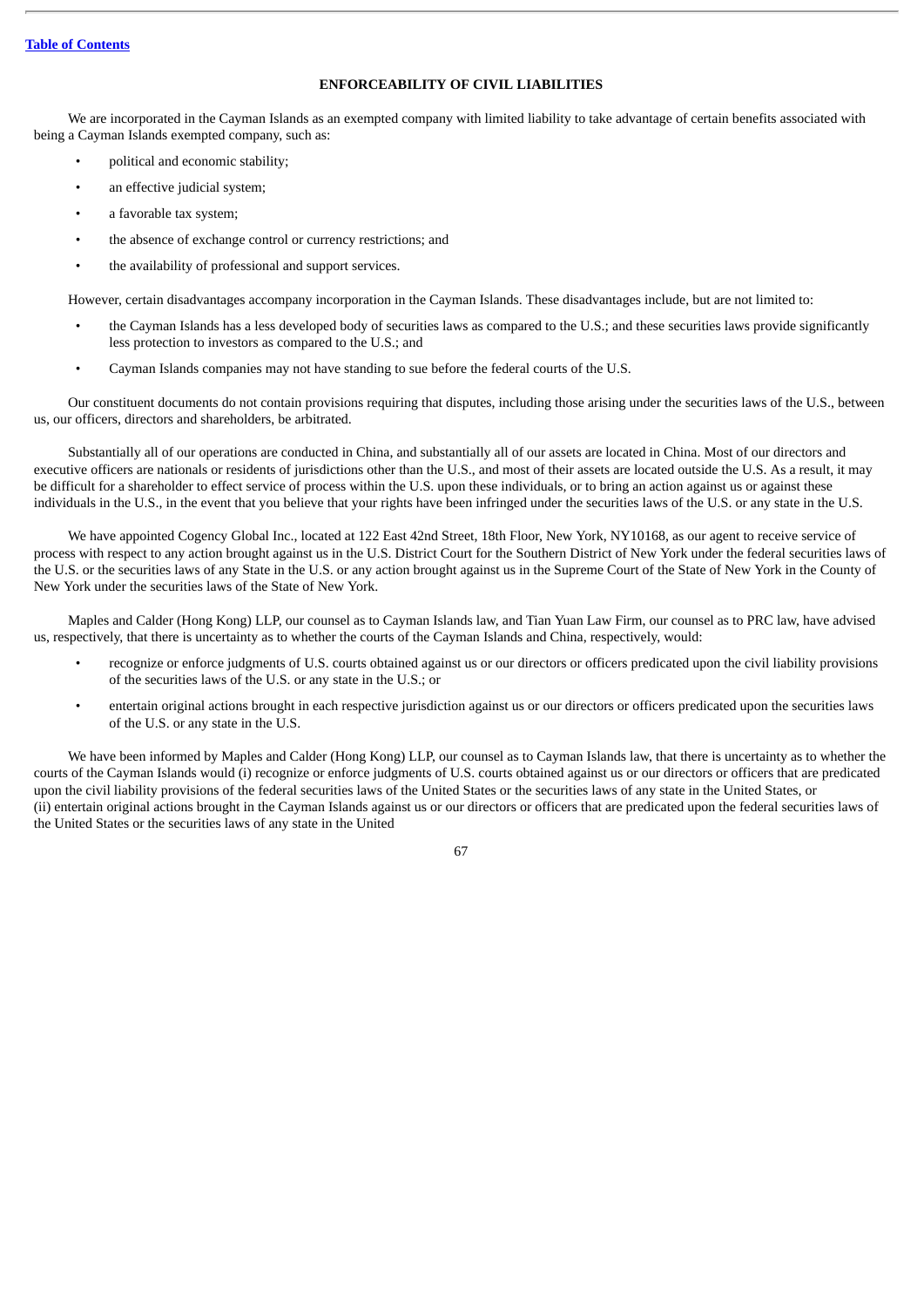### **Table of [Contents](#page-4-0)**

States. We have also been advised by Maples and Calder (Hong Kong) LLP that although there is no statutory enforcement in the Cayman Islands of judgments obtained in the federal or state courts of the United States (and the Cayman Islands are not a party to any treaties for the reciprocal enforcement or recognition of such judgments), the courts of the Cayman Islands will, at common law, recognize and enforce a foreign monetary judgment of a foreign court of competent jurisdiction without any re-examination of the merits of the underlying dispute based on the principle that a judgment of a competent foreign court imposes upon the judgment debtor an obligation to pay the liquidated sum for which such judgment has been given, provided such judgment (a) is given by a foreign court of competent jurisdiction, (b) imposes on the judgment debtor a liability to pay a liquidated sum for which the judgment has been given, (c) is final, (d) is not in respect of taxes, a fine or a penalty, and (e) was not obtained in a manner and is not of a kind the enforcement of which is contrary to natural justice or the public policy of the Cayman Islands. However, the Cayman Islands courts are unlikely to enforce a judgment obtained from the U.S. courts under civil liability provisions of the U.S. federal securities law if such judgment is determined by the courts of the Cayman Islands to give rise to obligations to make payments that are penal or punitive in nature. A Cayman Islands court may stay enforcement proceedings if concurrent proceedings are being brought elsewhere.

Tian Yuan Law Firm has further advised us that the recognition and enforcement of foreign judgments are provided for under the PRC Civil Procedures Law. PRC courts may recognize and enforce foreign judgments in accordance with the requirements of the PRC Civil Procedures Law, based either on treaties between China and the country where the judgment is made or on principles of reciprocity between jurisdictions, as well as public policy considerations and conditions set forth in applicable provisions of other PRC laws relating to the enforcement of civil liability. In addition, according to the PRC Civil Procedures Law, the PRC courts will not enforce a foreign judgment against us or our directors and officers if they decide that the judgment violates the basic principles of PRC laws or national sovereignty, security or public interest. As a result, it is uncertain whether and on what basis a PRC court would enforce a judgment rendered by a court in the U.S. or the Cayman Islands.

68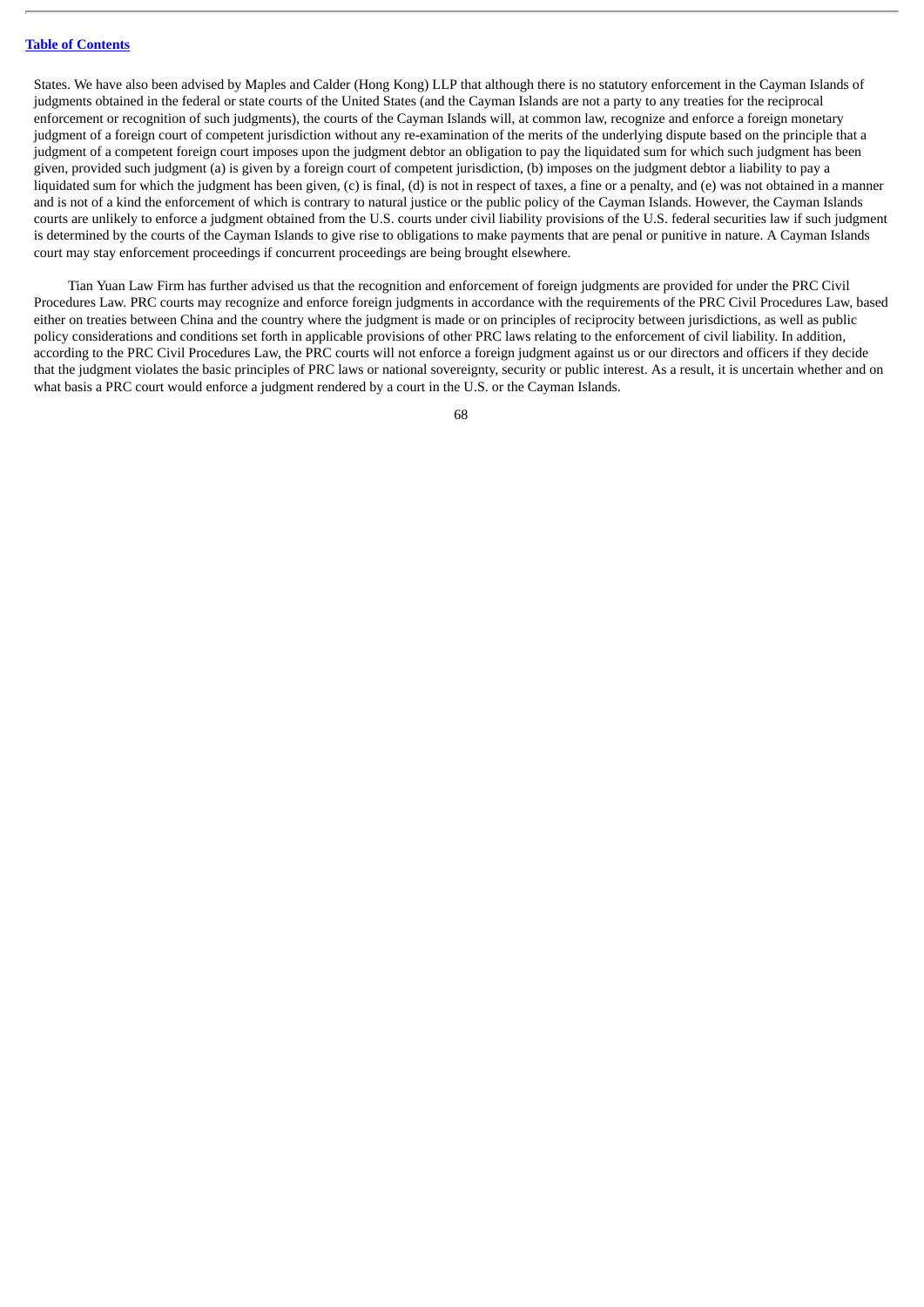## **LEGAL MATTERS**

Except as otherwise set forth in the applicable prospectus supplement, certain legal matters in connection with the securities offered pursuant to this prospectus will be passed upon for us by Cleary Gottlieb Steen & Hamilton LLP, our special United States counsel, to the extent governed by the laws of the State of New York, and by Maples and Calder (Hong Kong) LLP, our legal counsel as to Cayman Islands law, to the extent governed by the laws of the Cayman Islands. Legal matters as to PRC law will be passed upon for us by Tian Yuan Law Firm, our counsel as to PRC law. If legal matters in connection with offerings made pursuant to this prospectus are passed upon by counsel to underwriters, dealers or agents, such counsel will be named in the applicable prospectus supplement relating to any such offering.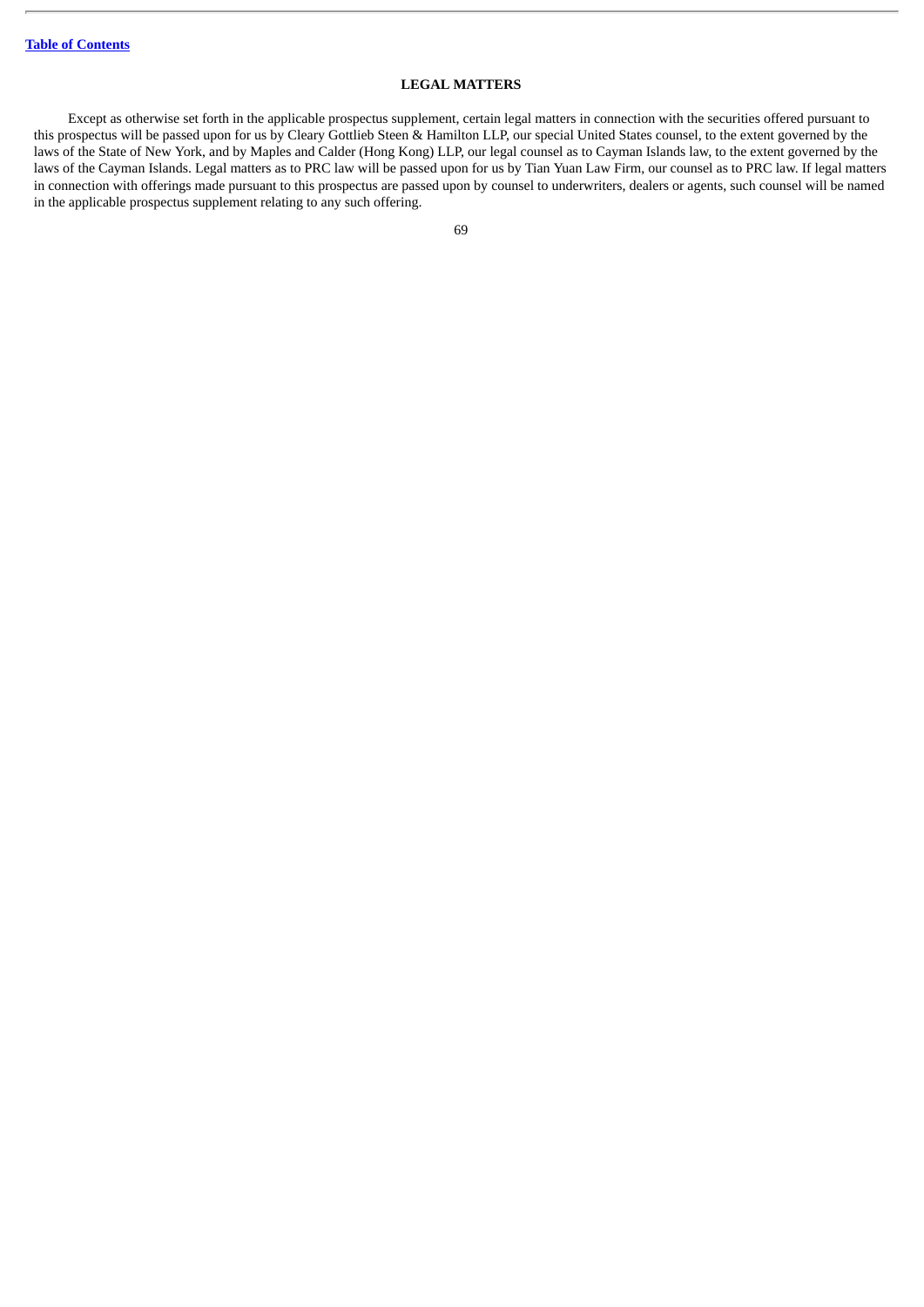## **EXPERTS**

The consolidated financial statements of Burning Rock Biotech Limited appearing in Burning Rock Biotech Limited's Annual Report (Form 20-F) for the year ended December 31, 2021, and the effectiveness of Burning Rock Biotech Limited's internal control over financial reporting as of December 31, 2021 have been audited by Ernst & Young Hua Ming LLP, independent registered public accounting firm, as set forth in their reports thereon, included therein, and incorporated herein by reference. Such consolidated financial statements are incorporated by reference in reliance upon such report given on the authority of such firm as experts in accounting and auditing.

The office of Ernst & Young Hua Ming LLP is located at 18th Floor, EY Tower, 13 Zhujiang East Road, Tianhe District, Guangzhou, PRC.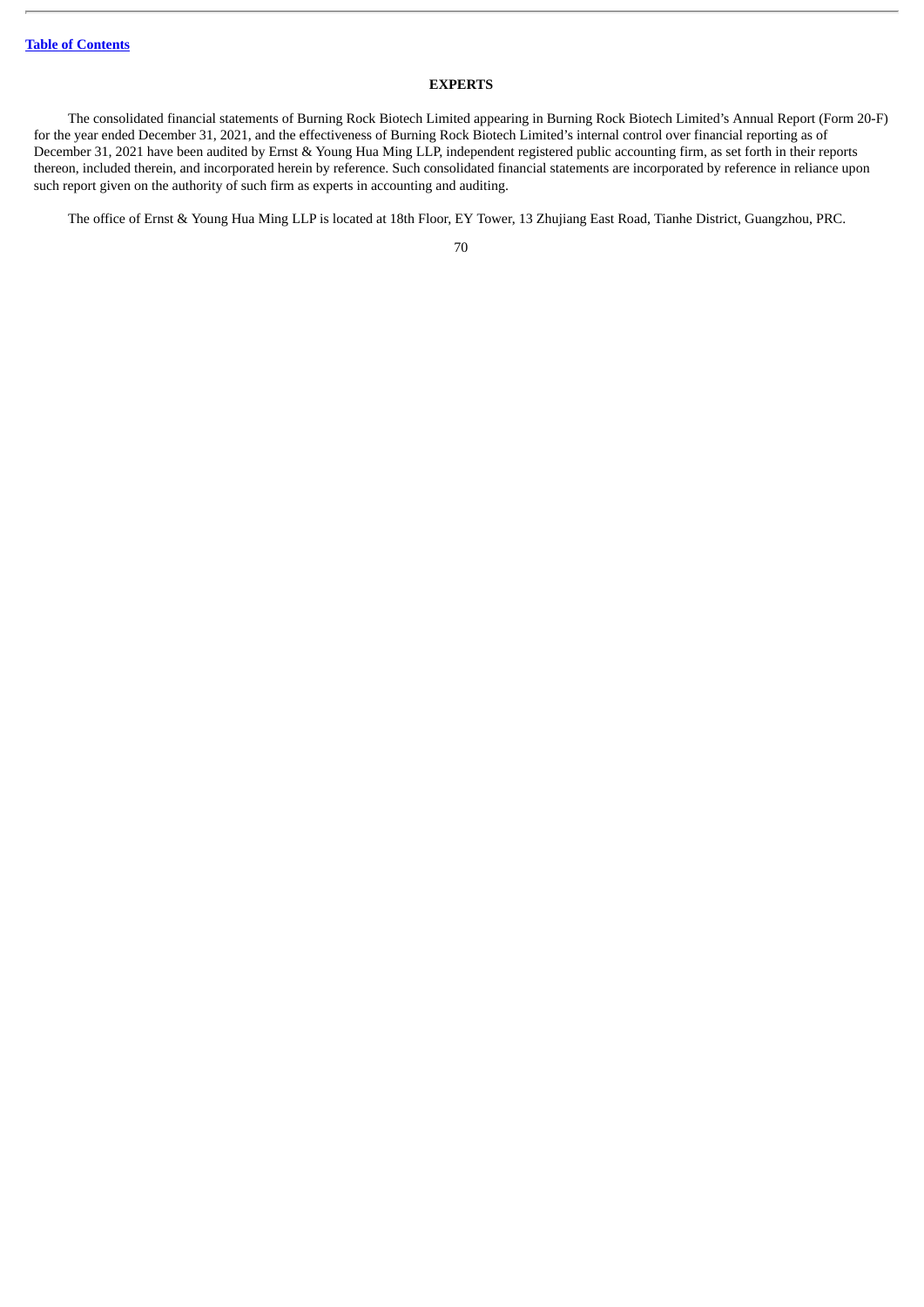### **WHERE YOU CAN FIND MORE INFORMATION ABOUT US**

We are currently subject to periodic reporting and other informational requirements of the Exchange Act as applicable to foreign private issuers. Under the Exchange Act, we are required to file with or furnish to the SEC reports, including annual reports on Form 20-F and other information. All information filed with or furnished to the SEC can be inspected and copied at the public reference facilities maintained by the SEC at 100 F Street, N.E., Washington, D.C. 20549. You can request copies of these documents upon payment of a duplicating fee, by writing to the SEC. You can call the SEC at 1-800-SEC-0330 for further information on the operation of the public reference rooms. Additional information may also be obtained over the Internet at the SEC's website at www.sec.gov. We also maintain a website at https://ir.brbiotech.com, but information contained on our website is not incorporated by reference in this prospectus or any prospectus supplement. You should not regard any information on our website as a part of this prospectus or any prospectus supplement.

As a foreign private issuer, we are exempt from the rules of the Exchange Act prescribing the furnishing and content of proxy statements to shareholders, and our executive officers, directors and principal shareholders are exempt from the reporting and short-swing profit recovery provisions contained in Section 16 of the Exchange Act. In addition, we will not be required under the Exchange Act to file periodic reports and financial statements with the SEC as frequently or as promptly as U.S. companies whose securities are registered under the Exchange Act. However, we intend to furnish the depositary with our annual reports, which will include a review of operations and annual audited consolidated financial statements prepared in conformity with U.S. GAAP and all notices of shareholders' meeting and other reports and communications that are made generally available to our shareholders. The depositary will make such notices, reports and communications available to holders of ADSs and, upon our written request, will mail to all record holders of ADSs the information contained in any notice of a shareholders' meeting received by the depositary from us.

This prospectus is part of a registration statement that we filed with the SEC and does not contain all the information in the registration statement. You will find additional information about us in the registration statement. Any statement made in this prospectus concerning a contract or other document of ours is not necessarily complete, and you should read the documents that are filed as exhibits to the registration statement or otherwise filed with the SEC for a more complete understanding of the document or matter. Each such statement is qualified in all respects by reference to the document to which it refers. You may inspect a copy of the registration statement at the SEC's Public Reference Room in Washington, D.C., as well as through the SEC's website

71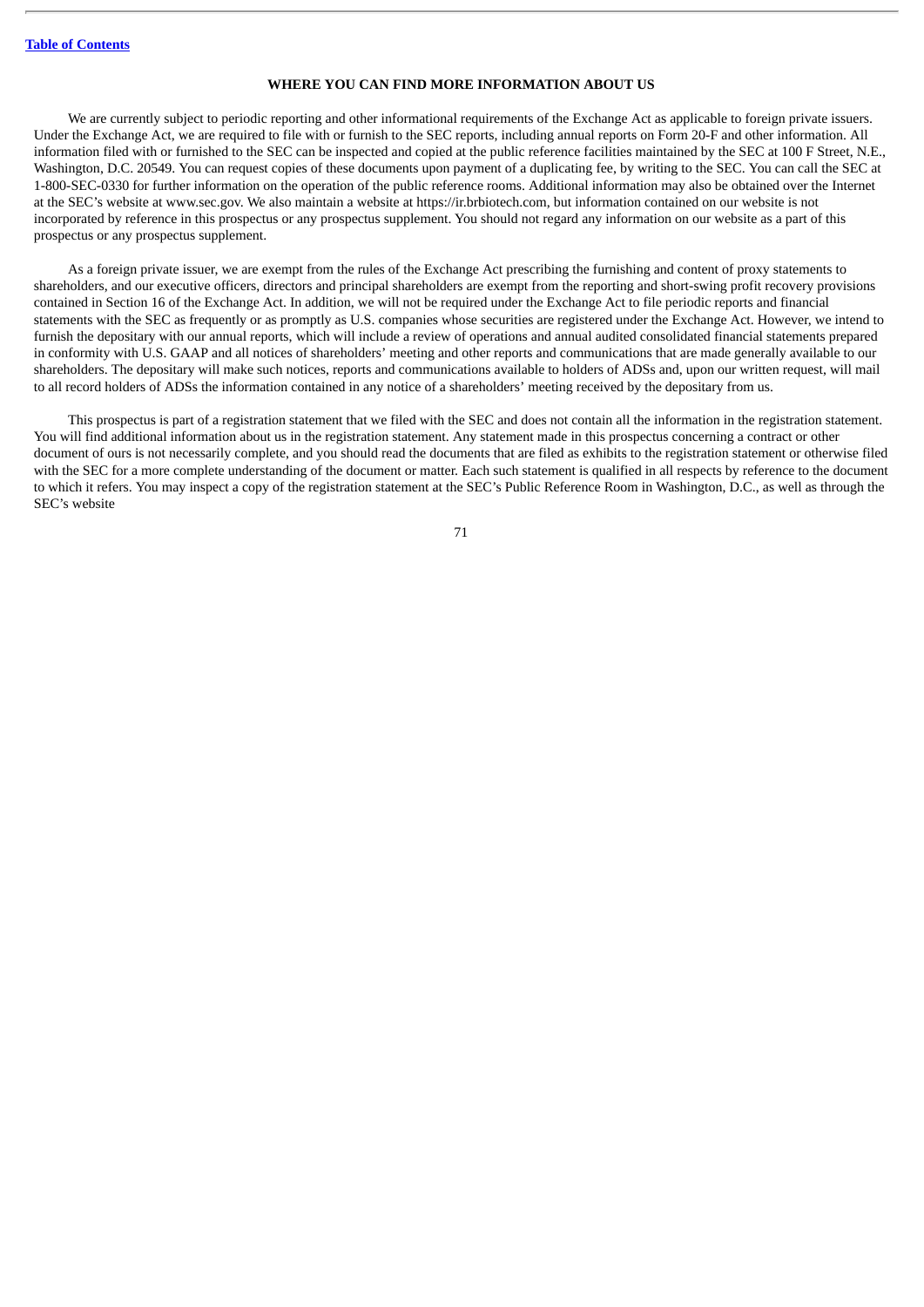### **PART II**

### **Information Not Required in Prospectus**

### *Item 8. Indemnification of Directors and Officers*

Cayman Islands law does not limit the extent to which a company's articles of association may provide for indemnification of officers and directors, except to the extent that any such provision may be held by the Cayman Islands courts to be contrary to public policy, such as to provide indemnification against civil fraud or the consequences of committing a crime.

The registrant's tenth amended and restated memorandum and articles of association provide that the registrant shall indemnify its directors and officers (each an indemnified person) against all actions, proceedings, costs, charges, expenses, losses, damages or liabilities incurred or sustained by such indemnified person, other than by reason of such person's own dishonesty, willful default or fraud, in or about the conduct of the registrant's business or affairs (including as a result of any mistake of judgment) or in the execution or discharge of his duties, powers, authorities or discretions, including, without prejudice to the generality of the foregoing, any costs, expenses, losses or liabilities incurred by such indemnified person in defending (whether successfully or otherwise) any civil proceedings concerning our company or its affairs in any court whether in the Cayman Islands or elsewhere.

Pursuant to the indemnification agreements between the registrant and its directors and executive officers (the form of which is herein incorporated by reference to Exhibit 10.1 to the registration statement on Form F-1 (File No. 333-238596), as amended, initially filed with the SEC on May 22, 2020), the registrant has agreed to indemnify its directors and executive officers against certain liabilities and expenses incurred by such persons in connection with claims made by reason of their being such a director or executive officer.

The form of Underwriting Agreement to be filed as Exhibit 1.1 to this registration statement will also provide for indemnification of the registrant and its officers and directors and other persons.

Insofar as indemnification for liabilities arising under the Securities Act may be permitted to directors, officers or persons controlling the registrant under the foregoing provisions, the registrant has been informed that in the opinion of the SEC, such indemnification is against public policy as expressed in the Securities Act and is therefore unenforceable.

### *Item 9. Exhibits*

See Exhibit Index beginning on page II-4 of this registration statement.

#### *Item 10. Undertakings.*

- (a) The undersigned registrant hereby undertakes:
- (1) To file, during any period in which offers or sales are being made, a post-effective amendment to this registration statement:
	- (i) To include any prospectus required by Section 10(a)(3) of the Securities Act;

(ii) To reflect in the prospectus any facts or events arising after the effective date of the registration statement (or the most recent posteffective amendment thereof) which, individually or in the aggregate, represent a fundamental change in the information set forth in the registration statement. Notwithstanding the foregoing, any increase or decrease in volume of securities offered (if the total dollar value of securities offered would not exceed that which was registered) and any deviation from the low or high end of the estimated maximum offering range may be reflected in the form of prospectus filed with the SEC pursuant to Rule 424(b) if, in the aggregate, the changes in volume and price represent no more than 20% change in the maximum aggregate offering price set forth in the "Calculation of Registration Fee" table in the effective registration statement; and

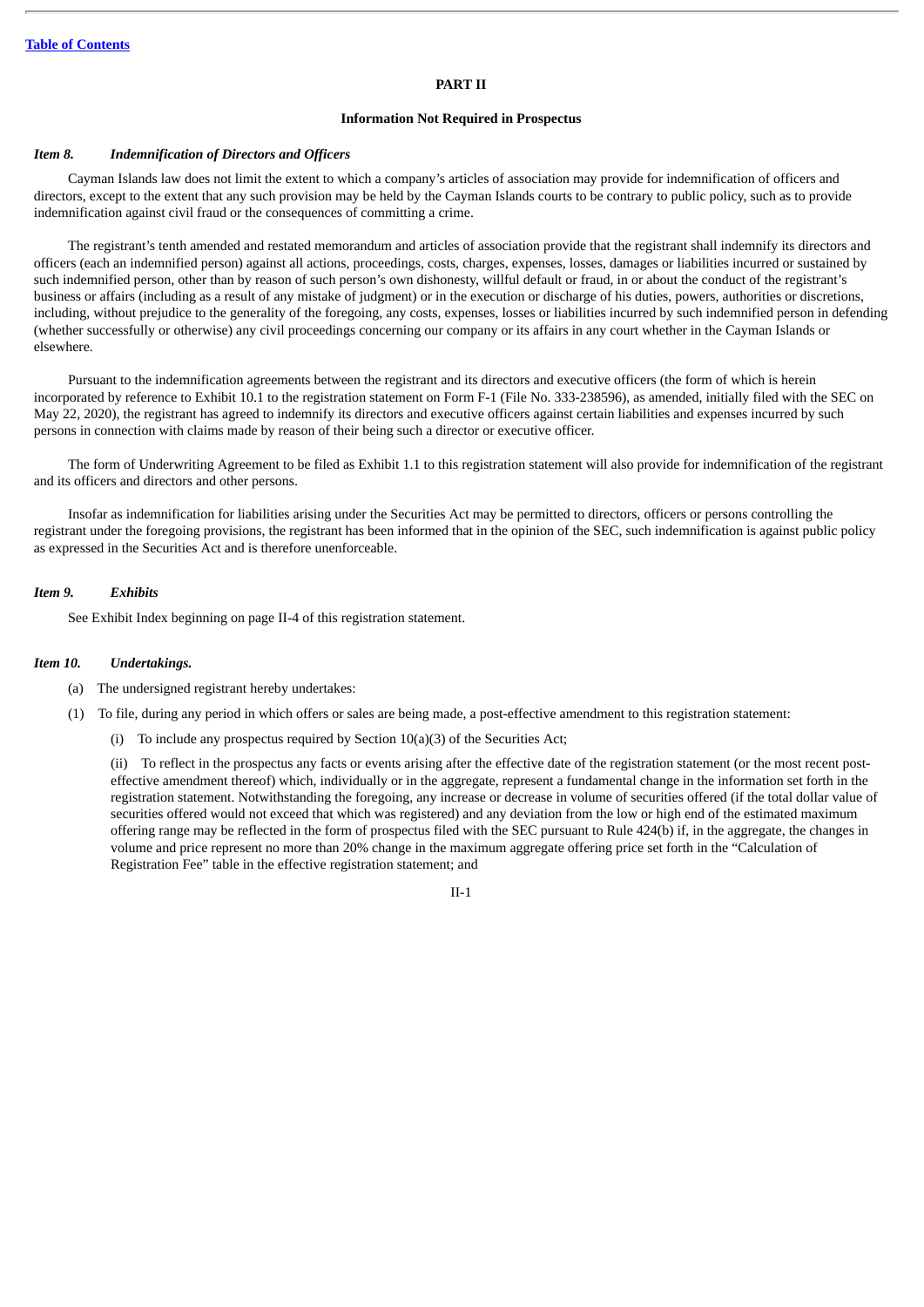(iii) To include any material information with respect to the plan of distribution not previously disclosed in the registration statement or any material change to such information in the registration statement;

*provided*, *however*, that paragraphs (i), (ii) and (iii) do not apply if the information required to be included in a post-effective amendment by those paragraphs is contained in reports filed with or furnished to the SEC by the registrant pursuant to Section 13 or Section 15(d) of the Exchange Act that are incorporated by reference in the registration statement, or is contained in a form of prospectus filed pursuant to Rule 424(b) that is part of the registration statement.

(2) That, for the purpose of determining any liability under the Securities Act, each such post-effective amendment shall be deemed to be a new registration statement relating to the securities offered therein, and the offering of such securities at that time shall be deemed to be the initial bona fide offering thereof.

(3) To remove from registration by means of a post-effective amendment any of the securities being registered which remain unsold at the termination of the offering.

(4) To file a post-effective amendment to the registration statement to include any financial statements required by Item 8.A. of Form 20-F at the start of any delayed offering or throughout a continuous offering. Financial statements and information otherwise required by Section 10(a)(3) of the Securities Act need not be furnished, *provided*, that the registrant includes in the prospectus, by means of a post-effective amendment, financial statements required pursuant to this paragraph

(5) and other information necessary to ensure that all other information in the prospectus is at least as current as the date of those financial statements. Notwithstanding the foregoing, a post-effective amendment need not be filed to include financial statements and information required by Section 10(a)(3) of the Securities Act or Rule 3-19 of Regulation S-K if such financial statements and information are contained in periodic reports filed with or furnished to the SEC by the registrant pursuant to Section 13 or Section 15(d) of the Exchange Act that are incorporated by reference in this registration statement.

(6) That, for the purpose of determining liability under the Securities Act to any purchaser:

(i) Each prospectus filed by the registrant pursuant to Rule 424(b)(3) shall be deemed to be part of the registration statement as of the date the filed prospectus was deemed part of and included in the registration statement; and

(ii) Each prospectus required to be filed pursuant to Rule  $424(b)(2)$ , (b)(5) or (b)(7) as part of a registration statement in reliance on Rule 430B relating to an offering made pursuant to Rule  $415(a)(1)(i)$ , (vii) or (x) for the purpose of providing the information required by Section 10(a) of the Securities Act shall be deemed to be part of and included in the registration statement as of the earlier of the date such form of prospectus is first used after effectiveness or the date of the first contract of sale of securities in the offering described in the prospectus. As provided in Rule 430B, for liability purposes of the issuer and any person that is at that date an underwriter, such date shall be deemed to be a new effective date of the registration statement relating to the securities in the registration statement to which that prospectus relates, and the offering of such securities at that time shall be deemed to be the initial bona fide offering thereof; provided, however, that no statement made in a registration statement or prospectus that is part of the registration statement or made in a document incorporated or deemed incorporated by reference into the registration statement or prospectus that is part of the registration statement will, as to a purchaser with a time of contract of sale prior to such effective date, supersede or modify any statement that was made in the registration statement or prospectus that was part of the registration statement or made in any such document immediately prior to such effective date.

(7) That, for the purpose of determining liability of the registrant under the Securities Act to any purchaser in the initial distribution of the securities: the undersigned registrant undertakes that in a primary offering of securities of the undersigned registrant pursuant to this registration statement, regardless of the underwriting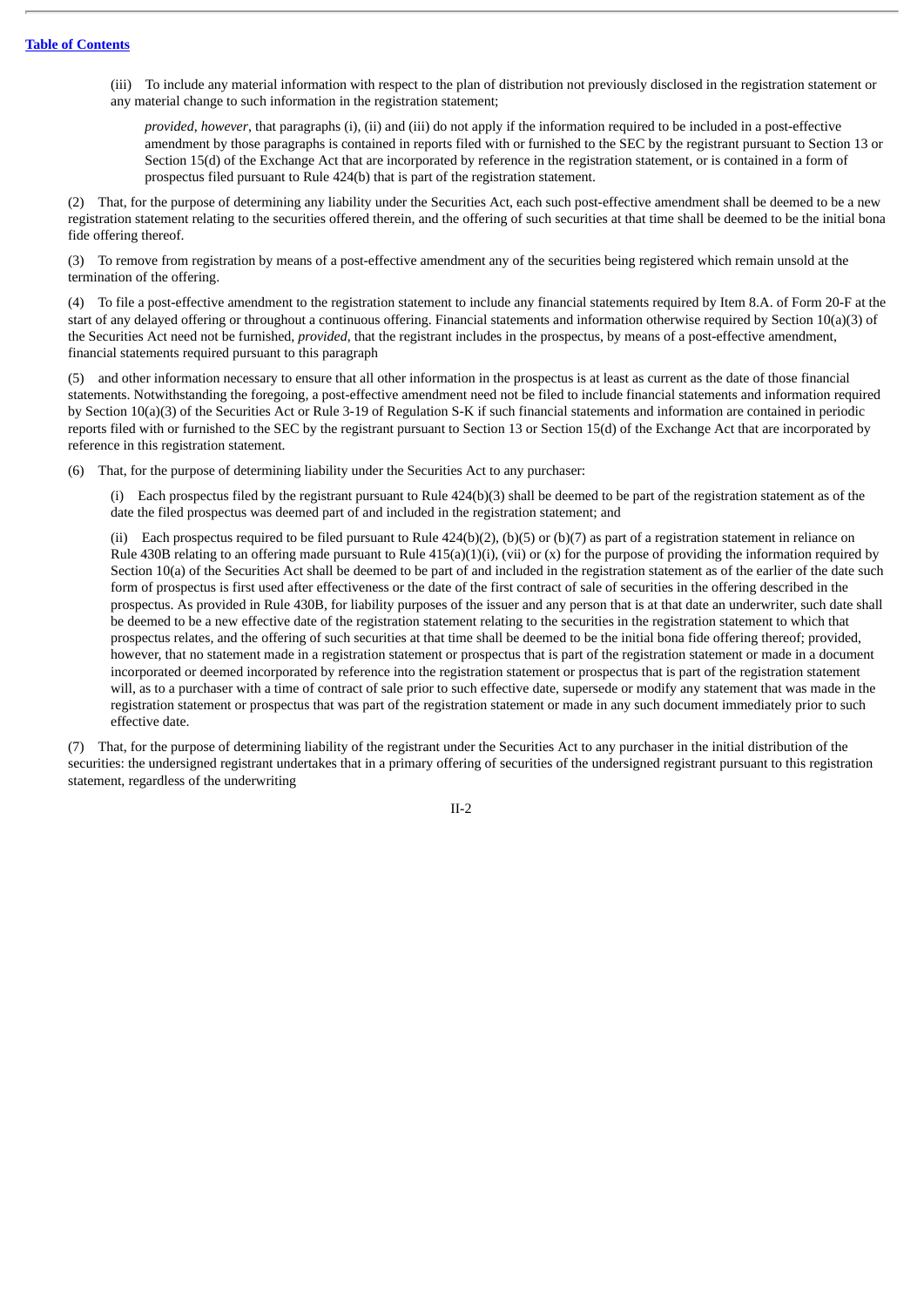method used to sell the securities to the purchaser, if the securities are offered or sold to such purchaser by means of any of the following communications, the undersigned registrant will be a seller to the purchaser and will be considered to offer or sell such securities to such purchaser:

(i) Any preliminary prospectus or prospectus of the undersigned registrant relating to the offering required to be filed pursuant to Rule 424;

(ii) Any free writing prospectus relating to the offering prepared by or on behalf of the undersigned registrant or used or referred to by the undersigned registrant;

(iii) The portion of any other free writing prospectus relating to the offering containing material information about the undersigned registrant or its securities provided by or on behalf of the undersigned registrant; and

(iv) Any other communication that is an offer in the offering made by the undersigned registrant to the purchaser.

- (b) The undersigned registrant hereby undertakes that, for purposes of determining any liability under the Securities Act, each filing of the registrant's annual report pursuant to Section 13(a) or 15(d) of the Exchange Act (and, where applicable, each filing of an employee benefit plan's annual report pursuant to Section 15(d) of the Exchange Act) that is incorporated by reference in the registration statement shall be deemed to be a new registration statement relating to the securities offered therein, and the offering of such securities at that time shall be deemed to be the initial bona fide offering thereof.
- (c) Insofar as indemnification for liabilities arising under the Securities Act may be permitted to directors, officers and controlling persons of the registrant pursuant to the foregoing provisions, or otherwise, the registrant has been advised that in the opinion of the SEC such indemnification is against public policy as expressed in the Securities Act and is, therefore, unenforceable. In the event that a claim for indemnification against such liabilities (other than the payment by the registrant of expenses incurred or paid by a director, officer or controlling person of the registrant in the successful defense of any action, suit or proceeding) is asserted by such director, officer or controlling person in connection with the securities being registered, the registrant will, unless in the opinion of its counsel the matter has been settled by controlling precedent, submit to a court of appropriate jurisdiction the question whether such indemnification by it is against public policy as expressed in the Securities Act and will be governed by the final adjudication of such issue.
- (d) The undersigned registrant hereby undertakes to file an application for the purpose of determining the eligibility of the trustee to act under subsection (a) of Section 310 of the Trust Indenture Act of 1939, as amended, or the Trust Indenture Act, in accordance with the rules and regulations prescribed by the SEC under Section 305(b)(2) of the Trust Indenture Act.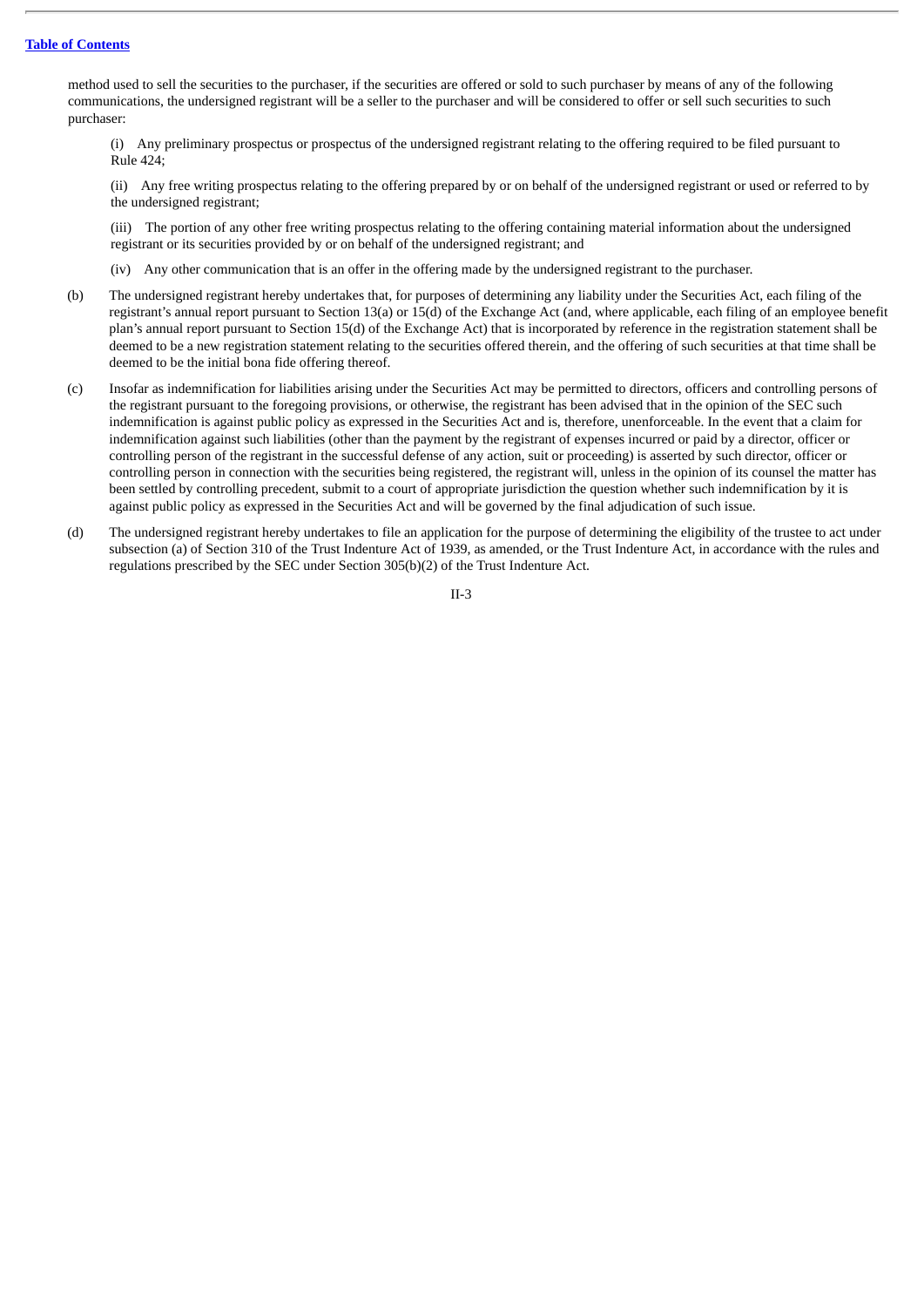# **Exhibit Index**

| <b>Exhibit</b><br>Number | <b>Description</b>                                                                                                                                                                                                                                                                                                                     |
|--------------------------|----------------------------------------------------------------------------------------------------------------------------------------------------------------------------------------------------------------------------------------------------------------------------------------------------------------------------------------|
| $1.1*$                   | Form of Underwriting Agreement                                                                                                                                                                                                                                                                                                         |
| 4.1                      | Registrant's Specimen Certificate for Ordinary Shares (incorporated herein by reference to Exhibit 4.2 to the registration statement on<br>Form F-1 (File No. 333-238596), as amended, initially filed with the SEC on May 22, 2020)                                                                                                   |
| 4.2                      | Form of Deposit Agreement among the Registrant, the depositary and all holders and beneficial owners of American Depositary Shares<br>issued thereunder (incorporated herein by reference to Exhibit 4.3 to the registration statement on Form F-1 (File No. 333-238596), as<br>amended, initially filed with the SEC on May 22, 2020) |
| 4.3                      | Registrant's Specimen American Depositary Receipt (included in Exhibit 4.2)                                                                                                                                                                                                                                                            |
| $4.4 +$                  | Form of Indenture                                                                                                                                                                                                                                                                                                                      |
| $4.5*$                   | Form of Debt Security                                                                                                                                                                                                                                                                                                                  |
| $4.6*$                   | Form of Warrant                                                                                                                                                                                                                                                                                                                        |
| $4.7*$                   | Form of Warrant Agreement                                                                                                                                                                                                                                                                                                              |
| $5.1+$                   | Opinion of Maples and Calder (Hong Kong) LLP                                                                                                                                                                                                                                                                                           |
| $5.2+$                   | Opinion of Cleary Gottlieb Steen & Hamilton LLP regarding the validity of the securities                                                                                                                                                                                                                                               |
| 23.1                     | Consent of Ernst & Young Hua Ming LLP, independent registered public accounting firm                                                                                                                                                                                                                                                   |
| $23.2+$                  | Consent of Maples and Calder (Hong Kong) LLP (included in Exhibit 5.1)                                                                                                                                                                                                                                                                 |
| $23.3+$                  | Consent of Cleary Gottlieb Steen & Hamilton LLP (included in Exhibit 5.2)                                                                                                                                                                                                                                                              |
| $23.4+$                  | <b>Consent of Tian Yuan Law Firm</b>                                                                                                                                                                                                                                                                                                   |
| $24.1+$                  | Power of Attorney (included on signature page hereof)                                                                                                                                                                                                                                                                                  |
| $25.1*$                  | Form T-1 Statement of Eligibility and Qualification under the Trust Indenture Act of the Trustee under the Indenture                                                                                                                                                                                                                   |
| $107 +$                  | <b>Exhibit Filing Fees</b>                                                                                                                                                                                                                                                                                                             |
|                          |                                                                                                                                                                                                                                                                                                                                        |

\* To be filed as an exhibit to a post-effective amendment to this registration statement or as an exhibit to a report filed under the Exchange Act and incorporated herein by reference.

† Previously filed.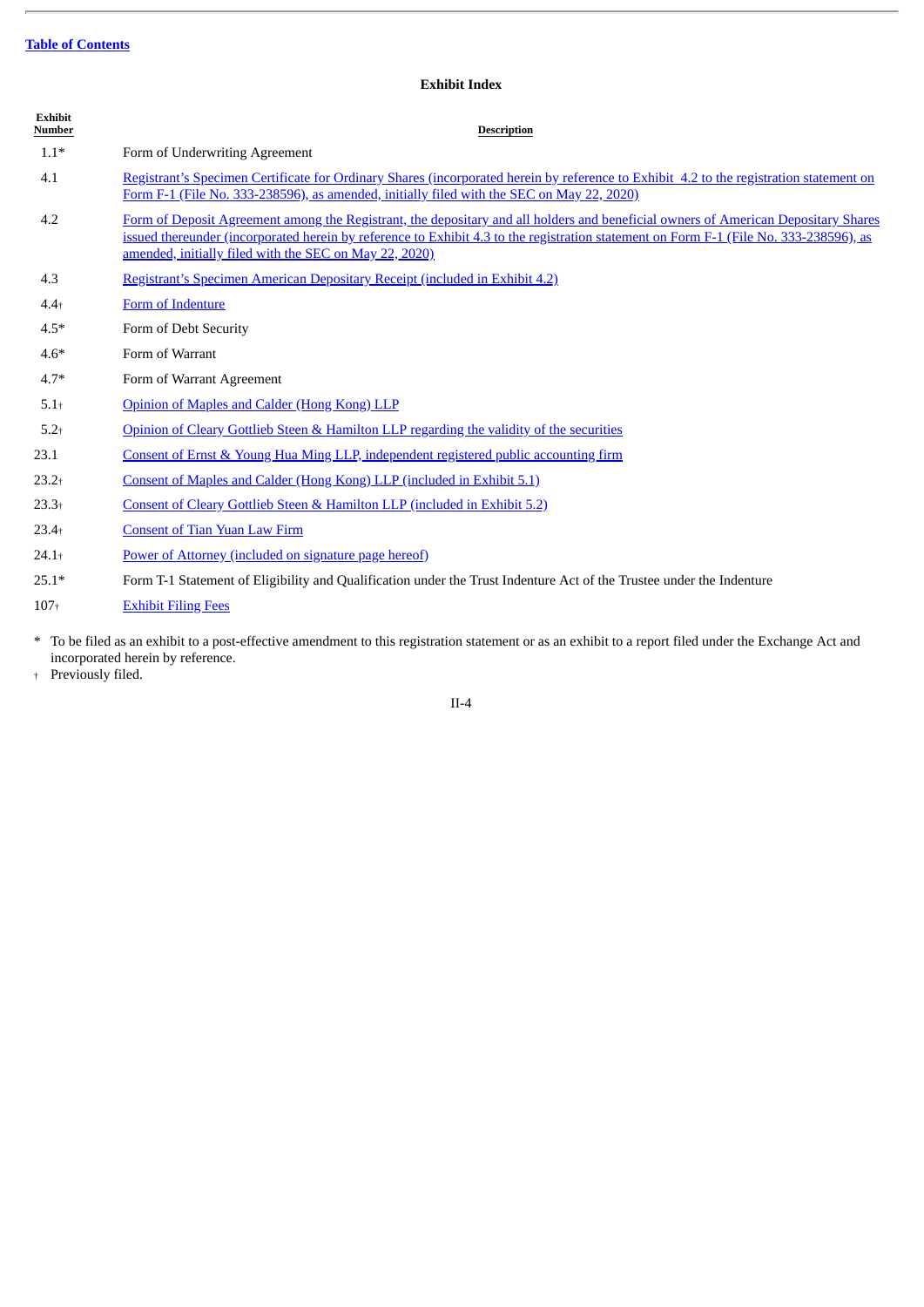## **SIGNATURES**

Pursuant to the requirements of the Securities Act, the registrant certifies that it has reasonable grounds to believe that it meets all of the requirements for filing on Form F-3 and has duly caused this registration statement to be signed on its behalf by the undersigned, thereunto duly authorized, in Shanghai, China, on June 21, 2022.

## **Burning Rock Biotech Limited**

By: /s/ Yusheng Han

Name: Yusheng Han Title: Chairman of the Board of Directors and Chief Executive Officer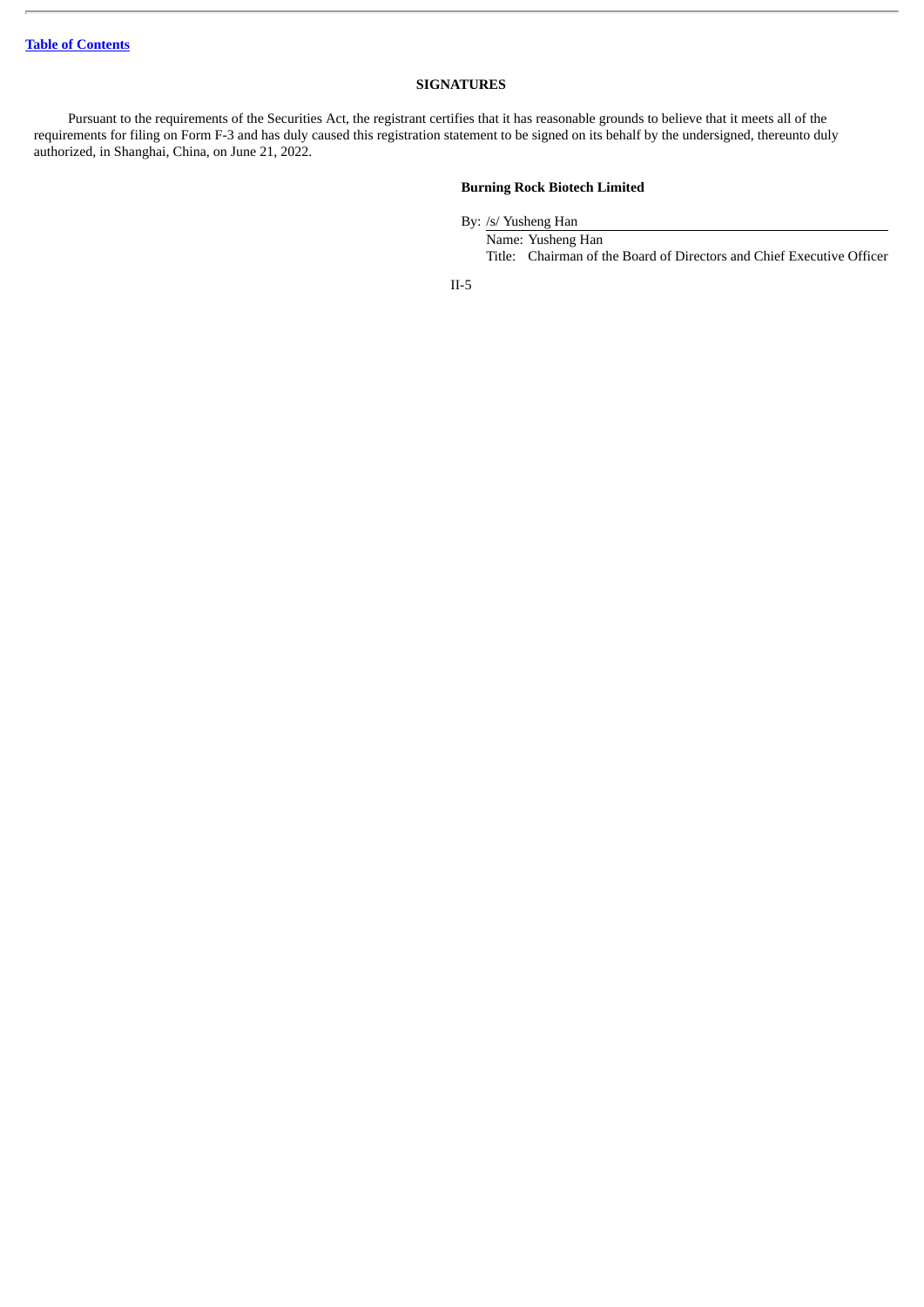## **POWER OF ATTORNEY**

KNOW ALL PERSONS BY THESE PRESENTS, that each person whose signature appears below constitutes and appoints Yusheng Han and Leo Li as true and lawful attorneys-in-fact and agents, each with full power of substitution and resubstitution, for him and in his name, place and stead, in any and all capacities, to sign any and all amendments (including post-effective amendments) and supplements to this registration statement on Form F-3 and to file the same, with all exhibits thereto, and other documents in connection therewith, with the United States Securities and Exchange Commission, granting unto said attorneys-in-fact and agents, and each of them, full power and authority to do and perform each and every act and thing requisite and necessary to be done in connection therewith and about the premises, as fully to all intents and purposes as each such person might or could do in person, hereby ratifying and confirming all that said attorneys-in-fact and agents, or any of them, or their or his substitute or substitutes, may lawfully do or cause to be done by virtue hereof.

Pursuant to the requirements of the Securities Act of 1933, as amended, this registration statement has been signed below by the following persons in the capacities indicated on June 21, 2022.

| <b>Signatures</b>           | <b>Title</b>                                                              |  |
|-----------------------------|---------------------------------------------------------------------------|--|
| /s/ Yusheng Han             | Chairman of the Board of Directors and Chief Executive Officer (Principal |  |
| Yusheng Han                 | <b>Executive Officer)</b>                                                 |  |
| /s/ Shaokun (Shannon) Chuai | Director                                                                  |  |
| Shaokun (Shannon) Chuai     |                                                                           |  |
| /s/ Leo Li                  | Director and Chief Financial Officer (Principal Financial Officer And     |  |
| Leo Li                      | Principal Accounting Officer)                                             |  |
| /s/ Gang Lu                 | Director                                                                  |  |
| Gang Lu                     |                                                                           |  |
| /s/ Feng Deng               | Director                                                                  |  |
| Feng Deng                   |                                                                           |  |
| /s/ Yunxia Yang             | Director                                                                  |  |
| Yunxia Yang                 |                                                                           |  |
| /s/ Jing Rong               | Director                                                                  |  |
| <b>Jing Rong</b>            |                                                                           |  |
| /s/ Wendy Hayes             | Director                                                                  |  |
| Wendy Hayes                 |                                                                           |  |
| /s/ Min-Jui Richard Shen    |                                                                           |  |
| Min-Jui Richard Shen        | Director                                                                  |  |
|                             | $II-6$                                                                    |  |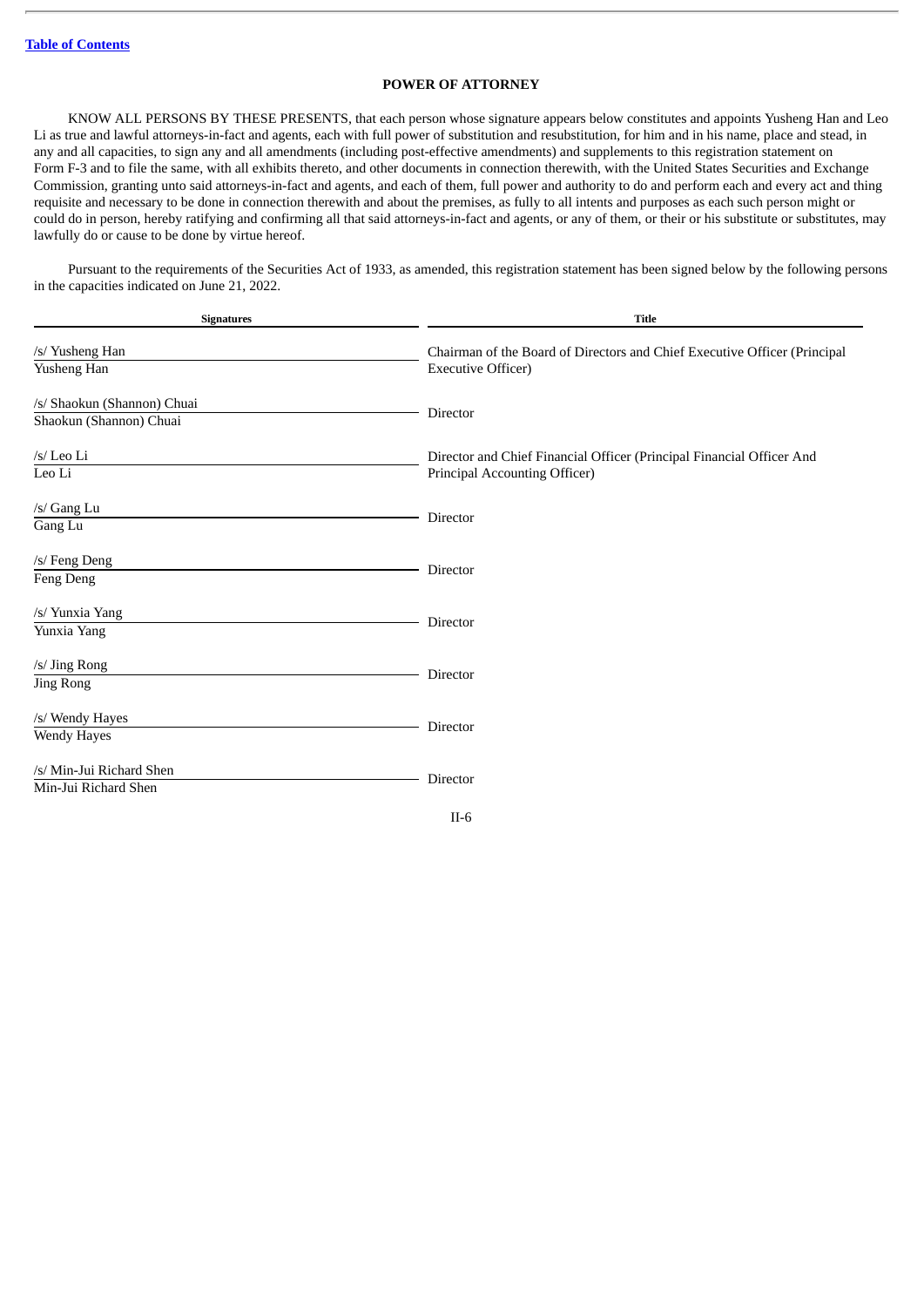## **SIGNATURE OF AUTHORIZED REPRESENTATIVE OF THE REGISTRANT**

Pursuant to the requirements of the Securities Act of 1933, as amended, the undersigned, the duly authorized representative in the United States of Burning Rock Biotech Limited, has signed this registration statement or amendment thereto in New York on June 21, 2022

## **Authorized U.S. Representative**

### **Cogency Global Inc.**

By: /s/ Colleen A. De Vries

Name: Colleen A. De Vries Title: Senior Vice President